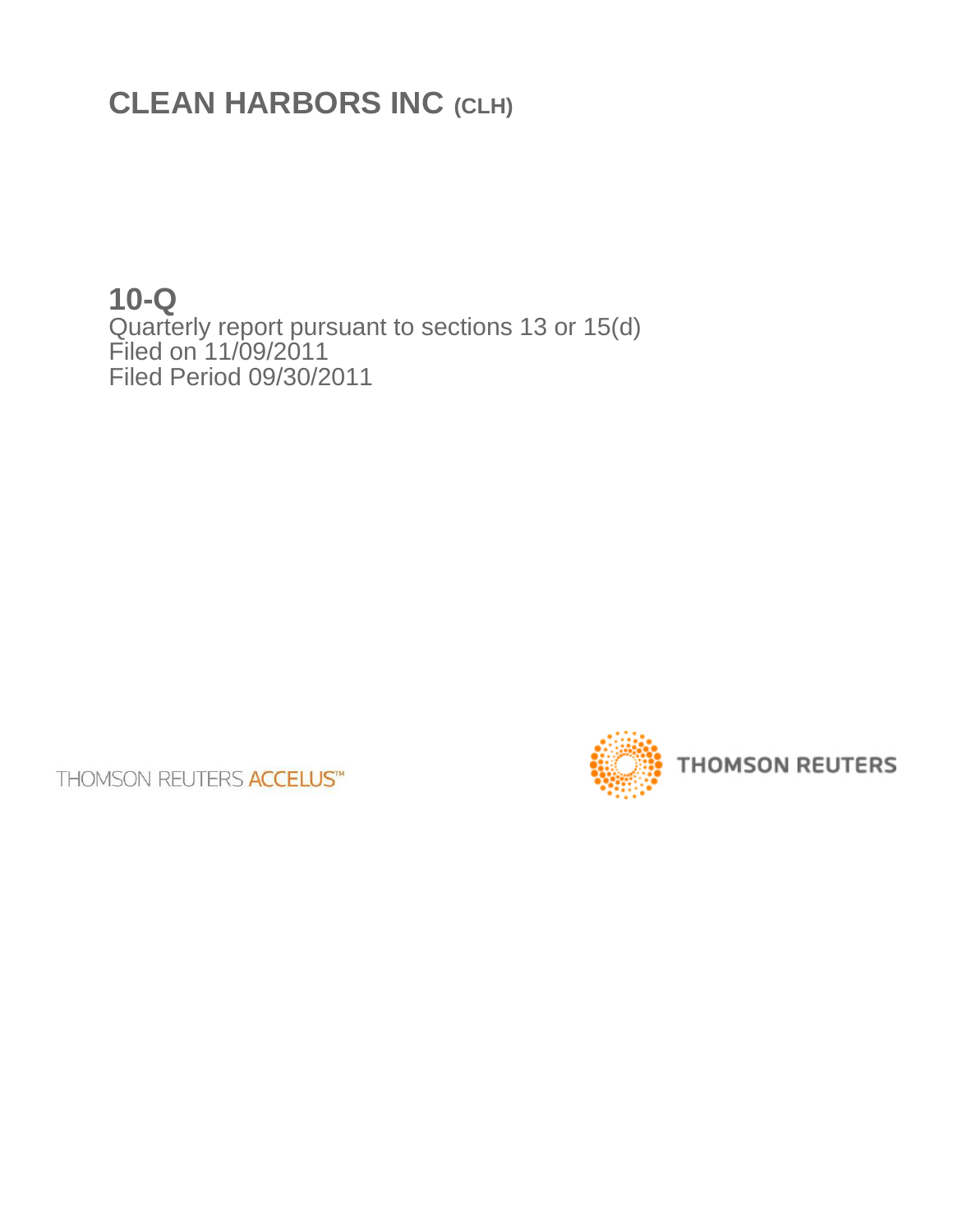# **UNITED STATES OF AMERICA SECURITIES AND EXCHANGE COMMISSION**

**WASHINGTON, D.C. 20549** \_\_\_\_\_\_\_\_\_\_\_\_\_\_\_\_\_\_\_\_\_\_\_

# **FORM 10-Q**

# x **QUARTERLY REPORT PURSUANT TO SECTION 13 OR 15(d) OF THE SECURITIES EXCHANGE ACT OF 1934**

**FOR THE QUARTERLY PERIOD ENDED SEPTEMBER 30, 2011**

**OR**

o **TRANSITION REPORT PURSUANT TO SECTION 13 OR 15(d) OF THE SECURITIES EXCHANGE ACT OF 1934**

**FOR THE TRANSITION PERIOD FROM TO** 

**Commission File Number 001-34223** \_\_\_\_\_\_\_\_\_\_\_\_\_\_\_\_\_\_\_\_\_\_\_

# **CLEAN HARBORS, INC.**

(Exact name of registrant as specified in its charter)

**Massachusetts 04-2997780**

**42 Longwater Drive, Norwell, MA 02061-9149**

(Address of Principal Executive Offices) (Zip Code)

**(781) 792-5000**

(Registrant's Telephone Number, Including area code) \_\_\_\_\_\_\_\_\_\_\_\_\_\_\_\_\_\_\_\_\_\_\_

Indicate by check mark whether the registrant (1) has filed all reports required to be filed by Section 13 or 15(d) of the Securities Exchange Act of 1934 during the preceding twelve months (or for such shorter period that the registrant was required to file such reports) and (2) has been subject to such filing requirements for the past 90 days. Yes  $\boxtimes$  No  $\square$ 

Indicate by check mark whether the registrant has submitted electronically and posted on its corporate Web site, if any, every Interactive Data File required to be submitted and posted pursuant to Rule 405 of Regulation S-T during the preceding 12 months (or for such shorter period that the registrant was required to submit and post such files). Yes  $\boxtimes$  No  $\square$ 

Indicate by check mark whether the registrant is a large accelerated filer, an accelerated filer, a non-accelerated filer, or a smaller reporting company. See the definitions of "large accelerated filer," "accelerated filer," and "smaller reporting company" in Rule 12b-2 of the Exchange Act. (Check one):

Large accelerated filer  $\boxtimes$ 

(Do not check if a smaller reporting company)

Indicate by check mark whether the registrant is a shell company (as defined by Rule 12b-2 of the Exchange Act). Yes  $\Box$  No  $\boxtimes$ 

Indicate the number of shares outstanding of each of the issuer's classes of common stock, as of the latest practicable date.

**Common Stock, \$.01 par value 53,061,946**

(Class) (Outstanding at November 3, 2011)

(State of Incorporation) (IRS Employer Identification No.)

Non-accelerated filer  $\square$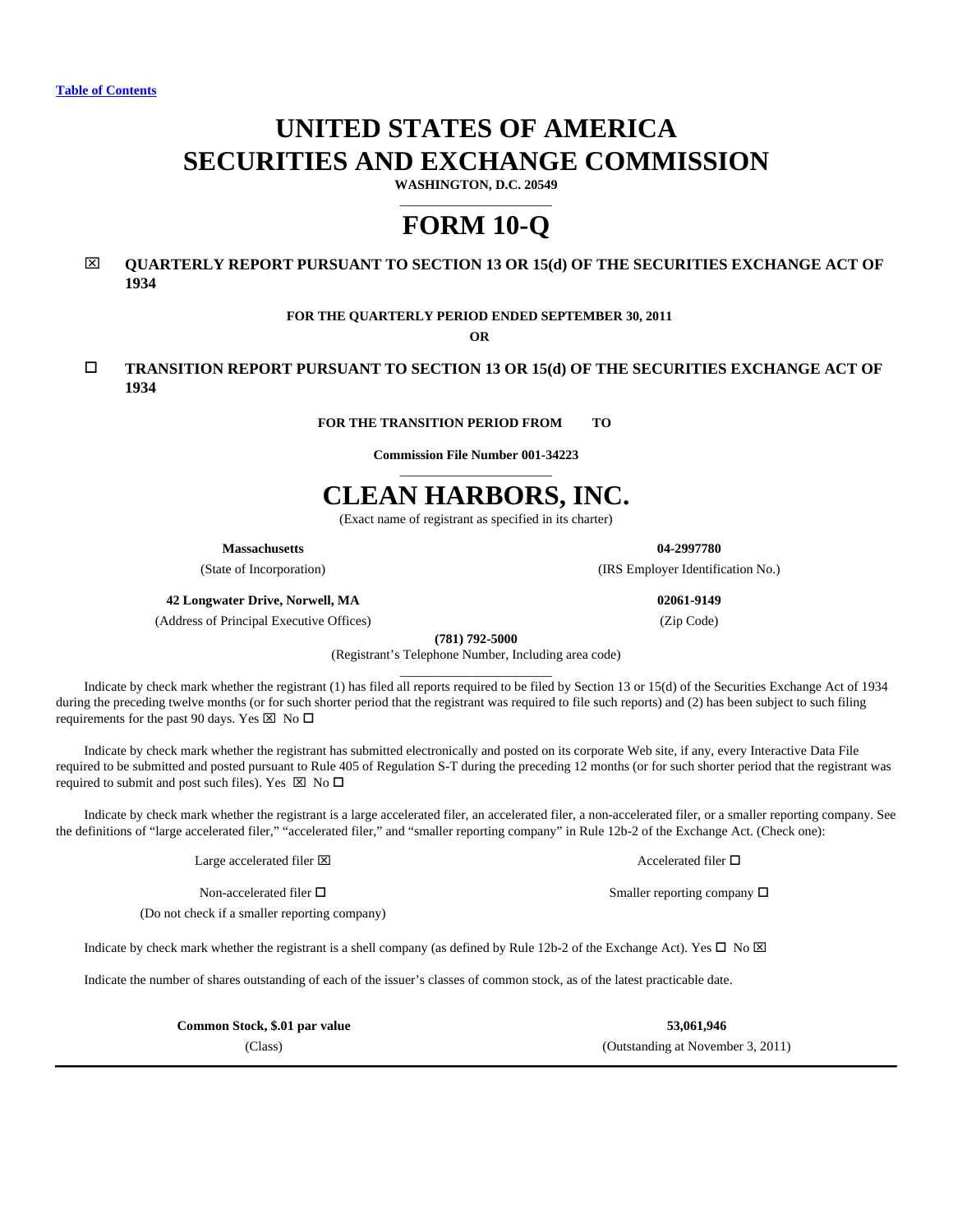# **CLEAN HARBORS, INC.**

# **QUARTERLY REPORT ON FORM 10-Q**

# **TABLE OF CONTENTS**

**Page No.**

## **PART I: FINANCIAL INFORMATION**

<span id="page-2-0"></span>

| <b>ITEM 1: Unaudited Financial Statements</b>                                                        |                         |
|------------------------------------------------------------------------------------------------------|-------------------------|
| <b>Consolidated Balance Sheets</b>                                                                   | 1                       |
| <b>Unaudited Consolidated Statements of Income</b>                                                   | $\overline{3}$          |
| <b>Unaudited Consolidated Statements of Cash Flows</b>                                               | $\overline{\mathbf{4}}$ |
| <b>Unaudited Consolidated Statements of Stockholders' Equity</b>                                     | 5                       |
| <b>Notes to Unaudited Consolidated Financial Statements</b>                                          | $\underline{6}$         |
| <b>ITEM 2: Management's Discussion and Analysis of Financial Condition and Results of Operations</b> | 34                      |
| <b>ITEM 3: Quantitative and Qualitative Disclosures About Market Risk</b>                            | 49                      |
| <b>ITEM 4: Controls and Procedures</b>                                                               | 49                      |
| <b>PART II: OTHER INFORMATION</b>                                                                    |                         |
| <b>Items No. 1 through 6</b>                                                                         | <u>51</u>               |
| <b>Signatures</b>                                                                                    | <u>54</u>               |
|                                                                                                      |                         |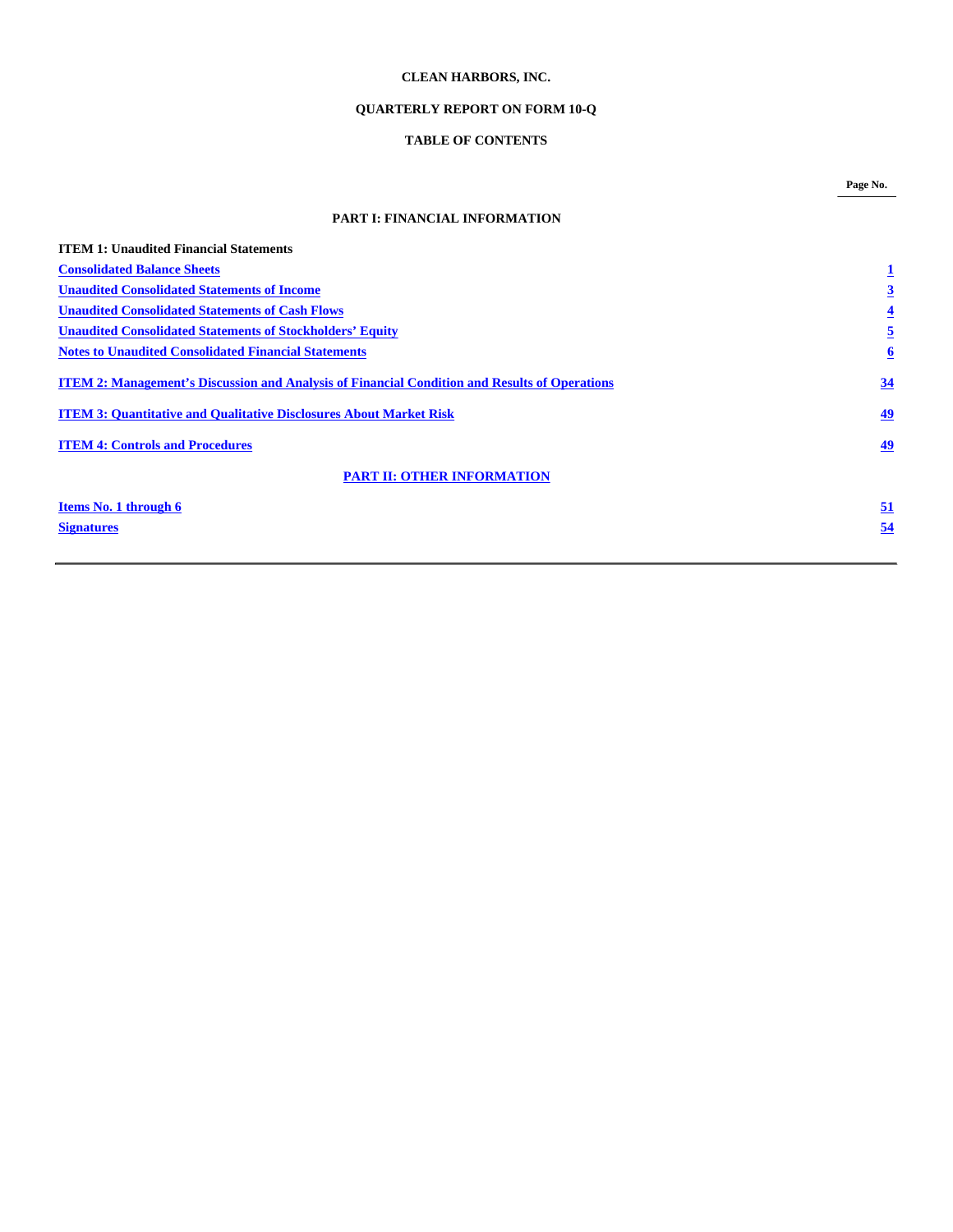## **CONSOLIDATED BALANCE SHEETS**

## **ASSETS**

## **(in thousands)**

<span id="page-3-0"></span>

|                                                                                                       | September 30,<br>2011 |             | December 31,<br>2010 |           |
|-------------------------------------------------------------------------------------------------------|-----------------------|-------------|----------------------|-----------|
|                                                                                                       |                       | (unaudited) |                      |           |
| Current assets:                                                                                       |                       |             |                      |           |
| Cash and cash equivalents                                                                             | \$                    | 257,159     | \$                   | 302,210   |
| Marketable securities                                                                                 |                       | 93          |                      | 3,174     |
| Accounts receivable, net of allowances aggregating \$14,285 and \$23,704, respectively                |                       | 414,079     |                      | 332,678   |
| Unbilled accounts receivable                                                                          |                       | 41,728      |                      | 19,117    |
| Deferred costs                                                                                        |                       | 5,831       |                      | 6,891     |
| Prepaid expenses and other current assets                                                             |                       | 37,278      |                      | 28,939    |
| Supplies inventories                                                                                  |                       | 53,614      |                      | 44,546    |
| Deferred tax assets                                                                                   |                       | 16,488      |                      | 14,982    |
| Total current assets                                                                                  |                       | 826,270     |                      | 752,537   |
| Property, plant and equipment:                                                                        |                       |             |                      |           |
| Land                                                                                                  |                       | 36.664      |                      | 31,654    |
| Asset retirement costs (non-landfill)                                                                 |                       | 2,353       |                      | 2,242     |
| Landfill assets                                                                                       |                       | 51,935      |                      | 54,519    |
| Buildings and improvements                                                                            |                       | 184,242     |                      | 147,285   |
| Camp equipment                                                                                        |                       | 102,683     |                      | 62,717    |
| Vehicles                                                                                              |                       | 218,111     |                      | 162,397   |
| Equipment                                                                                             |                       | 696.638     |                      | 537,937   |
| Furniture and fixtures                                                                                |                       | 3.635       |                      | 2,293     |
| Construction in progress                                                                              |                       | 32,841      |                      | 33,005    |
|                                                                                                       |                       | 1,329,102   |                      | 1,034,049 |
| Less-accumulated depreciation and amortization                                                        |                       | 448,383     |                      | 378,655   |
| Total property, plant and equipment, net                                                              |                       | 880,719     |                      | 655,394   |
| Other assets:                                                                                         |                       |             |                      |           |
| Long-term investments                                                                                 |                       | 4,239       |                      | 5,437     |
| Deferred financing costs                                                                              |                       | 14,325      |                      | 7,768     |
| Goodwill                                                                                              |                       | 134,696     |                      | 60,252    |
| Permits and other intangibles, net of accumulated amortization of \$68,531 and \$60,633, respectively |                       | 140,970     |                      | 114,400   |
| Other                                                                                                 |                       | 9,166       |                      | 6,687     |
| Total other assets                                                                                    |                       | 303,396     |                      | 194,544   |
| Total assets                                                                                          | \$                    | 2,010,385   | $\mathsf{\$}$        | 1,602,475 |

The accompanying notes are an integral part of these unaudited consolidated financial statements.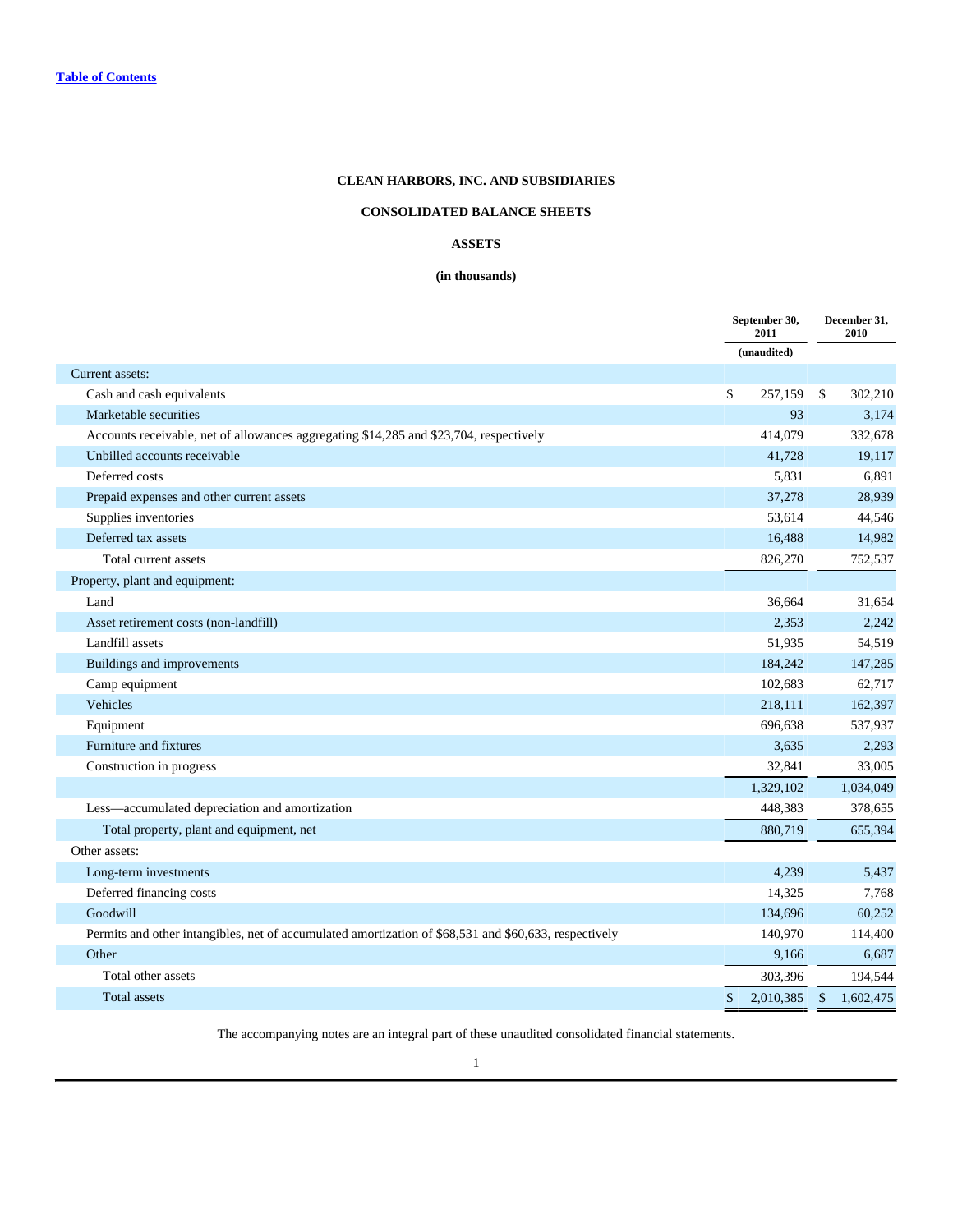## **CONSOLIDATED BALANCE SHEETS (Continued)**

# **LIABILITIES AND STOCKHOLDERS' EQUITY**

## **(in thousands)**

|                                                                                                     | September 30,<br>2011 | December 31,<br>2010 |
|-----------------------------------------------------------------------------------------------------|-----------------------|----------------------|
|                                                                                                     | (unaudited)           |                      |
| Current liabilities:                                                                                |                       |                      |
| Current portion of capital lease obligations                                                        | \$<br>8,570           | \$<br>7,954          |
| Accounts payable                                                                                    | 201,561               | 136,978              |
| Deferred revenue                                                                                    | 28,627                | 30,745               |
| Accrued expenses                                                                                    | 138,911               | 116,089              |
| Current portion of closure, post-closure and remedial liabilities                                   | 15,899                | 14,518               |
| Total current liabilities                                                                           | 393,568               | 306,284              |
| Other liabilities:                                                                                  |                       |                      |
| Closure and post-closure liabilities, less current portion of \$5,086 and \$5,849, respectively     | 27,420                | 32,830               |
| Remedial liabilities, less current portion of \$10,813 and \$8,669, respectively                    | 124,183               | 128,944              |
| Long-term obligations                                                                               | 524,590               | 264,007              |
| Capital lease obligations, less current portion                                                     | 7,531                 | 6,839                |
| Unrecognized tax benefits and other long-term liabilities                                           | 92,887                | 82,744               |
| Total other liabilities                                                                             | 776,611               | 515,364              |
|                                                                                                     |                       |                      |
| Stockholders' equity:                                                                               |                       |                      |
| Common stock, \$.01 par value:                                                                      |                       |                      |
| Authorized 80,000,000; shares issued and outstanding 53,038,399 and 52,772,392 shares, respectively | 530                   | 528                  |
| Treasury stock                                                                                      | (4,274)               | (2,467)              |
| Shares held under employee participation plan                                                       | (777)                 | (777)                |
| Additional paid-in capital                                                                          | 499,086               | 488,384              |
| Accumulated other comprehensive income                                                              | 12,222                | 50,759               |
| Accumulated earnings                                                                                | 333,419               | 244,400              |
| Total stockholders' equity                                                                          | 840,206               | 780,827              |
| Total liabilities and stockholders' equity                                                          | \$2,010,385           | \$1,602,475          |

The accompanying notes are an integral part of these unaudited consolidated financial statements.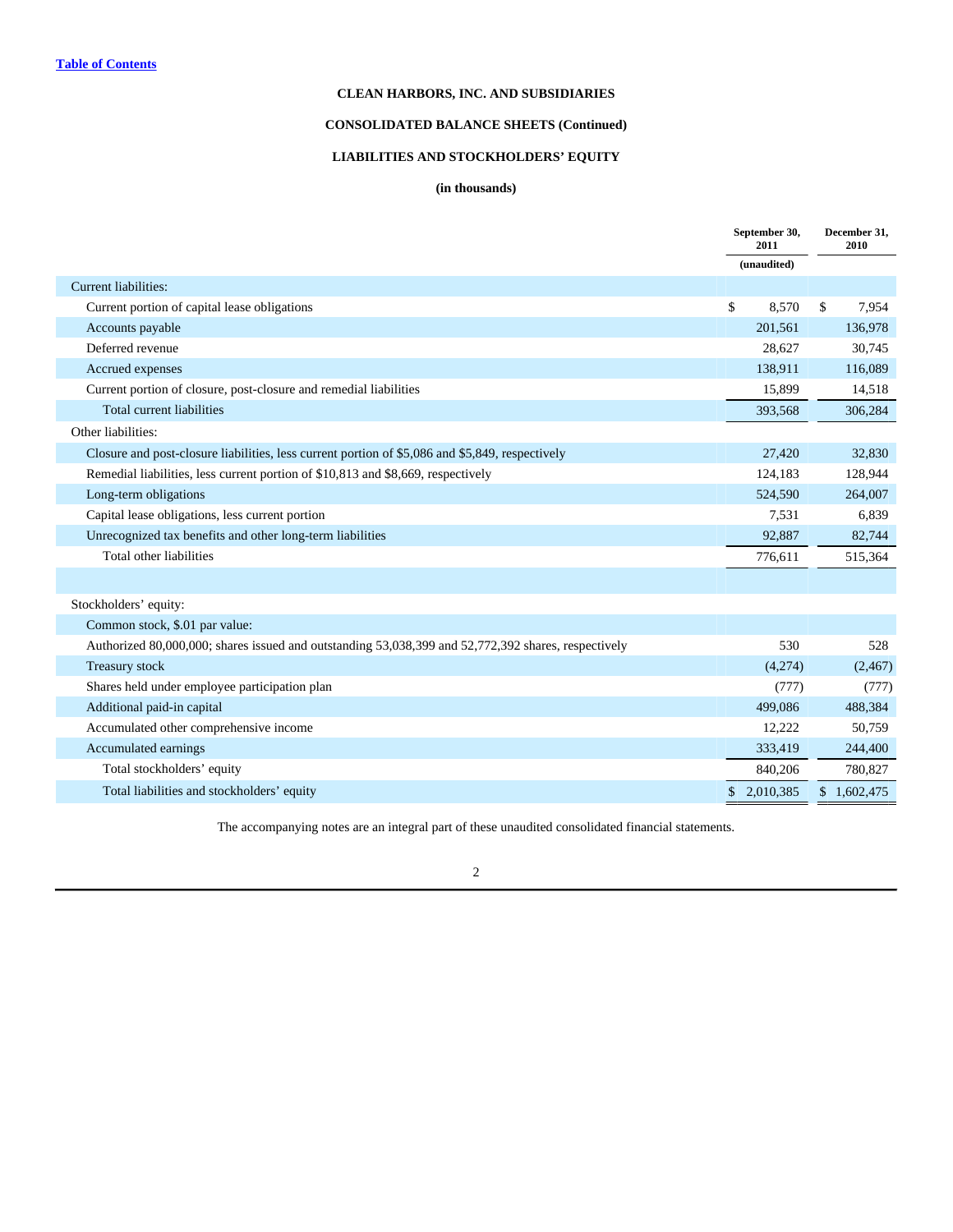# **UNAUDITED CONSOLIDATED STATEMENTS OF INCOME**

## **(in thousands except per share amounts)**

<span id="page-5-0"></span>

|                                                                                                                                                                                          |            | <b>Three Months Ended</b> | <b>Nine Months Ended</b>      |                      |  |  |  |
|------------------------------------------------------------------------------------------------------------------------------------------------------------------------------------------|------------|---------------------------|-------------------------------|----------------------|--|--|--|
|                                                                                                                                                                                          |            | September 30,             |                               | September 30,        |  |  |  |
|                                                                                                                                                                                          | 2011       | 2010                      | 2010                          |                      |  |  |  |
|                                                                                                                                                                                          |            |                           |                               |                      |  |  |  |
| Revenues                                                                                                                                                                                 | \$556,053  | \$487,651                 | \$1,438,250                   | \$1,314,186          |  |  |  |
| Cost of revenues (exclusive of items shown<br>separately below)                                                                                                                          | 386,518    | 335,273                   | 1,006,849                     | 919,970              |  |  |  |
| Selling, general and administrative expenses                                                                                                                                             | 65,704     | 53,619                    | 178,752                       | 149,832              |  |  |  |
| Accretion of environmental liabilities                                                                                                                                                   | 2,435      | 2,495                     | 7,231                         | 7,799                |  |  |  |
| Depreciation and amortization                                                                                                                                                            | 34,604     | 22,892                    | 87,000                        | 67,671               |  |  |  |
| Income from operations                                                                                                                                                                   | 66,792     | 73,372                    | 158,418                       | 168,914              |  |  |  |
| Other income (loss)                                                                                                                                                                      | 164        | (669)                     | 5,931                         | 2,485                |  |  |  |
| Loss on early extinguishment of debt                                                                                                                                                     |            | (2,294)                   | $\overbrace{\phantom{12333}}$ | (2,294)              |  |  |  |
| Interest expense, net of interest income of \$153 and \$700 for the quarter and year-to-date<br>ended 2011 and \$297 and \$564 for the quarter and year-to-date ended 2010, respectively | (10, 927)  | (7,198)                   | (28,047)                      | (21,772)             |  |  |  |
| Income from continuing operations before provision for income taxes                                                                                                                      | 56,029     | 63,211                    | 136,302                       | 147,333              |  |  |  |
| Provision for income taxes                                                                                                                                                               | 18,896     | 24,384                    | 47,283                        | 42,941               |  |  |  |
| Income from continuing operations                                                                                                                                                        | 37,133     | 38,827                    | 89,019                        | 104,392              |  |  |  |
| Income from discontinued operations, net of tax                                                                                                                                          |            |                           |                               | 2,794                |  |  |  |
| Net income                                                                                                                                                                               | \$ 37,133  | \$ 38,827                 | \$<br>89,019                  | \$107,186            |  |  |  |
|                                                                                                                                                                                          |            |                           |                               |                      |  |  |  |
| Earnings per share:                                                                                                                                                                      |            |                           |                               |                      |  |  |  |
| <b>Basic</b>                                                                                                                                                                             | \$<br>0.70 | $\mathbb{S}$<br>0.74      | 1.68<br>$\mathbb{S}$          | $\mathbb{S}$<br>2.04 |  |  |  |
| Diluted                                                                                                                                                                                  | \$<br>0.70 | \$<br>0.73                | \$<br>1.67                    | \$<br>2.03           |  |  |  |
|                                                                                                                                                                                          |            |                           |                               |                      |  |  |  |
| Weighted average common shares outstanding                                                                                                                                               | 53,023     | 52,658                    | 52,921                        | 52,581               |  |  |  |
| Weighted average common shares outstanding plus potentially dilutive common shares                                                                                                       | 53,370     | 52,963                    | 53,298                        | 52,852               |  |  |  |

The accompanying notes are an integral part of these unaudited consolidated financial statements.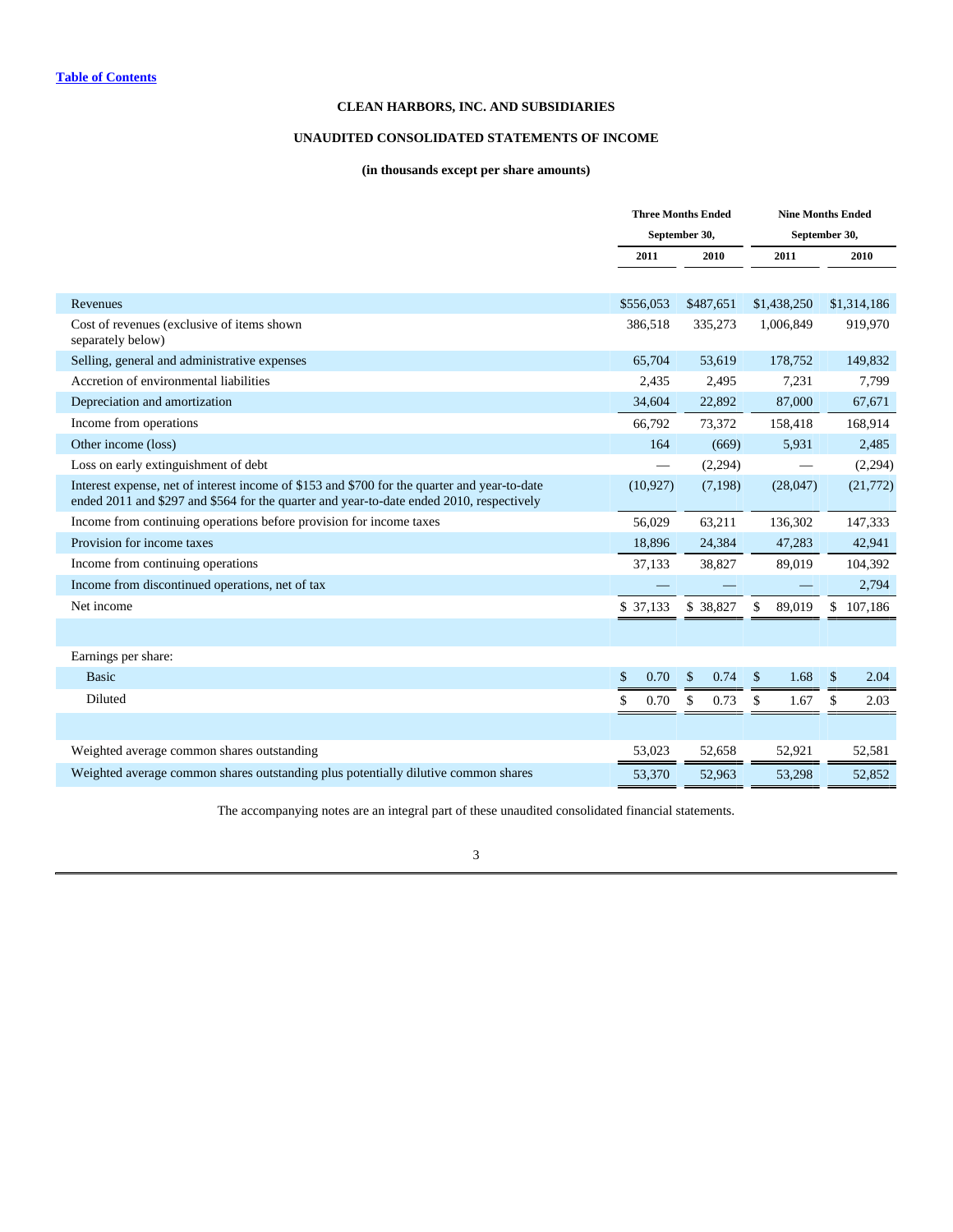# **UNAUDITED CONSOLIDATED STATEMENTS OF CASH FLOWS**

## **(in thousands)**

<span id="page-6-0"></span>

|                                                                            |    | <b>Nine Months Ended</b><br>September 30, |    |           |
|----------------------------------------------------------------------------|----|-------------------------------------------|----|-----------|
|                                                                            |    |                                           |    |           |
|                                                                            |    | 2011                                      |    | 2010      |
| Cash flows from operating activities:                                      |    |                                           |    |           |
| Net income                                                                 | \$ | 89,019                                    | \$ | 107,186   |
| Adjustments to reconcile net income to net cash from operating activities: |    |                                           |    |           |
| Depreciation and amortization                                              |    | 87,000                                    |    | 67,671    |
| Allowance for doubtful accounts                                            |    | 623                                       |    | 163       |
| Amortization of deferred financing costs and debt discount                 |    | 1,230                                     |    | 2,221     |
| Accretion of environmental liabilities                                     |    | 7,231                                     |    | 7,799     |
| Changes in environmental liability estimates                               |    | (2, 467)                                  |    | (5,391)   |
| Deferred income taxes                                                      |    | (197)                                     |    | 540       |
| Stock-based compensation                                                   |    | 5,329                                     |    | 5,220     |
| Excess tax benefit of stock-based compensation                             |    | (1,949)                                   |    | (1,221)   |
| Income tax benefit related to stock option exercises                       |    | 1,949                                     |    | 1,215     |
| Gains on sales of businesses                                               |    |                                           |    | (2,678)   |
| Other income                                                               |    | (2,577)                                   |    | (2,485)   |
| Write-off deferred financing costs and debt discount                       |    |                                           |    | 1,394     |
| Environmental expenditures                                                 |    | (8, 551)                                  |    | (8,704)   |
| Changes in assets and liabilities, net of acquisitions                     |    |                                           |    |           |
| Accounts receivable                                                        |    | (32,670)                                  |    | (63,714)  |
| Other current assets                                                       |    | (14, 113)                                 |    | (18, 456) |
| Accounts payable                                                           |    | 30,241                                    |    | 47,828    |
| Other current liabilities                                                  |    | (8,762)                                   |    | 15,342    |
| Net cash from operating activities                                         |    | 151,336                                   |    | 153,930   |
| Cash flows from investing activities:                                      |    |                                           |    |           |
| Additions to property, plant and equipment                                 |    | (113, 644)                                |    | (74, 741) |
| Acquisitions, net of cash acquired                                         |    | (336,960)                                 |    | (13, 846) |
| Additions to intangible assets, including costs to obtain or renew permits |    | (2,356)                                   |    | (3,262)   |
| Purchase of available for sale securities                                  |    |                                           |    | (1,486)   |
| Proceeds from sales of marketable securities                               |    | 425                                       |    | 2,627     |
| Proceeds from sales of fixed assets and assets held for sale               |    | 5,925                                     |    | 15,963    |
| Proceeds from insurance settlement                                         |    |                                           |    | 1,336     |
| Proceeds from sale of long-term investments                                |    | 1,000                                     |    | 1,300     |
| Net cash used in investing activities                                      |    | (445, 610)                                |    | (72, 109) |
| Cash flows from financing activities:                                      |    |                                           |    |           |
| Change in uncashed checks                                                  |    | (2,580)                                   |    | (4,682)   |
| Proceeds from exercise of stock options                                    |    | 1,089                                     |    | 550       |
| Remittance of shares, net                                                  |    | (1, 897)                                  |    | (198)     |
| Proceeds from employee stock purchase plan                                 |    | 2,451                                     |    | 1,769     |
| Deferred financing costs paid                                              |    | (8, 442)                                  |    | (53)      |
| Payments on capital leases                                                 |    | (5,775)                                   |    | (3,361)   |
| Distribution of cash earned on employee participation plan                 |    | (189)                                     |    | (148)     |
| Excess tax benefit of stock-based compensation                             |    | 1,949                                     |    | 1,221     |
| Principal payment on debt                                                  |    |                                           |    | (30,000)  |
| Issuance of senior secured notes, including premium                        |    | 261,250                                   |    |           |
| Net cash from financing activities                                         |    | 247,856                                   |    | (34,902)  |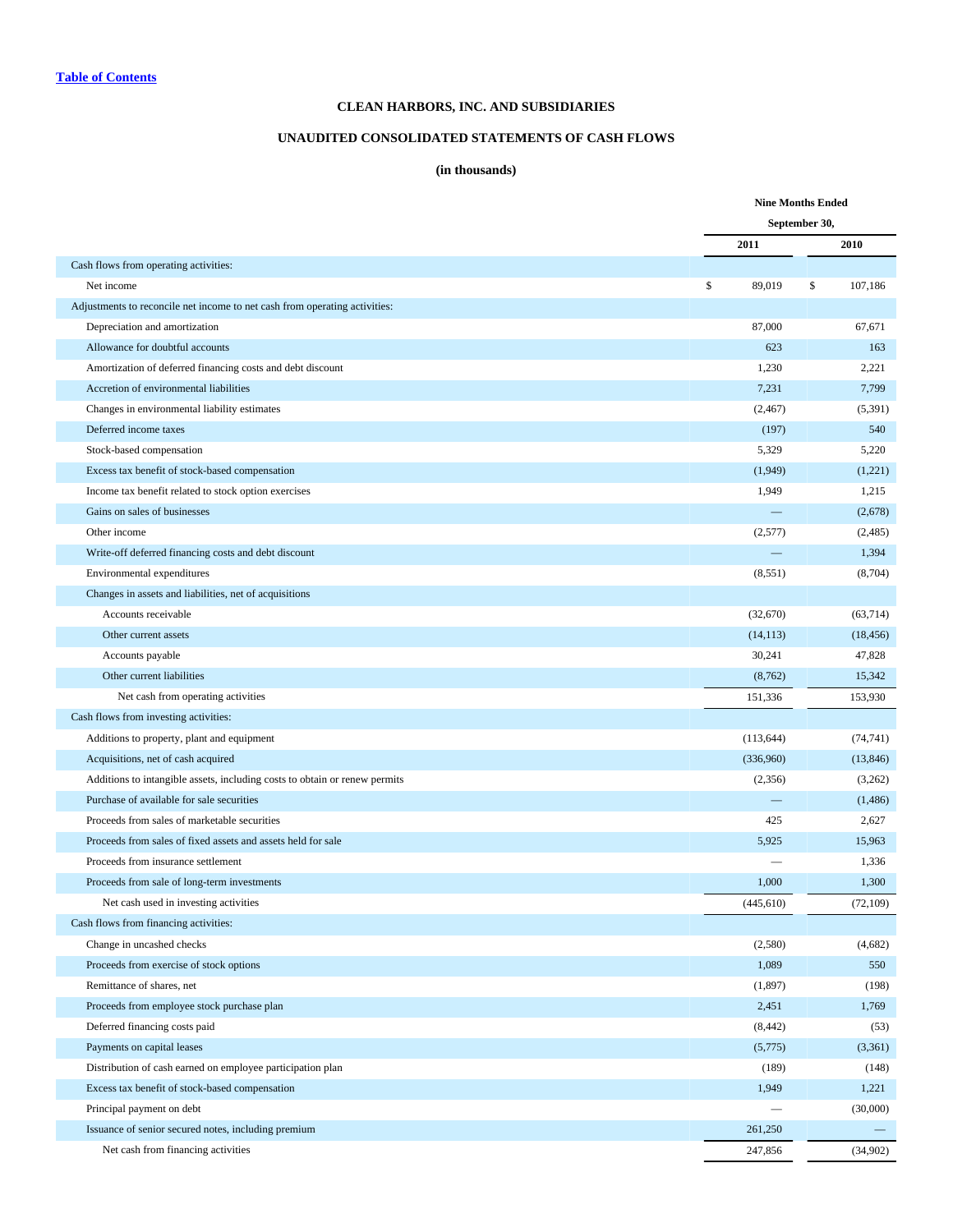| Effect of exchange rate change on cash                                                            | 1,367        |     | 451     |
|---------------------------------------------------------------------------------------------------|--------------|-----|---------|
| (Decrease) increase in cash and cash equivalents                                                  | (45,051)     |     | 47,370  |
| Cash and cash equivalents, beginning of period                                                    | 302,210      |     | 233,546 |
| Cash and cash equivalents, end of period                                                          | 257,159      | \$. | 280,916 |
|                                                                                                   |              |     |         |
| Supplemental information:                                                                         |              |     |         |
| Cash payments for interest and income taxes:                                                      |              |     |         |
| Interest paid                                                                                     | \$<br>30,169 | \$  | 26,230  |
| Income taxes paid                                                                                 | 35,085       |     | 39,813  |
| Non-cash investing and financing activities:                                                      |              |     |         |
| Property, plant and equipment accrued                                                             | \$<br>20,288 | \$  | 4,775   |
| Assets acquired through capital lease                                                             | 1,471        |     | 10,130  |
| Issuance of acquisition-related common stock, net                                                 |              |     | 1,015   |
| The accompanying notes are an integral part of these unaudited consolidated financial statements. |              |     |         |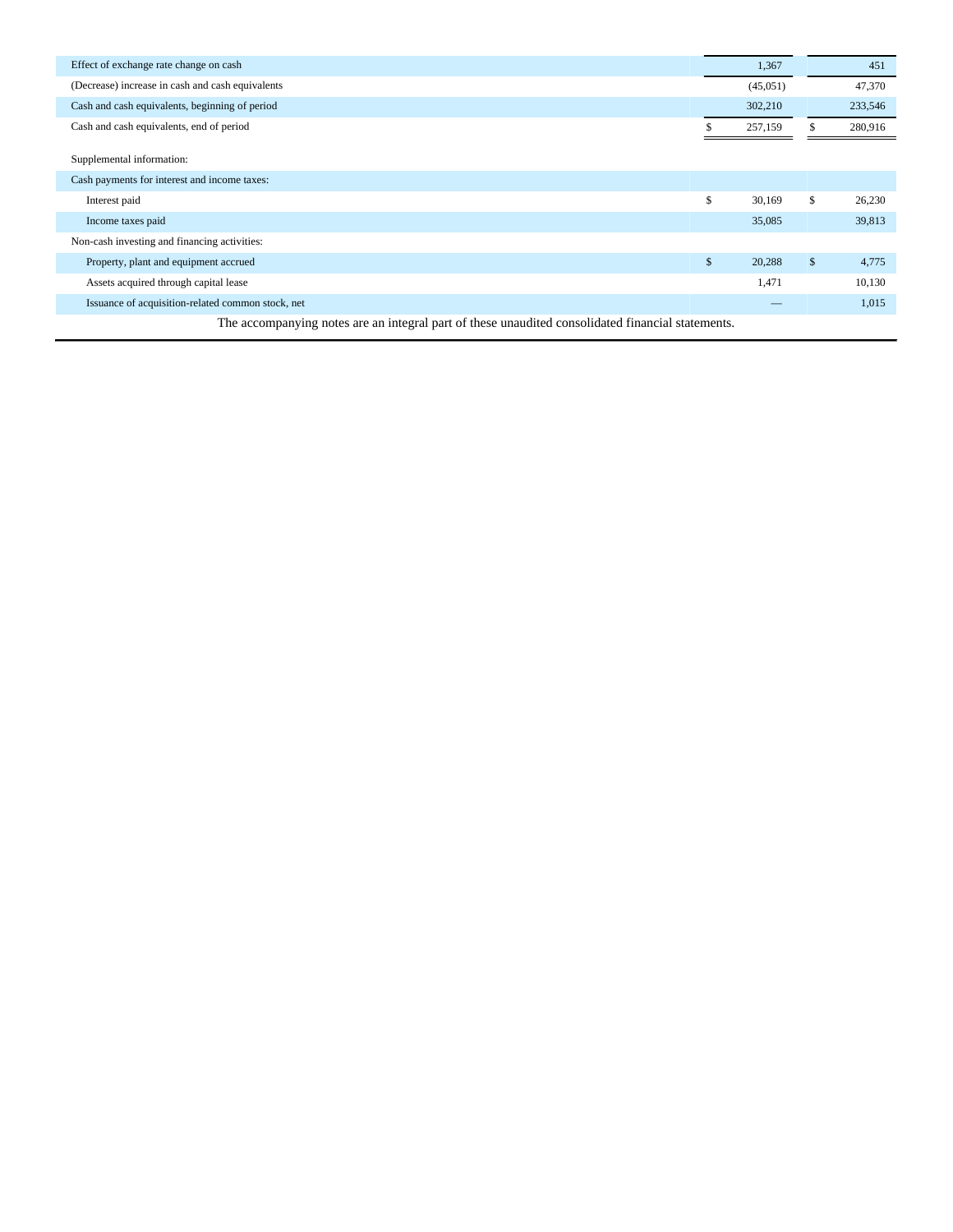# **UNAUDITED CONSOLIDATED STATEMENTS OF STOCKHOLDERS' EQUITY**

## **(in thousands)**

<span id="page-8-0"></span>

|                                                                        | <b>Common Stock</b>                  |                               |                                 |               | <b>Shares Held</b>                                       |                                         |                                | <b>Accumulated</b> |                                         |    |                                |                                                |
|------------------------------------------------------------------------|--------------------------------------|-------------------------------|---------------------------------|---------------|----------------------------------------------------------|-----------------------------------------|--------------------------------|--------------------|-----------------------------------------|----|--------------------------------|------------------------------------------------|
|                                                                        | <b>Number</b><br>of<br><b>Shares</b> | \$0.01<br>Par<br><b>Value</b> | <b>Treasury</b><br><b>Stock</b> |               | <b>Under</b><br><b>Employee</b><br>Participation<br>Plan | <b>Additional</b><br>Paid-in<br>Capital | Comprehensive<br><b>Income</b> |                    | Other<br>Comprehensive<br><b>Income</b> |    | Accumulated<br><b>Earnings</b> | <b>Total</b><br>Stockholders'<br><b>Equity</b> |
| Balance at January 1, 2011                                             | 52,772                               | \$528                         | \$(2,467)                       | <sup>\$</sup> | (777)                                                    | \$488,384                               |                                | $\mathbb{S}$       | 50,759                                  |    | \$244,400                      | 780,827<br>\$                                  |
| Net income                                                             |                                      |                               |                                 |               |                                                          |                                         | 89,019                         |                    |                                         |    | 89,019                         | 89,019                                         |
| Change in fair value of available for<br>sale securities, net of taxes |                                      |                               |                                 |               |                                                          |                                         | (805)                          |                    | (805)                                   |    |                                | (805)                                          |
| Foreign currency translation                                           |                                      |                               |                                 |               |                                                          |                                         | (37, 732)                      |                    | (37, 732)                               |    |                                | (37, 732)                                      |
| Total comprehensive income                                             |                                      |                               |                                 |               |                                                          |                                         | 50,482                         |                    |                                         |    |                                |                                                |
| Stock-based compensation                                               | 184                                  |                               |                                 |               |                                                          | 5,305                                   |                                |                    |                                         |    |                                | 5,305                                          |
| Issuance of restricted shares, net of<br>shares remitted               | (40)                                 |                               | (1,807)                         |               |                                                          | (90)                                    |                                |                    |                                         |    |                                | (1,897)                                        |
| Exercise of stock options                                              | 53                                   | 2                             |                                 |               |                                                          | 1,087                                   |                                |                    |                                         |    |                                | 1,089                                          |
| Net tax benefit on exercise of stock<br>options                        |                                      |                               |                                 |               |                                                          | 1,949                                   |                                |                    |                                         |    |                                | 1,949                                          |
| Employee stock purchase plan                                           | 69                                   |                               |                                 |               |                                                          | 2,451                                   |                                |                    |                                         |    |                                | 2,451                                          |
| Balance at September 30, 2011                                          | 53,038                               | \$530                         | \$(4,274)                       | \$.           | (777)                                                    | \$499,086                               |                                | \$                 | 12,222                                  | \$ | 333,419                        | \$840,206                                      |

The accompanying notes are an integral part of these unaudited consolidated financial statements.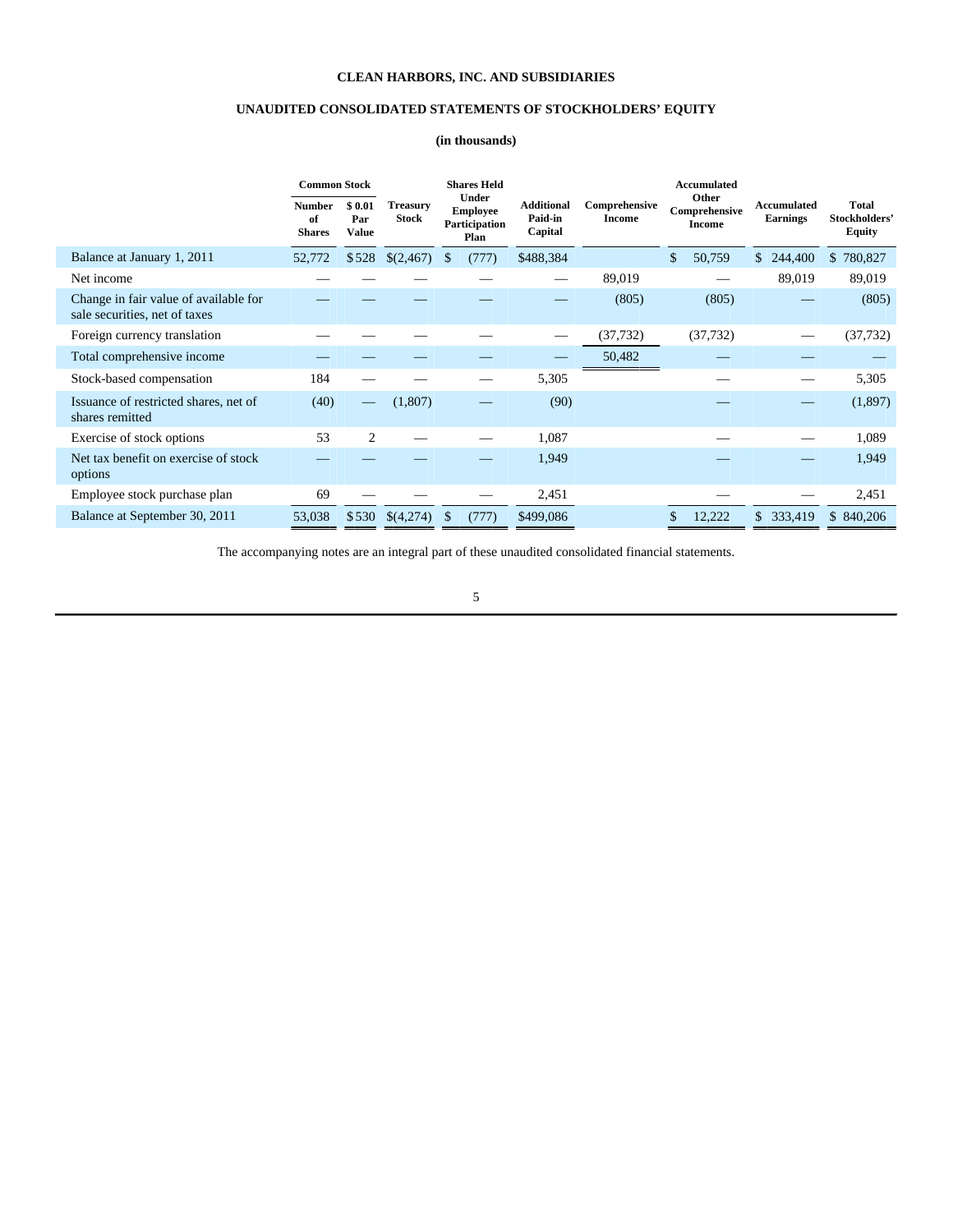## **NOTES TO UNAUDITED CONSOLIDATED FINANCIAL STATEMENTS**

## <span id="page-9-0"></span>**(1) BASIS OF PRESENTATION**

The accompanying consolidated interim financial statements include the accounts of Clean Harbors, Inc. and its subsidiaries (collectively, "Clean Harbors" or the "Company") and have been prepared pursuant to the rules and regulations of the Securities and Exchange Commission (the "SEC") and, in the opinion of management, include all adjustments which are of a normal recurring nature, necessary for a fair presentation of the financial position, results of operations, and cash flows for the periods presented. The results for interim periods are not necessarily indicative of results for the entire year or any other interim periods. The financial statements presented herein should be read in connection with the financial statements included in the Company's Current Report on Form 8-K filed on July 15, 2011.

On June 8, 2011, the Company's Board of Directors authorized a two-for-one stock split of the Company's common stock in the form of a stock dividend of one share for each outstanding share. The stock dividend was paid on July 26, 2011 to holders of record at the close of business on July 6, 2011. The stock split followed the approval, at the Company's 2011 annual meeting of stockholders, of a proposal to increase the Company's authorized shares of common stock from 40 millionto 80 million. The stock split did not change the proportionate interest that a stockholder maintained in the Company. All share and per share information, including options, restricted and performance stock awards, stock option exercises, employee stock purchase plan purchases, common stock and additional paid-in capital accounts on the consolidated balance sheets and consolidated statements of income and stockholders' equity, have been retroactively adjusted to reflect the two-for-one stock split. In addition, awards granted and weighted average fair value of awards granted in Note 12, "Stock-Based Compensation," have also been retroactively adjusted.

During the quarter ended March 31, 2011, the Company re-aligned its management reporting structure. Under the new structure, the Company's operations are managed in four segments: Technical Services, Field Services, Industrial Services and Oil and Gas Field Services. The new segment, Oil and Gas Field Services, consists of the previous Exploration Services segment, as well as certain departments that were re-assigned from the Industrial Services segment. In addition, certain departments from the Field Services segment were re-assigned to the Industrial Services segment. Accordingly, the Company realigned and re-allocated departmental costs being allocated among the segments to support these management reporting changes. The Company has recast the segment information to conform to the current year presentation. See Note 14, "Segment Reporting."

The four operating segments consist of:

- Technical Services provides a broad range of hazardous material management services including the packaging, collection, transportation, treatment and disposal of hazardous and non-hazardous waste at Company owned incineration, landfill, wastewater, and other treatment facilities.
- Field Services provides a wide variety of environmental cleanup services on customer sites or other locations on a scheduled or emergency response basis including tank cleaning, decontamination, remediation, and spill cleanup.
- Industrial Services provides industrial and specialty services, such as high-pressure and chemical cleaning, catalyst handling, decoking, material processing, surface rentals and industrial lodging services to refineries, chemical plants, oil sands facilities, pulp and paper mills, and other industrial facilities.
- Oil and Gas Field Services provides fluid handling, fluid hauling, down hole servicing, surface rentals, exploration, mapping and directional boring services to the energy sector serving oil and gas exploration, production, and power generation.

Technical Services and Field Services are included as part of Clean Harbors Environmental Services, and Industrial Services and Oil and Gas Field Services are included as part of Clean Harbors Energy and Industrial Services.

## **(2) SIGNIFICANT ACCOUNTING POLICIES**

The accompanying unaudited consolidated financial statements of the Company reflect the application of certain new or updated significant accounting policies as described below:

*Property, Plant and Equipment (excluding landfill assets)*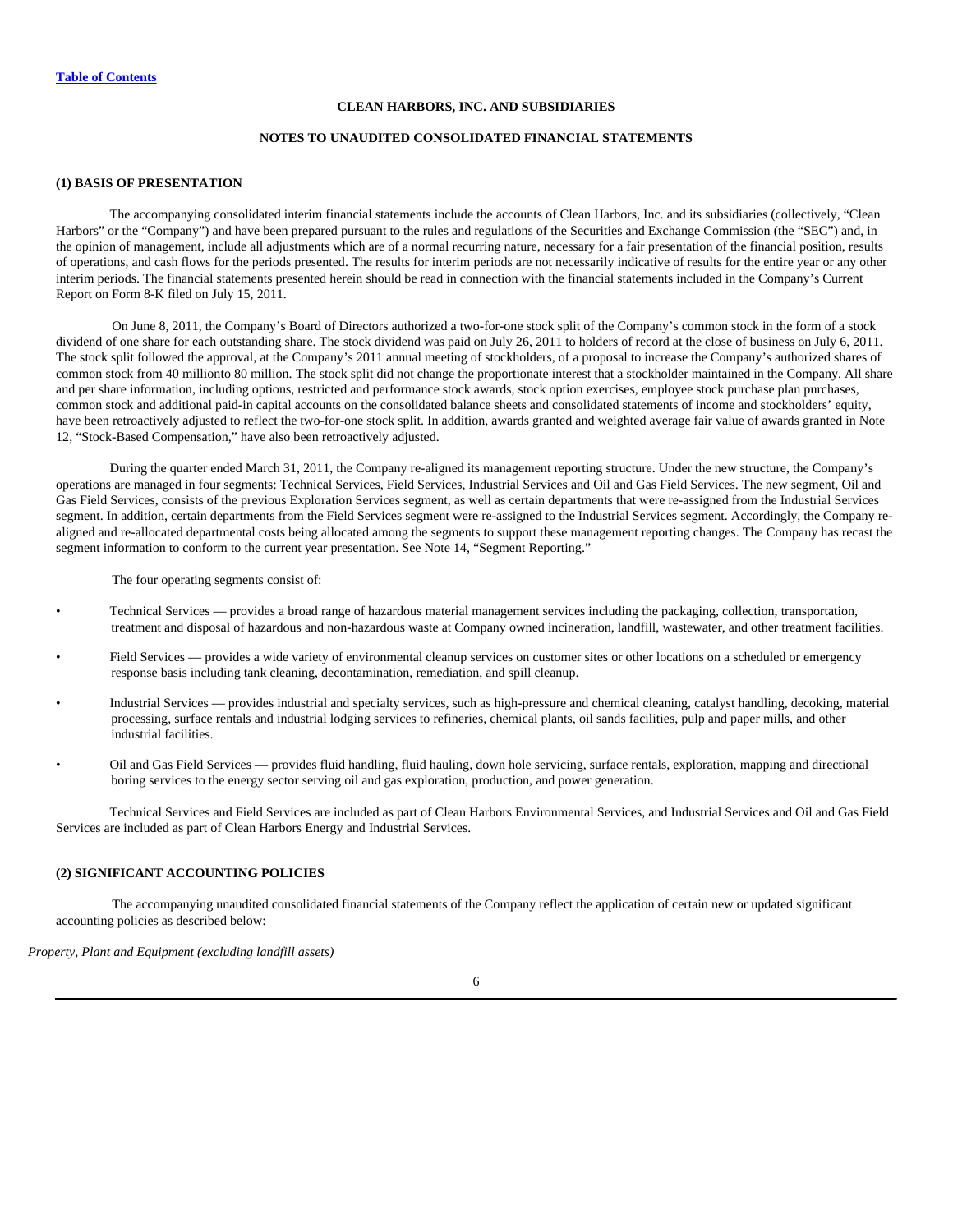Property, plant and equipment are stated at cost and include amounts capitalized under capital lease obligations. Expenditures for major renewals and improvements which extend the life of the asset are capitalized. Items of an ordinary repair or maintenance nature are charged directly to operating expense as incurred. During the construction and development period of an asset, the costs incurred, including applicable interest costs, are classified as construction-in-progress. Interest in the amount of \$0.4 million and \$0.3 million was capitalized to fixed assets during the nine months ended September 30, 2011, and 2010, respectively. Depreciation expense was \$70.4 million and \$53.9 million for the nine months ended September 30, 2011, and 2010, respectively.

The Company depreciates the cost of these assets, using the straight-line method as follows:

| <b>Asset Classification</b>                 | <b>Estimated Useful Life</b> |  |  |  |
|---------------------------------------------|------------------------------|--|--|--|
| Buildings and building improvements         |                              |  |  |  |
| <b>Buildings</b>                            | $30 - 40$ years              |  |  |  |
| Land, leasehold and building improvements   | $5 - 40$ years               |  |  |  |
| Camp equipment                              | $12 - 15$ years              |  |  |  |
| <b>Vehicles</b>                             | $3 - 12$ years               |  |  |  |
| Equipment                                   |                              |  |  |  |
| Capitalized software and computer equipment | 3 years                      |  |  |  |
| Solar equipment                             | 20 years                     |  |  |  |
| Containers and railcars                     | $15 - 20$ years              |  |  |  |
| All other equipment                         | $3 - 10$ years               |  |  |  |
| Furniture and fixtures                      | 5-8 years                    |  |  |  |

Land, leasehold and building improvements have a weighted average life of 8.3 years.

Camp equipment consists of industrial lodging facilities that are utilized in the Company's Industrial Services segment to provide lodging services to companies in the refinery and petrochemical industries.

Solar equipment consists of a solar array that is used to provide electric power for a continuously operating groundwater decontamination pump and treatment system at a closed and capped landfill located in New Jersey. The solar array was installed and became operable during the second quarter of 2011.

The Company recognizes an impairment in the carrying value of long-lived assets when the expected future undiscounted cash flows derived from the assets are less than their carrying value. For the three and nine months ended September 30, 2011, and 2010, the Company has not recorded impairment charges related to long-lived assets.

#### *Recent Accounting Pronouncements*

From time to time, new accounting pronouncements are issued by the Financial Accounting Standards Board ("FASB") and are adopted by the Company as of the specified effective dates. Unless otherwise discussed below, management believes that the impact of recently issued accounting pronouncements will not have a material impact on the Company's financial position, results of operations and cash flows, or do not apply to the Company's operations.

In 2009, the FASB issued Accounting Standards Update (ASU) 2009-13, *Revenue Recognition (Topic 605)—Multiple-Deliverable Revenue Arrangements,* or ASU 2009-13 which provides additional guidance on the recognition of revenue from multiple element arrangements. ASU 2009-13 states that if vendor specific objective evidence or third party evidence for deliverables in an arrangement cannot be determined, companies are required to develop a best estimate of the selling price for separate deliverables and allocate arrangement consideration using the relative selling price method. This guidance is effective for fiscal years beginning after June 15, 2010 and may be applied prospectively to new or materially modified arrangements after the effective date or retrospectively. The Company adopted ASU 2009-13 prospectively as of January 1, 2011 and although the adoption did not materially impact its financial condition, results of operations, or cash flow, this guidance may impact the Company's determination of the separation of deliverables for future arrangements.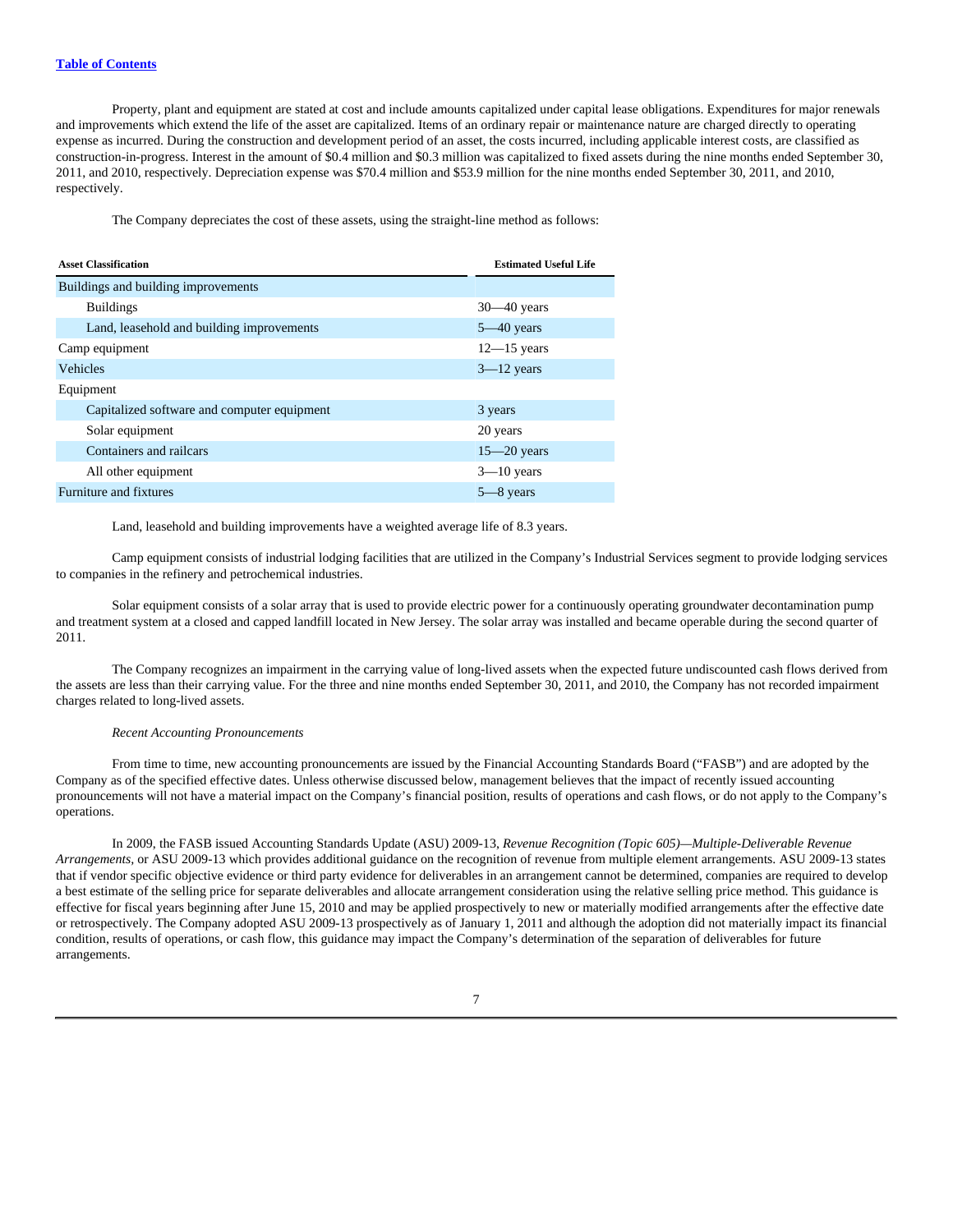In June 2011, the FASB issued ASU 2011-5 *Comprehensive Income (Topic 220) — Presentation of Comprehensive Income*. The new guidance revises the manner in which entities present comprehensive income in their financial statements. ASU 2011-5 requires entities to report components of comprehensive income in either (1) a continuous statement of comprehensive income or (2) two separate but consecutive statements. The ASU does not change the items that must be reported in other comprehensive income. This guidance will require a change in the presentation of the financial statements and will require retrospective application. The Company will adopt this guidance as of January 2012 and has not determined which approach it will adopt.

In September 2011, the FASB issued ASU 2011-08 which amends the guidance on testing goodwill for impairment. Under the revised guidance, entities testing goodwill for impairment have the option of performing a qualitative assessment before calculating the fair value of the reporting unit (i.e., step 1 of the goodwill impairment test). If entities determine, on the basis of qualitative factors, that the fair value of the reporting unit is more likely than not less than the carrying amount, the two-step impairment test would be required. The ASU does not change how goodwill is calculated or assigned to reporting units, nor does it revise the requirement to test goodwill annually for impairment. In addition, the ASU does not amend the requirement to test goodwill for impairment between annual tests if events or circumstances warrant; however, it does revise the examples of events and circumstances that an entity should consider. The amendments are effective for annual and interim goodwill impairment tests performed for fiscal years beginning after December 15, 2011. Early adoption is permitted. The Company will adopt this standard on January 1, 2012 and management does not expect this pronouncement will have a material impact on its financial statements.

## **(3) BUSINESS COMBINATIONS**

#### *Acquisitions during the third quarter*

During the quarter ended September 30, 2011, the Company acquired (i) certain assets of a Canadian public company which is engaged in the business of providing geospatial, line clearing and drilling services in Canada and the United States; (ii) all of the outstanding stock of a privately owned U.S. company which specializes in treating refinery waste streams primarily in the United States; and (iii) all of the outstanding stock of a privately owned Canadian company which manufactures modular buildings. The combined purchase price for the three acquisitions was approximately \$144.2 million, including the assumption and payment of debt of \$25.2 million, and preliminary post-closing adjustments of \$6.5 million based upon the assumed target amounts of working capital.

The Company's current period acquisitions discussed above will (i) enhance the Company's service offerings to its customers and its reputation as a leading provider of comprehensive field services for the oil and gas sectors; (ii) provide a complement to Clean Harbors' catalyst handling, industrial and specialty industrial services for the refinery and petrochemical industry; and (iii) help expand its growing lodging business, respectively. These current period acquisitions have been integrated with the Oil and Gas Field Services, Technical Services and Industrial Services segments of the Company's operations and reporting structure.

The following table summarizes the preliminary aggregate purchase price for the current period acquisitions at their acquisition dates (in thousands of U.S. dollars).

| Cash consideration                                                      | 112.450 |
|-------------------------------------------------------------------------|---------|
| Debt assumed and paid-off on acquisition date                           | 25,183  |
| Estimated net amount due to the sellers for working capital adjustments | 6.524   |
| Total estimated purchase price                                          | 144.157 |

The following table summarizes the recognized amounts of identifiable assets acquired and liabilities assumed (in thousands). The fair value of all the acquired identifiable assets and liabilities summarized below is provisional pending finalization of the Company's acquisition accounting.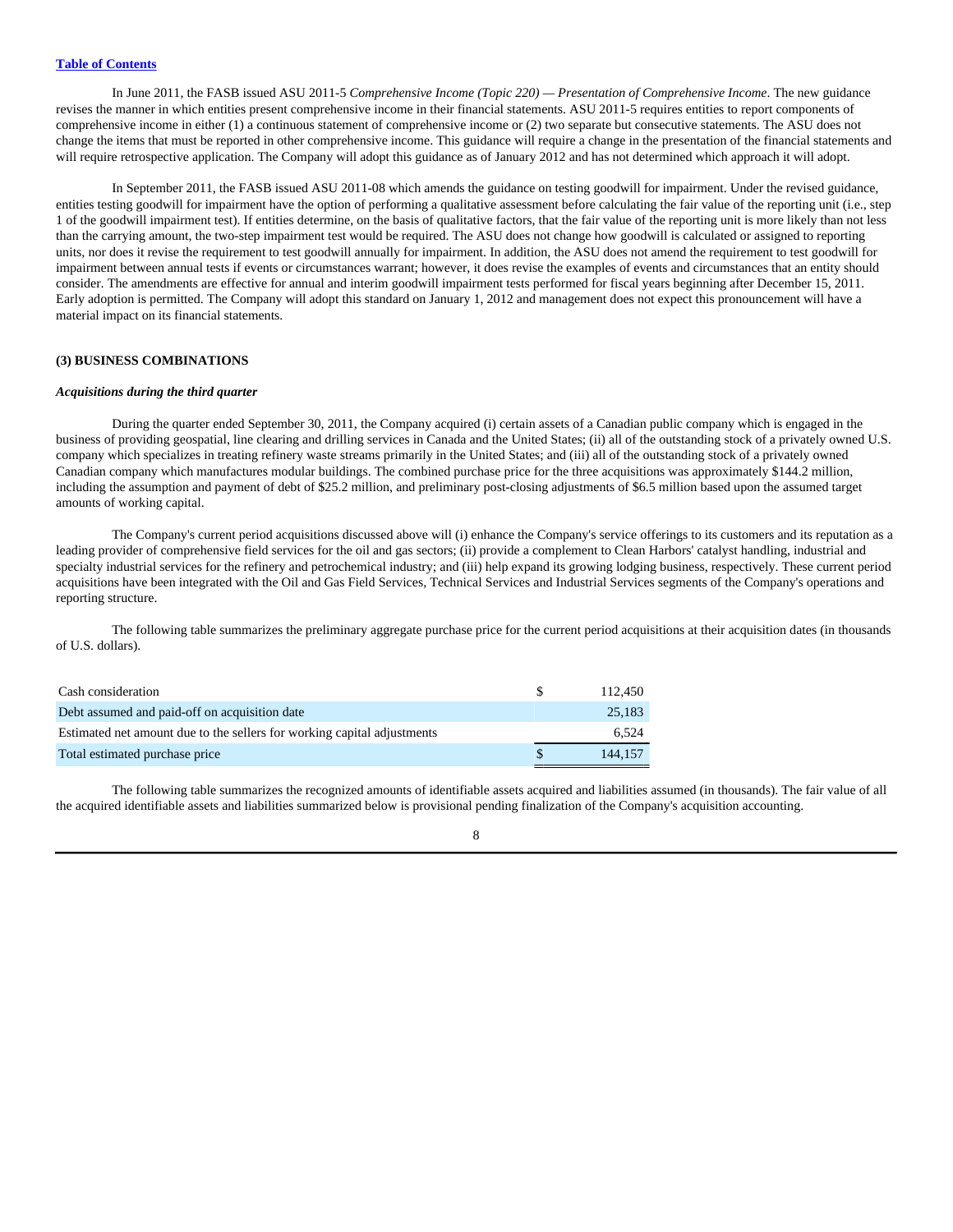|                                                       | <b>At the Acquisition Dates</b><br>(As reported at<br>September 30, 2011) |
|-------------------------------------------------------|---------------------------------------------------------------------------|
| Current assets (i)                                    | \$<br>40,028                                                              |
| Property, plant and equipment                         | 60,109                                                                    |
| Customer relationships and other intangibles          | 23,371                                                                    |
| Other assets                                          | 196                                                                       |
| Current liabilities                                   | (19, 522)                                                                 |
| Asset retirement obligations and remedial liabilities | (193)                                                                     |
| Other liabilities                                     | (4, 469)                                                                  |
| Total identifiable net assets                         | 99,520                                                                    |
| Goodwill (ii)                                         | 44,637                                                                    |
| Total                                                 | \$<br>144,157                                                             |

(i) The preliminary fair value of the financial assets acquired includes customer receivables with a preliminary aggregate fair value of \$21.4 million. Combined gross amounts due were \$22.1 million.

(ii) Goodwill represents the excess of the fair value of the net assets acquired over the purchase price. Goodwill of \$16.3 million , \$12.8 million and \$15.5 million has been assigned to the Oil and Gas Field Services segment, the Technical Services segment, and the Industrial Services segment, respectively. Certain amounts will not be deductible for tax purposes.

Management has determined the preliminary purchase price allocations based on estimates of the fair values of all tangible and intangible assets acquired and liabilities assumed. Such amounts are subject to adjustment based on the additional information necessary to determine fair values.

Acquisition related costs of \$0.5 millionand \$0.7 millionwere included in selling, general and administrative expenses in the Company's consolidated statements of income for the three and nine months ended September 30, 2011, respectively.

The results of operations of the acquired businesses have been included in the Company's consolidated financial statements since the respective acquisition dates. Revenues attributable to the current period acquisitions included in the Company's consolidated statements of income for each of the three and nine months ended September 30, 2011 were approximately \$13.1 million . The Company has determined that the separate disclosure of earnings for those current period acquisitions is impracticable for the three and nine months ended September 30, 2011 due to the integration of those businesses' operations into the Company upon acquisition.

The following unaudited pro forma combined summary data presents information as if the current period acquisitions had been acquired at the beginning of 2010 and 2011 and assumes that there were no material, non-recurring pro forma adjustment directly attributable to the acquisitions. The pro forma information does not necessarily reflect the actual results that would have occurred had the Company and those three acquisitions been combined during the periods presented, nor is it necessarily indicative of the future results of operations of the combined companies (in thousands).

|                               | Three Months Ended September 30, |      |         |          | Nine Months Ended September 30, |  |           |
|-------------------------------|----------------------------------|------|---------|----------|---------------------------------|--|-----------|
|                               | 2011                             | 2010 |         |          | 2011                            |  | 2010      |
|                               |                                  |      |         |          |                                 |  |           |
| Pro forma combined revenues   | 575,010                          |      | 513.253 | <b>S</b> | 1,545,216                       |  | 1,392,234 |
| Pro forma combined net income | 35.822                           |      | 36.496  |          | 93.372                          |  | 102,460   |

#### *Peak*

On June 10, 2011, the Company acquired 100% of the outstanding common shares of Peak Energy Services Ltd. ("Peak") (other than the 3.15% of Peak's outstanding common shares which the Company already owned) in exchange for approximately CDN \$158.7 million in cash (CDN \$0.95 for each Peak share) and the assumption and payment of Peak net debt of approximately

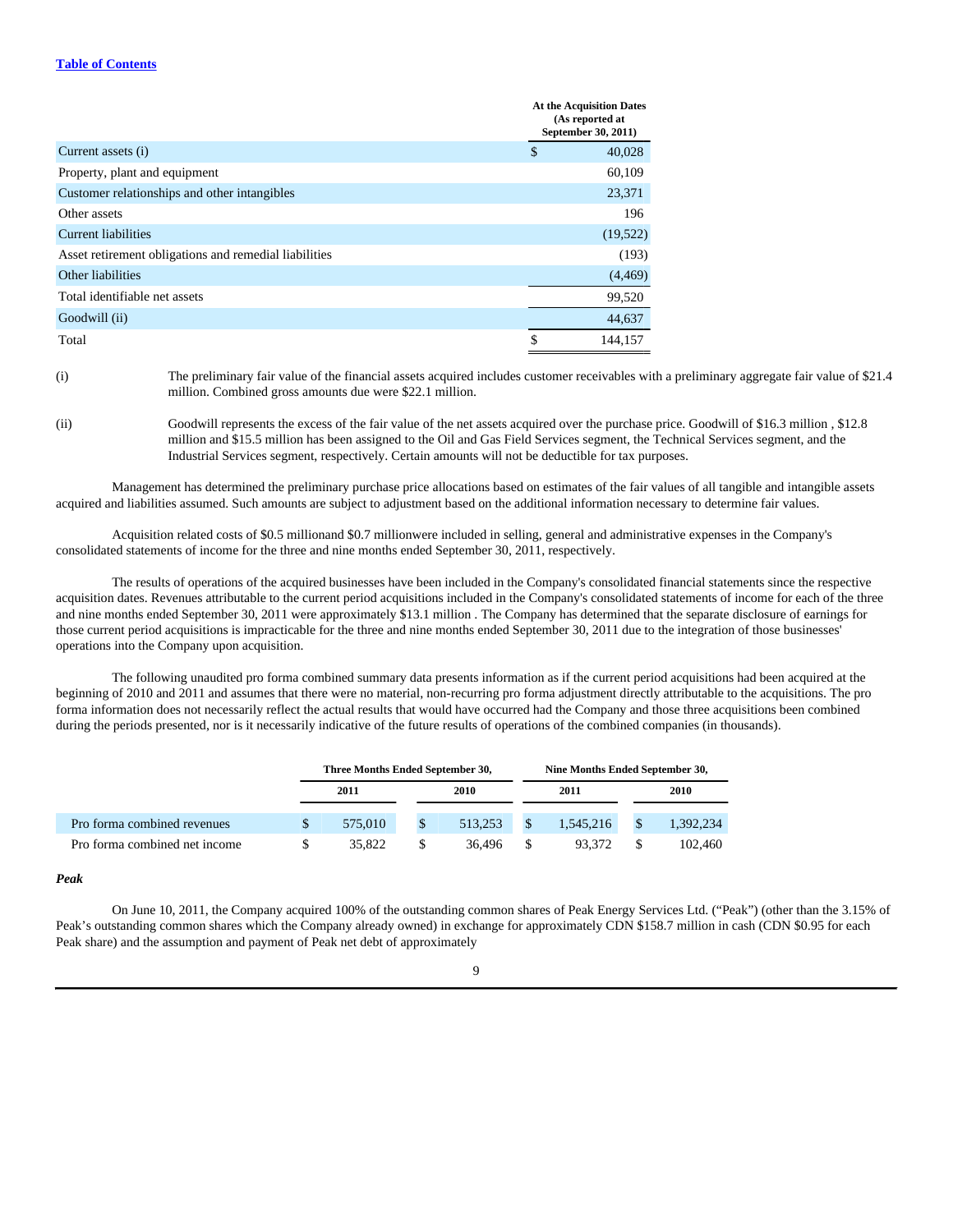\_\_\_\_\_\_\_\_\_\_\_\_\_\_\_\_\_\_\_\_\_\_\_

CDN \$37.5 million. The total acquisition price, which includes the previous investment in Peak shares referred to above, was approximately CDN \$200.2 million, or U.S. \$205.1 million based on an exchange rate of 0.976057 CDN \$ to one U.S. \$ on June 10, 2011.

Peak is a diversified energy services corporation headquartered in Calgary, Alberta, operating in western Canada and the U.S. Through its various operating divisions, Peak provides drilling and production equipment and services to its customers in the conventional and unconventional oil and natural gas industries as well as the oil sands region of western Canada. Peak also provides water technology solutions to a variety of customers throughout North America. Peak employs approximately 900people. Peak shares previously traded on the Toronto Stock Exchange under the symbol "PES." The Company anticipates that this acquisition will expand its presence in the energy services marketplace, particularly in the area of oil and natural gas drilling and production support. The Peak business has been integrated within the Oil and Gas Field Services and Industrial Services segments of the Company's operations and reporting structure.

The following table summarizes the preliminary purchase price for Peak at the acquisition date (in thousands of U.S. dollars).

| Cash paid for Peak common shares                 | 162.585 |
|--------------------------------------------------|---------|
| Fair value of previously owned common shares (1) | 4.117   |
| Peak net debt assumed (2)                        | 38.431  |
| Total estimated purchase price                   | 205,133 |

(1) The Company previously owned a 3.15% interest in Peak which was recorded in marketable securities. On June 10, 2011, the Company acquired the remaining outstanding shares of Peak and as a result, the Company remeasured the fair value of its previously held common shares and recognized the resulting gain of \$1.9 million in other income. The unrealized gain on the Peak investment was previously recorded in accumulated other comprehensive income. For this purpose, the fair value of the Company's previous investment in Peak was deemed to be \$4.1 million , calculated based on the closing price of Peak's shares on the Toronto Stock Exchange on the date before the acquisition was publicly announced.

(2) The outstanding Peak debt, net of \$15.7 millionof cash assumed, which consisted of threeterm loan facilities, was paid off on June 10, 2011.

Acquisition related costs of \$0.1 millionand \$0.7 millionwere included in selling, general and administrative expenses in the Company's consolidated statements of income for the three and ninemonths ended September 30, 2011, respectively.

The following table summarizes the recognized amounts of identifiable assets acquired and liabilities assumed (in thousands). The fair value of all the acquired identifiable assets and liabilities summarized below is provisional pending finalization of the Company's acquisition accounting. Measurement period adjustments reflect new information obtained about facts and circumstances that existed as of the acquisition date. The Company believes that such information provides a reasonable basis for estimating the fair values of assets acquired and liabilities assumed but the Company is waiting for additional information necessary to finalize fair value. The Company expects to finalize the valuation and complete the purchase price allocation as soon as practicable but no later than one year from the acquisition date. Final determination of the fair value may result in further adjustments to the values presented below.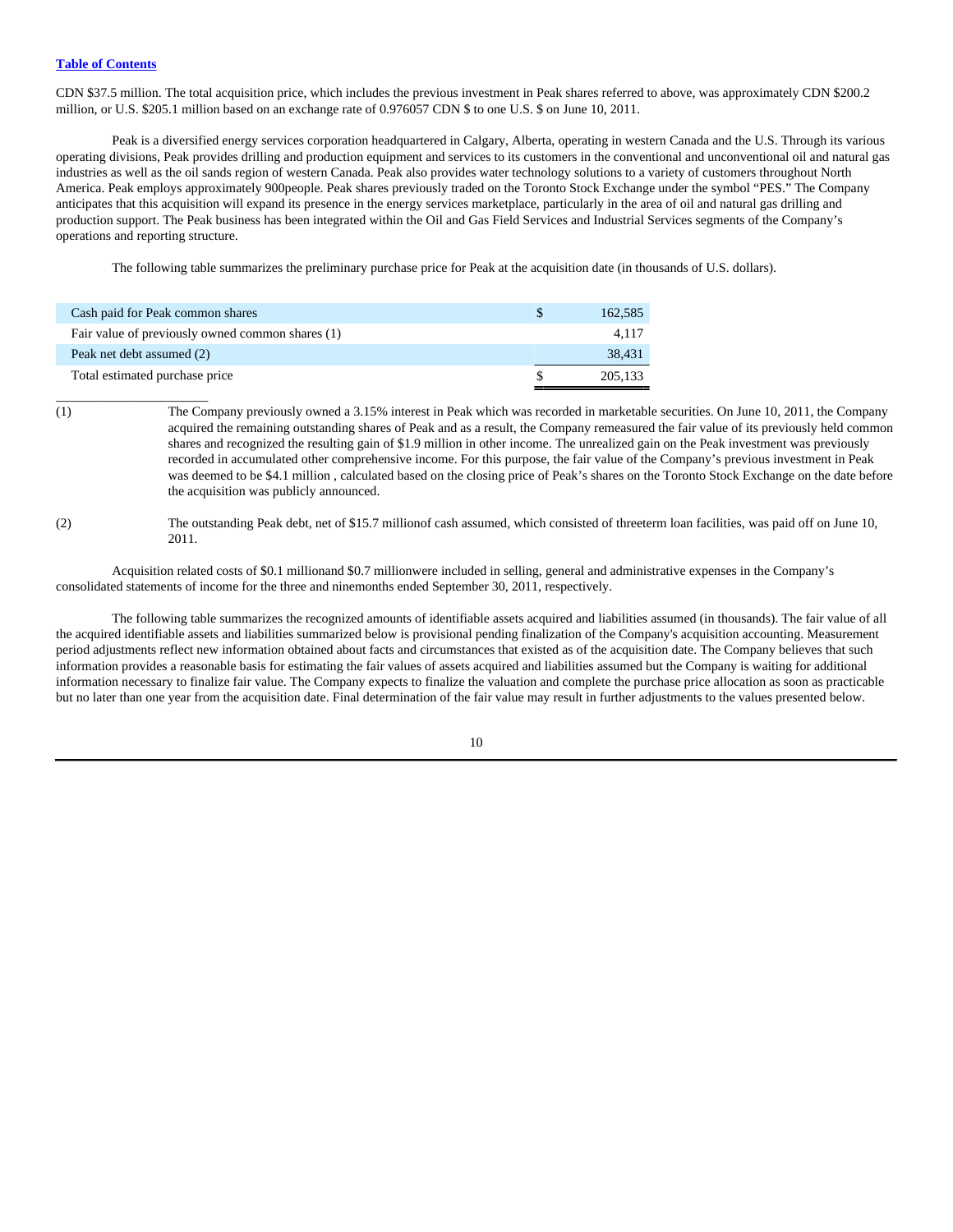|                                |    | June 10, 2011<br>(As reported at June 30, 2011) |                   | <b>Measurement</b><br>Period<br><b>Adjustments</b> |    | <b>June 10,</b><br>2011<br>(As adjusted) |
|--------------------------------|----|-------------------------------------------------|-------------------|----------------------------------------------------|----|------------------------------------------|
| Current assets (i)             | \$ | 45,797                                          | $\triangle$<br>J. | (811)                                              | \$ | 44,986                                   |
| Property, plant and equipment  |    | 149,344                                         |                   | 921                                                |    | 150,265                                  |
| Identifiable intangible assets |    | 14,107                                          |                   | (921)                                              |    | 13,186                                   |
| Other assets                   |    | 8.800                                           |                   | (7,691)                                            |    | 1,109                                    |
| Current liabilities            |    | (27,717)                                        |                   | (643)                                              |    | (28,360)                                 |
| Asset retirement obligations   |    |                                                 |                   | (103)                                              |    | (103)                                    |
| Other liabilities              |    | (8,344)                                         |                   | 218                                                |    | (8,126)                                  |
| Total identifiable net assets  | \$ | 181,987                                         | \$                | (9,030)                                            | \$ | 172,957                                  |
| Goodwill (ii)                  |    | 23,146                                          |                   | 9,030                                              |    | 32,176                                   |
| Total                          | Φ  | 205,133                                         | \$                |                                                    | ъ  | 205,133                                  |
|                                |    |                                                 |                   |                                                    |    |                                          |

(i) The preliminary fair value of the financial assets acquired includes customer receivables with a preliminary fair value of \$33.3 million . The gross amount due was \$34.7 million .

(ii) Goodwill, which is attributable to expected operating and cross-selling synergies, will not be deductible for tax purposes. Goodwill of \$13.0 millionand \$19.2 millionhas been recorded in the Oil and Gas Field Services and Industrial Services segments, respectively; however, the amount and the allocation are subject to change pending the finalization of the Company's valuation.

The Company has determined that the separate disclosure of Peak's earnings is impracticable for the three and ninemonths ended September 30, 2011due to the integration of Peak operations into the Company upon acquisition. Revenues attributable to Peak included in the Company's consolidated statements of income for the three and ninemonths ended September 30, 2011were \$58.2 millionand \$67.8 million, respectively.

The following unaudited pro forma combined summary data presents information as if Peak had been acquired at the beginning of 2010 and 2011 and assumes that there was no material, non-recurring pro forma adjustment directly attributable to the acquisition. The pro forma information does not necessarily reflect the actual results that would have occurred had the Company and Peak been combined during the periods presented, nor is it necessarily indicative of the future results of operations of the combined companies (in thousands).

|                               | Three Months Ended September 30, |         | Nine Months Ended September 30, |           |  |           |  |  |
|-------------------------------|----------------------------------|---------|---------------------------------|-----------|--|-----------|--|--|
|                               | 2011                             | 2010    |                                 | 2011      |  | 2010      |  |  |
| Pro forma combined revenues   | 560,130                          | 527,425 |                                 | 1,537,520 |  | 1,422,979 |  |  |
| Pro forma combined net income | 37.558                           | 41.378  |                                 | 91.295    |  | 103.795   |  |  |

## *Status of Proposed Acquisition of Badger*

The Company entered on January 25, 2011 into a definitive agreement to acquire Badger Daylighting Ltd. ("Badger"), an Alberta corporation headquartered in Calgary, Alberta. Under the terms of the acquisition agreement, a condition to the respective obligations of each of the Company and Badger to complete the transaction was approval of the transaction by a required affirmative vote of at least 66 2/3 % of Badger's shareholders and option holders voting on the matter. At a meeting held on April 26, 2011, the Badger shareholders and option holders failed to approve the transaction by the required vote. In accordance with the terms of the acquisition agreement, the Company terminated the agreement on April 26, 2011. The acquisition agreement provided that if the Company terminated the agreement because of a failure by the Badger shareholders and option holders to approve the transaction by the required vote, Badger was obligated to reimburse the Company's out of pocket expenses incurred in connection with the proposed transaction including the financing thereof, up to a maximum of CDN \$1.5 million. Based on a demand letter sent to Badger in May 2011, the Company received U.S. \$1.1 million from Badger in June for reimbursement in accordance with this provision of the agreement.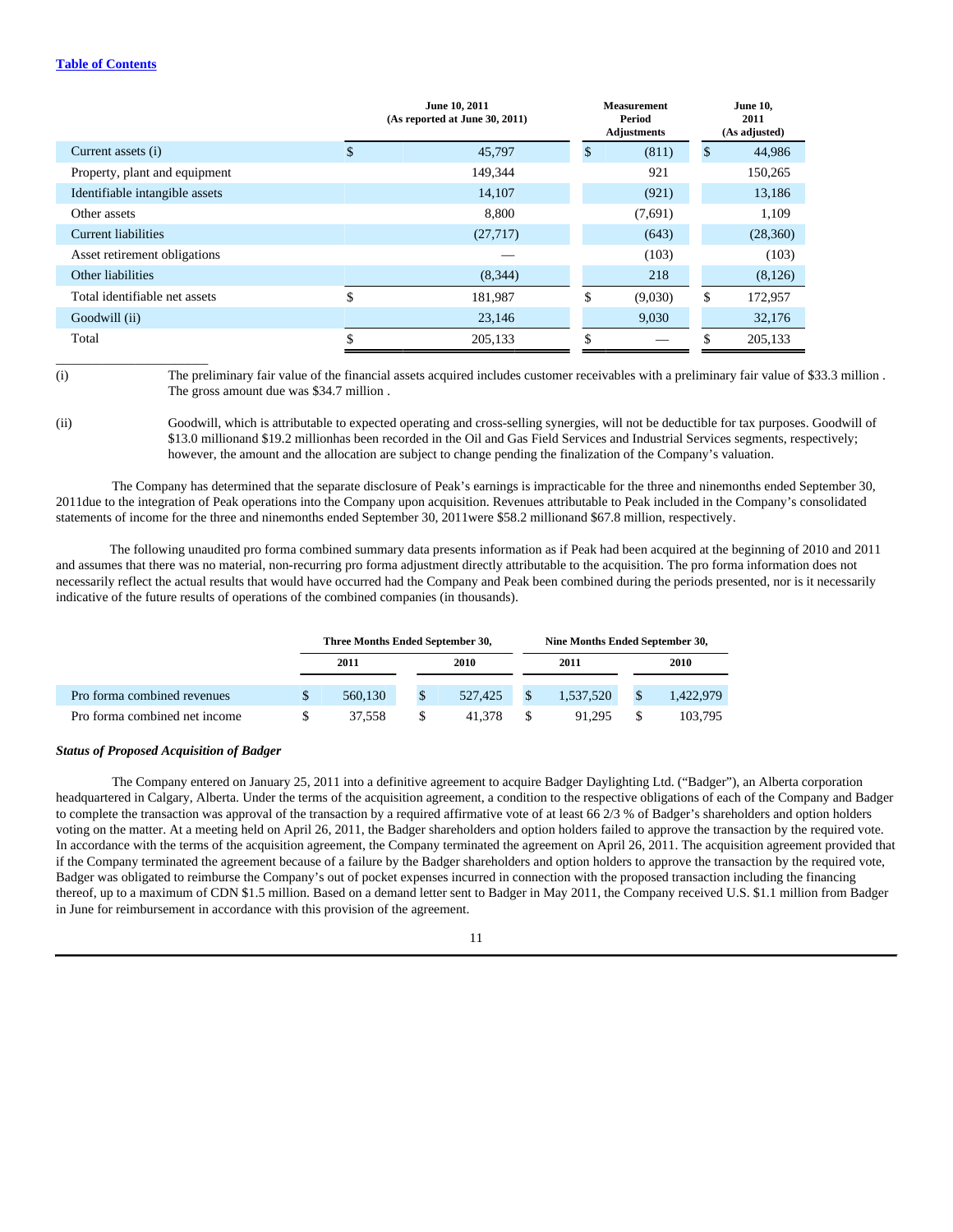## **(4) FAIR VALUE MEASUREMENTS**

The Company's financial instruments consist of cash and cash equivalents, marketable securities, receivables, trade payables, auction rate securities and long-term debt. The estimated fair value of cash equivalents, receivables, and trade payables approximate their carrying value due to the short maturity of these instruments. As of September 30, 2011, the Company held certain marketable securities and auction rate securities that are required to be measured at fair value on a recurring basis. The fair value of marketable securities is recorded based on quoted market prices. The auction rate securities are classified as available for sale and the fair value of these securities as of September 30, 2011was estimated utilizing a discounted cash flow analysis. The discounted cash flow analysis considered, among other items, the collateralization underlying the security investments, the creditworthiness of the counterparty, the timing of expected future cash flows, and the expectation of the next time these securities are expected to have a successful auction. The auction rate securities were also compared, when possible, to other observable market data with similar characteristics to the securities held by the Company.

As of September 30, 2011 , all of the Company's auction rate securities continue to have AAA underlying ratings. The underlying assets of the Company's auction rate securities are student loans, which are substantially insured by the Federal Family Education Loan Program. During the three months ended September 30, 2011 , the Company liquidated \$1.0 million in auction rate securities at par. The Company attributes the \$0.5 million decline in the fair value of the securities from the original cost basis to external liquidity issues rather than credit issues. The Company assessed the decline in value to be temporary because it does not intend to sell and it is more likely than not that the Company will not have to sell the securities before their maturity.

During the nine months ended September 30, 2011 and 2010, the Company recorded an unrealized pre-tax loss of \$0.2 million and a pre-tax gain of \$0.2 million, respectively, on its auction rate securities, which was included in accumulated other comprehensive income. As of September 30, 2011, the Company continued to earn interest on its auction rate securities according to their stated terms with interest rates resetting generally every 28 days.

The Company's assets measured at fair value on a recurring basis at September 30, 2011 and December 31, 2010 were as follows (in thousands):

|                         | <b>Ouoted Prices in</b><br><b>Active Markets</b><br>for Identical<br><b>Assets</b><br>(Level 1) |    | <b>Significant Other</b><br><b>Observable</b><br><b>Inputs</b><br>(Level 2) |    | <b>Significant</b><br><b>Unobservable</b><br><b>Inputs</b><br>(Level 3) | <b>Balance at</b><br>September 30,<br>2011 |  |  |
|-------------------------|-------------------------------------------------------------------------------------------------|----|-----------------------------------------------------------------------------|----|-------------------------------------------------------------------------|--------------------------------------------|--|--|
| Auction rate securities | \$                                                                                              | \$ |                                                                             | \$ | 4,239                                                                   | \$<br>4,239                                |  |  |
| Marketable securities   | \$<br>93                                                                                        |    | \$                                                                          |    |                                                                         | \$<br>93                                   |  |  |
|                         | <b>Ouoted Prices in</b><br><b>Active Markets</b><br>for Identical<br><b>Assets</b><br>(Level 1) |    | <b>Significant Other</b><br><b>Observable</b><br><b>Inputs</b><br>(Level 2) |    | <b>Significant</b><br><b>Unobservable</b><br><b>Inputs</b><br>(Level 3) | <b>Balance at</b><br>December 31,<br>2010  |  |  |
| Auction rate securities | \$                                                                                              | \$ |                                                                             | \$ | 5,437                                                                   | \$<br>5,437                                |  |  |
| Marketable securities   | \$<br>3.174                                                                                     | \$ |                                                                             | \$ |                                                                         | \$<br>3.174                                |  |  |

The decrease in marketable securities since December 31, 2010 was primarily due to the Peak acquisition on June 10, 2011. The Company previously owned a 3.15% interest in Peak which was recorded in marketable securities.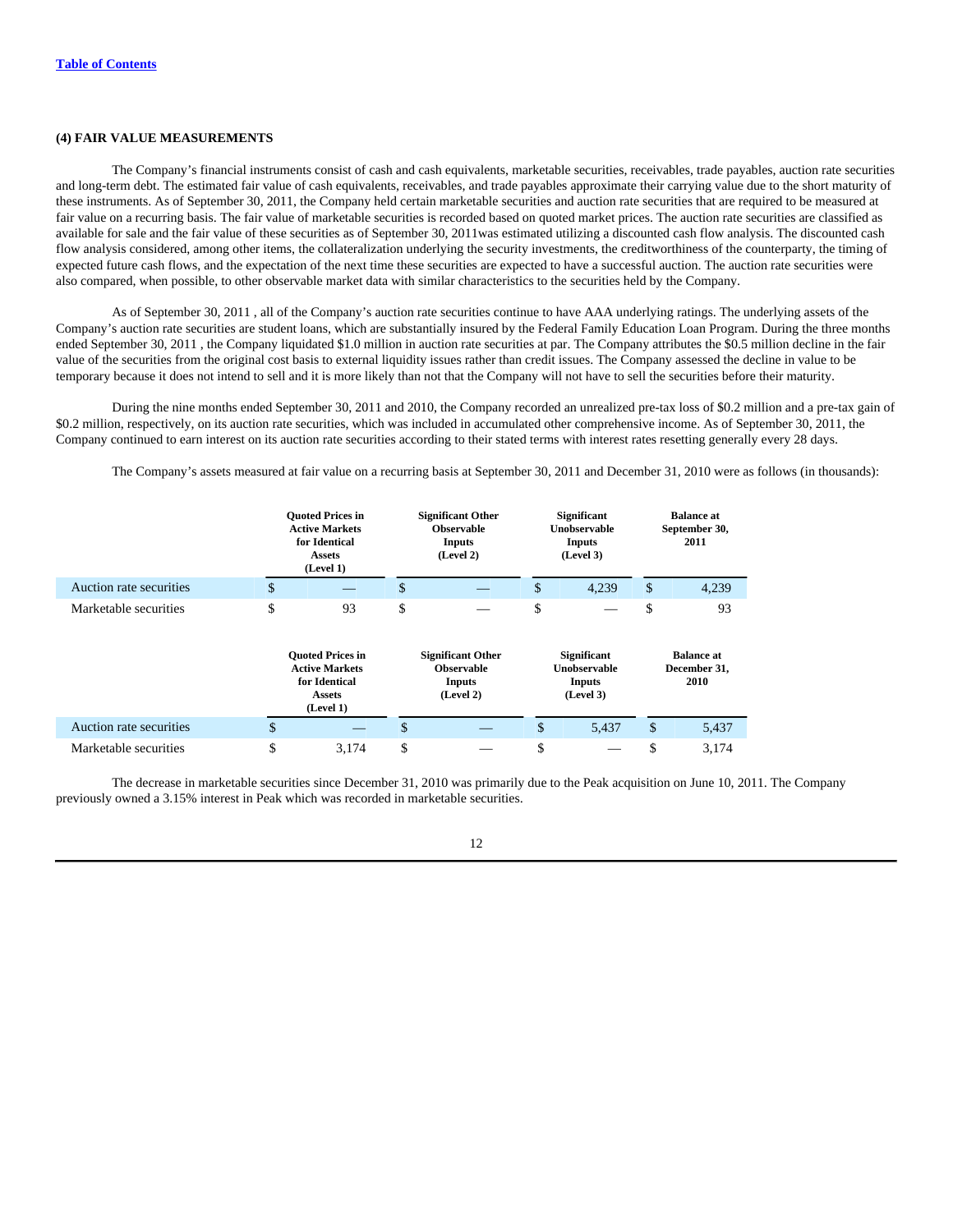The following tables present the changes in the Company's auction rate securities measured at fair value on a recurring basis using significant unobservable inputs (Level 3) during the three and ninemonths ended September 30, 2011and 2010(in thousands):

|                                                                  | <b>Three Months Ended</b> |               |   |       |
|------------------------------------------------------------------|---------------------------|---------------|---|-------|
|                                                                  |                           | September 30, |   |       |
|                                                                  |                           | 2011          |   | 2010  |
| Balance at July 1,                                               | S                         | 5,311         | S | 5,315 |
| Sale of auction rate securities                                  |                           | (1,000)       |   |       |
| Unrealized (losses) gains included in other comprehensive income |                           | (72)          |   | 115   |
| Balance at September 30,                                         |                           | 4.239         |   | 5.430 |

|                                                                  | <b>Nine Months Ended</b> |               |    |         |  |
|------------------------------------------------------------------|--------------------------|---------------|----|---------|--|
|                                                                  |                          | September 30, |    |         |  |
|                                                                  |                          | 2011          |    | 2010    |  |
| Balance at January 1,                                            | \$.                      | 5,437         | \$ | 6,503   |  |
| Sale of auction rate securities                                  |                          | (1,000)       |    | (1,300) |  |
| Unrealized (losses) gains included in other comprehensive income |                          | (198)         |    | 227     |  |
| Balance at September 30,                                         |                          | 4.239         |    | 5.430   |  |

## **(5) GOODWILL AND OTHER INTANGIBLE ASSETS**

The changes to goodwill for the nine months ended September 30, 2011 were as follows (in thousands):

|                               |   | 2011    |
|-------------------------------|---|---------|
| Balance at January 1, 2011    |   | 60,252  |
| Acquired from acquisitions    |   | 80.394  |
| Foreign currency translation  |   | (5,950) |
| Balance at September 30, 2011 | S | 134.696 |

The increase in goodwill during the ninemonths ended September 30, 2011was primarily attributed to the recent acquisitions. The goodwill related to these acquisitions includes estimates that are subject to change based upon final fair value determinations. Below is a summary of amortizable other intangible assets (in thousands):

|                         |                          | September 30, 2011                        |              | <b>December 31, 2010</b> |                                                                    |    |         |               |                                                   |    |         |            |                                                                    |
|-------------------------|--------------------------|-------------------------------------------|--------------|--------------------------|--------------------------------------------------------------------|----|---------|---------------|---------------------------------------------------|----|---------|------------|--------------------------------------------------------------------|
|                         | Cost                     | <b>Accumulated</b><br><b>Amortization</b> | <b>Net</b>   |                          | Weighted<br>Average<br><b>Amortization</b><br>Period<br>(in years) |    |         |               | Cost<br><b>Accumulated</b><br><b>Amortization</b> |    |         | <b>Net</b> | Weighted<br>Average<br><b>Amortization</b><br>Period<br>(in years) |
| Permits                 | 106,504<br>$\mathbb{S}$  | $\mathbb{S}$<br>44,569                    | $\mathbb{S}$ | 61,935                   | 18.0                                                               | \$ | 103,493 | $\mathbb{S}$  | 42,430                                            | \$ | 61,063  | 15.9       |                                                                    |
|                         |                          |                                           |              |                          |                                                                    |    |         |               |                                                   |    |         |            |                                                                    |
| Customer relationships  | 82,206                   | 15,234                                    |              | 66,972                   | 8.2                                                                |    | 58,322  |               | 10,418                                            |    | 47,904  | 8.0        |                                                                    |
|                         |                          |                                           |              |                          |                                                                    |    |         |               |                                                   |    |         |            |                                                                    |
| Other intangible assets | 20,791                   | 8,728                                     |              | 12,063                   | 4.7                                                                |    | 13,218  |               | 7,785                                             |    | 5,433   | 3.5        |                                                                    |
|                         |                          |                                           |              |                          |                                                                    |    |         |               |                                                   |    |         |            |                                                                    |
|                         | $\mathcal{S}$<br>209,501 | $\mathbf{\$}$<br>68,531                   | \$           | 140,970                  | 14.1                                                               | \$ | 175,033 | <sup>\$</sup> | 60,633                                            | \$ | 114,400 | 9.4        |                                                                    |

The aggregate amortization expense for the three and nine months ended September 30, 2011 was \$3.2 million and \$8.7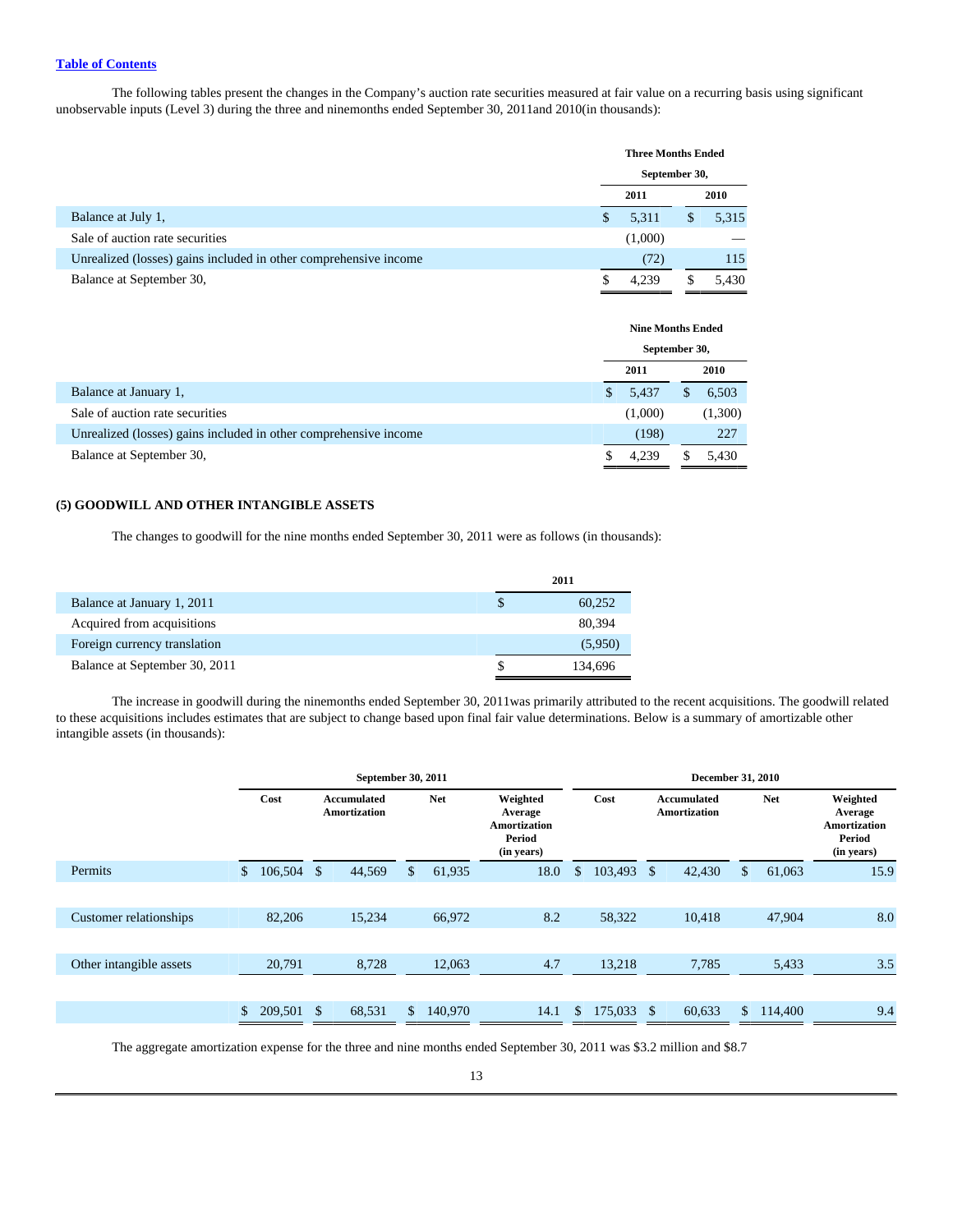million, respectively. The aggregate amortization expense for the three and nine months ended September 30, 2010 was \$2.8 million and \$8.0 million respectively.

The increase in customer relationships and other intangible assets was primarily attributed to the recent acquisitions. Amounts are provisional and subject to change upon completion of final valuations. The total amounts assigned and the weighted average amortization period by major intangible asset classes as it relates to these acquisitions as of September 30, 2011, are as follows:

|                        | <b>Peak Total Amount</b><br><b>Assigned</b> | <b>Peak Weighted</b><br>Average<br><b>Amortization</b><br>Period<br>(in years) |     |          | <b>Other Acquisitions Total Amount</b><br><b>Assigned</b> | <b>Other Acquisitions Weighted</b><br>Average<br>Amortization<br>Period<br>(in years) |
|------------------------|---------------------------------------------|--------------------------------------------------------------------------------|-----|----------|-----------------------------------------------------------|---------------------------------------------------------------------------------------|
| Customer relationships | 9.246                                       |                                                                                | 6.7 | - \$     | 16,556                                                    | 15.0                                                                                  |
| Other intangibles      | 3.069                                       |                                                                                | 5.9 |          | 2.953                                                     | 14.1                                                                                  |
|                        | 12,315                                      |                                                                                | 6.5 | <b>S</b> | 19,509                                                    | 14.9                                                                                  |

Below is the expected future amortization for the net carrying amount of finite lived intangible assets at September 30, 2011 (in thousands):

| <b>Years Ending December 31,</b> | <b>Expected</b><br><b>Amortization</b> |         |  |  |
|----------------------------------|----------------------------------------|---------|--|--|
| 2011 (three months)              | \$                                     | 4,028   |  |  |
| 2012                             |                                        | 13,466  |  |  |
| 2013                             |                                        | 12,927  |  |  |
| 2014                             |                                        | 12,302  |  |  |
| 2015                             |                                        | 11,678  |  |  |
| Thereafter                       |                                        | 86,569  |  |  |
|                                  | $\mathbb{S}$                           | 140,970 |  |  |

## **(6) ACCRUED EXPENSES**

Accrued expenses consisted of the following (in thousands):

|                                            |    | September 30,<br>2011 | December 31,<br>2010 |
|--------------------------------------------|----|-----------------------|----------------------|
| Insurance                                  | \$ | 21,886                | \$<br>19,736         |
| Interest                                   |    | 5,222                 | 7,826                |
| Accrued disposal costs                     |    | 2,238                 | 2,173                |
| Accrued compensation and benefits          |    | 47,277                | 44,545               |
| Income, real estate, sales and other taxes |    | 24,637                | 19,529               |
| Other                                      |    | 37,651                | 22,280               |
|                                            |    | 138,911               | \$<br>116,089        |
|                                            | 14 |                       |                      |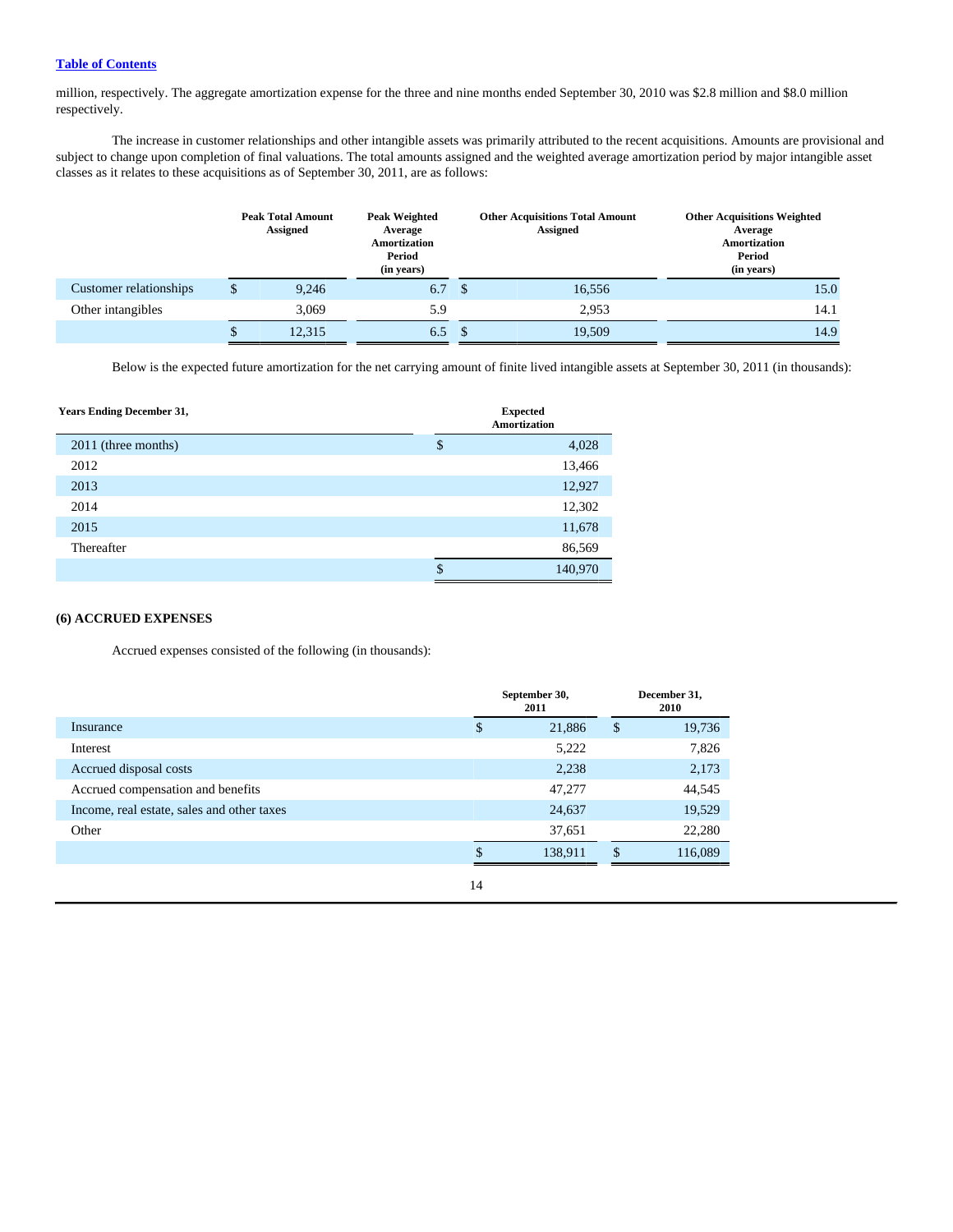## **(7) CLOSURE AND POST-CLOSURE LIABILITIES**

The changes to closure and post-closure liabilities (also referred to as "asset retirement obligations") for the nine months ended September 30, 2011 were as follows (in thousands):

|                                                      | Landfill<br><b>Retirement</b><br>Liability |         | Non-Landfill<br><b>Retirement</b><br>Liability |    | Total   |
|------------------------------------------------------|--------------------------------------------|---------|------------------------------------------------|----|---------|
| Balance at January 1, 2011                           | \$.                                        | 29.756  | \$<br>8.923                                    | \$ | 38,679  |
| Liabilities assumed in acquisitions                  |                                            |         | 196                                            |    | 196     |
| New asset retirement obligations                     |                                            | 1,749   |                                                |    | 1,749   |
| Accretion                                            |                                            | 1,654   | 842                                            |    | 2,496   |
| Changes in estimates recorded to statement of income |                                            | (936)   | (15)                                           |    | (951)   |
| Other changes in estimates recorded to balance sheet |                                            | (6,150) | 121                                            |    | (6,029) |
| Settlement of obligations                            |                                            | (3,011) | (441)                                          |    | (3,452) |
| Currency translation and other                       |                                            | (141)   | (41)                                           |    | (182)   |
| Balance at September 30, 2011                        |                                            | 22.921  | \$<br>9,585                                    |    | 32,506  |

All of the landfill facilities included in the above were active as of September 30, 2011 .

New asset retirement obligations incurred in 2011 are being discounted at the credit-adjusted risk-free rate of 8.79% and inflated at a rate of 1.01%.

# **(8) REMEDIAL LIABILITIES**

The changes to remedial liabilities for the nine months ended September 30, 2011 were as follows (in thousands):

|                                                      | Remedial<br><b>Liabilities for</b><br><b>Landfill Sites</b> | <b>Remedial</b><br><b>Liabilities for</b><br><b>Inactive Sites</b> |         | Remedial<br><b>Liabilities</b><br>(Including)<br>Superfund) for<br><b>Non-Landfill</b><br><b>Operations</b> |         | <b>Total</b>  |
|------------------------------------------------------|-------------------------------------------------------------|--------------------------------------------------------------------|---------|-------------------------------------------------------------------------------------------------------------|---------|---------------|
| Balance at January 1, 2011                           | \$<br>5,511                                                 | \$                                                                 | 82,354  | \$                                                                                                          | 49,748  | \$<br>137,613 |
| Liabilities assumed in acquisitions                  |                                                             |                                                                    |         |                                                                                                             | 100     | 100           |
| Accretion                                            | 203                                                         |                                                                    | 2,849   |                                                                                                             | 1,683   | 4,735         |
| Changes in estimates recorded to statement of income | (8)                                                         |                                                                    | (933)   |                                                                                                             | (575)   | (1,516)       |
| Settlement of obligations                            | (49)                                                        |                                                                    | (2,741) |                                                                                                             | (2,309) | (5,099)       |
| Currency translation and other                       | (134)                                                       |                                                                    | (7)     |                                                                                                             | (696)   | (837)         |
| Balance at September 30, 2011                        | \$<br>5,523                                                 | \$                                                                 | 81,522  | \$                                                                                                          | 47,951  | \$<br>134,996 |
|                                                      | 15                                                          |                                                                    |         |                                                                                                             |         |               |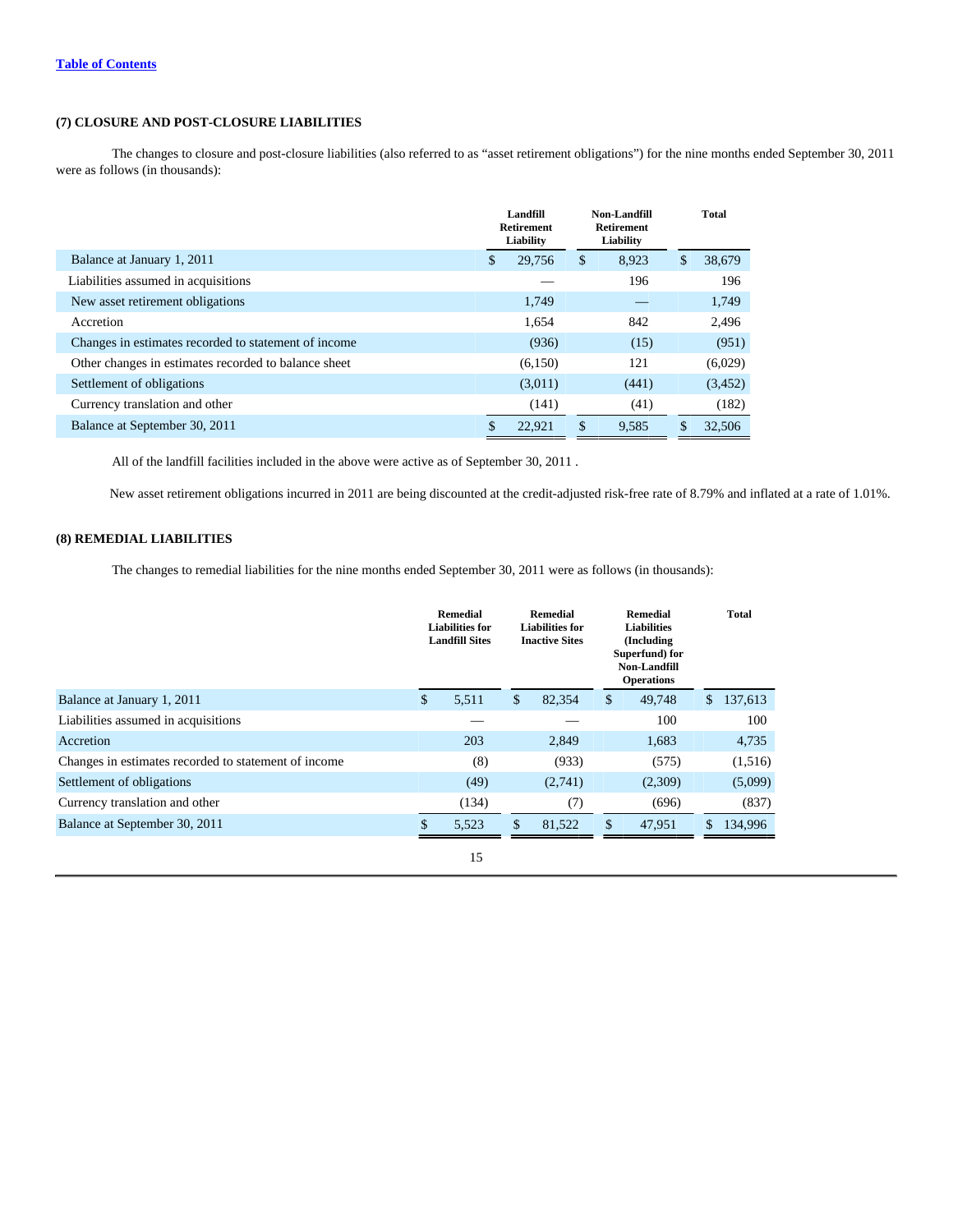## **(9) FINANCING ARRANGEMENTS**

The following table is a summary of the Company's financing arrangements (in thousands):

|                                                      |    | September 30,<br>2011 | December 31,<br>2010 |
|------------------------------------------------------|----|-----------------------|----------------------|
|                                                      |    |                       |                      |
| Senior secured notes, at 7.625%, due August 15, 2016 | \$ | 520,000               | \$<br>270,000        |
| Revolving credit facility, due May 31, 2016          |    |                       |                      |
| Unamortized notes premium and discount, net          |    | 4,590                 | (5,993)              |
| Long-term obligations                                | S. | 524.590               | \$<br>264,007        |

On May 31, 2011, the Company increased its previous \$120.0 million revolving credit facility to a \$250.0 million revolving credit facility (described below).

As of December 31, 2010, the Company had outstanding \$270.0 million aggregate principal amount of 7.625% senior secured notes due 2016. On March 24, 2011, the Company issued an additional \$250.0 million aggregate principal amount of such notes (the "new notes"). Under the purchase agreement, the new notes were priced for purposes of resale at 104.5% of the aggregate principal amount, representing an effective yield to maturity of 6.132%. In addition to such 104.5% purchase price, the purchase price paid to the Company for the new notes also included interest accrued on the new notes from and including February 15, 2011. The net proceeds from the issuance and sale of the new notes, after deducting the initial purchasers' discount and estimated other transaction expenses, were approximately \$255.7 million.

The new notes and the \$270.0 million of notes issued on the initial issue date are treated as a single class for all purposes including, without limitation, waivers, amendments, redemptions and other offers to purchase. The new notes and the notes issued on the initial issue date are referred to in this report collectively as the "notes" or the "senior secured notes."

The principal terms of the notes are as follows:

*Senior Secured Notes.* The notes will mature on August 15, 2016. The notes bear interest at a rate of 7.625% per annum. Interest is payable semiannually on February 15 and August 15 of each year. The notes were issued pursuant to an indenture dated as of August 14, 2009 (as supplemented from time to time, the "indenture") among the Company, as issuer, the Company's domestic subsidiaries, as guarantors, and U.S. Bank National Association, as trustee and notes collateral agent.

The fair value of the Company's currently outstanding notes is based on quoted market prices and was \$540.8 millionat September 30, 2011and \$278.3 millionat December 31, 2010.

The Company may redeem some or all of the notes at any time on or after August 15, 2012 at the following redemption prices (expressed as percentages of the principal amount) if redeemed during the twelve-month period commencing on August 15 of the year set forth below, plus, in each case, accrued and unpaid interest, if any, to the date of redemption:

| Year                | Percentage |
|---------------------|------------|
| 2012                | 103.813%   |
| 2013                | 101.906%   |
| 2014 and thereafter | 100.000%   |

At any time on or after September 29, 2011 but prior to August 15, 2012, the Company may also redeem up to \$30.0 million ( 10% of the aggregate principal amount of the notes originally issued under the indenture) of the notes at a redemption price of 103% of the principal amount, plus any accrued and unpaid interest. Prior to August 15, 2012, the Company may also redeem up to \$105.0 million ( 35% of the aggregate principal amount of the notes originally issued under the indenture) of the notes at a redemption price of 107.625% of the principal amount, plus any accrued and unpaid interest, using proceeds from certain equity offerings, and may also redeem some or all of the senior secured notes at a redemption price of 100% of the principal amount plus a makewhole premium and any accrued and unpaid interest. Holders may require the Company to repurchase the notes at a purchase price equal to 101% of the principal amount, plus any accrued and unpaid interest, upon a change of control of the Company.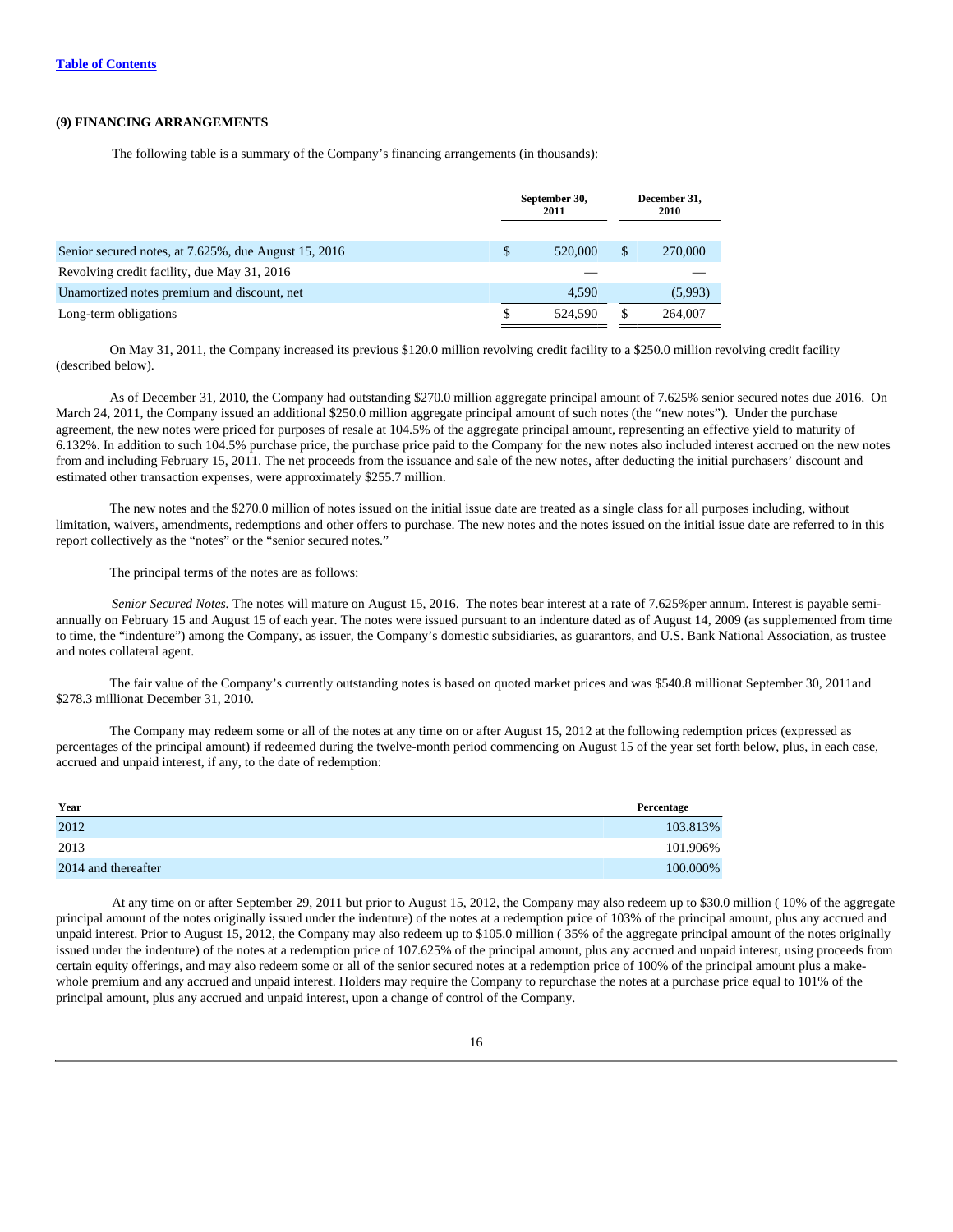The notes are guaranteed by substantially all the Company's current and future domestic restricted subsidiaries. The notes are the Company's and the guarantors' senior secured obligations ranking equally, subject to the lien priorities summarized below, with all of the Company's and the guarantors' existing and future senior obligations (including obligations under the Company's credit agreement) and senior to any future indebtedness that is expressly subordinated to the senior secured notes and the guarantees. The notes and the guarantees are secured by a first lien on substantially all of the assets of the Company and its domestic restricted subsidiaries (the "Notes Collateral"), except for accounts receivable, related general intangibles and instruments and proceeds related thereto (the "ABL Collateral") and certain other excluded collateral as provided in the indenture and subject to certain exceptions and permitted liens. The notes and the guarantees are also secured by a second lien on the ABL Collateral that, along with a second lien on the Notes Collateral, secure the Company's obligations under its "ABL facility" under its revolving credit agreement. The notes are not guaranteed by, or secured by the assets of, the Company's Canadian or other foreign subsidiaries.

If the Company or its domestic subsidiaries sell assets under specified circumstances, the Company must offer to repurchase the senior secured notes from certain of the net proceeds of such sale at a purchase price equal to 100%of the principal amount, plus any accrued and unpaid interest, to the applicable repurchase date.

*Revolving Credit Facility.* On May 31, 2011, the Company entered into an amendment and restatement of the previously existing revolving credit facility with Bank of America, N.A. ("BofA"), as agent for the lenders under the facility. The principal changes to the terms of the facility were to:

(i) increase the maximum amount of borrowings and letters of credit which the Company may obtain under the facility from \$120.0 million to \$150.0 million (with a \$140.0 million sub-limit for letters of credit);

(ii) add one of the Company's Canadian subsidiaries (the "Canadian Borrower") as a party to the facility and allow the Canadian Borrower to obtain up to \$100.0 million of borrowings and letters of credit (with a \$75.0 million sub-limit for letters of credit), with the obligations of the Canadian Borrower under the facility secured by a first lien on the accounts receivable of the Canadian Borrower and the Company's other Canadian subsidiaries and the Company and its U.S. subsidiaries guaranteeing the obligations of the Canadian Borrower, but the Canadian Borrower and the Company's other Canadian subsidiaries having no guarantee or other responsibility for the obligations of the Company or its U.S. subsidiaries under the facility;

(iii) reduce the interest rate on borrowings under the facility, in the case of LIBOR loans, from LIBOR plus an applicable margin ranging (based primarily on the level of the Company's fixed charge coverage ratio for the most recently completed four fiscal quarter measurement period) from 2.25% to 2.75% per annum to LIBOR plus an applicable margin ranging from 1.75% to 2.25% per annum and, in the case of base rate loans, from BofA's base rate plus an applicable margin ranging from 1.25% to 1.75% per annum to BofA's base rate plus an applicable margin ranging from 0.75% to 1.25% per annum; and

(iv) extend the term of the facility so that it will expire on the first to occur of (a) May 31, 2016 or (b) 60 days prior to the maturity of the Company's outstanding senior secured notes on August 15, 2016 if the notes have not by then been refinanced, defeased or reserved against the borrowing base on terms reasonably acceptable to the agent under the amended and restated credit agreement.

The financing arrangements and principal terms of the revolving credit facility are discussed further in the Company's Current Report on Form 8-K filed on June 3, 2011. There have been no material changes in such terms during the first nine months of 2011.

## **(10) INCOME TAXES**

The Company's effective tax rate (including taxes on income from discontinued operations) for the three and nine months ended September 30, 2011 was 33.7 percent and 34.7 percent , respectively, compared to 38.6 percent and 29.1 percent , respectively, for the same periods in 2010 . The decrease in the effective tax rate for the three months ended September 30, 2011 was primarily attributable to the valuation allowance release that was recorded during the current quarter. The increase in the effective tax rate for the nine months ended September 30, 2011 was primarily attributable to the decrease in unrecognized tax benefits recorded in the third quarter of 2010 . Excluding this discrete item, the rate decreased by 3.6% as compared to the nine months ended September 30, 2010 , primarily due to the increased profits attributable to Canada, which has a lower corporate income tax rate as compared to the United States, the recording of an energy investment tax credit for a solar energy project placed in service, and the partial release of a valuation allowance that is associated with the Company's foreign tax credits.

As of September 30, 2011 , the Company's unrecognized tax benefits and related reserves were \$68.2 million , which included \$22.0 million of interest and \$6.6 million of penalties. As of December 31, 2010 , the Company's unrecognized tax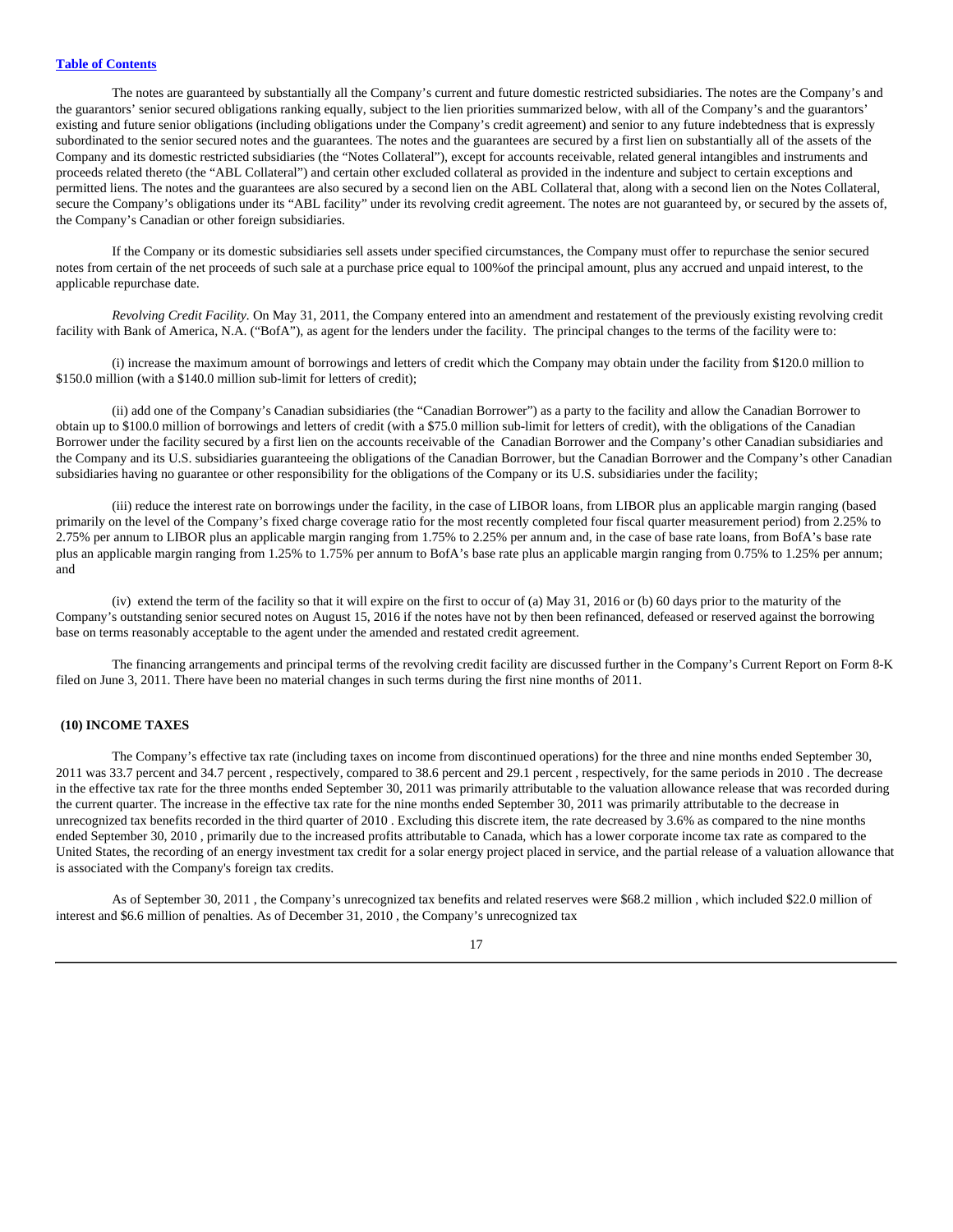benefits and related reserves were \$65.9 million, which included \$19.7 million of interest and \$6.5 million of penalties.

Due to expiring statute of limitation periods, the Company anticipates that total unrecognized tax benefits and related reserves, other than adjustments for additional accruals for interest and penalties and foreign currency translation, will decrease by approximately \$5.9 million within the next twelve months. The \$5.9 million (which includes interest and penalties of \$2.5 million) is primarily related to a historical Canadian business combination and, if realized, will be recorded in earnings and therefore will impact the effective income tax rate.

## **(11) EARNINGS PER SHARE**

The following is a reconciliation of basic and diluted earnings per share computations (in thousands except for per share amounts):

|                                                     | <b>Three Months Ended</b> |               |        | <b>Nine Months Ended</b> |               |              |         |  |
|-----------------------------------------------------|---------------------------|---------------|--------|--------------------------|---------------|--------------|---------|--|
|                                                     | September 30,             |               |        |                          | September 30, |              |         |  |
|                                                     | 2011                      | 2010          |        | 2011                     |               |              | 2010    |  |
| Numerator for basic and diluted earnings per share: |                           |               |        |                          |               |              |         |  |
| Income from continuing operations                   | \$<br>37,133              | \$            | 38,827 | \$                       | 89,019        | \$           | 104,392 |  |
| Income from discontinued operations                 |                           |               |        |                          |               |              | 2,794   |  |
| Net income                                          | \$<br>37,133              | \$            | 38.827 | \$                       | 89,019        | $\mathbb{S}$ | 107,186 |  |
|                                                     |                           |               |        |                          |               |              |         |  |
| Denominator:                                        |                           |               |        |                          |               |              |         |  |
| Basic shares outstanding                            | 53,023                    |               | 52,658 |                          | 52,921        |              | 52,581  |  |
| Dilutive effect of equity-based compensation awards | 347                       |               | 305    |                          | 377           |              | 271     |  |
| Dilutive shares outstanding                         | 53,370                    |               | 52,963 |                          | 53,298        |              | 52,852  |  |
|                                                     |                           |               |        |                          |               |              |         |  |
| Basic earnings per share:                           |                           |               |        |                          |               |              |         |  |
| Income from continuing operations                   | \$<br>0.70                | <sup>\$</sup> | 0.74   | \$                       | 1.68          | -\$          | 1.99    |  |
| Income from discontinued operations, net of tax     |                           |               |        |                          |               |              | 0.05    |  |
| Net income                                          | \$<br>0.70                | $\mathbb{S}$  | 0.74   | $\mathbb{S}$             | 1.68          | \$           | 2.04    |  |
| Diluted earnings per share:                         |                           |               |        |                          |               |              |         |  |
| Income from continuing operations                   | \$<br>0.70                | \$            | 0.73   | \$                       | 1.67          | $\mathbf{s}$ | 1.98    |  |
| Income from discontinued operations, net of tax     |                           |               |        |                          |               |              | 0.05    |  |
| Net income                                          | \$<br>0.70                | \$            | 0.73   | \$                       | 1.67          | \$           | 2.03    |  |

All shares and per share amounts included in the above table have been adjusted for the two-for-one stock split discussed in Note 1, "Basis of Presentation." For the three- and nine-month periods ended September 30, 2011, the dilutive effect of all then outstanding options, restricted stock and performance awards is included in the above calculations except as follows. For the three- and nine-month periods ended September 30, 2011, the above calculation excluded the dilutive effects of 73 thousandoutstanding performance stock awards for which the performance criteria were not attained at that time. For the three- and nine-month periods ended September 30, 2010, the above calculation excluded the dilutive effects of 170 thousandoutstanding performance stock awards for which the performance criteria were not attained at that time and 36 thousandoptions that were not then in-the-money.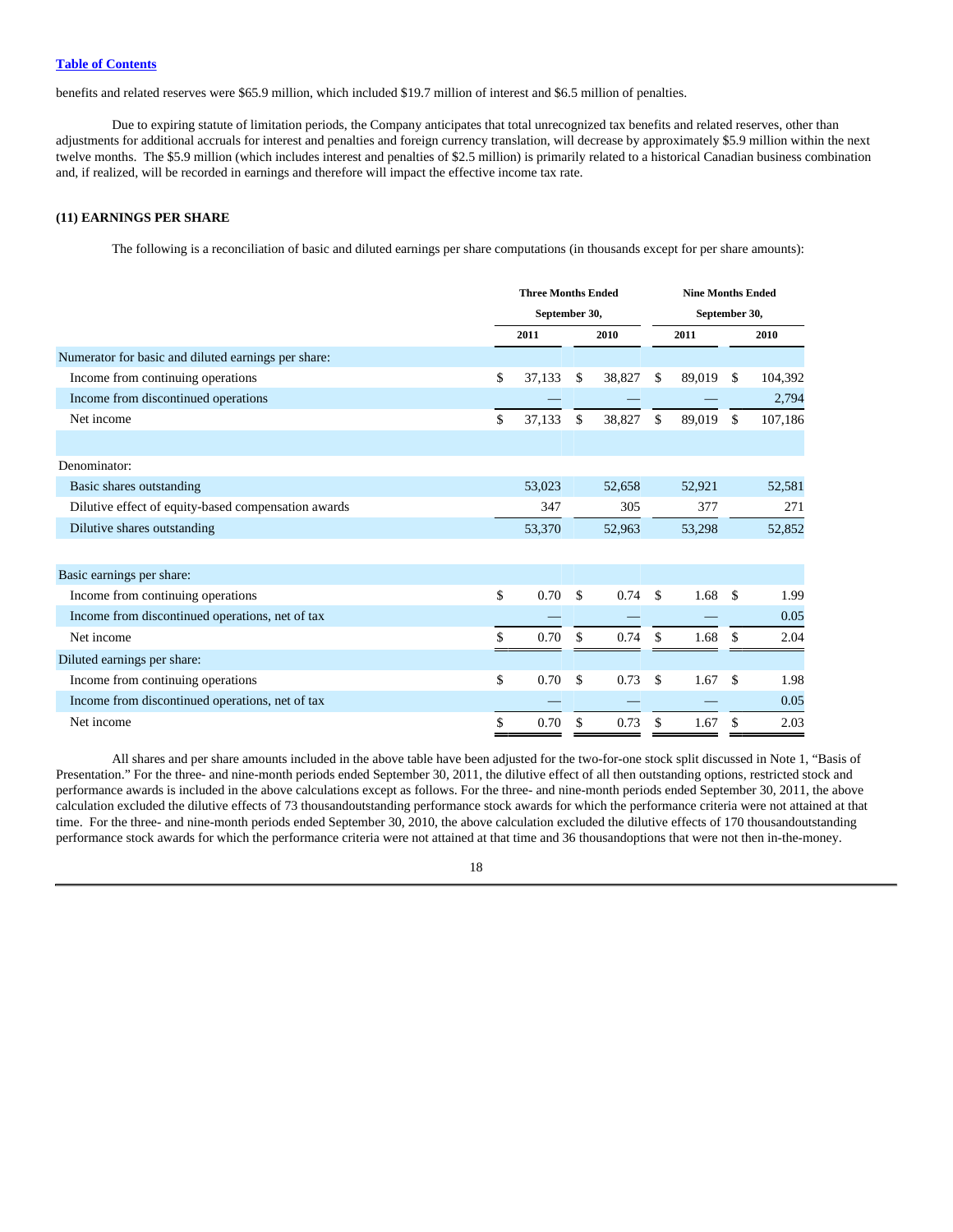#### **(12) STOCK-BASED COMPENSATION**

The following table summarizes the total number and type of awards granted during the three- and nine -month periods ended September 30, 2011 , as well as the related weighted-average grant-date fair values:

|                          |               |                        | <b>Three Months Ended</b>                                         |               | <b>Nine Months Ended</b> |                                                                   |  |  |  |  |  |
|--------------------------|---------------|------------------------|-------------------------------------------------------------------|---------------|--------------------------|-------------------------------------------------------------------|--|--|--|--|--|
|                          |               |                        | September 30, 2011                                                |               |                          | September 30, 2011                                                |  |  |  |  |  |
|                          | <b>Shares</b> |                        | <b>Weighted Average</b><br><b>Grant-Date</b><br><b>Fair Value</b> | <b>Shares</b> |                          | <b>Weighted Average</b><br><b>Grant-Date</b><br><b>Fair Value</b> |  |  |  |  |  |
| Restricted stock awards  | 26,091        | $\mathbf{\mathcal{S}}$ | 54.13                                                             | 180,305       | \$                       | 48.45                                                             |  |  |  |  |  |
| Performance stock awards | 3,551         | \$                     | 50.87                                                             | 73.499        | \$                       | 50.87                                                             |  |  |  |  |  |
| Total awards             | 29,642        |                        |                                                                   | 253,804       |                          |                                                                   |  |  |  |  |  |

All shares and weighted average grant date fair values included in the above table have been adjusted for the two-for-one stock split discussed in Note 1, "Basis of Presentation." Certain performance stock awards granted in June 2011 are subject to both achieving predetermined revenue and EBITDA targets for a specified period of time and service conditions. As of September 30, 2011 , based on year-to-date results of operations, management determined that it was probable that the performance targets for the 2011 performance awards will be achieved by December 31, 2011. As a result, the Company recognized cumulative expense through sales, general and administration expenses during the three and nine months ended September 30, 2011 related to the 2011 performance stock awards.

#### **(13) COMMITMENTS AND CONTINGENCIES**

#### *Legal and Administrative Proceedings*

The Company's waste management services are regulated by federal, state, provincial and local laws enacted to regulate discharge of materials into the environment, remediation of contaminated soil and groundwater or otherwise protect the environment. This ongoing regulation results in the Company frequently becoming a party to legal or administrative proceedings involving all levels of governmental authorities and other interested parties. The issues involved in such proceedings generally relate to applications for permits and licenses by the Company and conformity with legal requirements, alleged violations of existing permits and licenses, or alleged responsibility arising under federal or state Superfund laws to remediate contamination at properties owned either by the Company or by other parties ("third party sites") to which either the Company or prior owners of certain of the Company's facilities shipped wastes.

At September 30, 2011and December 31, 2010, the Company had recorded reserves of \$29.2 millionand \$29.7 million, respectively, in the Company's financial statements for actual or probable liabilities related to the legal and administrative proceedings in which the Company was then involved, the principal of which are described below. At September 30, 2011and December 31, 2010, the Company also believed that it was reasonably possible that the amount of these potential liabilities could be as much as \$2.6 millionand \$2.8 millionmore, respectively. The Company periodically adjusts the aggregate amount of these reserves when these actual or probable liabilities are paid or otherwise discharged, new claims arise, or additional relevant information about existing or probable claims becomes available. As of September 30, 2011, the \$29.2 millionof reserves consisted of (i) \$26.6 millionrelated to pending legal or administrative proceedings, including Superfund liabilities, which were included in remedial liabilities on the consolidated balance sheets and (ii) \$2.6 millionprimarily related to federal and state enforcement actions, which were included in accrued expenses on the consolidated balance sheets.

As of September 30, 2011, the principal legal and administrative proceedings in which the Company was involved, or which had been terminated during 2011, were as follows:

*Ville Mercier.* In September 2002, the Company acquired the stock of a subsidiary (the "Mercier Subsidiary") which owns a hazardous waste incinerator in Ville Mercier, Quebec (the "Mercier Facility"). The property adjacent to the Mercier Facility, which is also owned by the Mercier Subsidiary, is now contaminated as a result of actions dating back to 1968, when the Government of Quebec issued to a company unrelated to the Mercier Subsidiary two permits to dump organic liquids into lagoons on the property. By 1972, groundwater contamination had been identified, and the Quebec government provided an alternate water supply to the municipality of Ville Mercier.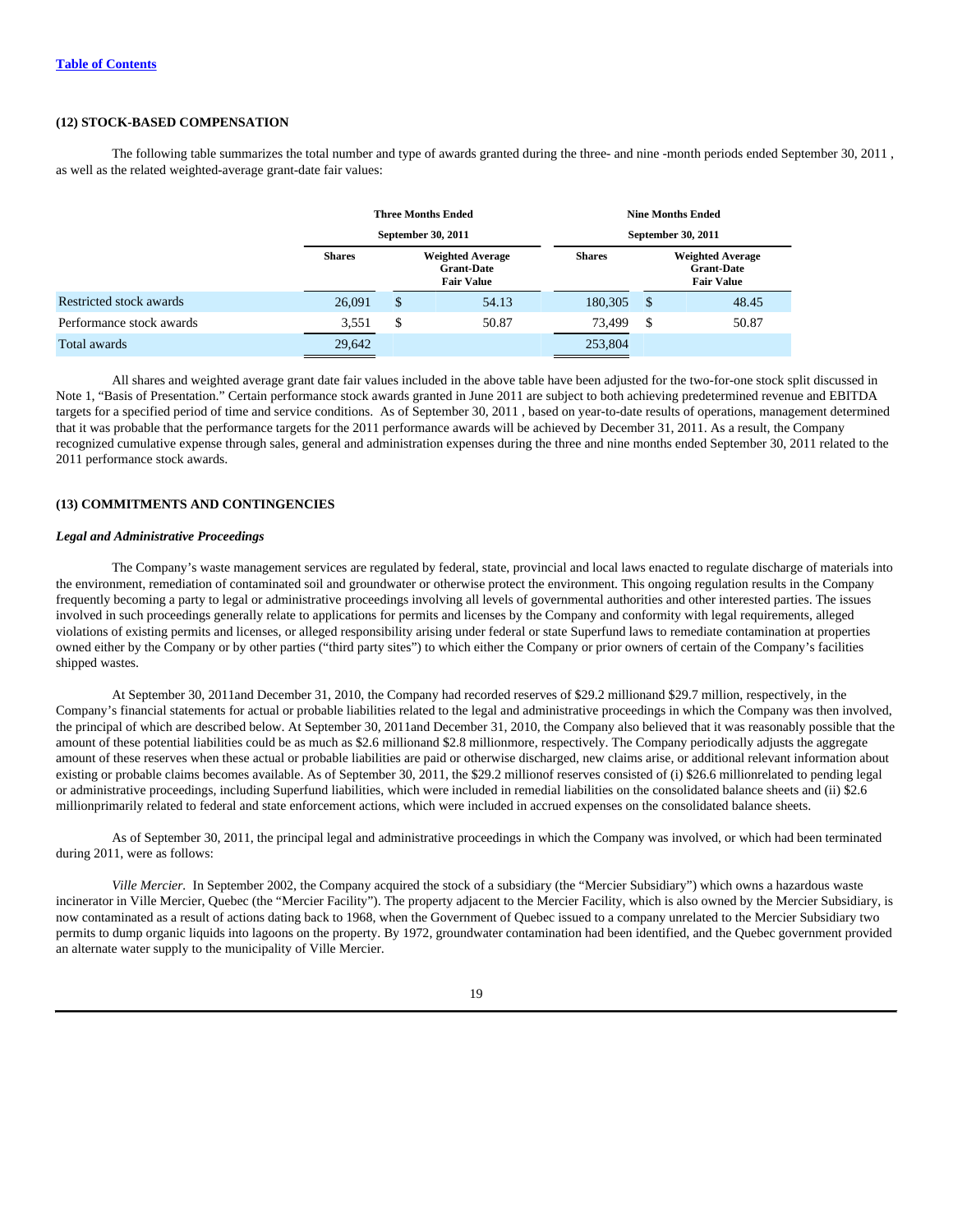In 1999, Ville Mercier and three neighboring municipalities filed separate legal proceedings against the Mercier Subsidiary and the Government of Quebec. The lawsuits assert that the defendants are jointly and severally responsible for the contamination of groundwater in the region, which they claim caused each municipality to incur additional costs to supply drinking water for their citizens since the 1970's and early 1980's. The four municipalities claim a Canadian dollar ("CDN") total of \$1.6 million as damages for additional costs to obtain drinking water supplies and seek an injunctive order to obligate the defendants to remediate the groundwater in the region. The Quebec Government also sued the Mercier Subsidiary to recover approximately \$17.4 million (CDN) of alleged past costs for constructing and operating a treatment system and providing alternative drinking water supplies.

On September 26, 2007, the Quebec Minister of Sustainable Development, Environment and Parks issued a Notice pursuant to Section 115.1 of the Environment Quality Act, superseding Notices issued in 1992, which are the subject of the pending litigation. The more recent Notice notifies the Mercier Subsidiary that, if the Mercier Subsidiary does not take certain remedial measures at the site, the Minister intends to undertake those measures at the site and claim direct and indirect costs related to such measures. The Mercier Subsidiary continues to assert that it has no responsibility for the groundwater contamination in the region and will contest any action by the Ministry to impose costs for remedial measures on the Mercier Subsidiary. The Company also continues to pursue settlement options. At September 30, 2011 and December 31, 2010, the Company had accrued \$13.4 million and \$13.5 million, respectively, for remedial liabilities relating to the Ville Mercier legal proceedings.

*CH El Dorado.* In August 2006, the Company purchased all of the outstanding membership interests in Teris LLC ("Teris") and changed the name of Teris to Clean Harbors El Dorado, LLC ("CH El Dorado"). At the time of the acquisition, Teris was, and CH El Dorado now is, involved in certain legal proceedings arising from a fire on January 2, 2005, at the incineration facility owned and operated by Teris in El Dorado, Arkansas.

CH El Dorado is defending vigorously the claims asserted against Teris in those proceedings, and the Company believes that the resolution of those proceedings related to the fire will not have a material adverse effect on the Company's financial position, results of operations or cash flows. In addition to CH El Dorado's defenses to the lawsuits, the Company will be entitled to rely upon an indemnification from the seller of the membership interests in Teris which is contained in the purchase agreement for those interests. Under that agreement, the seller agreed to indemnify (without any deductible amount) the Company against any damages which the Company might suffer as a result of the lawsuits to the extent that such damages are not fully covered by insurance or the reserves which Teris had established on its books prior to the acquisition. The seller's parent also guaranteed the indemnification obligation of the seller to the Company.

*Deer Trail, Colorado Facility.* Since April 5, 2006, the Company has been involved in various legal proceedings which have arisen as a result of the issuance by the Colorado Department of Public Health and Environment ("CDPHE") of a radioactive materials license ("RAD License") to a Company subsidiary, Clean Harbors Deer Trail, LLC ("CHDT") to accept certain low level radioactive materials known as "NORM/TENORM" wastes for disposal. Adams County, the county where the CHDT facility is located, filed two suits against the CDPHE in Colorado effectively seeking to invalidate the license. The two suits filed in 2006 were both dismissed and those dismissals were upheld by the Colorado Court of Appeals. Adams County appealed those rulings to the Colorado Supreme Court which ruled on October 13, 2009 on the procedural issue that the County did have standing to challenge the license in district court and remanded the case back to that court for further proceedings. Adams County filed a third suit directly against CHDT in 2007 again attempting to invalidate the license. That suit was dismissed on November 14, 2008, and Adams County has now appealed that dismissal to the Colorado Court of Appeals. The Company continues to believe that the grounds asserted by the County are factually and legally baseless and has contested the appeal vigorously. The Company has not recorded any liability for this matter on the basis that such liability is currently neither probable nor estimable.

#### *Superfund Proceedings*

The Company has been notified that either the Company or the prior owners of certain of the Company's facilities for which the Company may have certain indemnification obligations have been identified as potentially responsible parties ("PRPs") or potential PRPs in connection with 63 sites which are subject to or are proposed to become subject to proceedings under federal or state Superfund laws. Of the 63 sites, two involve facilities that are now owned by the Company and 61 involve third party sites to which either the Company or the prior owners shipped wastes. In connection with each site, the Company has estimated the extent, if any, to which it may be subject, either directly or as a result of any such indemnification provisions, for cleanup and remediation costs, related legal and consulting costs associated with PRP investigations, settlements, and related legal and administrative proceedings. The amount of such actual and potential liability is inherently difficult to estimate because of, among other relevant factors, uncertainties as to the legal liability (if any) of the Company or the prior owners of certain of the Company's facilities to contribute a portion of the cleanup costs, the assumptions that must be made in calculating the estimated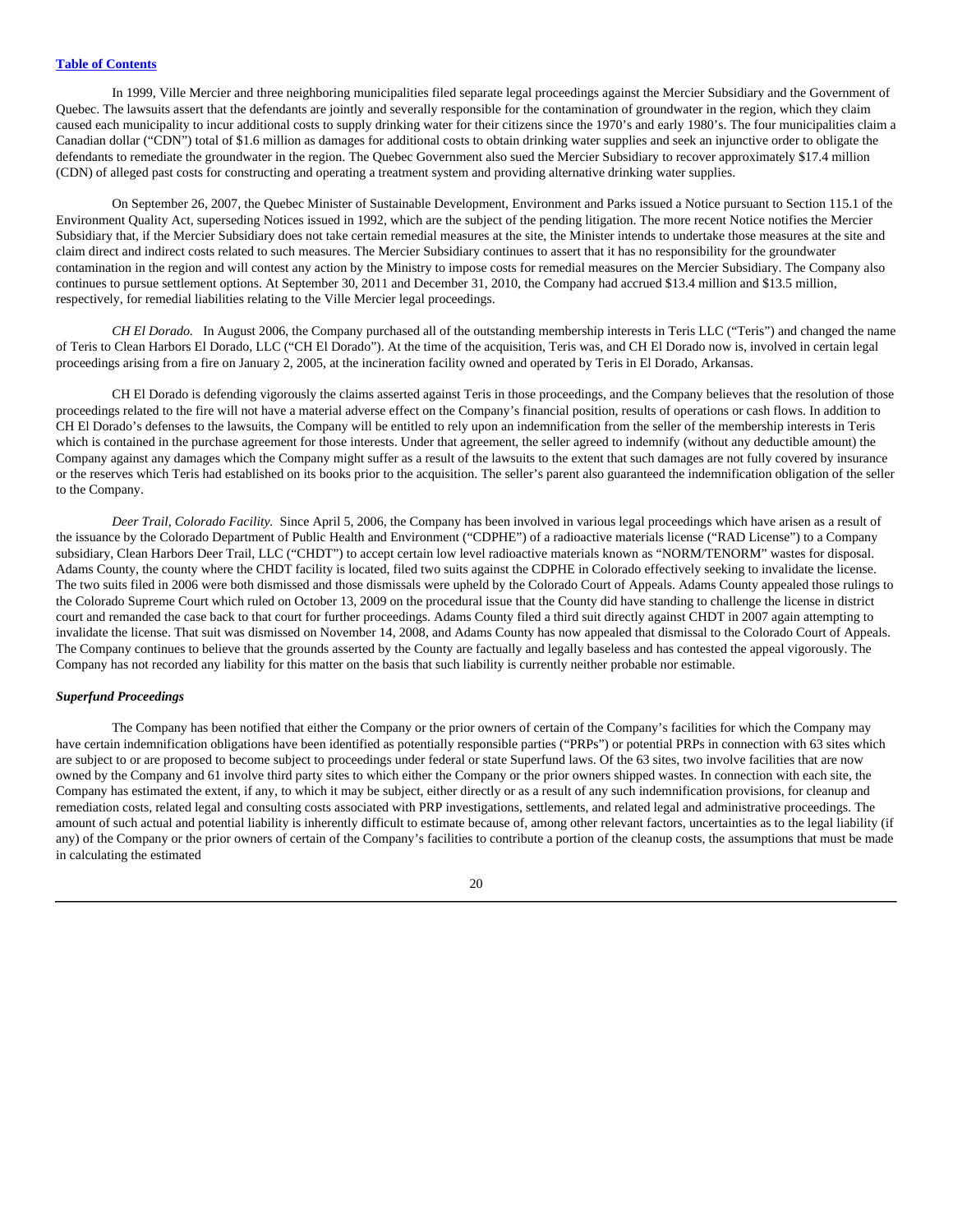cost and timing of remediation, the identification of other PRPs and their respective capability and obligation to contribute to remediation efforts, and the existence and legal standing of indemnification agreements (if any) with prior owners, which may either benefit the Company or subject the Company to potential indemnification obligations.

The Company's potential liability for cleanup costs at the two facilities now owned by the Company and at 35(the "Listed Third Party Sites") of the 61third party sites arose out of the Company's 2002 acquisition of substantially all of the assets (the "CSD assets") of the Chemical Services Division of Safety-Kleen Corp. As part of the purchase price for the CSD assets, the Company became liable as the owner of these two facilities and also agreed to indemnify the prior owners of the CSD assets against their share of certain cleanup costs for the Listed Third Party Sites payable to governmental entities under federal or state Superfund laws. Of the 35Listed Third Party Sites, 11are currently requiring expenditures on remediation, tenare now settled, and 14are not currently requiring expenditures on remediation. The status of the two facilities owned by the Company (the Wichita Property and the BR Facility) and oneof the Listed Third Party Sites (the Casmalia sites) are further described below. There are also twothird party sites at which the Company has been named a PRP as a result of its acquisition of the CSD assets but disputes that it has any cleanup or related liabilities; one such site (the Marine Shale site) is described below. The Company views any liabilities associated with the Marine Shale site and the other third party site as excluded liabilities under the terms of the CSD asset acquisition, but the Company is working with the EPA on a potential settlement. In addition to the CSD related Superfund sites, there are certain of the other third party sites which are not related to the Company's acquisition of the CSD assets, and certain notifications which the Company has received about other third party sites.

*Wichita Property.* The Company acquired in 2002 as part of the CSD assets a service center located in Wichita, Kansas (the "Wichita Property"). The Wichita Property is one of several properties located within the boundaries of a 1,400 acre state-designated Superfund site in an old industrial section of Wichita known as the North Industrial Corridor Site. Along with numerous other PRPs, the former owner executed a consent decree relating to such site with the EPA, and the Company is continuing its ongoing remediation program for the Wichita Property in accordance with that consent decree. The Company also acquired rights under an indemnification agreement between the former owner and an earlier owner of the Wichita Property, which the Company anticipates but cannot guarantee will be available to reimburse certain such cleanup costs.

*BR Facility.* The Company acquired in 2002 as part of the CSD assets a former hazardous waste incinerator and landfill in Baton Rouge (the "BR Facility"), for which operations had been previously discontinued by the prior owner. In September 2007, the United States Environmental Protection Agency (the "EPA") issued a special notice letter to the Company related to the Devil's Swamp Lake Site ("Devil's Swamp") in East Baton Rouge Parish, Louisiana. Devil's Swamp includes a lake located downstream of an outfall ditch where wastewater and stormwater have been discharged, and Devil's Swamp is proposed to be included on the National Priorities List due to the presence of Contaminants of Concern ("COC") cited by the EPA. These COCs include substances of the kind found in wastewater and storm water discharged from the BR Facility in past operations. The EPA originally requested COC generators to submit a good faith offer to conduct a remedial investigation feasibility study directed towards the eventual remediation of the site. The Company is currently performing corrective actions at the BR Facility under an order issued by the Louisiana Department of Environmental Quality (the "LDEQ"), and has begun conducting the remedial investigation and feasibility study under an order issued by the EPA. The Company cannot presently estimate the potential additional liability for the Devil's Swamp cleanup until a final remedy is selected by the EPA.

*Casmalia Site.* At one of the 35 Listed Third Party Sites, the Casmalia Resources Hazardous Waste Management Facility (the "Casmalia site") in Santa Barbara County, California, the Company received from the EPA a request for information in May 2007. In that request, the EPA is seeking information about the extent to which, if at all, the prior owner transported or arranged for disposal of waste at the Casmalia site. The Company has not recorded any liability for this 2007 notice on the basis that such transporter or arranger liability is currently neither probable nor estimable.

*Marine Shale Site.* Prior to 1996, Marine Shale Processors, Inc. ("Marine Shale") operated a kiln in Amelia, Louisiana which incinerated waste producing a vitrified aggregate as a by-product. Marine Shale contended that its operation recycled waste into a useful product, i.e., vitrified aggregate, and therefore was exempt from regulation under the RCRA and permitting requirements as a hazardous waste incinerator under applicable federal and state environmental laws. The EPA contended that Marine Shale was a "sham-recycler" subject to the regulation and permitting requirements as a hazardous waste incinerator under RCRA, that its vitrified aggregate by-product was a hazardous waste, and that Marine Shale's continued operation without required permits was illegal. Litigation between the EPA and Marine Shale began in 1990 and continued until July 1996, when the U.S. Fifth Circuit Court of Appeals ordered Marine Shale to shut down its operations.

On May 11, 2007, the EPA and the LDEQ issued a special notice to the Company and other PRPs, seeking a good faith offer to address site remediation at the former Marine Shale facility. Certain of the former owners of the CSD assets were major customers of Marine Shale, but the Marine Shale site was not included as a Listed Third Party Site in connection with the Company's acquisition of the CSD assets and the Company was never a customer of Marine Shale. Although the Company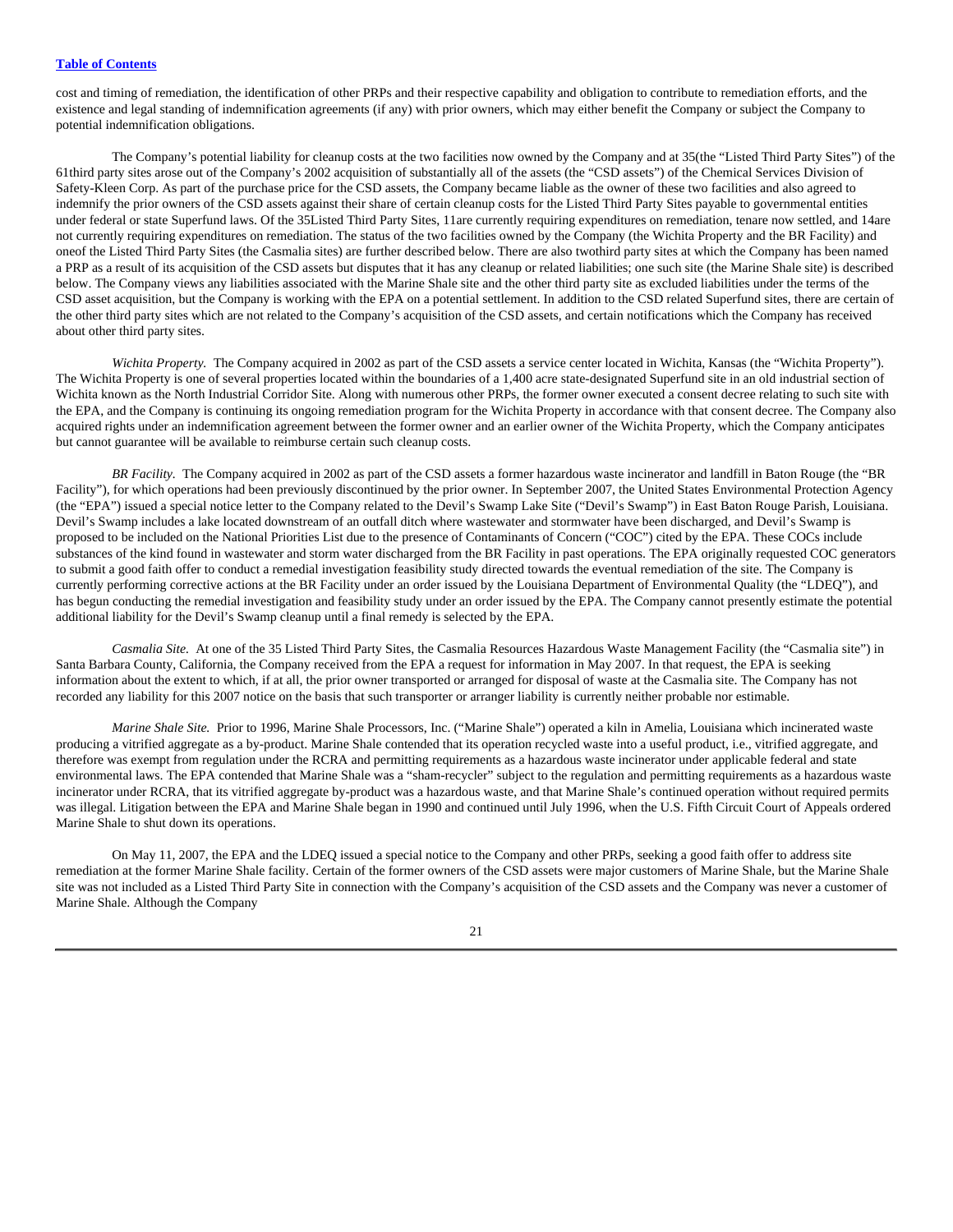believes that it is not liable (either directly or under any indemnification obligation) for cleanup costs at the Marine Shale site, the Company elected to join with other parties which had been notified that are potentially PRPs in connection with Marine Shale site to form a group (the "Site Group") to retain common counsel and participate in further negotiations with the EPA and the LDEQ directed towards the eventual remediation of the Marine Shale site. The Site Group made a good faith settlement offer to the EPA on November 29, 2007, and negotiations among the EPA, the LDEQ and the Site Group with respect to the Marine Shale site are ongoing. At September 30, 2011 and December 31, 2010 , the amount of the Company's reserves relating to the Marine Shale site was \$3.9 million and \$3.8 million , respectively.

*Certain Other Third Party Sites.* At 14 of the 61 third party sites, the Company has an indemnification agreement with ChemWaste, a former subsidiary of Waste Management, Inc. and the prior owner. The agreement indemnifies the Company with respect to any liability at the 14 sites for waste disposed prior to the Company's acquisition of the sites. Accordingly, Waste Management is paying all costs of defending those subsidiaries in those 14 cases, including legal fees and settlement costs. However, there can be no guarantee that the Company's ultimate liabilities for these sites will not exceed the amount recorded or that indemnities applicable to any of these sites will be available to pay all or a portion of related costs. The Company does not have an indemnity agreement with respect to any of the other remaining 61 third party sites not discussed above. However, the Company believes that its additional potential liability, if any, to contribute to the cleanup of such remaining sites will not, in the aggregate, exceed \$100,000.

*Other Notifications.* Between September 2004 and May 2006, the Company also received notices from certain of the prior owners of the CSD assets seeking indemnification from the Company at five third party sites which are not included in the third party sites described above that have been designated as Superfund sites or potential Superfund sites and for which those prior owners have been identified as PRPs or potential PRPs. The Company has responded to such letters asserting that the Company has no obligation to indemnify those prior owners for any cleanup and related costs (if any) which they may incur in connection with these five sites. The Company intends to assist those prior owners by providing information that is now in the Company's possession with respect to those five sites and, if appropriate, to participate in negotiations with the government agencies and PRP groups involved. The Company has also investigated the sites to determine the existence of potential liabilities independent from the liability of those former owners, and concluded that at this time the Company is not liable for any portion of the potential cleanup of the five sites and therefore has not established a reserve.

## *Federal, State and Provincial Enforcement Actions*

From time to time, the Company pays fines or penalties in regulatory proceedings relating primarily to waste treatment, storage or disposal facilities. As of September 30, 2011 and December 31, 2010 , there were one and three proceedings, respectively, for which the Company reasonably believed that the sanctions could equal or exceed \$100,000 . During the nine months ended September 30, 2011, the Company resolved two matters with no impact to the Company's financial results of operations. The Company does not believe that the fines or other penalties in these or any of the other regulatory proceedings will, individually or in the aggregate, have a material adverse effect on its financial condition or results of operations.

## *Other Contingencies*

In December 2010, the Company paid \$10.5 million to acquire a minority interest in a privately-held company. Subsequent to the purchase of those securities but prior to December 31, 2010, the privately-held company exercised its irrevocable call right for those shares and tendered payment for a total of \$10.5 million . The Company is disputing the fair value asserted by the privately-held company and believes that the shares had a fair value on the date of the exercise of the call right greater than the amount tendered. Due to the exercise of the irrevocable call right, the Company did not own those shares of that privately-held company as of December 31, 2010 , and accordingly has recorded the \$10.5 million in prepaid expenses and other current assets. The potential recovery of any additional amount depends upon several contested factors, and is considered a gain contingency and therefore has not been recorded in the Company's consolidated financial statements. At September 30, 2011 , the Company still has \$10.5 million recorded in prepaid expenses and other current assets.

## **(14) SEGMENT REPORTING**

During the quarter ended March 31, 2011, the Company re-aligned its management reporting structure. Under the new structure, the Company's operations are managed in fourreportable segments: Technical Services, Field Services, Industrial Services and Oil and Gas Field Services. The new segment, Oil and Gas Field Services, consists of the previous Exploration Services segment, as well as certain oil and gas related field services departments that were re-assigned from the Industrial Services segment. In addition, certain departments from the Field Services segment were re-assigned to the Industrial Services segment. Accordingly, the Company re-aligned and re-allocated departmental costs being allocated among the segments to support these management reporting changes. The Company has recast the segment information to conform to the current year

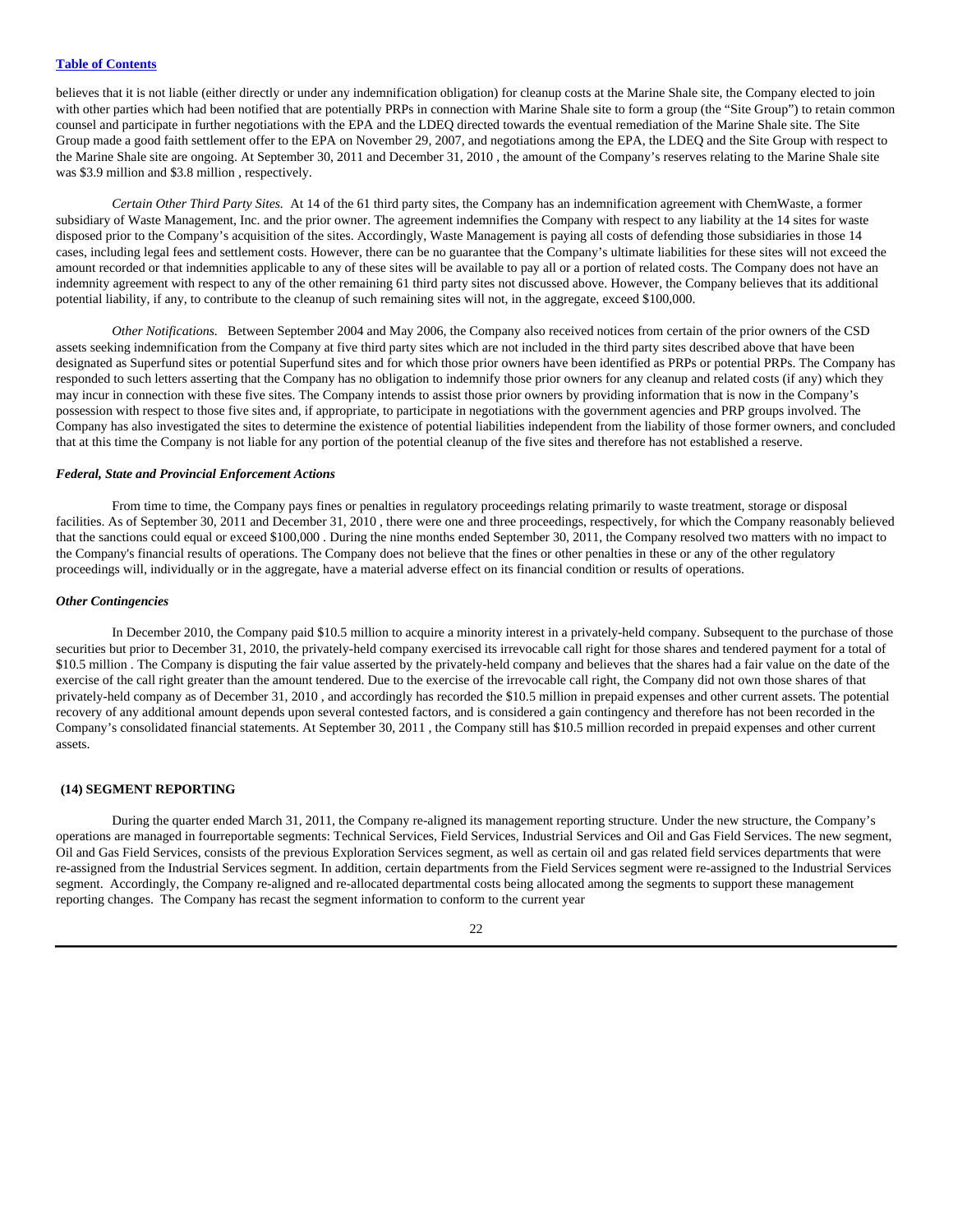\_\_\_\_\_\_\_\_\_\_\_\_\_\_\_\_\_\_\_\_\_\_\_

## presentation.

Performance of the segments is evaluated on several factors, of which the primary financial measure is "Adjusted EBITDA," which consists of net income plus accretion of environmental liabilities, depreciation and amortization, net interest expense, and provision for income taxes. Also excluded are other income and income from discontinued operations, net of tax as these amounts are not considered part of usual business operations. Transactions between the segments are accounted for at the Company's estimate of fair value based on similar transactions with outside customers.

The operations not managed through the Company's four operating segments are recorded as "Corporate Items." Corporate Items revenues consist of two different operations for which the revenues are insignificant. Corporate Items cost of revenues represents certain central services that are not allocated to the four operating segments for internal reporting purposes. Corporate Items selling, general and administrative expenses include typical corporate items such as legal, accounting and other items of a general corporate nature that are not allocated to the Company's four operating segments.

The following table reconciles third party revenues to direct revenues for the three- and nine-month periods ended September 30, 2011 and 2010 (in thousands). Third party revenue is revenue billed to outside customers by a particular segment. Direct revenue is the revenue allocated to the segment performing the provided service. The Company analyzes results of operations based on direct revenues because the Company believes that these revenues and related expenses best reflect the manner in which operations are managed.

|                            | For the Three Months Ended September 30, 2011 |  |                       |  |                                      |  |                                         |  |                           |    |               |
|----------------------------|-----------------------------------------------|--|-----------------------|--|--------------------------------------|--|-----------------------------------------|--|---------------------------|----|---------------|
|                            | <b>Technical</b><br><b>Services</b>           |  | Field<br>Services (1) |  | <b>Industrial</b><br><b>Services</b> |  | Oil and Gas<br>Field<br><b>Services</b> |  | Corporate<br><b>Items</b> |    | <b>Totals</b> |
| Third party revenues       | 209,245                                       |  | 117.448               |  | 113.543                              |  | 115.554                                 |  | 263                       |    | 556,053       |
| Intersegment revenues, net | 4.612                                         |  | (6.274)               |  | 4.323                                |  | (2,091)                                 |  | (570)                     |    |               |
| Direct revenues            | 213.857                                       |  | 111.174               |  | 117,866                              |  | 113.463                                 |  | (307)                     | ۰D | 556,053       |

|                            |                                     | For the Three Months Ended September 30, 2010 |                       |         |                                      |        |  |                                         |  |                           |  |                          |
|----------------------------|-------------------------------------|-----------------------------------------------|-----------------------|---------|--------------------------------------|--------|--|-----------------------------------------|--|---------------------------|--|--------------------------|
|                            | <b>Technical</b><br><b>Services</b> |                                               | Field<br>Services (2) |         | <b>Industrial</b><br><b>Services</b> |        |  | Oil and Gas<br>Field<br><b>Services</b> |  | Corporate<br><b>Items</b> |  | <b>Totals</b>            |
| Third party revenues       |                                     | 177,266                                       | \$                    | 183.120 |                                      | 79,723 |  | 47.503                                  |  | 39                        |  | 487,651                  |
| Intersegment revenues, net |                                     | 5.577                                         |                       | (8.814) |                                      | 2.239  |  | 1,529                                   |  | (531)                     |  | $\overline{\phantom{a}}$ |
| Direct revenues            |                                     | 182.843                                       |                       | 174.306 |                                      | 81,962 |  | 49,032                                  |  | (492)                     |  | 487,651                  |

|                            |                                     |                       |                                                                                 |    | For the Nine Months Ended September 30, 2011 |                    |               |
|----------------------------|-------------------------------------|-----------------------|---------------------------------------------------------------------------------|----|----------------------------------------------|--------------------|---------------|
|                            | <b>Technical</b><br><b>Services</b> | Field<br>Services (1) | <b>Industrial</b><br>Oil and Gas<br>Field<br><b>Services</b><br><b>Services</b> |    |                                              | Corporate<br>Items | <b>Totals</b> |
| Third party revenues       | 597,022                             | 252,322               | \$<br>333,502                                                                   | \$ | 254,805                                      | 599                | 1,438,250     |
| Intersegment revenues, net | 13.963                              | (15.848)              | 363                                                                             |    | 3.066                                        | (1.544)            |               |
| Direct revenues            | 610.985                             | 236,474               | 333,865                                                                         |    | 257,871                                      | (945)              | 1,438,250     |

|                            |                                     |                       |                                      | For the Nine Months Ended September 30, 2010 |                           |               |                          |
|----------------------------|-------------------------------------|-----------------------|--------------------------------------|----------------------------------------------|---------------------------|---------------|--------------------------|
|                            | <b>Technical</b><br><b>Services</b> | Field<br>Services (2) | <b>Industrial</b><br><b>Services</b> | Oil and Gas<br>Field<br><b>Services</b>      | Corporate<br><b>Items</b> |               | <b>Totals</b>            |
| Third party revenues       | 498,202                             | 396,496               | \$<br>270,847                        | 148,666                                      | (25)                      | <sup>\$</sup> | 1,314,186                |
| Intersegment revenues, net | 17.653                              | (22.077)              | 608                                  | 5.151                                        | (1, 335)                  |               | $\overline{\phantom{a}}$ |
| Direct revenues            | 515.855                             | 374,419               | \$<br>271.455                        | 153.817                                      | (1, 360)                  | \$            | 1,314,186                |

(1) During the three and nine months ended September 30, 2011, third party revenues for the Field Services segment included revenues associated with the Yellowstone River oil spill response efforts of \$41.5 million.

(2) During the three and ninemonths ended September 30, 2010, third party revenues for the Field Services segment included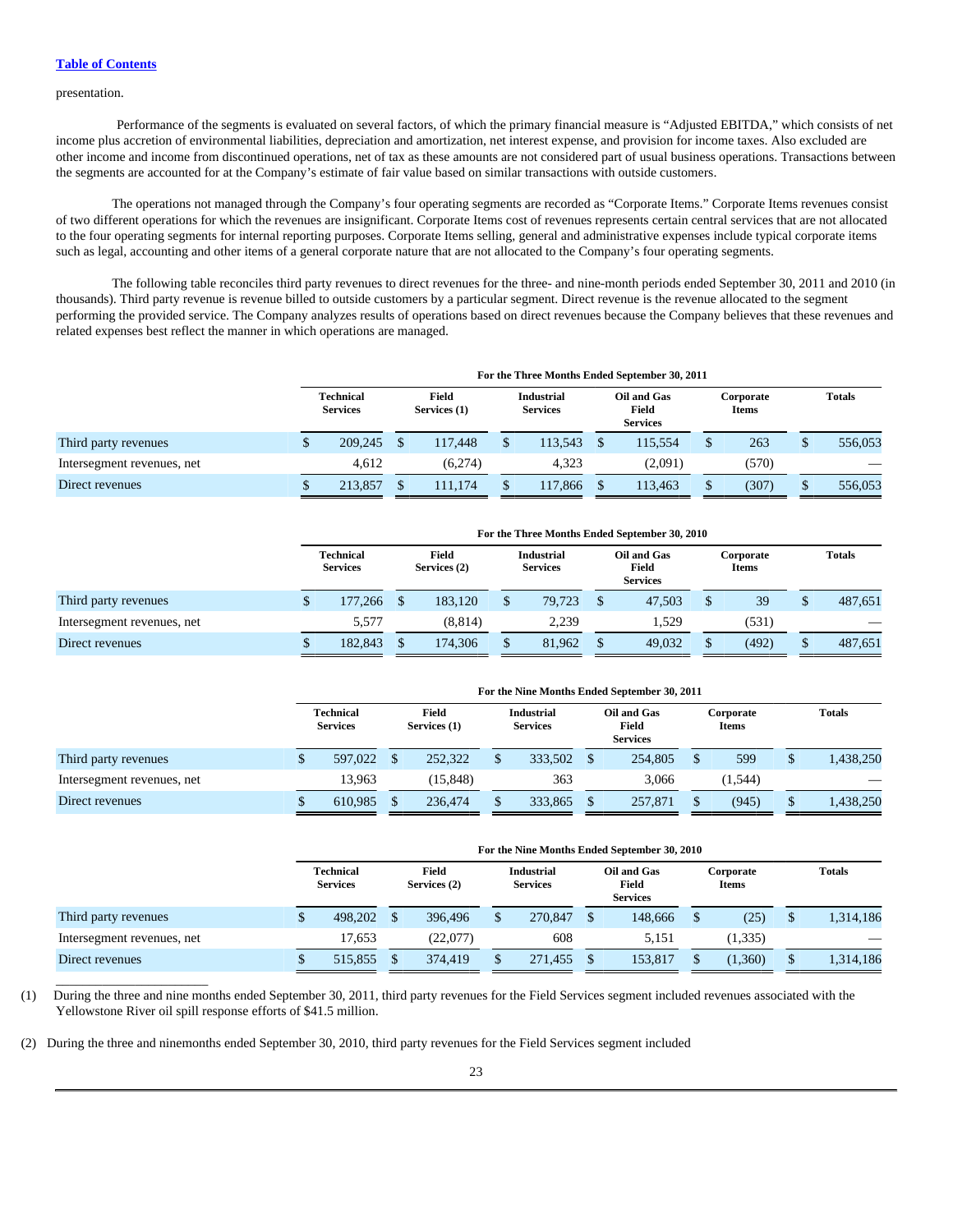revenues associated with the oil spill response efforts in the Gulf of Mexico and Michigan of \$123.8 million and \$232.4 million , respectively.

The following table presents information used by management by reported segment (in thousands). The Company does not allocate interest expense, income taxes, depreciation, amortization, accretion of environmental liabilities, and other income to segments.

|                            |              | <b>For the Three Months</b><br>Ended September 30, |    |           | <b>For the Nine Months</b><br><b>Ended September 30,</b> |    |           |
|----------------------------|--------------|----------------------------------------------------|----|-----------|----------------------------------------------------------|----|-----------|
|                            | 2011<br>2010 |                                                    |    |           | 2011                                                     |    | 2010      |
| Adjusted EBITDA:           |              |                                                    |    |           |                                                          |    |           |
| <b>Technical Services</b>  | \$           | 59,005                                             | \$ | 46,195    | \$<br>163,956                                            | S. | 123,760   |
| <b>Field Services</b>      |              | 22,746                                             |    | 48,430    | 41,592                                                   |    | 95,064    |
| <b>Industrial Services</b> |              | 22,677                                             |    | 18,947    | 71,882                                                   |    | 62,929    |
| Oil and Gas Field Services |              | 28.416                                             |    | 10,473    | 51,508                                                   |    | 27,935    |
| Corporate Items            |              | (29, 013)                                          |    | (25, 286) | (76, 289)                                                |    | (65, 304) |
| Total                      | \$           | 103,831                                            | \$ | 98,759    | \$<br>252,649                                            | S. | 244,384   |

| Reconciliation to Consolidated Statements of Income:                |        |        |    |         |         |
|---------------------------------------------------------------------|--------|--------|----|---------|---------|
| Accretion of environmental liabilities                              | 2.435  | 2.495  |    | 7.231   | 7.799   |
| Depreciation and amortization                                       | 34,604 | 22,892 |    | 87,000  | 67,671  |
| Income from operations                                              | 66.792 | 73.372 |    | 158.418 | 168,914 |
| Other (income) loss                                                 | (164)  | 669    |    | (5,931) | (2,485) |
| Loss on early extinguishment of debt                                |        | 2.294  |    |         | 2.294   |
| Interest expense, net of interest income                            | 10.927 | 7.198  |    | 28,047  | 21,772  |
| Income from continuing operations before provision for income taxes | 56,029 | 63.211 | S. | 136.302 | 147.333 |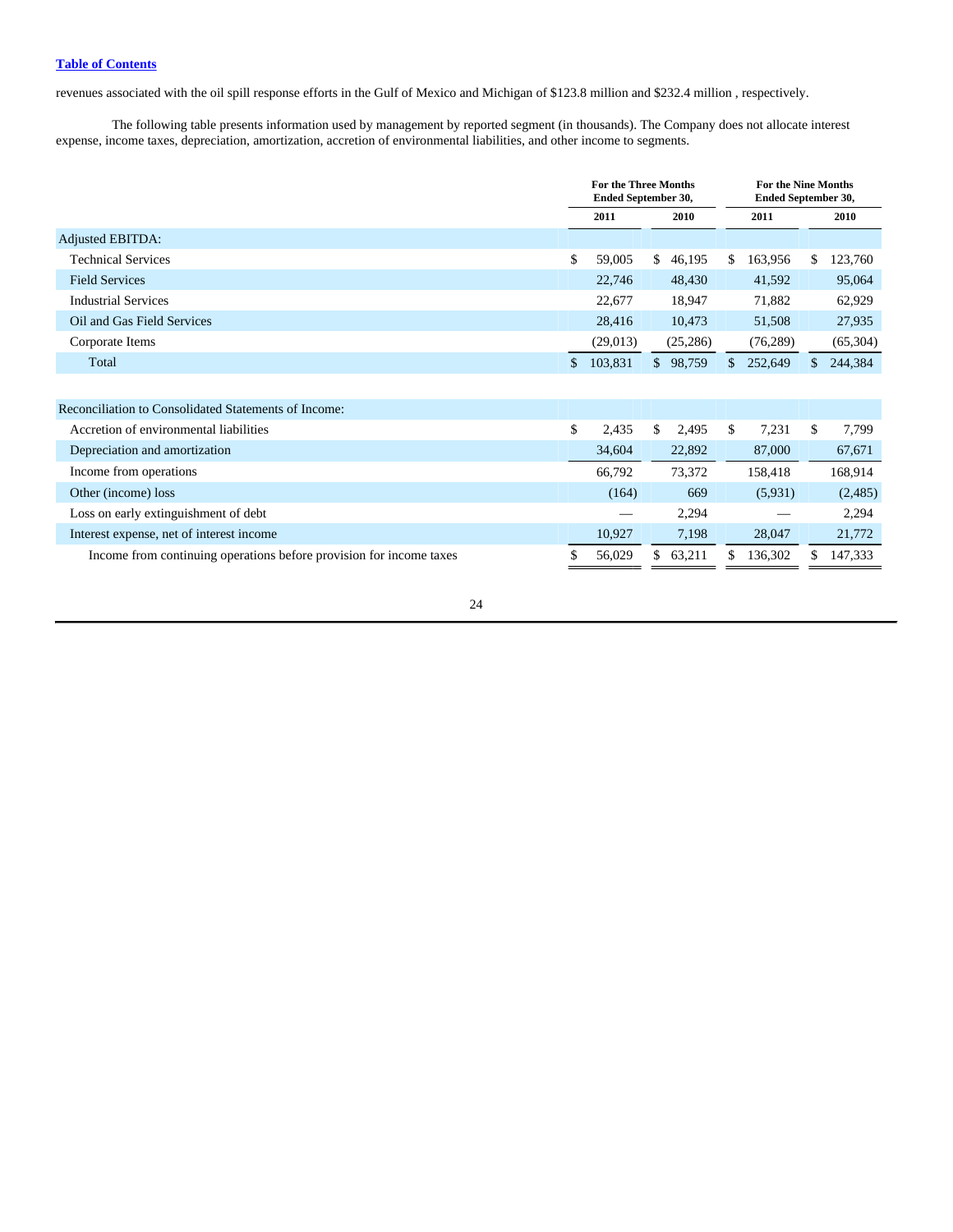The following table presents assets by reported segment and in the aggregate (in thousands):

|                                          | September 30,<br>2011 |                    | December 31,<br>2010 |
|------------------------------------------|-----------------------|--------------------|----------------------|
| Property, plant and equipment, net       |                       |                    |                      |
| <b>Technical Services</b>                | \$<br>292,652         | $\mathbb{S}$       | 259,582              |
| <b>Field Services</b>                    | 36,130                |                    | 32,311               |
| <b>Industrial Services</b>               | 231,979               |                    | 180,781              |
| Oil and Gas Field Services               | 278,546               |                    | 151,244              |
| Corporate Items                          | 41,412                |                    | 31,476               |
| Total property, plant and equipment, net | \$<br>880,719         | $\$$               | 655,394              |
| Intangible assets:                       |                       |                    |                      |
| <b>Technical Services</b>                |                       |                    |                      |
| Goodwill                                 | \$<br>45,965          | $\mathbf{\hat{S}}$ | 33,448               |
| Permits and other intangibles, net       | 79,509                |                    | 66,075               |
| <b>Total Technical Services</b>          | 125,474               |                    | 99,523               |
| <b>Field Services</b>                    |                       |                    |                      |
| Goodwill                                 | 3,088                 |                    | 3,088                |
| Permits and other intangibles, net       | 3,331                 |                    | 3,651                |
| <b>Total Field Services</b>              | 6,419                 |                    | 6,739                |
| <b>Industrial Services</b>               |                       |                    |                      |
| Goodwill                                 | 45,941                |                    | 10,934               |
| Permits and other intangibles, net       | 20,531                |                    | 17,906               |
| <b>Total Industrial Services</b>         | 66,472                |                    | 28,840               |
| Oil and Gas Field Services               |                       |                    |                      |
| Goodwill                                 | 39,702                |                    | 12,782               |
| Permits and other intangibles, net       | 37,599                |                    | 26,768               |
| Total Oil and Gas Field Services         | 77,301                |                    | 39,550               |
| Total                                    | \$<br>275,666         | \$                 | 174,652              |

The following table presents the total assets by reported segment (in thousands):

|                            | September 30,<br>2011 |           |    | December 31,<br>2010 |
|----------------------------|-----------------------|-----------|----|----------------------|
| <b>Technical Services</b>  | Φ                     | 588,389   | \$ | 525,286              |
| <b>Field Services</b>      |                       | 44,998    |    | 35,253               |
| <b>Industrial Services</b> |                       | 322,631   |    | 221,472              |
| Oil and Gas Field Services |                       | 463,863   |    | 272,479              |
| Corporate Items            |                       | 590,504   |    | 547,985              |
| Total                      | ٠D                    | 2,010,385 | S  | 1,602,475            |

The following table presents the total assets by geographical area (in thousands):

|                      |               | September 30,<br>2011 |        | December 31,<br>2010 |
|----------------------|---------------|-----------------------|--------|----------------------|
| <b>United States</b> | <sup>\$</sup> | 1,109,827             | \$     | 933,550              |
| Canada               |               | 894,850               |        | 664,534              |
| Other foreign        |               | 5,708                 |        | 4,391                |
| Total                |               | 2,010,385             | ¢<br>ъ | 1,602,475            |
|                      |               | - -                   |        |                      |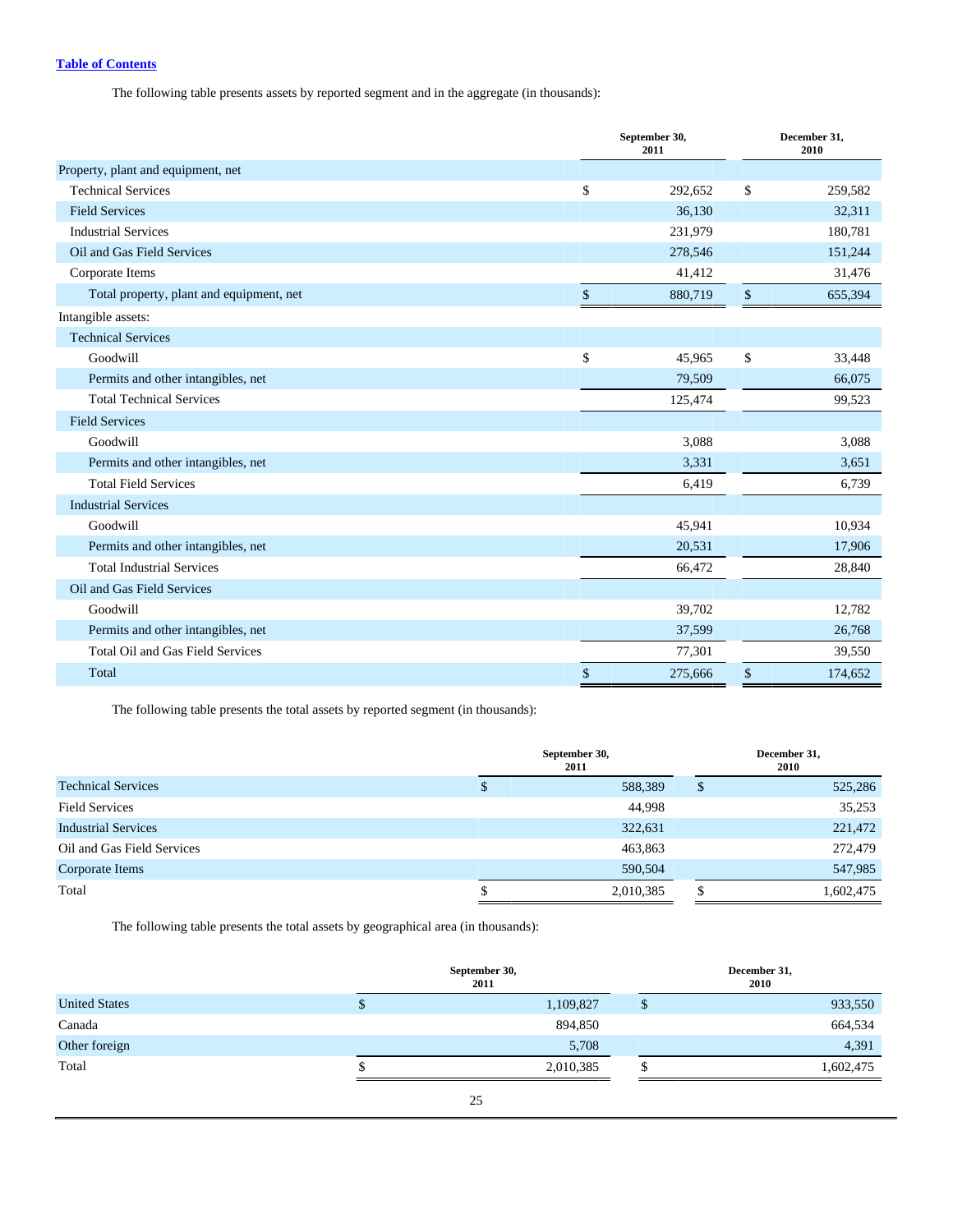## **(15) GUARANTOR AND NON-GUARANTOR SUBSIDIARIES FINANCIAL INFORMATION**

As of December 31, 2010, the Company had outstanding \$270.0 million aggregate principal amount of 7.625% senior secured notes due 2016 issued by the parent company, Clean Harbors, Inc., and on March 24, 2011, the parent company issued an additional \$250.0 million aggregate principal amount of such notes. The combined \$520.0 million of the parent's senior secured notes outstanding at September 30, 2011 is guaranteed by substantially all of the parent's subsidiaries organized in the United States. Each guarantor is a wholly-owned subsidiary of the Company and its guarantee is both full and unconditional and joint and several. The parent's notes are not guaranteed by the Company's Canadian or other foreign subsidiaries. The following presents supplemental condensed consolidating financial information for the parent company, the guarantor subsidiaries and the non-guarantor subsidiaries, respectively.

Following is the condensed consolidating balance sheet at September 30, 2011(in thousands):

|                                                     |               | <b>Clean</b><br>Harbors, Inc. |               | <b>U.S. Guarantor</b><br><b>Subsidiaries</b> | Foreign<br><b>Non-Guarantor</b><br><b>Subsidiaries</b> |           | Consolidating<br><b>Adjustments</b> |             | <b>Total</b>  |           |
|-----------------------------------------------------|---------------|-------------------------------|---------------|----------------------------------------------|--------------------------------------------------------|-----------|-------------------------------------|-------------|---------------|-----------|
| Assets:                                             |               |                               |               |                                              |                                                        |           |                                     |             |               |           |
| Cash and cash equivalents                           | \$            | 91,557                        | \$            | 145,150                                      | \$                                                     | 20,452    | \$                                  |             | \$            | 257,159   |
| Intercompany receivables                            |               | 346,750                       |               |                                              |                                                        | 148,818   |                                     | (495, 568)  |               |           |
| Other current assets                                |               | 15,139                        |               | 329,710                                      |                                                        | 224,262   |                                     |             |               | 569,111   |
| Property, plant and equipment, net                  |               |                               |               | 389,481                                      |                                                        | 491,238   |                                     |             |               | 880,719   |
| Investments in subsidiaries                         |               | 1,002,994                     |               | 377,275                                      |                                                        | 94,626    |                                     | (1,474,895) |               |           |
| Intercompany debt receivable                        |               |                               |               | 443,819                                      |                                                        | 3,701     |                                     | (447,520)   |               |           |
| Other long-term assets                              |               | 16,327                        |               | 115,352                                      |                                                        | 171,717   |                                     |             |               | 303,396   |
| <b>Total</b> assets                                 | <sup>\$</sup> | 1,472,767                     | <sup>\$</sup> | 1,800,787                                    | $\mathbb{S}$                                           | 1,154,814 | \$                                  | (2,417,983) | <sup>\$</sup> | 2,010,385 |
| Liabilities and Stockholders' Equity:               |               |                               |               |                                              |                                                        |           |                                     |             |               |           |
| <b>Current liabilities</b>                          | $\mathbb{S}$  | 39,568                        | $\mathcal{S}$ | 208,021                                      | $\mathbb{S}$                                           | 145,979   | $\mathbb{S}$                        |             | $\mathsf{\$}$ | 393,568   |
| Intercompany payables                               |               |                               |               | 495,568                                      |                                                        |           |                                     | (495, 568)  |               |           |
| Closure, post-closure and remedial liabilities, net |               |                               |               | 131,490                                      |                                                        | 20,113    |                                     |             |               | 151,603   |
| Long-term obligations                               |               | 524,590                       |               |                                              |                                                        |           |                                     |             |               | 524,590   |
| Capital lease obligations, net                      |               |                               |               | 573                                          |                                                        | 6,958     |                                     |             |               | 7,531     |
| Intercompany debt payable                           |               | 3,701                         |               |                                              |                                                        | 443,819   |                                     | (447,520)   |               |           |
| Other long-term liabilities                         |               | 64,702                        |               | 8,326                                        |                                                        | 19,859    |                                     |             |               | 92,887    |
| <b>Total liabilities</b>                            |               | 632,561                       |               | 843,978                                      |                                                        | 636,728   |                                     | (943,088)   |               | 1,170,179 |
| Stockholders' equity                                |               | 840,206                       |               | 956,809                                      |                                                        | 518,086   |                                     | (1,474,895) |               | 840,206   |
| Total liabilities and stockholders' equity          |               | 1,472,767                     | \$            | 1,800,787                                    | \$                                                     | 1,154,814 |                                     | (2,417,983) | \$            | 2,010,385 |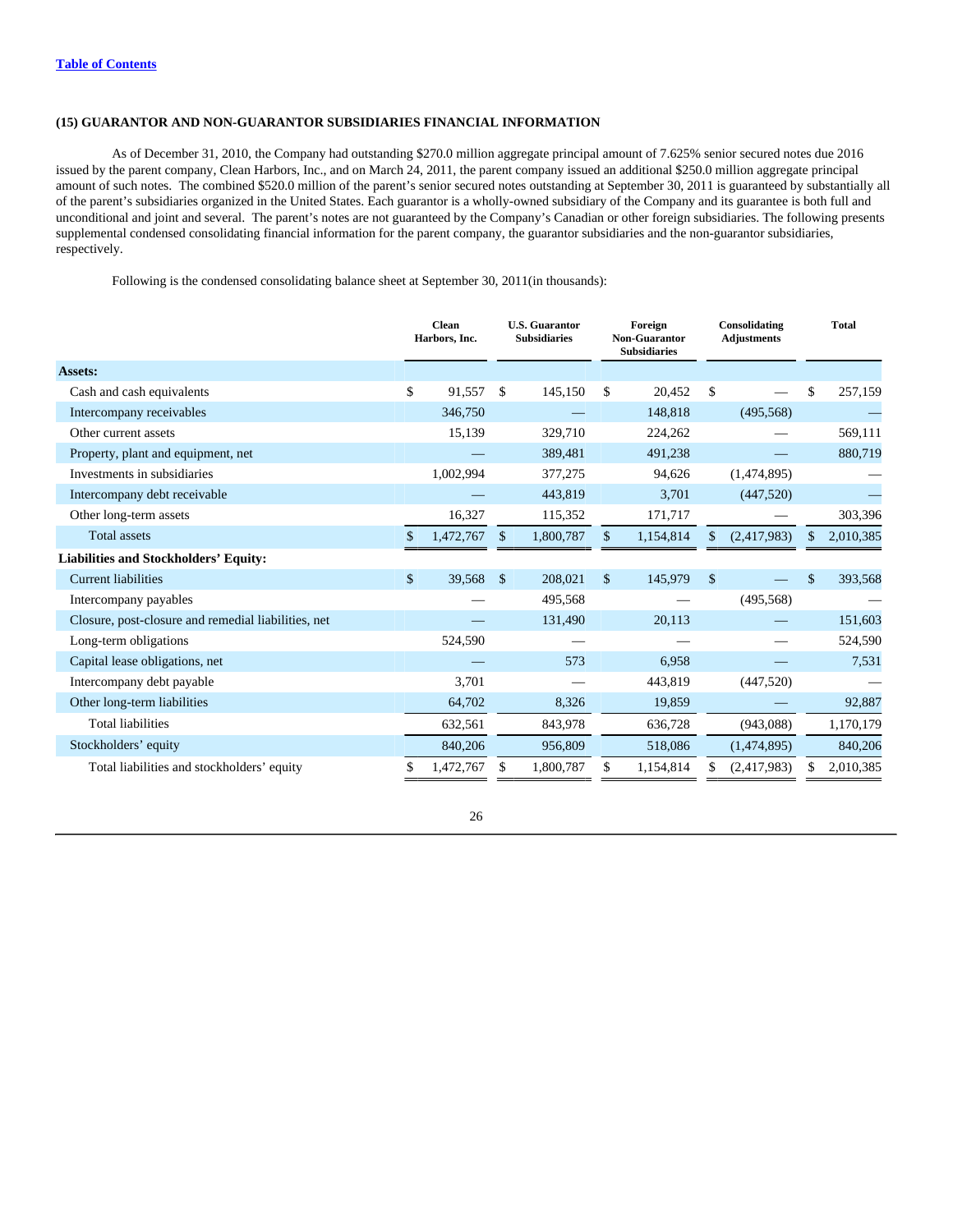Following is the condensed consolidating balance sheet at December 31, 2010(in thousands):

|                                                     |              | <b>Clean</b><br>Harbors, Inc. |               | <b>U.S. Guarantor</b><br><b>Subsidiaries</b> | Foreign<br><b>Non-Guarantor</b><br><b>Subsidiaries</b> |         | Consolidating<br><b>Adjustments</b> |             |               | <b>Total</b> |
|-----------------------------------------------------|--------------|-------------------------------|---------------|----------------------------------------------|--------------------------------------------------------|---------|-------------------------------------|-------------|---------------|--------------|
| Assets:                                             |              |                               |               |                                              |                                                        |         |                                     |             |               |              |
| Cash and cash equivalents                           | \$           | 100,476                       | <sup>\$</sup> | 124,582                                      | \$.                                                    | 77,152  | \$                                  |             | \$            | 302,210      |
| Intercompany receivables                            |              | 371,559                       |               |                                              |                                                        |         |                                     | (371, 559)  |               |              |
| Other current assets                                |              | 15,521                        |               | 279,895                                      |                                                        | 154,911 |                                     |             |               | 450,327      |
| Property, plant and equipment, net                  |              |                               |               | 302,028                                      |                                                        | 353,366 |                                     |             |               | 655,394      |
| Investments in subsidiaries                         |              | 628,723                       |               | 259,294                                      |                                                        | 91,654  |                                     | (979, 671)  |               |              |
| Intercompany debt receivable                        |              |                               |               | 368,804                                      |                                                        | 3,701   |                                     | (372, 505)  |               |              |
| Other long-term assets                              |              | 7,768                         |               | 87,888                                       |                                                        | 98,888  |                                     |             |               | 194,544      |
| Total assets                                        | S.           | 1,124,047                     | $\mathbb{S}$  | 1,422,491                                    | $\mathbb{S}$                                           | 779,672 | \$                                  | (1,723,735) | <sup>S</sup>  | 1,602,475    |
| Liabilities and Stockholders' Equity:               |              |                               |               |                                              |                                                        |         |                                     |             |               |              |
| <b>Current liabilities</b>                          | $\mathbb{S}$ | 13,935                        | -S            | 201,384                                      | $\mathcal{S}$                                          | 90,965  | $\mathbb{S}$                        |             | $\mathcal{S}$ | 306,284      |
| Intercompany payables                               |              |                               |               | 222,750                                      |                                                        | 148,809 |                                     | (371, 559)  |               |              |
| Closure, post-closure and remedial liabilities, net |              |                               |               | 141,280                                      |                                                        | 20,494  |                                     |             |               | 161,774      |
| Long-term obligations                               |              | 264,007                       |               |                                              |                                                        |         |                                     |             |               | 264,007      |
| Capital lease obligations, net                      |              |                               |               | 249                                          |                                                        | 6,590   |                                     |             |               | 6,839        |
| Intercompany debt payable                           |              | 3,701                         |               |                                              |                                                        | 368,804 |                                     | (372, 505)  |               |              |
| Other long-term liabilities                         |              | 61,577                        |               | 2,531                                        |                                                        | 18,636  |                                     |             |               | 82,744       |
| <b>Total liabilities</b>                            |              | 343,220                       |               | 568,194                                      |                                                        | 654,298 |                                     | (744, 064)  |               | 821,648      |
| Stockholders' equity                                |              | 780,827                       |               | 854,297                                      |                                                        | 125,374 |                                     | (979, 671)  |               | 780,827      |
| Total liabilities and stockholders' equity          | \$           | 1,124,047                     | \$            | 1,422,491                                    | \$                                                     | 779,672 |                                     | (1,723,735) | \$.           | 1,602,475    |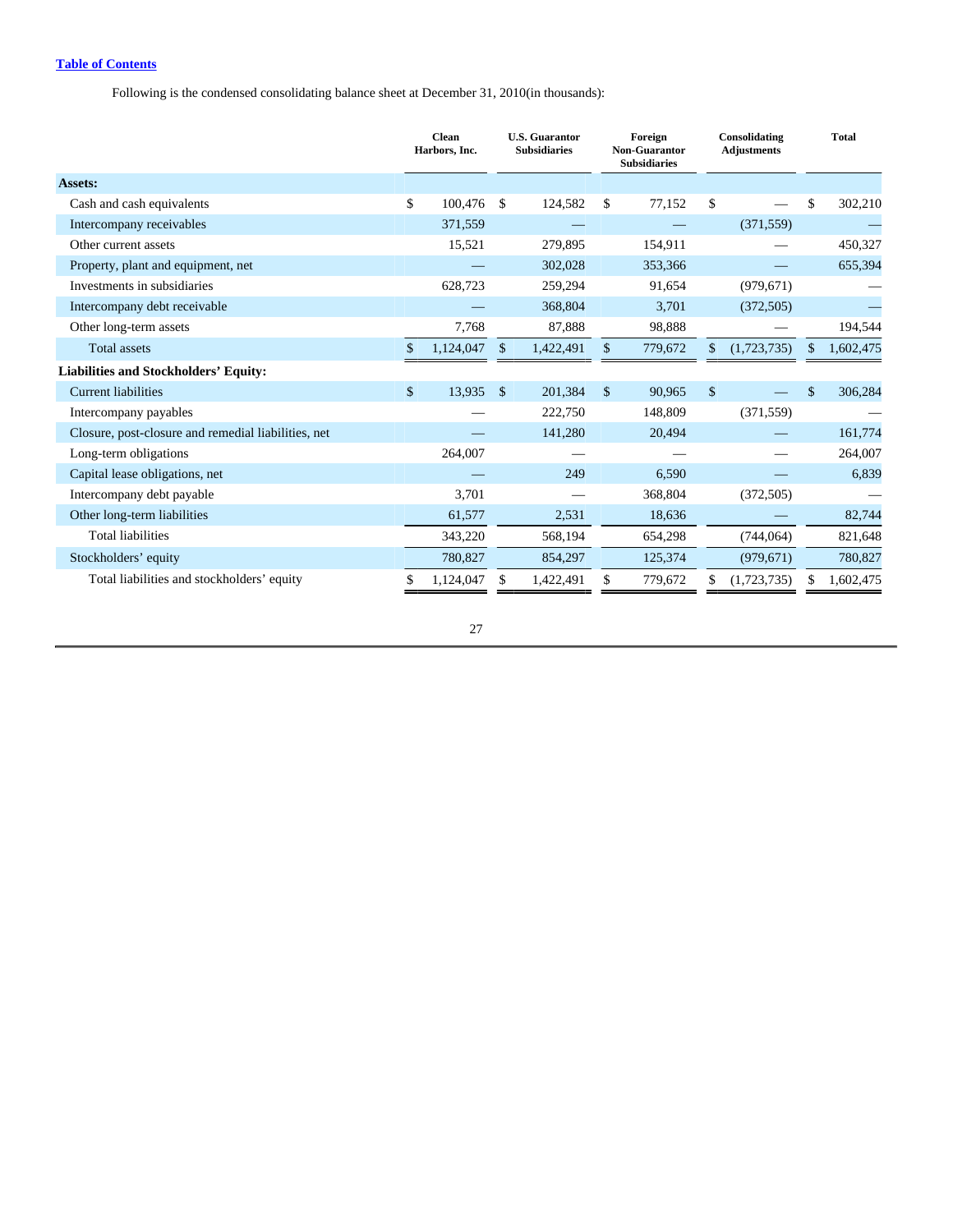Following is the consolidating statement of income for the three months ended September 30, 2011(in thousands):

|                                                              | <b>Clean</b><br><b>U.S. Guarantor</b><br><b>Subsidiaries</b><br>Harbors, Inc. |               | Foreign<br><b>Non-Guarantor</b><br><b>Subsidiaries</b> | Consolidating<br><b>Adjustments</b> | <b>Total</b> |
|--------------------------------------------------------------|-------------------------------------------------------------------------------|---------------|--------------------------------------------------------|-------------------------------------|--------------|
|                                                              |                                                                               |               |                                                        |                                     |              |
| Revenues                                                     | $\mathbf{\$}$                                                                 | \$<br>327,093 | $\mathbb{S}$<br>237,589                                | \$<br>(8,629)                       | \$556,053    |
| Cost of revenues (exclusive of items shown separately below) |                                                                               | 229,272       | 165,875                                                | (8,629)                             | 386,518      |
| Selling, general and administrative expenses                 | 27                                                                            | 39,889        | 25,788                                                 |                                     | 65,704       |
| Accretion of environmental liabilities                       |                                                                               | 2,120         | 315                                                    |                                     | 2,435        |
| Depreciation and amortization                                |                                                                               | 16,069        | 18,535                                                 |                                     | 34,604       |
| Income from operations                                       | (27)                                                                          | 39,743        | 27,076                                                 |                                     | 66,792       |
| Other income                                                 |                                                                               | 51            | 113                                                    |                                     | 164          |
| Interest (expense) income                                    | (10,739)                                                                      | (10)          | (178)                                                  |                                     | (10, 927)    |
| Equity in earnings of subsidiaries                           | 52,408                                                                        | 18,548        |                                                        | (70, 956)                           |              |
| Intercompany dividend income (expense)                       |                                                                               |               | 3,491                                                  | (3,491)                             |              |
| Intercompany interest income (expense)                       |                                                                               | 6,759         | (6,759)                                                |                                     |              |
| Income from operations before provision for income taxes     | 41,642                                                                        | 65,091        | 23,743                                                 | (74, 447)                           | 56,029       |
| Provision for income taxes                                   | 4,509                                                                         | 8,335         | 6,052                                                  |                                     | 18,896       |
| Net income (loss)                                            | 37,133                                                                        | \$<br>56,756  | \$<br>17,691                                           | (74, 447)<br>S.                     | 37,133       |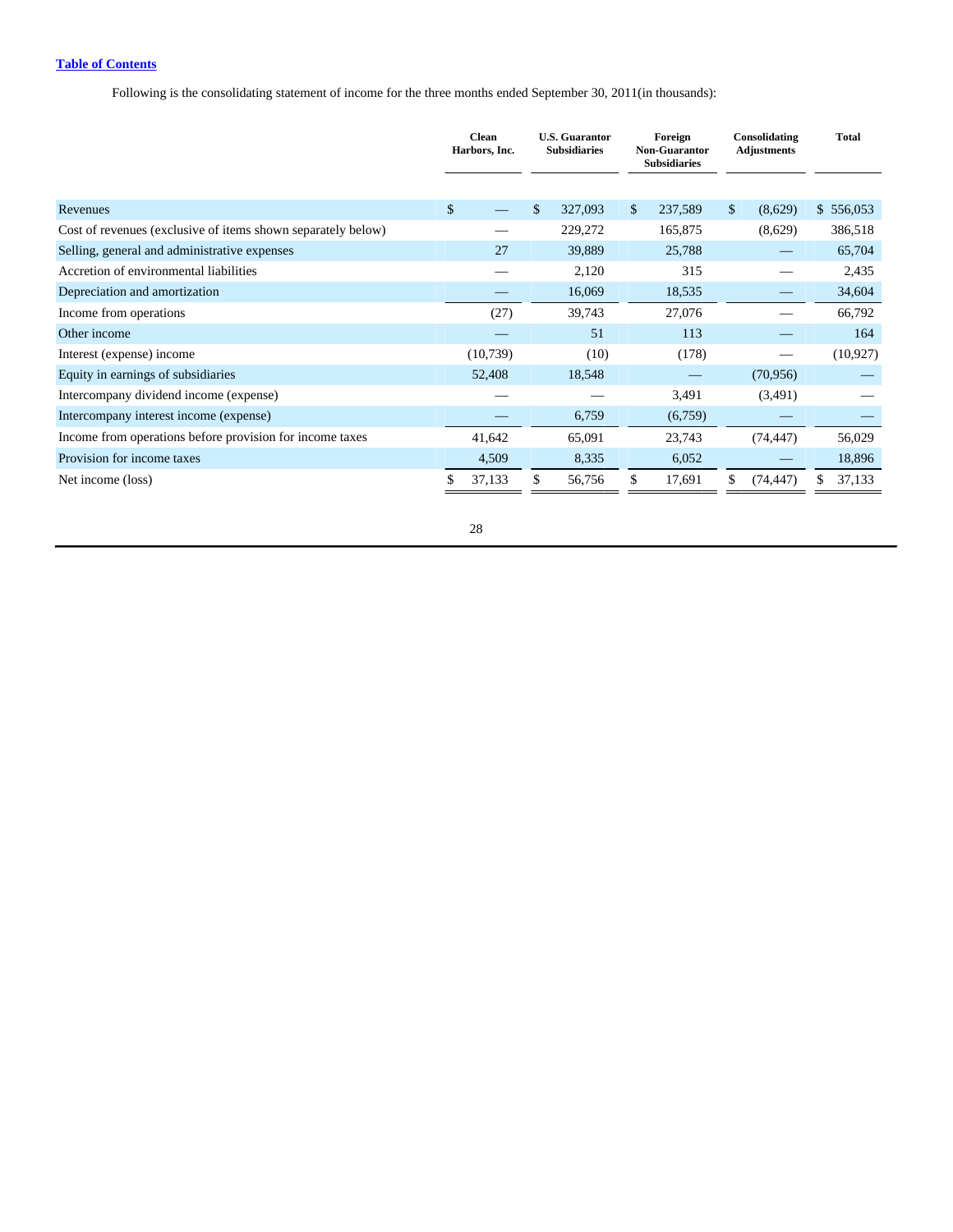Following is the consolidating statement of income for the three months ended September 30, 2010 (in thousands):

|                                                                     | <b>Clean</b><br>Harbors, Inc. | <b>U.S. Guarantor</b><br><b>Subsidiaries</b> | Foreign<br><b>Non-Guarantor</b><br><b>Subsidiaries</b> | Consolidating<br><b>Adjustments</b> | <b>Total</b> |
|---------------------------------------------------------------------|-------------------------------|----------------------------------------------|--------------------------------------------------------|-------------------------------------|--------------|
|                                                                     |                               |                                              |                                                        |                                     |              |
| Revenues                                                            | $\mathbf{\$}$                 | \$<br>346,045                                | \$<br>142,426                                          | $\mathbb{S}$<br>(820)               | \$487,651    |
| Cost of revenues (exclusive of items shown separately below)        |                               | 235,915                                      | 100,178                                                | (820)                               | 335,273      |
| Selling, general and administrative expenses                        | 25                            | 40,903                                       | 12,691                                                 |                                     | 53,619       |
| Accretion of environmental liabilities                              |                               | 2,218                                        | 277                                                    |                                     | 2,495        |
| Depreciation and amortization                                       |                               | 12,367                                       | 10,525                                                 |                                     | 22,892       |
| Income from operations                                              | (25)                          | 54,642                                       | 18,755                                                 |                                     | 73,372       |
| Other income (loss)                                                 |                               | 74                                           | (743)                                                  |                                     | (669)        |
| Loss on early extinguishment of debt                                | (2,294)                       |                                              |                                                        |                                     | (2,294)      |
| Interest (expense) income                                           | (7,196)                       | 78                                           | (80)                                                   |                                     | (7,198)      |
| Equity in earnings of subsidiaries                                  | 56,001                        | 8,641                                        |                                                        | (64, 642)                           |              |
| Intercompany dividend income (expense)                              |                               |                                              | 3,292                                                  | (3,292)                             |              |
| Intercompany interest income (expense)                              |                               | 8,243                                        | (8,243)                                                |                                     |              |
| Income from continuing operations before provision for income taxes | 46,486                        | 71,678                                       | 12,981                                                 | (67, 934)                           | 63,211       |
| Provision for income taxes                                          | 7,659                         | 12,596                                       | 4,129                                                  |                                     | 24,384       |
| Income from continuing operations                                   | 38,827                        | 59,082                                       | 8,852                                                  | (67, 934)                           | 38,827       |
| Income from discontinued operations, net of tax                     |                               |                                              |                                                        |                                     |              |
| Net income                                                          | 38,827                        | 59,082<br>\$                                 | \$<br>8,852                                            | (67, 934)                           | 38,827       |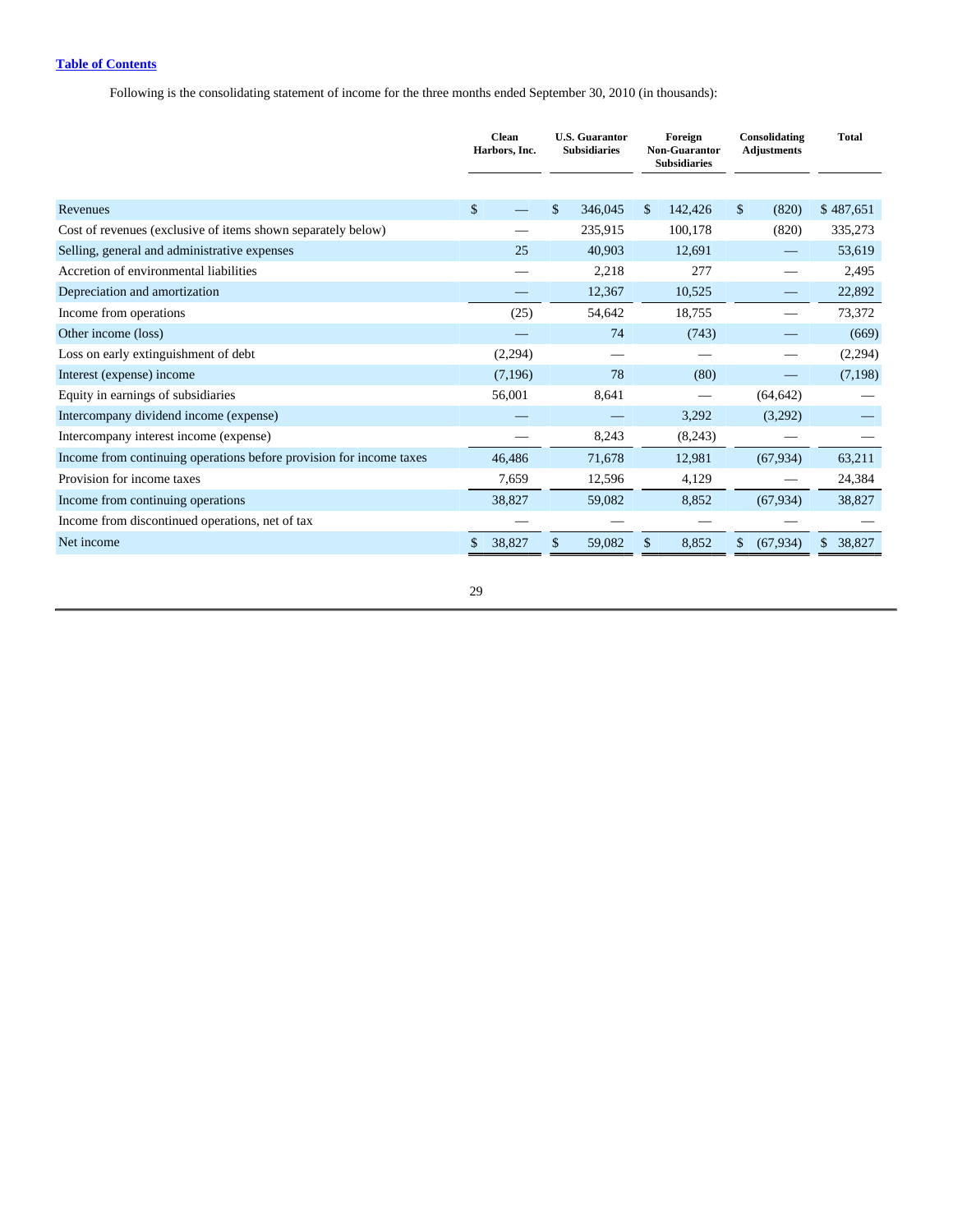Following is the consolidating statement of income for the nine months ended September 30, 2011 (in thousands):

|                                                              | <b>Clean</b><br>Harbors, Inc. |      | <b>U.S. Guarantor</b><br><b>Subsidiaries</b> |         | Foreign<br><b>Non-Guarantor</b><br><b>Subsidiaries</b> |           | Consolidating<br><b>Adjustments</b> |            | <b>Total</b> |
|--------------------------------------------------------------|-------------------------------|------|----------------------------------------------|---------|--------------------------------------------------------|-----------|-------------------------------------|------------|--------------|
|                                                              |                               |      |                                              |         |                                                        |           |                                     |            |              |
| Revenues                                                     | \$                            |      | \$                                           | 838,654 | $\mathbb{S}$                                           | 619,615   | \$                                  | (20,019)   | \$1,438,250  |
| Cost of revenues (exclusive of items shown separately below) |                               |      |                                              | 582,767 |                                                        | 444,101   |                                     | (20,019)   | 1,006,849    |
| Selling, general and administrative expenses                 |                               | 77   |                                              | 114,621 |                                                        | 64,054    |                                     |            | 178,752      |
| Accretion of environmental liabilities                       |                               |      |                                              | 6,297   |                                                        | 934       |                                     |            | 7,231        |
| Depreciation and amortization                                |                               |      |                                              | 41,760  |                                                        | 45,240    |                                     |            | 87,000       |
| Income from operations                                       |                               | (77) |                                              | 93,209  |                                                        | 65,286    |                                     |            | 158,418      |
| Other income                                                 |                               |      |                                              | 3,781   |                                                        | 2,150     |                                     |            | 5,931        |
| Interest (expense) income                                    | (28, 045)                     |      |                                              | 163     |                                                        | (165)     |                                     |            | (28,047)     |
| Equity in earnings of subsidiaries                           | 129,273                       |      |                                              | 50,260  |                                                        |           |                                     | (179, 533) |              |
| Intercompany dividend income (expense)                       |                               |      |                                              |         |                                                        | 10,484    |                                     | (10, 484)  |              |
| Intercompany interest income (expense)                       |                               |      |                                              | 24,459  |                                                        | (24, 459) |                                     |            |              |
| Income from operations before provision for income taxes     | 101,151                       |      |                                              | 171,872 |                                                        | 53,296    |                                     | (190, 017) | 136,302      |
| Provision for income taxes                                   | 12,132                        |      |                                              | 21,511  |                                                        | 13,640    |                                     |            | 47,283       |
| Net income                                                   | 89,019<br>\$                  |      |                                              | 150,361 |                                                        | 39,656    | \$                                  | (190, 017) | 89,019       |

Following is the consolidating statement of income for the nine months ended September 30, 2010 (in thousands):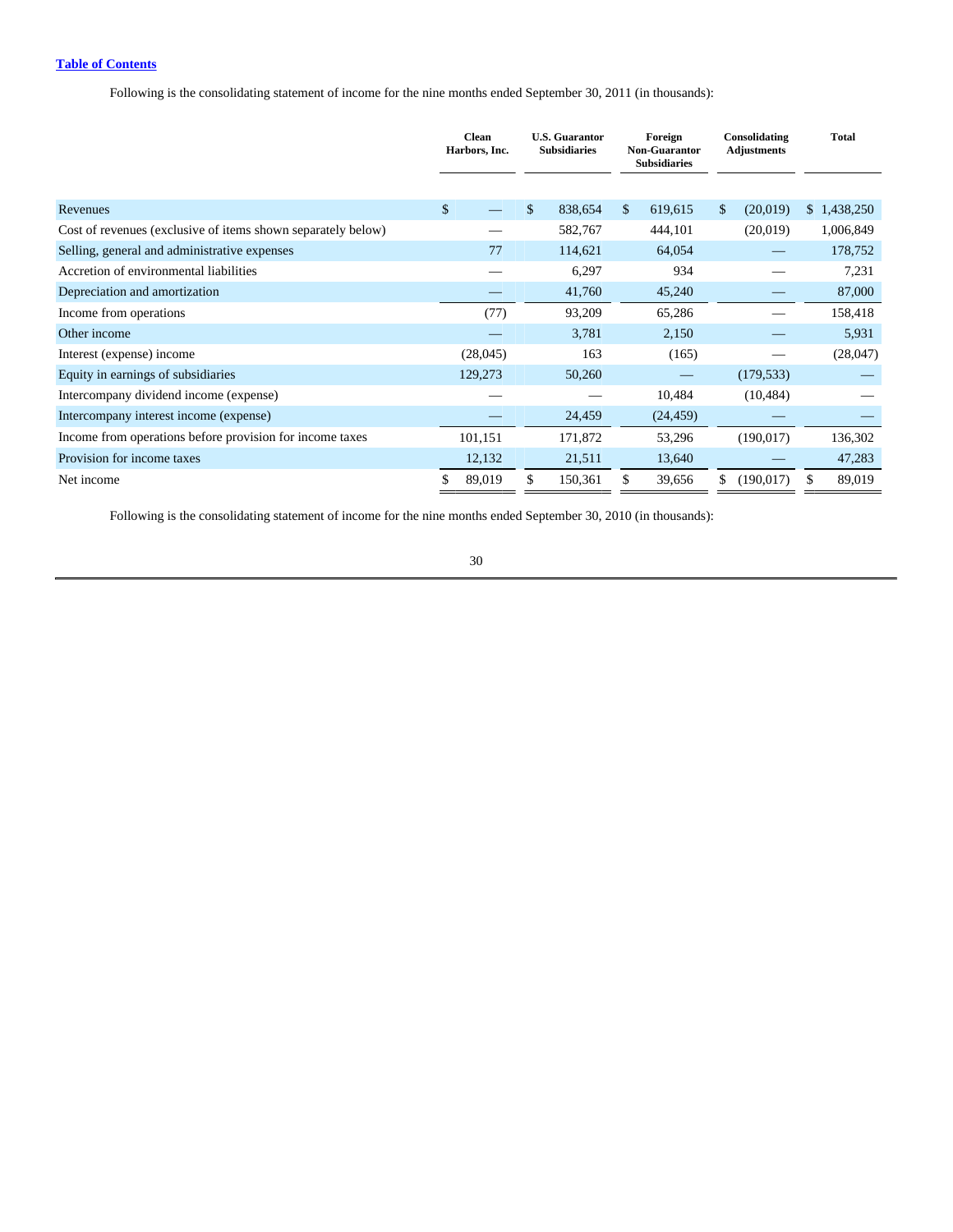|                                                                     | Clean<br>Harbors, Inc. |    | <b>U.S. Guarantor</b><br><b>Subsidiaries</b> |              | Foreign<br><b>Non-Guarantor</b><br><b>Subsidiaries</b> | Consolidating<br><b>Adjustments</b> | <b>Total</b> |
|---------------------------------------------------------------------|------------------------|----|----------------------------------------------|--------------|--------------------------------------------------------|-------------------------------------|--------------|
| Revenues                                                            | \$                     | \$ | 869,468                                      | $\mathbb{S}$ | 449,354                                                | (4,636)<br>\$                       | \$1,314,186  |
| Cost of revenues (exclusive of items shown separately below)        |                        |    | 597,323                                      |              | 327,283                                                | (4,636)                             | 919,970      |
| Selling, general and administrative expenses                        | 75                     |    | 109,947                                      |              | 39,810                                                 |                                     | 149,832      |
| Accretion of environmental liabilities                              |                        |    | 6,958                                        |              | 841                                                    |                                     | 7,799        |
| Depreciation and amortization                                       |                        |    | 35,894                                       |              | 31,777                                                 |                                     | 67,671       |
| Income from operations                                              | (75)                   |    | 119,346                                      |              | 49,643                                                 |                                     | 168,914      |
| Other income (loss)                                                 |                        |    | 388                                          |              | 2,097                                                  |                                     | 2,485        |
| Loss on early extinguishment of debt                                | (2,294)                |    |                                              |              |                                                        |                                     | (2,294)      |
| Interest (expense) income                                           | (21,668)               |    | 127                                          |              | (231)                                                  |                                     | (21,772)     |
| Equity in earnings of subsidiaries                                  | 149,216                |    | 35,457                                       |              |                                                        | (184, 673)                          |              |
| Intercompany dividend income (expense)                              |                        |    |                                              |              | 9,904                                                  | (9,904)                             |              |
| Intercompany interest income (expense)                              |                        |    | 24,450                                       |              | (24, 450)                                              |                                     |              |
| Income from continuing operations before provision for income taxes | 125,179                |    | 179,768                                      |              | 36,963                                                 | (194, 577)                          | 147,333      |
| Provision for income taxes                                          | 17,993                 |    | 26,960                                       |              | (2,012)                                                |                                     | 42,941       |
| Income from continuing operations                                   | 107,186                |    | 152,808                                      |              | 38,975                                                 | (194, 577)                          | 104,392      |
| Income from discontinued operations, net of tax                     |                        |    |                                              |              | 2,794                                                  |                                     | 2,794        |
| Net income                                                          | 107,186<br>S.          | S  | 152,808                                      |              | 41,769                                                 | \$(194, 577)                        | 107,186      |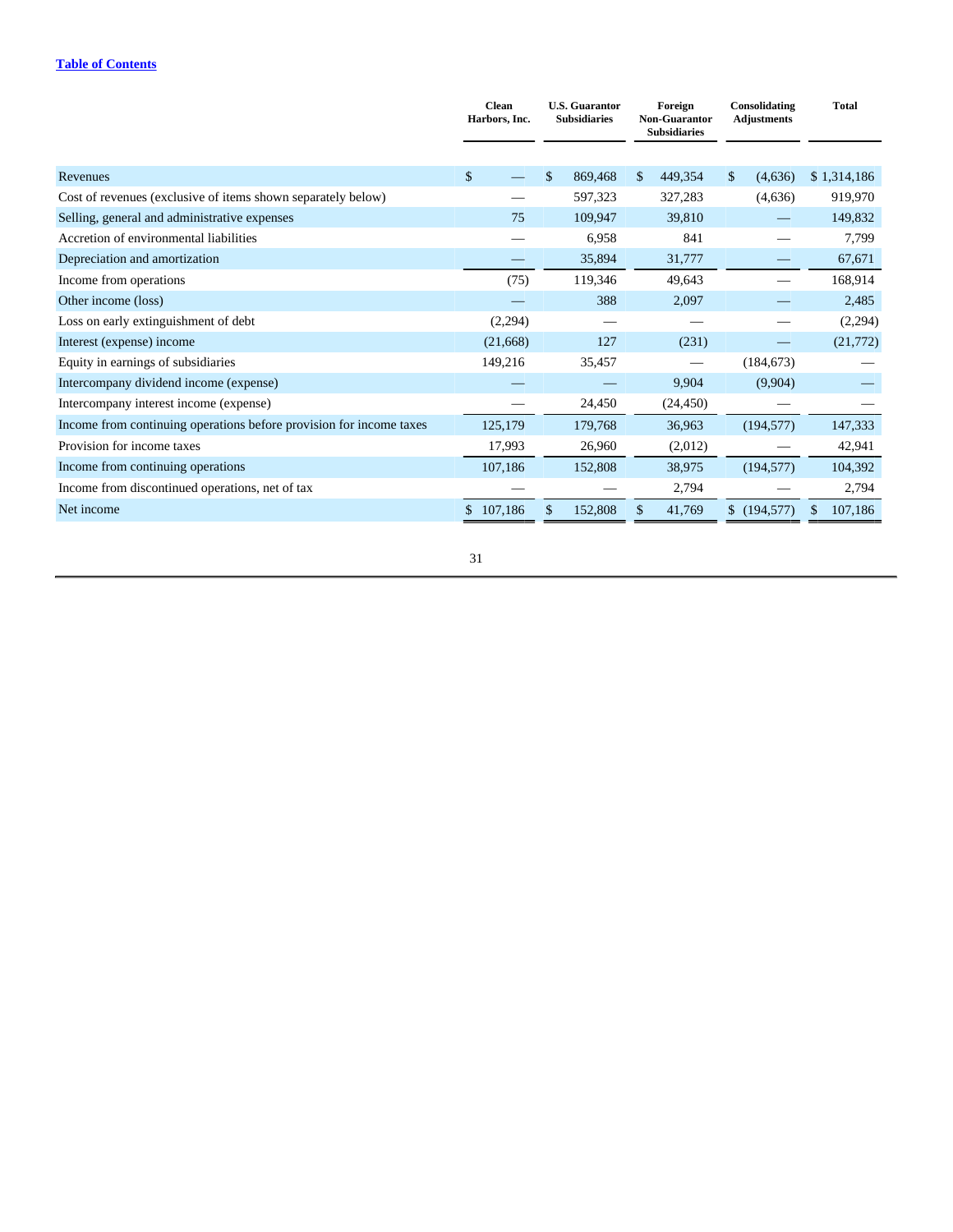Following is the condensed consolidating statement of cash flows for the nine months ended September 30, 2011 (in thousands):

|                                                            | Clean<br>Harbors, Inc.    | <b>U.S. Guarantor</b><br><b>Subsidiaries</b> | Foreign<br>Non-Guarantor<br><b>Subsidiaries</b> | <b>Total</b>            |
|------------------------------------------------------------|---------------------------|----------------------------------------------|-------------------------------------------------|-------------------------|
| Net cash from operating activities                         | $\mathbf{\$}$<br>(16,908) | \$<br>77.653                                 | $\mathbb{S}$<br>90,591                          | $\mathbb{S}$<br>151,336 |
| Cash flows from investing activities:                      |                           |                                              |                                                 |                         |
| Additions to property, plant and equipment                 |                           | (75, 274)                                    | (38, 370)                                       | (113, 644)              |
| Acquisitions, net of cash acquired                         |                           | (50, 166)                                    | (286,794)                                       | (336,960)               |
| Costs to obtain or renew permits                           |                           | (486)                                        | (1,870)                                         | (2,356)                 |
| Proceeds from sales of fixed assets                        |                           | 545                                          | 5,380                                           | 5,925                   |
| Proceeds from sale of marketable securities                |                           |                                              | 425                                             | 425                     |
| Proceeds from sale of long term investments                |                           | 1,000                                        |                                                 | 1,000                   |
| Investment in subsidiaries                                 | (258, 597)                | 178,884                                      | 79,713                                          |                         |
| Net cash from investing activities                         | (258, 597)                | 54,503                                       | (241, 516)                                      | (445, 610)              |
|                                                            |                           |                                              |                                                 |                         |
| Cash flows from financing activities:                      |                           |                                              |                                                 |                         |
| Change in uncashed checks                                  |                           | (1, 363)                                     | (1,217)                                         | (2,580)                 |
| Proceeds from exercise of stock options                    | 1,089                     |                                              |                                                 | 1,089                   |
| Proceeds from employee stock purchase plan                 | 2,451                     |                                              |                                                 | 2,451                   |
| Remittance of shares, net                                  | (1, 897)                  |                                              |                                                 | (1,897)                 |
| Excess tax benefit of stock-based compensation             | 1,949                     |                                              |                                                 | 1,949                   |
| Deferred financing costs paid                              | (8, 442)                  |                                              |                                                 | (8, 442)                |
| Payments on capital leases                                 |                           | (532)                                        | (5,243)                                         | (5,775)                 |
| Distribution of cash earned on employee participation plan |                           |                                              | (189)                                           | (189)                   |
| Issuance of senior secured notes, including premium        | 261,250                   |                                              |                                                 | 261,250                 |
| Dividends (paid) / received                                | 10,186                    | (24, 306)                                    | 14,120                                          |                         |
| Interest (payments) / received                             |                           | 35,088                                       | (35,088)                                        |                         |
| Intercompany debt                                          |                           | (120, 475)                                   | 120,475                                         |                         |
| Net cash from financing activities                         | 266,586                   | (111, 588)                                   | 92,858                                          | 247,856                 |
| Effect of exchange rate change on cash                     |                           |                                              | 1,367                                           | 1,367                   |
| (Decrease) increase in cash and cash equivalents           | (8,919)                   | 20,568                                       | (56,700)                                        | (45,051)                |
| Cash and cash equivalents, beginning of period             | 100,476                   | 124,582                                      | 77,152                                          | 302,210                 |
| Cash and cash equivalents, end of period                   | \$<br>91,557              | \$<br>145,150                                | $\boldsymbol{\mathsf{S}}$<br>20,452             | \$<br>257,159           |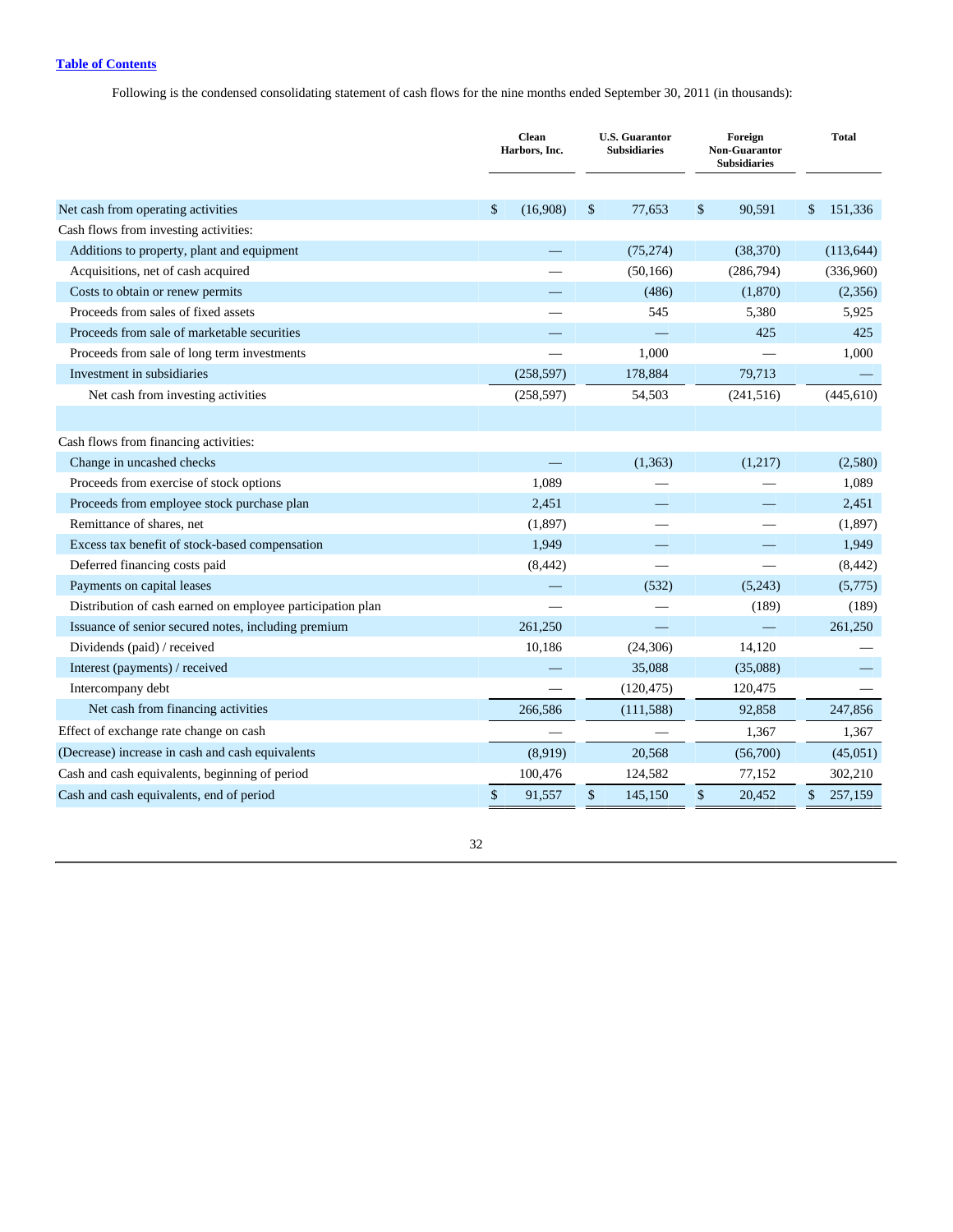Following is the condensed consolidating statement of cash flows for the nine months ended September 30, 2010 (in thousands):

|                                                                            | <b>Clean</b><br>Harbors, Inc. | <b>U.S. Guarantor</b><br><b>Subsidiaries</b> | Foreign<br>Non-Guarantor<br><b>Subsidiaries</b> | <b>Total</b> |
|----------------------------------------------------------------------------|-------------------------------|----------------------------------------------|-------------------------------------------------|--------------|
| Net cash from operating activities                                         | \$<br>(3,688)                 | \$<br>100.673                                | \$<br>56,945                                    | \$153,930    |
| Cash flows from investing activities:                                      |                               |                                              |                                                 |              |
| Additions to property, plant and equipment                                 |                               | (42,501)                                     | (32,240)                                        | (74, 741)    |
| Acquisitions, net of cash acquired                                         |                               | (13, 846)                                    |                                                 | (13, 846)    |
| Additions to intangible assets, including costs to obtain or renew permits |                               | (1,203)                                      | (2,059)                                         | (3,262)      |
| Purchase of available for sale securities                                  |                               |                                              | (1, 486)                                        | (1, 486)     |
| Proceeds from sale of fixed assets and assets held for sale                |                               | 997                                          | 14,966                                          | 15,963       |
| Proceeds from sale of marketable securities                                |                               |                                              | 2,627                                           | 2,627        |
| Proceeds from sale of long-term investments                                |                               | 1,300                                        |                                                 | 1,300        |
| Proceeds from insurance settlement                                         |                               |                                              | 1,336                                           | 1,336        |
| Investment in subsidiaries                                                 | (236,700)                     | 236,700                                      |                                                 |              |
| Net cash from investing activities                                         | (236,700)                     | 181,447                                      | (16, 856)                                       | (72, 109)    |
|                                                                            |                               |                                              |                                                 |              |
| Cash flows from financing activities:                                      |                               |                                              |                                                 |              |
| Change in uncashed checks                                                  |                               | (1, 347)                                     | (3,335)                                         | (4,682)      |
| Proceeds from exercise of stock options                                    | 550                           |                                              |                                                 | 550          |
| Proceeds from employee stock purchase plan                                 | 1,769                         |                                              |                                                 | 1,769        |
| Remittance of shares, net                                                  | (198)                         |                                              |                                                 | (198)        |
| Excess tax benefit of stock-based compensation                             | 1,221                         |                                              |                                                 | 1,221        |
| Deferred financing costs paid                                              | (53)                          |                                              |                                                 | (53)         |
| Payments of capital leases                                                 |                               | (284)                                        | (3,077)                                         | (3,361)      |
| Principle payment on debt                                                  | (30,000)                      |                                              |                                                 | (30,000)     |
| Distribution of cash earned on employee participation plan                 |                               |                                              | (148)                                           | (148)        |
| Interest (payments) / received                                             |                               | 19,363                                       | (19, 363)                                       |              |
| Intercompany debt                                                          | 236,700                       | (236,700)                                    |                                                 |              |
| Net cash from financing activities                                         | 209,989                       | (218,968)                                    | (25, 923)                                       | (34,902)     |
| Effect of exchange rate change on cash                                     |                               |                                              | 451                                             | 451          |
| (Decrease) increase in cash and cash equivalents                           | (30, 399)                     | 63,152                                       | 14,617                                          | 47,370       |
| Cash and cash equivalents, beginning of period                             | 141,338                       | 50,408                                       | 41,800                                          | 233,546      |
| Cash and cash equivalents, end of period                                   | 110,939<br>\$                 | \$<br>113,560                                | \$<br>56,417                                    | \$280,916    |

## **(16) SUBSEQUENT EVENT**

On November 2, 2011, the Company announced that it expects to temporarily idle the hazardous waste incinerator in Ville Mercier, Quebec, for approximately eighteen months from the beginning of the first quarter of 2012. Factors influencing the decision include uncertainties over the local economic environment and the Company's ability to transfer waste streams to its other facilities. The Company has performed an analysis of the long-lived assets and concluded that there was no impairment from the temporary idling of the incinerator. The Company will continue to monitor for impairment as necessary. The Company expects to recognize idling costs and severance costs in the fourth quarter of 2011 which in the aggregate are not material.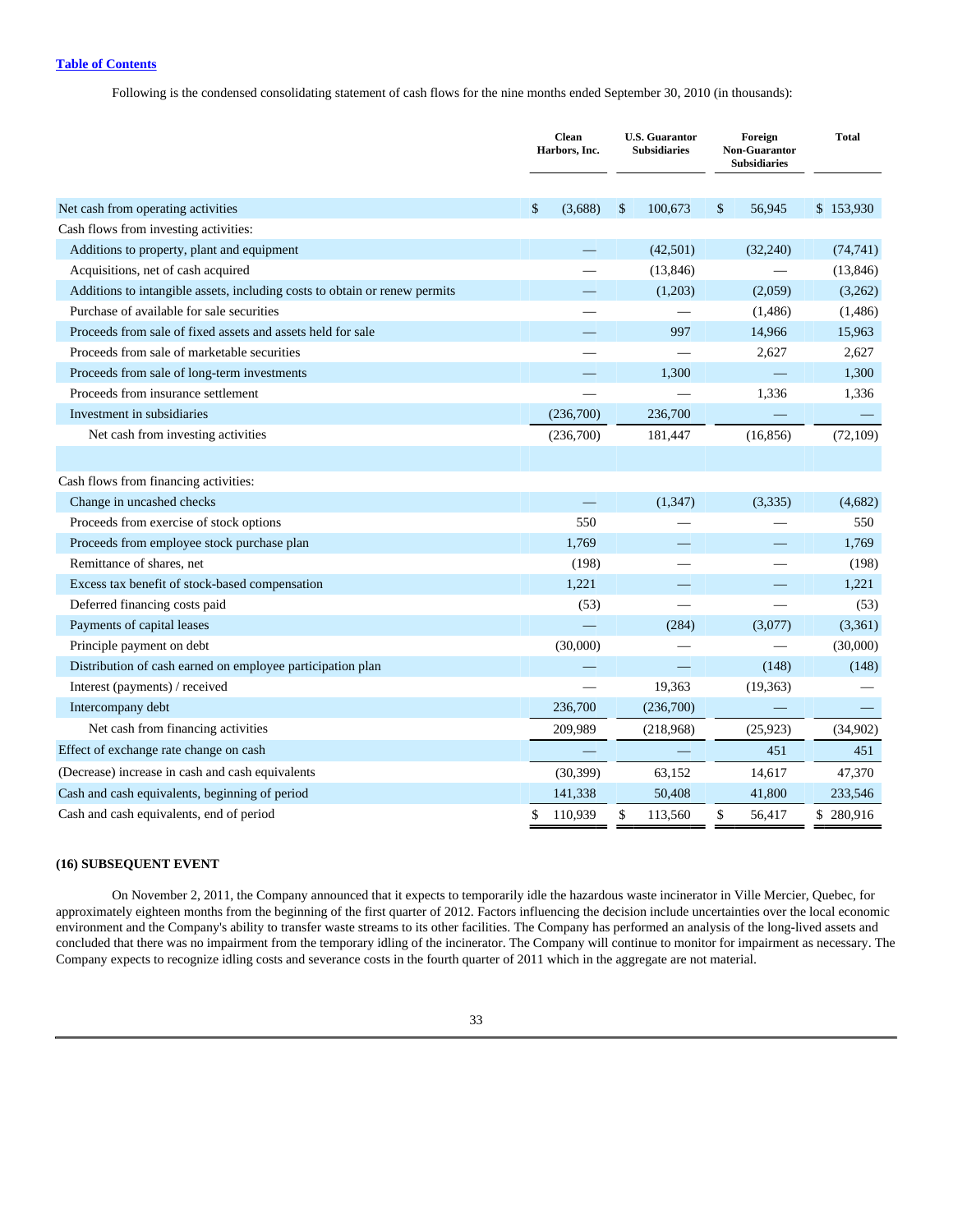## <span id="page-37-0"></span>**ITEM 2. MANAGEMENT'S DISCUSSION AND ANALYSIS OF FINANCIAL CONDITION AND RESULTS OF OPERATIONS**

#### *Forward-Looking Statements*

In addition to historical information, this quarterly report contains forward-looking statements, which are generally identifiable by use of the words "believes," "expects," "intends," "anticipates," "plans to," "estimates," "projects," or similar expressions. These forward-looking statements are subject to certain risks and uncertainties that could cause actual results to differ materially from those reflected in these forward-looking statements. Factors that might cause such a difference include, but are not limited to, those discussed under Item 1A, "Risk Factors," in our Annual Report on Form 10-K filed with the Securities and Exchange Commission on March 1, 2011, under Item 1A, "Risk Factors," included in Part II—Other Information in this report, and in other documents we file from time to time with the Securities and Exchange Commission. Readers are cautioned not to place undue reliance on these forwardlooking statements, which reflect management's opinions only as of the date hereof. We undertake no obligation to revise or publicly release the results of any revision to these forward-looking statements.

#### *General*

We are a leading provider of environmental, energy and industrial services throughout North America. We serve over 50,000 customers, including a majority of Fortune 500 companies, thousands of smaller private entities and numerous federal, state, provincial and local governmental agencies. We have more than 175 locations, including over 50 waste management facilities, throughout North America in 37 U.S. states, seven Canadian provinces, Mexico and Puerto Rico. We also operate international locations in Bulgaria, China, Singapore, Sweden, Thailand and the United Kingdom.

During the quarter ended March 31, 2011, we re-aligned our management reporting structure. Under the new structure, our operations are managed in four reportable segments: Technical Services, Field Services, Industrial Services and Oil and Gas Field Services. The new segment, Oil and Gas Field Services, consists of the previous Exploration Services segment, as well as certain oil and gas related field services departments that were re-assigned from the Industrial Services segment. In addition, certain departments from the Field Services segment were re-assigned to the Industrial Services segment. Accordingly, we re-aligned and re-allocated departmental costs being allocated among the segments to support these management reporting changes. This new structure reflects the way management makes operating decisions and manages the growth and profitability of the business. The amounts presented for the three and nine months ended September 30, 2010 have been recast to reflect the impact of such changes. Under the new structure, the four operating segments consist of:

- Technical Services provide a broad range of hazardous material management services including the packaging, collection, transportation, treatment and disposal of hazardous and non-hazardous waste at Company owned incineration, landfill, wastewater, and other treatment facilities.
- Field Services provide a wide variety of environmental cleanup services on customer sites or other locations on a scheduled or emergency response basis including tank cleaning, decontamination, remediation, and spill cleanup.
- Industrial Services provides industrial and specialty services, such as high-pressure and chemical cleaning, catalyst handling, decoking, material processing, surface rentals and industrial lodging services to refineries, chemical plants, oil sands facilities, pulp and paper mills, and other industrial facilities.
- Oil and Gas Field Services provides fluid handling, fluid hauling, down hole servicing, surface rentals, exploration, mapping and directional boring services to the energy sector serving oil and gas exploration, production, and power generation.

Technical Services and Field Services are included as part of Clean Harbors Environmental Services, and Industrial Services and Oil and Gas Field Services are included as part of Clean Harbors Energy and Industrial Services.

#### *Overview*

During the quarter ended September 30, 2011, we acquired (i) certain assets of a Canadian public company which is engaged in the business of providing geospatial, line clearing and drilling services in Canada and the United States; (ii) all of the outstanding stock of a privately owned U.S. company which specializes in treating refinery waste streams primarily in the United States; and (iii) all of the outstanding stock of a privately owned Canadian company which manufactures modular buildings. The combined purchase price for the three acquisitions was approximately \$144.2 million, including the assumption and payment of debt of \$25.0 million, and preliminary post-closing adjustments of \$6.5 million based upon the assumed target amounts of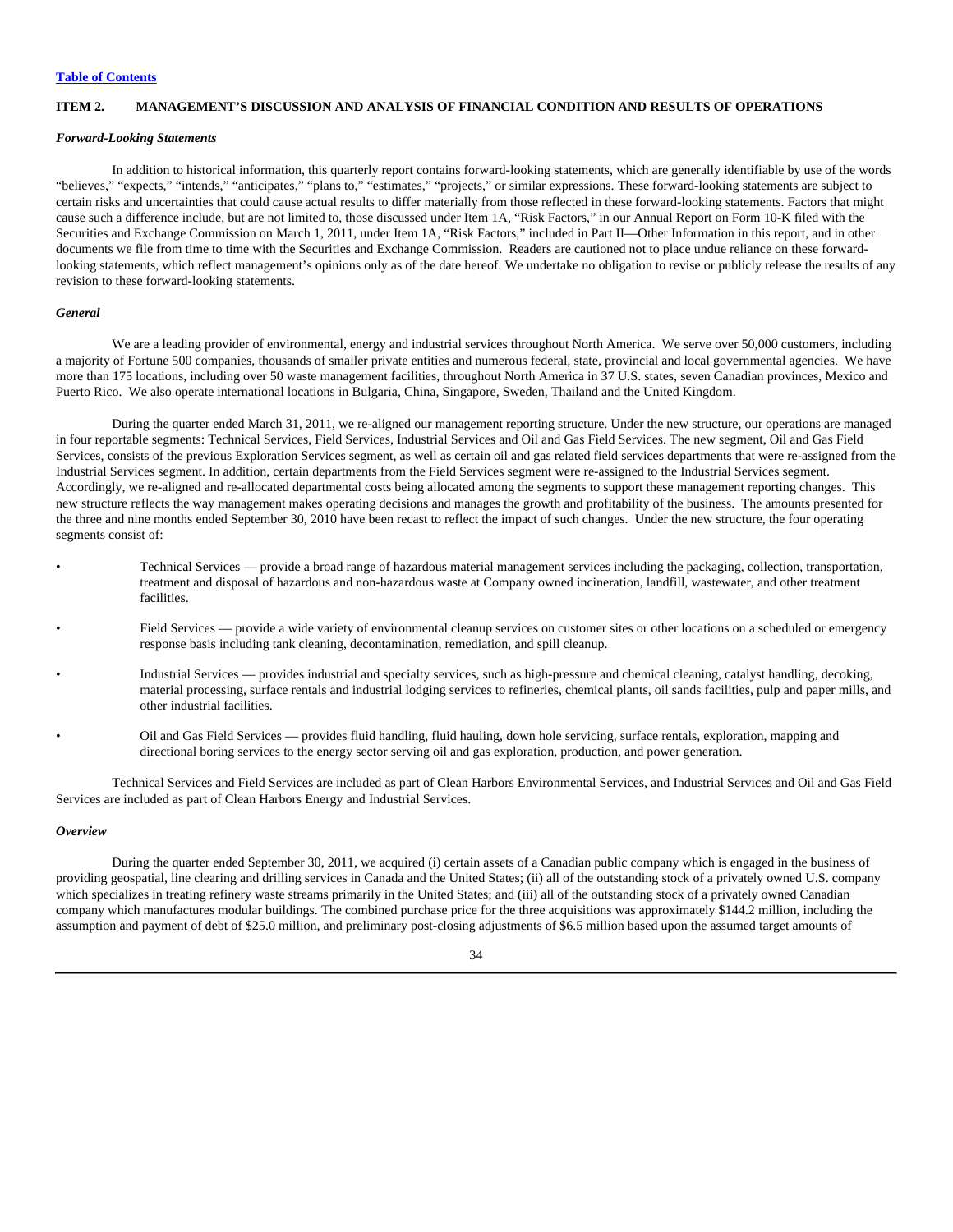working capital.

Our current period acquisitions discussed above will (i) enhance our service offerings to our customers and our reputation as a leading provider of comprehensive field services for the oil and gas sectors; (ii) provide a complement to our catalyst handling, industrial and specialty industrial services for the refinery and petrochemical industry; and (iii) help expand our growing lodging business, respectively. These current period acquisitions have been integrated with the Oil and Gas Field Services, Technical Services and Industrial Services segments of our operations and reporting structure.

On June 10, 2011, we completed the acquisition of Peak Energy Services Ltd. ("Peak") and integrated the Peak operations with our existing systems and processes. Peak is a diversified energy services organization headquartered in Calgary, Alberta, operating in western Canada and the U.S. Through its various operating divisions, Peak provides drilling and production equipment and services to its customers in the conventional and unconventional oil and natural gas industries as well as the oil sands region of western Canada. Peak also provides water technology solutions to a variety of customers throughout North America. Peak employs approximately 900 people. We anticipate that this acquisition will expand our presence in the energy services marketplace, particularly in the area of oil and natural gas drilling and production support. The Peak business has been integrated within the Oil and Gas Field Services and Industrial Services segments of our operations and reporting structure.

We acquired 100% of Peak's outstanding common shares (other than the 3.15% of Peak's outstanding common shares which we already owned) in exchange for approximately CDN \$158.7 million in cash (CDN \$0.95 for each Peak share), and the assumption and payment of Peak net debt of approximately CDN \$37.5 million. The total acquisition price, which includes the previous investment in Peak shares referred to above, was approximately CDN \$200.2 million or U.S. \$205.1 million based on an exchange rate of 0.976057 CDN \$ to one U.S. \$ on June 10, 2011.

During the three months ended September 30, 2011, our revenues were \$556.1 million, compared with \$487.7 millionduring the three months ended September 30, 2010. Revenue for the three months ended September 30, 2011 included our emergency response efforts related to the Yellowstone River oil spill in Montana of \$41.5 million. The same period in the prior year included revenue associated with the oil spill response efforts at the Gulf of Mexico and Michigan of \$123.8 million. The year-over-year revenue growth, exclusive of the oil spill project work, was driven by broad-based growth across all of our segments. Our revenues were also favorably impacted by \$8.3 million due to the strengthening of the Canadian dollar.

Our Technical Services revenues accounted for 38%of our total revenues for the three months ended September 30, 2011. The year-over-year increase in revenues of 17%was primarily due to revenue growth at our incinerators, treatment, storage and disposal facilities, and landfills. The utilization rate at our incinerators was 89% and our landfill volumes increased more than 16% year-over-year.

Our Field Services revenues accounted for 20%of our total revenues for the three months ended September 30, 2011. Exclusive of the oil spill project revenues generated during the three months ended September 30, 2010 and 2011, the year-over-year increase in Field Services revenues of approximately 38% resulted primarily from a steady stream of large-scale project work.

Our Industrial Services revenues accounted for 21%of our total revenues for the three months ended September 30, 2011. The year-over-year increase in revenue of 44%was primarily due to work performed for an unplanned shutdown at one of our customer's sites, continued investment in the oil sands region of Canada, incremental revenues from refinery turnaround work, revenues associated with the acquisitions including Peak, and high utilization rates at the camps in our lodging business.

Our Oil and Gas Field Services revenues accounted for 20%of our total revenues for the three months ended September 30, 2011. The year-overyear increase of 131%was primarily due to contributions from the acquisitions including Peak, increased activity in Western Canada due to increased oil prices, and continued investments in U.S. gas and oil production resulting in increased demand for our services.

Our cost of revenues increased from \$335.3 millionin the thirdquarter of 2010 to \$386.5 millionin the third quarter of 2011. The third quarter of 2011 included \$28.9 million of cost of revenues associated with the Yellowstone oil spill project and 2010 included \$74.4 million of cost of revenues associated with the Gulf of Mexico and Michigan oil spill projects. Exclusive of those oil spill costs, our cost of revenues increased primarily due to costs associated with our recent acquisitions and because of our increased revenues. Our gross profit margin was 30.5%for the three months ended September 30, 2011, which is down slightly from 31.2%in the same period last year when we benefited from the \$124 million in higher emergency response revenue.

During the three months ended September 30, 2011, our net income was also affected by an effective tax rate for the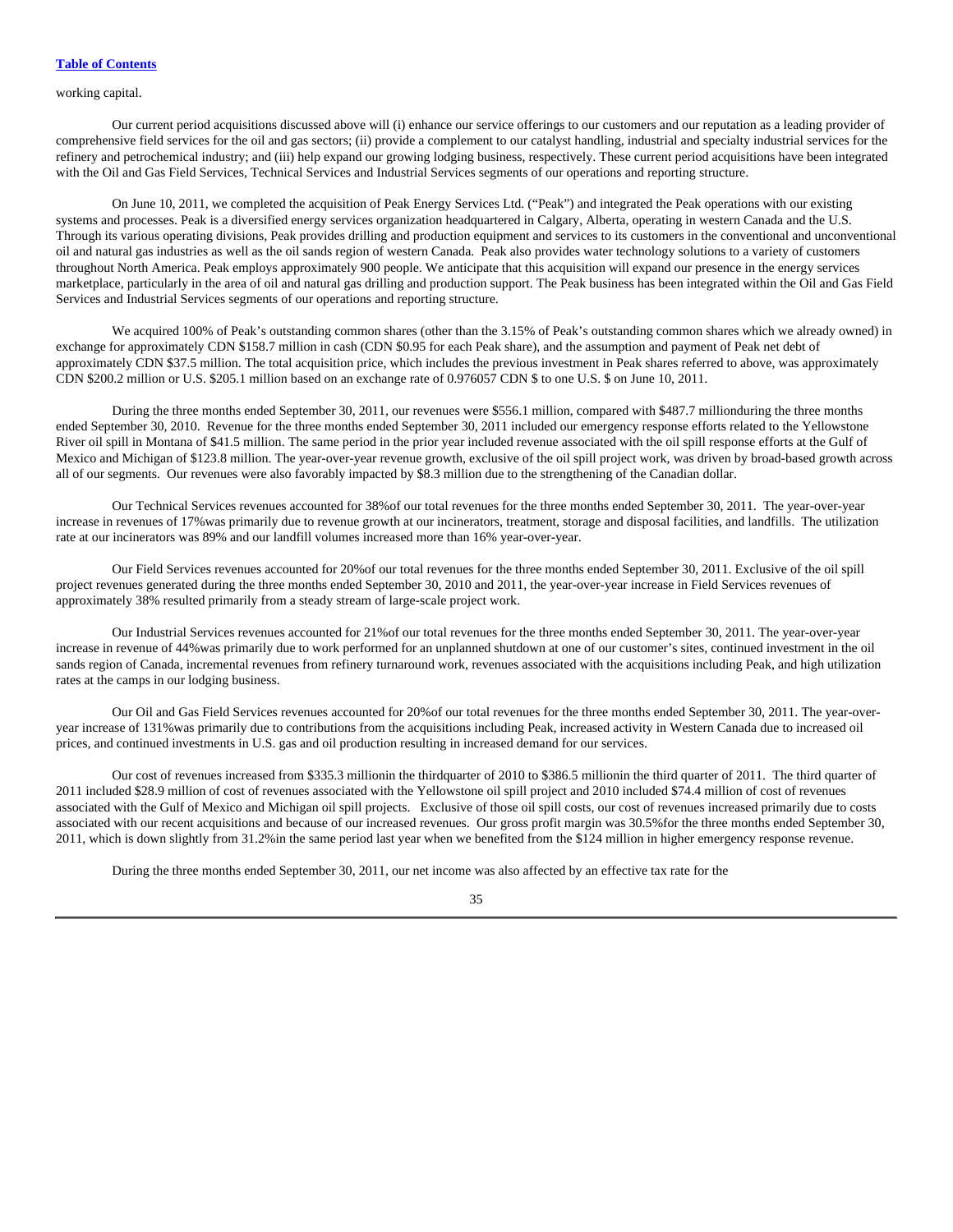current quarter of 33.7% , compared with 38.6% for the same period last year. The decrease in the effective tax rate was primarily attributable to a valuation allowance release in the third quarter of 2011 associated with our foreign tax credits and the increased profits attributable to Canada, which has a lower corporate income tax rate as compared to the United States.

## *Environmental Liabilities*

We have accrued environmental liabilities as of September 30, 2011, of approximately \$167.5 million , substantially all of which we assumed as part of our acquisitions of the Chemical Services Division, or "CSD," of Safety-Kleen Corp. in 2002, Teris LLC in 2006, and one of the two solvent recycling facilities we purchased from Safety-Kleen Systems, Inc. in 2008. We anticipate such liabilities will be payable over many years and that cash flows generated from operations will be sufficient to fund the payment of such liabilities when required. However, events not now anticipated (such as future changes in environmental laws and regulations) could require that such payments be made earlier or in greater amounts than currently anticipated.

We realized a net benefit in the nine months ended September 30, 2011 of \$2.5 million related to changes in our environmental liability estimates. Changes in environmental liability estimates include changes in landfill retirement liability estimates, which are recorded in cost of revenues, and changes in non-landfill retirement and remedial liability estimates, which are recorded in selling, general and administrative costs. During the nine months ended September 30, 2011, a benefit of approximately \$1.0 million was recorded in cost of revenues and a benefit of approximately \$1.5 million was recorded in selling, general and administrative expenses. See further detail discussed in Note 7, "Closure and Post-Closure Liabilities," and Note 8, "Remedial Liabilities," to our consolidated financial statements included in Item 1 of this report.

#### *Results of Operations*

The following table sets forth for the periods indicated certain operating data associated with our results of operations. This table and subsequent discussions should be read in conjunction with Item 6, "Selected Financial Data," of our Annual Report on Form 10-K for the year ended December 31, 2010, Item 8, "Financial Statements and Supplementary Data," included in our Current Report on Form 8-K filed on July 15, 2011 and Item 1, "Financial Statements," in this report.

|                                                                     |                                   | <b>Percentage of Total Revenues</b> |         |                                  |  |  |  |  |  |  |
|---------------------------------------------------------------------|-----------------------------------|-------------------------------------|---------|----------------------------------|--|--|--|--|--|--|
|                                                                     | <b>For the Three Months Ended</b> |                                     |         | <b>For the Nine Months Ended</b> |  |  |  |  |  |  |
|                                                                     | September 30,                     |                                     |         | September 30,                    |  |  |  |  |  |  |
|                                                                     | 2011                              | 2010                                | 2011    | 2010                             |  |  |  |  |  |  |
|                                                                     |                                   |                                     |         |                                  |  |  |  |  |  |  |
| Revenues                                                            | 100.0%                            | 100.0 %                             | 100.0 % | 100.0 %                          |  |  |  |  |  |  |
| Cost of revenues (exclusive of items shown separately below)        | 69.5                              | 68.8                                | 70.0    | 70.0                             |  |  |  |  |  |  |
| Selling, general and administrative expenses                        | 11.8                              | 11.0                                | 12.4    | 11.4                             |  |  |  |  |  |  |
| Accretion of environmental liabilities                              | 0.4                               | 0.5                                 | 0.5     | 0.6                              |  |  |  |  |  |  |
| Depreciation and amortization                                       | 6.2                               | 4.7                                 | 6.0     | 5.1                              |  |  |  |  |  |  |
| Income from operations                                              | 12.1                              | 15.0                                | 11.1    | 12.9                             |  |  |  |  |  |  |
| Other income                                                        |                                   | (0.1)                               | 0.4     | 0.2                              |  |  |  |  |  |  |
| Loss on early extinguishment of debt                                |                                   | (0.4)                               |         | (0.2)                            |  |  |  |  |  |  |
| Interest expense, net of interest income                            | (2.0)                             | (1.5)                               | (2.0)   | (1.7)                            |  |  |  |  |  |  |
| Income from continuing operations before provision for income taxes | 10.1                              | 13.0                                | 9.5     | 11.2                             |  |  |  |  |  |  |
| Provision for income taxes                                          | 3.4                               | 5.0                                 | 3.3     | 3.3                              |  |  |  |  |  |  |
| Income from continuing operations                                   | 6.7                               | 8.0                                 | 6.2     | 7.9                              |  |  |  |  |  |  |
| Income from discontinued operations, net of tax                     |                                   |                                     |         | 0.2                              |  |  |  |  |  |  |
| Net income                                                          | 6.7%                              | 8.0%                                | 6.2%    | 8.1%                             |  |  |  |  |  |  |

## *Earnings Before Interest, Taxes, Depreciation and Amortization ("Adjusted EBITDA")*

We define Adjusted EBITDA (a measure not defined under generally accepted accounting principles) as net income plus accretion of environmental liabilities, depreciation and amortization, net interest expense and provision for income taxes, less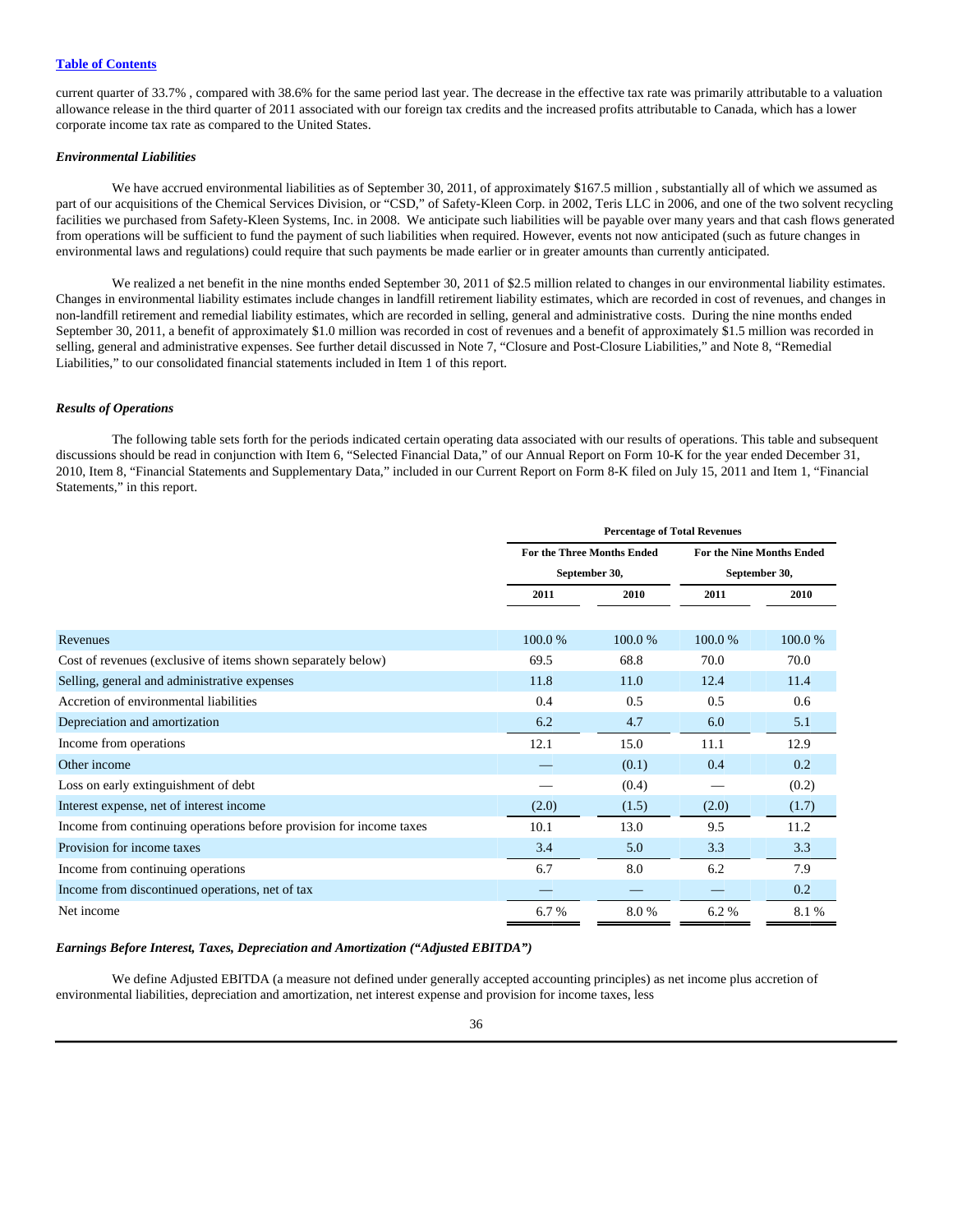other income and income from discontinued operations, net of tax. Our management considers Adjusted EBITDA to be a measurement of performance which provides useful information to both management and investors. Adjusted EBITDA should not be considered an alternative to net income or other measurements under generally accepted accounting principles in the United States ("GAAP"). Because Adjusted EBITDA is not calculated identically by all companies, our measurements of Adjusted EBITDA may not be comparable to similarly titled measures reported by other companies.

We use Adjusted EBITDA to enhance our understanding of our core operating performance, which represents our views concerning our performance in the ordinary, ongoing and customary course of our operations. We historically have found it helpful, and believe that investors have found it helpful, to consider an operating measure that excludes expenses such as debt extinguishment and related costs relating to transactions not reflective of our core operations.

The information about our core operating performance provided by this financial measure is used by our management for a variety of purposes. We regularly communicate Adjusted EBITDA results to our board of directors and discuss with the board our interpretation of such results. We also compare our Adjusted EBITDA performance against internal targets as a key factor in determining cash bonus compensation for executives and other employees, largely because we believe that this measure is indicative of how the fundamental business is performing and is being managed.

We also provide information relating to our Adjusted EBITDA so that analysts, investors and other interested persons have the same data that we use to assess our core operating performance. We believe that Adjusted EBITDA should be viewed only as a supplement to the GAAP financial information. We also believe, however, that providing this information in addition to, and together with, GAAP financial information permits the foregoing persons to obtain a better understanding of our core operating performance and to evaluate the efficacy of the methodology and information used by management to evaluate and measure such performance on a standalone and a comparative basis.

The following is a reconciliation of net income to Adjusted EBITDA (in thousands):

|                                                 | <b>For the Three Months Ended</b><br>September 30, |         |    |        | <b>For the Nine Months Ended</b> |         |               |         |
|-------------------------------------------------|----------------------------------------------------|---------|----|--------|----------------------------------|---------|---------------|---------|
|                                                 |                                                    |         |    |        |                                  |         | September 30, |         |
|                                                 | 2011                                               |         |    | 2010   |                                  | 2011    |               | 2010    |
| Net income                                      | \$                                                 | 37,133  | \$ | 38,827 | \$.                              | 89,019  | \$            | 107,186 |
| Accretion of environmental liabilities          |                                                    | 2,435   |    | 2,495  |                                  | 7,231   |               | 7,799   |
| Depreciation and amortization                   |                                                    | 34,604  |    | 22,892 |                                  | 87,000  |               | 67,671  |
| Other (income) loss                             |                                                    | (164)   |    | 669    |                                  | (5,931) |               | (2,485) |
| Loss on early extinguishment of debt            |                                                    |         |    | 2,294  |                                  |         |               | 2,294   |
| Interest expense, net                           |                                                    | 10.927  |    | 7.198  |                                  | 28,047  |               | 21,772  |
| Provision for income taxes                      |                                                    | 18,896  |    | 24,384 |                                  | 47,283  |               | 42,941  |
| Income from discontinued operations, net of tax |                                                    |         |    |        |                                  |         |               | (2,794) |
| <b>Adjusted EBITDA</b>                          |                                                    | 103,831 | \$ | 98.759 | \$                               | 252,649 | S.            | 244,384 |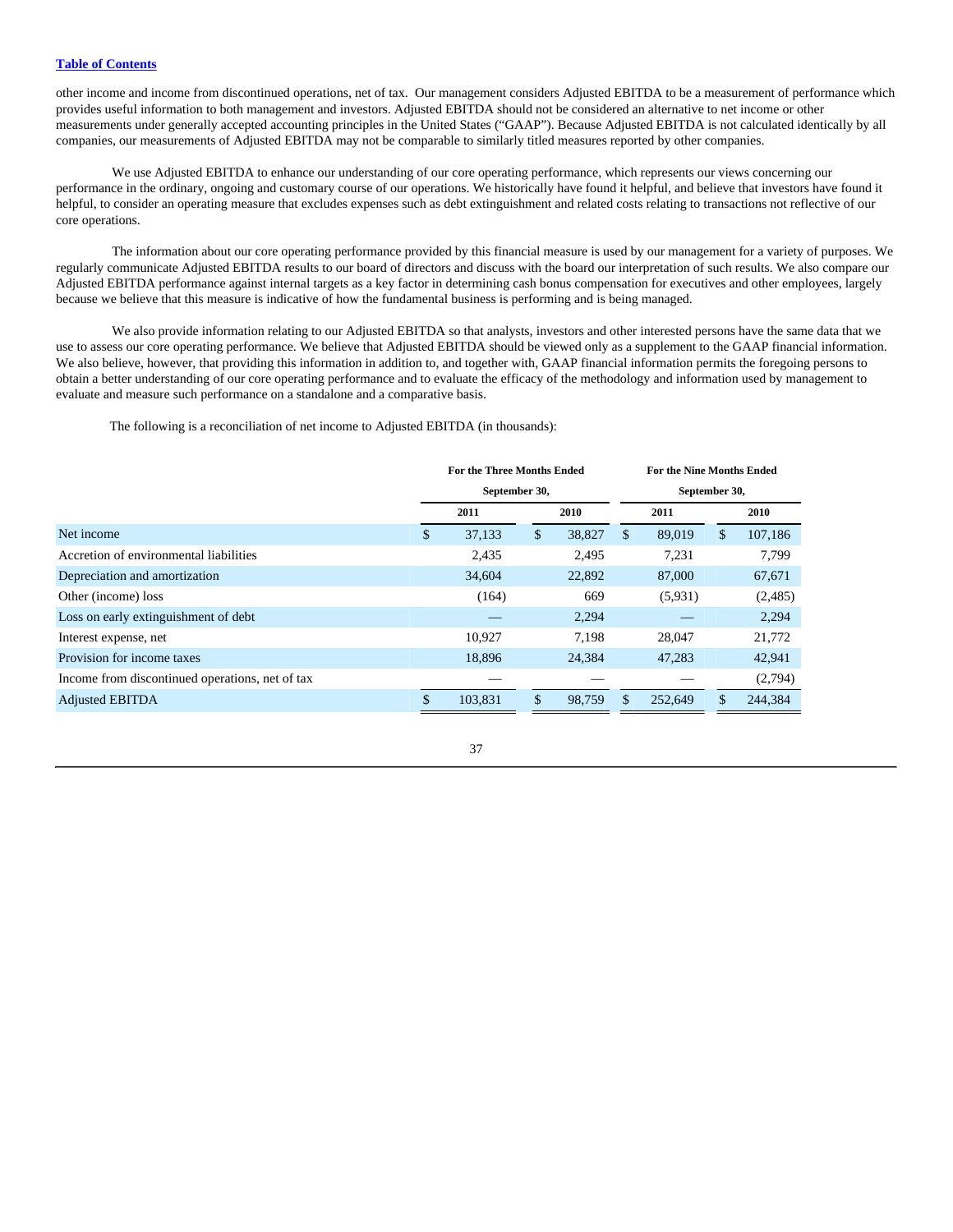The following reconciles Adjusted EBITDA to cash from operations (in thousands):

|                                                            | <b>For the Nine Months Ended</b> |               |           |  |  |
|------------------------------------------------------------|----------------------------------|---------------|-----------|--|--|
|                                                            |                                  | September 30, |           |  |  |
|                                                            | 2011                             |               | 2010      |  |  |
| <b>Adjusted EBITDA</b>                                     | \$<br>252,649                    | \$            | 244,384   |  |  |
| Interest expense, net                                      | (28,047)                         |               | (21,772)  |  |  |
| Provision for income taxes                                 | (47, 283)                        |               | (42, 941) |  |  |
| Income from discontinued operations, net of tax            |                                  |               | 2,794     |  |  |
| Allowance for doubtful accounts                            | 623                              |               | 163       |  |  |
| Amortization of deferred financing costs and debt discount | 1,230                            |               | 2,221     |  |  |
| Change in environmental liability estimates                | (2,467)                          |               | (5,391)   |  |  |
| Deferred income taxes                                      | (197)                            |               | 540       |  |  |
| Stock-based compensation                                   | 5,329                            |               | 5,220     |  |  |
| Excess tax benefit of stock-based compensation             | (1,949)                          |               | (1,221)   |  |  |
| Income tax benefits related to stock option exercises      | 1,949                            |               | 1,215     |  |  |
| Eminent domain compensation                                | 3,354                            |               |           |  |  |
| Gain on sales of businesses                                |                                  |               | (2,678)   |  |  |
| Prepayment penalty on early extinguishment of debt         |                                  |               | (900)     |  |  |
| Environmental expenditures                                 | (8,551)                          |               | (8,704)   |  |  |
| Changes in assets and liabilities, net of acquisitions:    |                                  |               |           |  |  |
| Accounts receivable                                        | (32,670)                         |               | (63,714)  |  |  |
| Other current assets                                       | (14, 113)                        |               | (18, 456) |  |  |
| Accounts payable                                           | 30,241                           |               | 47,828    |  |  |
| Other current liabilities                                  | (8,762)                          |               | 15,342    |  |  |
| Net cash from operating activities                         | \$<br>151,336                    | \$            | 153,930   |  |  |

## *Segment data*

Performance of our segments is evaluated on several factors of which the primary financial measure is Adjusted EBITDA. The following tables set forth certain operating data associated with our results of operations and summarizes Adjusted EBITDA contribution by operating segment for the three and nine months ended September 30, 2011 and 2010 (in thousands). We consider the Adjusted EBITDA contribution from each operating segment to include revenue attributable to each segment less operating expenses, which include cost of revenues and selling, general and administrative expenses. Revenue attributable to each segment is generally external or direct revenue from third party customers. Certain income or expenses of a non-recurring or unusual nature are not included in the operating segment Adjusted EBITDA contribution. Amounts presented have been recast to reflect the changes made to our segment presentation as a result of the changes made in the first quarter of 2011 in how we manage our business. This table and subsequent discussions should be read in conjunction with Item 6, "Selected Financial Data," of our Annual Report on Form 10-K for the year ended December 31, 2010 and Item 8, "Financial Statements and Supplementary Data," and in particular Note 16, "Segment Reporting," included in our Current Report on Form 8-K filed on July 15, 2011 and Item 1, "Unaudited Financial Statements" and in particular Note 14, "Segment Reporting," in this report.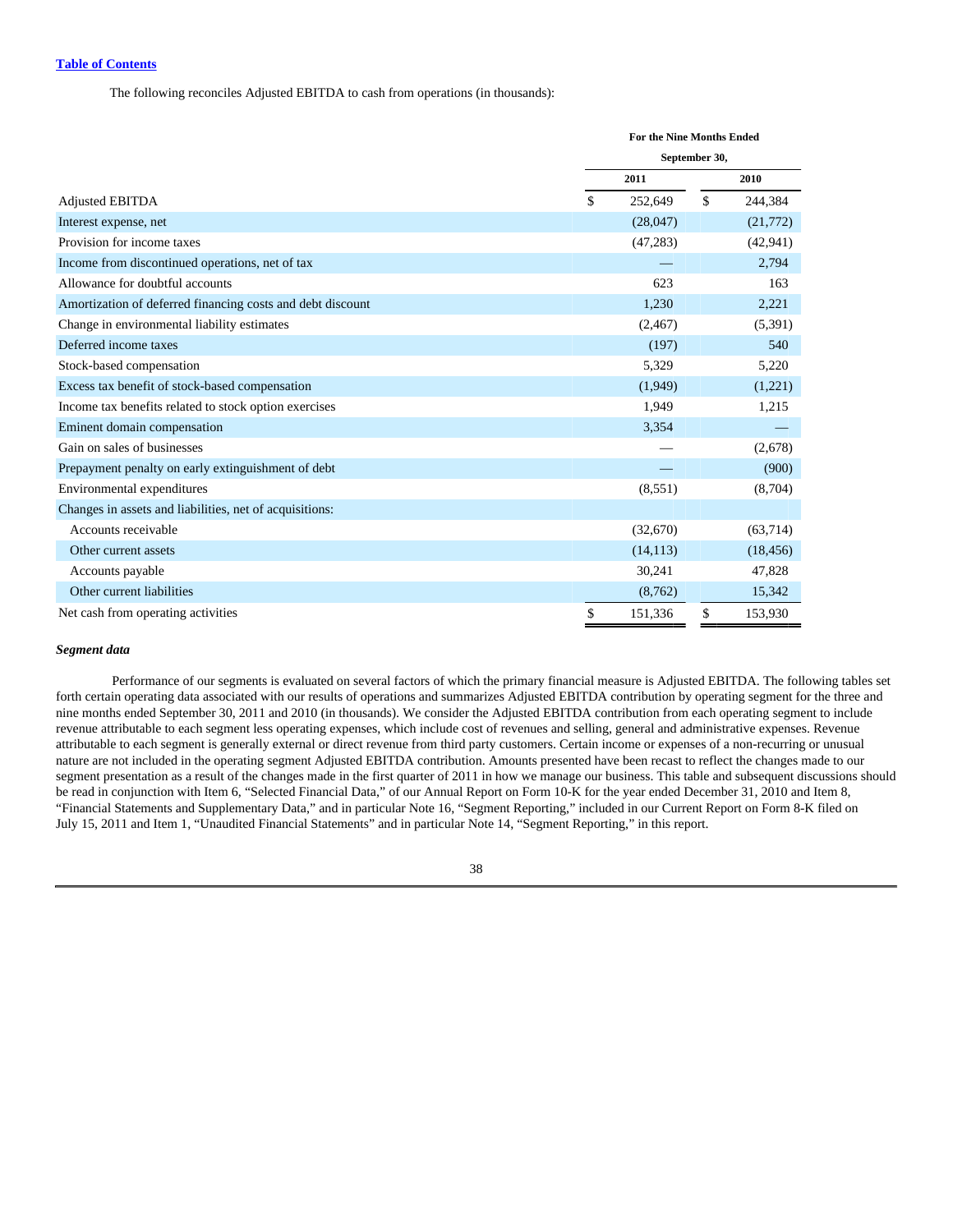*Three months ended September 30, 2011 versus the three months ended September 30, 2010*

|                                                             | <b>Summary of Operations (in thousands)</b> |              |           |              |                         |  |  |  |
|-------------------------------------------------------------|---------------------------------------------|--------------|-----------|--------------|-------------------------|--|--|--|
|                                                             | For the Three Months Ended September 30,    |              |           |              |                         |  |  |  |
|                                                             |                                             | 2011<br>2010 |           |              | $\frac{0}{0}$<br>Change |  |  |  |
|                                                             |                                             |              |           |              |                         |  |  |  |
| <b>Direct Revenues:</b>                                     |                                             |              |           |              |                         |  |  |  |
| <b>Technical Services</b>                                   | 213,857<br>\$                               | \$           | 182,843   | 31,014<br>\$ | 17.0%                   |  |  |  |
| <b>Field Services</b>                                       | 111,174                                     |              | 174,306   | (63, 132)    | (36.2)                  |  |  |  |
| <b>Industrial Services</b>                                  | 117,866                                     |              | 81,962    | 35,904       | 43.8                    |  |  |  |
| Oil and Gas Field Services                                  | 113,463                                     |              | 49,032    | 64,431       | 131.4                   |  |  |  |
| Corporate Items                                             |                                             | (307)        | (492)     | 185          | (37.6)                  |  |  |  |
| Total                                                       | 556,053                                     |              | 487,651   | 68,402       | 14.0                    |  |  |  |
|                                                             |                                             |              |           |              |                         |  |  |  |
| Cost of Revenues (exclusive of items shown separately) (1): |                                             |              |           |              |                         |  |  |  |
| <b>Technical Services</b>                                   | 136,685                                     |              | 119,737   | 16,948       | 14.2                    |  |  |  |
| <b>Field Services</b>                                       |                                             | 81,960       | 117,569   | (35,609)     | (30.3)                  |  |  |  |
| <b>Industrial Services</b>                                  |                                             | 86,950       | 58,090    | 28,860       | 49.7                    |  |  |  |
| Oil and Gas Field Services                                  |                                             | 77,549       | 38,647    | 38,902       | 100.7                   |  |  |  |
| Corporate Items                                             |                                             | 3,374        | 1,230     | 2,144        | 174.3                   |  |  |  |
| Total                                                       | 386,518                                     |              | 335,273   | 51,245       | 15.3                    |  |  |  |
|                                                             |                                             |              |           |              |                         |  |  |  |
| Selling, General & Administrative Expenses:                 |                                             |              |           |              |                         |  |  |  |
| <b>Technical Services</b>                                   |                                             | 18,167       | 16,911    | 1,256        | 7.4                     |  |  |  |
| <b>Field Services</b>                                       |                                             | 6,468        | 8,307     | (1, 839)     | (22.1)                  |  |  |  |
| <b>Industrial Services</b>                                  |                                             | 8,239        | 4,925     | 3,314        | 67.3                    |  |  |  |
| Oil and Gas Field Services                                  |                                             | 7,498        | (88)      | 7,586        | 8,620.5                 |  |  |  |
| Corporate Items                                             |                                             | 25,332       | 23,564    | 1,768        | 7.5                     |  |  |  |
| Total                                                       |                                             | 65,704       | 53,619    | 12,085       | 22.5                    |  |  |  |
|                                                             |                                             |              |           |              |                         |  |  |  |
| Adjusted EBITDA:                                            |                                             |              |           |              |                         |  |  |  |
| <b>Technical Services</b>                                   |                                             | 59,005       | 46,195    | 12,810       | 27.7                    |  |  |  |
| <b>Field Services</b>                                       |                                             | 22,746       | 48,430    | (25, 684)    | (53.0)                  |  |  |  |
| <b>Industrial Services</b>                                  |                                             | 22,677       | 18,947    | 3,730        | 19.7                    |  |  |  |
| Oil and Gas Field Services                                  |                                             | 28,416       | 10,473    | 17,943       | 171.3                   |  |  |  |
| Corporate Items                                             |                                             | (29,013)     | (25, 286) | (3,727)      | 14.7                    |  |  |  |
| Total                                                       | \$<br>103,831                               | \$           | 98,759    | \$<br>5,072  | 5.1 %                   |  |  |  |
|                                                             |                                             |              |           |              |                         |  |  |  |

(1) Items shown separately consist of (i) accretion of environmental liabilities and (ii) depreciation and amortization.

## *Revenues*

Technical Services revenues increased 17.0% , or \$31.0 million in the three months ended September 30, 2011 from the comparable period in 2010 primarily due to changes in product mix and increases in pricing (\$10.5 million), increases in volumes being processed through our landfills, treatment, storage and disposal facilities, and waste water treatment plants (\$8.0 million), the strengthening of the Canadian dollar (\$1.8 million), a slight increase due to an acquisition in August 2011 and an increase in our base business. These increases were partially offset by reductions in volumes being processed through our incinerators and solvent recycling facilities (\$1.2 million).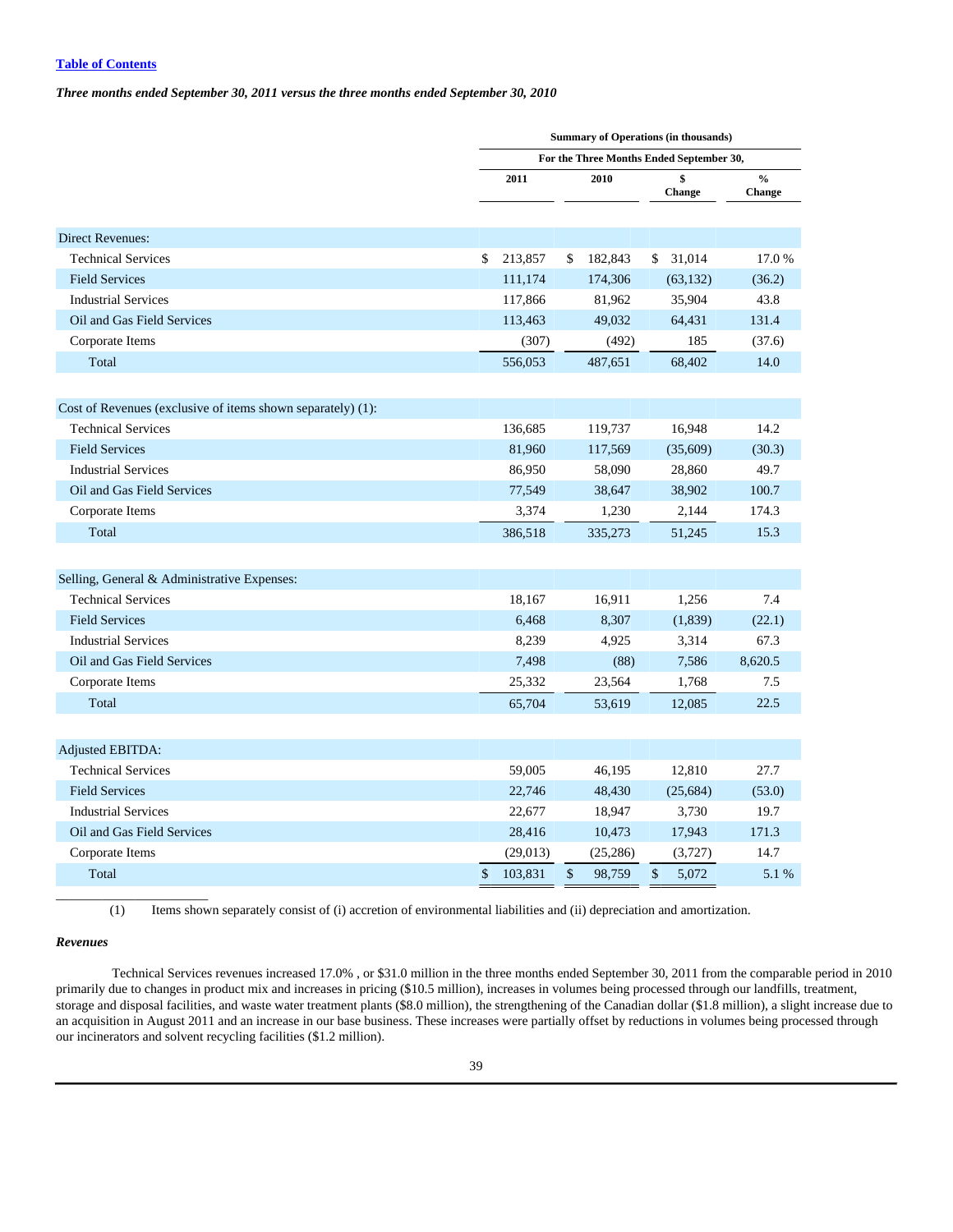Field Services revenues decreased 36.2%, or \$63.1 million, in the three months ended September 30, 2011 from the comparable period in 2010. Field Services performed emergency response work related to the Yellowstone River oil spill in Montana during the three months ended September 30, 2011 and in the Gulf of Mexico and Michigan during the three months ended September 30, 2010 which accounted for \$41.5 million and \$123.8 million, respectively, of our third party revenues. Excluding those oil spill project revenues, Field Services revenues increased for the three months ended September 30, 2011 from the comparable period in 2010 primarily due to our large remedial project business (\$3.9 million), our polychlorinated biphenyls ("PCB") business (\$2.9 million), and our oil recycling business due to increased pricing and volumes (\$0.7 million). The remaining increase related primarily to growth in our base business.

Industrial Services revenues increased 43.8%, or \$35.9 million, in the three months ended September 30, 2011 from the comparable period in 2010 primarily due to an increase in our lodging business (\$19.1 million), an increase in shutdown work performed at our refinery customers in Western Canada, the strengthening of the Canadian dollar (\$3.4 million), and growth in the oil sands region of Canada. These increases resulted partially from revenues associated with recent acquisitions including Peak in June 2011.

Oil and Gas Field Services revenues increased 131.4%, or \$64.4 million, in the three months ended September 30, 2011 from the comparable period in 2010 primarily due to fluids handling and surface rentals activity related to the acquisition of Peak in June 2011 (\$35.1 million), increased exploration activities partially from revenues associated with an acquisition in July 2011 and from increased oil prices (\$18.9 million), and an increase in the energy services business (\$14.1 million) offset partially by intersegment expenses incurred.

There are many factors which have impacted, and continue to impact, our revenues. These factors include, but are not limited to: the level of emergency response projects, the general conditions of the oil and gas industries particularly in the Alberta oil sands and other parts of Western Canada, competitive industry pricing, and the effects of fuel prices on our fuel recovery fees.

#### *Cost of Revenues*

Technical Services cost of revenues increased 14.2%, or \$16.9 million, in the three months ended September 30, 2011 from the comparable period in 2010 primarily due to increases in salary and labor expenses (\$4.2 million), vehicle and equipment repair costs (\$2.7 million), outside disposal and rail costs (\$2.6 million), fuel expense (\$2.5 million), chemicals and consumables expenses (\$1.3 million), turnaround and downtime costs (\$1.1 million), materials and supplies costs (\$0.9 million), materials for reclaim costs (\$0.8 million), equipment rental and leased equipment costs (\$0.7 million), subcontractor fees (\$0.6 million), and the strengthening of the Canadian dollar (\$1.0 million) offset partially by favorable changes in environmental liability estimates (\$0.5 million) and a reduction in outside transportation costs (\$0.3 million).

Field Services cost of revenues decreased 30.3%, or \$35.6 million, in the three months ended September 30, 2011 from the comparable period in 2010 primarily due to decreased subcontractor fees, materials and supplies costs, equipment rental costs, travel and other costs associated with our large event business (\$46.6 million). This decrease resulted largely from the level of work performed on the Yellowstone oil spill project during the third quarter of 2011 being significantly less than that of the oil spill project business in the Gulf of Mexico and Michigan that occurred during the comparable period of 2010. Excluding those oil spill project costs, Field Services cost of revenues increased \$11.0 million for the three months ended September 30, 2011 from the comparable period in 2010 primarily due to increases in subcontractor fees (\$1.7 million), materials and supplies costs (\$1.2 million), materials for reclaim or resale (\$1.1 million), equipment rental fees (\$1.0 million), outside disposal costs (\$1.0 million), labor and related expenses (\$0.8 million), travel costs (\$0.8 million) and fuel costs (\$0.7 million).

Industrial Services cost of revenues increased 49.7%, or \$28.9 million, in the three months ended September 30, 2011 from the comparable period in 2010 primarily due to increased salary and labor expenses (\$13.1 million), subcontractor fees (\$4.0 million), material and supplies expenses (\$3.3 million), catering costs associated with the increased lodging services revenues (\$2.8 million), vehicle expenses (\$2.1 million), fuel expenses (\$1.5 million), travel costs related to the shutdown activity (\$0.6 million), and the strengthening of the Canadian dollar (\$2.3 million) offset partially by decreases in lease operator expenses due to buyout of leases (\$3.7 million). These increases resulted partially from costs associated with recent acquisitions including Peak in June 2011.

Oil and Gas Field Services cost of revenues increased 100.7%, or \$38.9 million, in the three months ended September 30, 2011 from the comparable period in 2010 primarily due to salary and labor expenses (\$17.7 million), materials and supplies costs (\$3.2 million), vehicle expenses (\$2.8 million), subcontractor fees (\$2.7 million), fuel expenses (\$2.5 million), travel costs (\$2.2 million), equipment repair expenses (\$1.9 million), and the strengthening of the Canadian dollar (\$2.3 million), offset partially by decreases in lease operator expenses due to buyout of leases (\$0.9 million). These increases resulted partially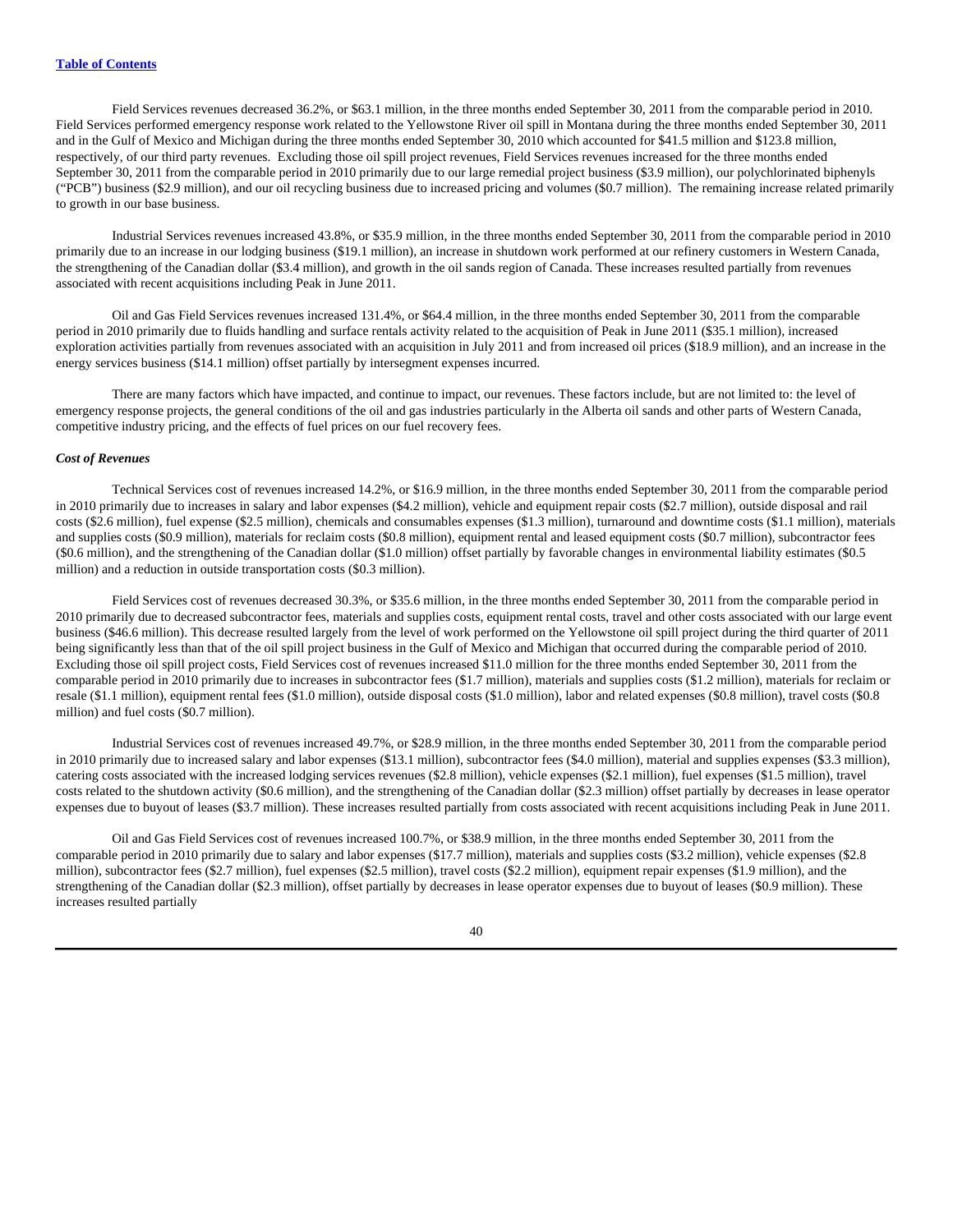from costs associated with recent acquisitions including Peak in June 2011.

Corporate Items cost of revenues increased \$2.1 million for the three months ended September 30, 2011, as compared to the same period in 2010 primarily due to increased health insurance related costs (\$0.9 million), materials and supplies costs (\$0.5 million) and labor and related costs (\$0.4 million).

We believe that our ability to manage operating costs is important in our ability to remain price competitive. We continue to upgrade the quality and efficiency of our waste treatment services through the development of new technology and continued modifications and upgrades at our facilities, and implementation of strategic sourcing initiatives. We plan to continue to focus on achieving cost savings relating to purchased goods and services through a strategic sourcing initiative. No assurance can be given that our efforts to reduce future operating expenses will be successful.

## *Selling, General and Administrative Expenses*

Technical Services selling, general and administrative expenses increased 7.4%, or \$1.3 million, in the three months ended September 30, 2011 from the comparable period in 2010 primarily due to increased salaries and commissions and bonus expense.

Field Services selling, general and administrative expenses decreased 22.1%, or \$1.8 million, in the three months ended September 30, 2011 from the comparable period in 2010 primarily due to a decrease in commissions and bonus expense.

Industrial Services selling, general and administrative expenses increased67.3%, or \$3.3 million, in the three months ended September 30, 2011 from the comparable period in 2010 primarily due to increased salaries, commissions and bonus expense.

Oil and Gas Field Services selling, general and administrative expenses were \$7.5 million for the three months ended September 30, 2011, as compared to (\$0.1) million for the same period in 2010. The increase was primarily due to the recent acquisitions resulting in increases in salaries, commissions and bonus expense, and due to the recovery in 2010 of \$2.2 million of pre-acquisition receivables for which an allowance was previously recorded.

Corporate Items selling, general and administrative expenses increased7.5%, or \$1.8 million, for the three months ended September 30, 2011, as compared to the same period in 2010 primarily due to increases in professional fees primarily related to acquisition costs (\$1.3 million), salaries and bonuses (\$1.0 million), rent expense (\$0.7 million), severance costs (\$0.6 million), stock-based compensation costs (\$0.3 million) and the impact on our balance sheet of the strengthening of the Canadian dollar (\$0.3 million), offset partially by a reductions in year-over-year expense associated with employer contribution costs related to U.S. and Canadian retirement savings plans (\$1.6 million) and marketing and branding costs (\$1.5 million).

#### *Depreciation and Amortization*

|                                     | Three Months Ended September 30, |  |        |  |  |  |
|-------------------------------------|----------------------------------|--|--------|--|--|--|
|                                     | (in thousands)                   |  |        |  |  |  |
|                                     | 2011                             |  | 2010   |  |  |  |
| Depreciation of fixed assets        | 28.456                           |  | 18,056 |  |  |  |
| Landfill and other amortization     | 6,148                            |  | 4,836  |  |  |  |
| Total depreciation and amortization | 34,604                           |  | 22,892 |  |  |  |

Depreciation and amortization increased 51.2%, or \$11.7 million, in the third quarter of 2011 compared to the same period in 2010. Depreciation of fixed assets increased primarily due to acquisitions and other increased capital expenditures in recent periods. Landfill and other amortization increased primarily due to the increase in other intangibles resulting from recent acquisitions.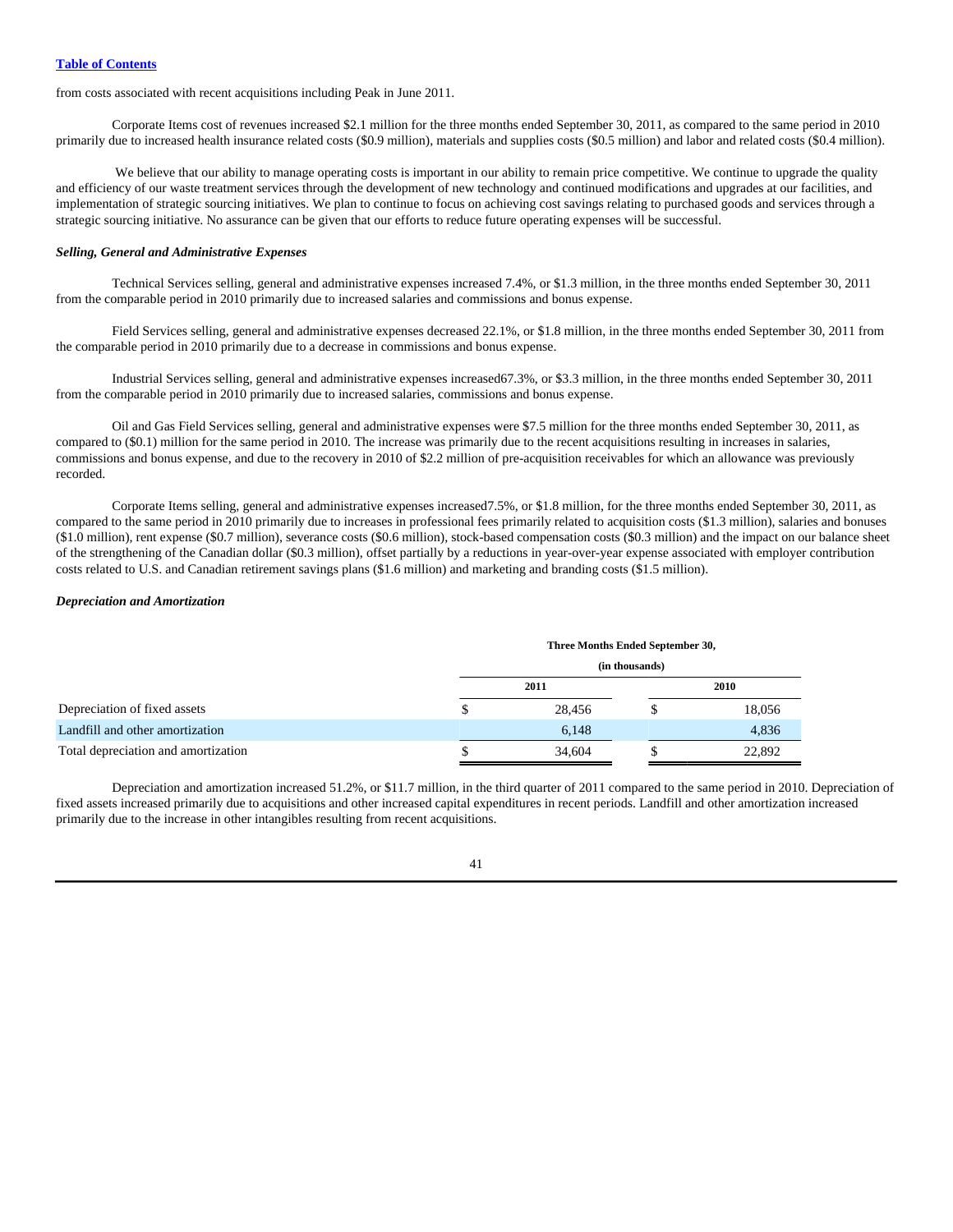## *Loss on Early Extinguishment of Debt*

During the third quarter of 2010, we recorded a \$2.3 million loss on the early extinguishment of debt for the redemption of \$30.0 million of our then outstanding \$300.0 million senior secured notes. The loss included a \$0.9 million premium and non-cash expenses of \$0.7 million related to unamortized financing costs and \$0.7 million of unamortized discount.

## *Interest Expense, Net*

|                       |   | Three Months Ended September 30, |      |       |  |  |  |  |  |
|-----------------------|---|----------------------------------|------|-------|--|--|--|--|--|
|                       |   | (in thousands)                   |      |       |  |  |  |  |  |
|                       |   | 2011                             | 2010 |       |  |  |  |  |  |
| Interest expense      | ⊕ | 11,080                           | ◡    | 7,495 |  |  |  |  |  |
| Interest income       |   | (153)                            |      | (297) |  |  |  |  |  |
| Interest expense, net |   | 10,927                           |      | 7,198 |  |  |  |  |  |

Interest expense, net increased \$3.7 million in the third quarter of 2011 compared to the same period in 2010. The increase in interest expense was primarily due to the issuance of \$250.0 million in senior secured notes in March 2011 and the amendment of our revolving credit facility in May 2011.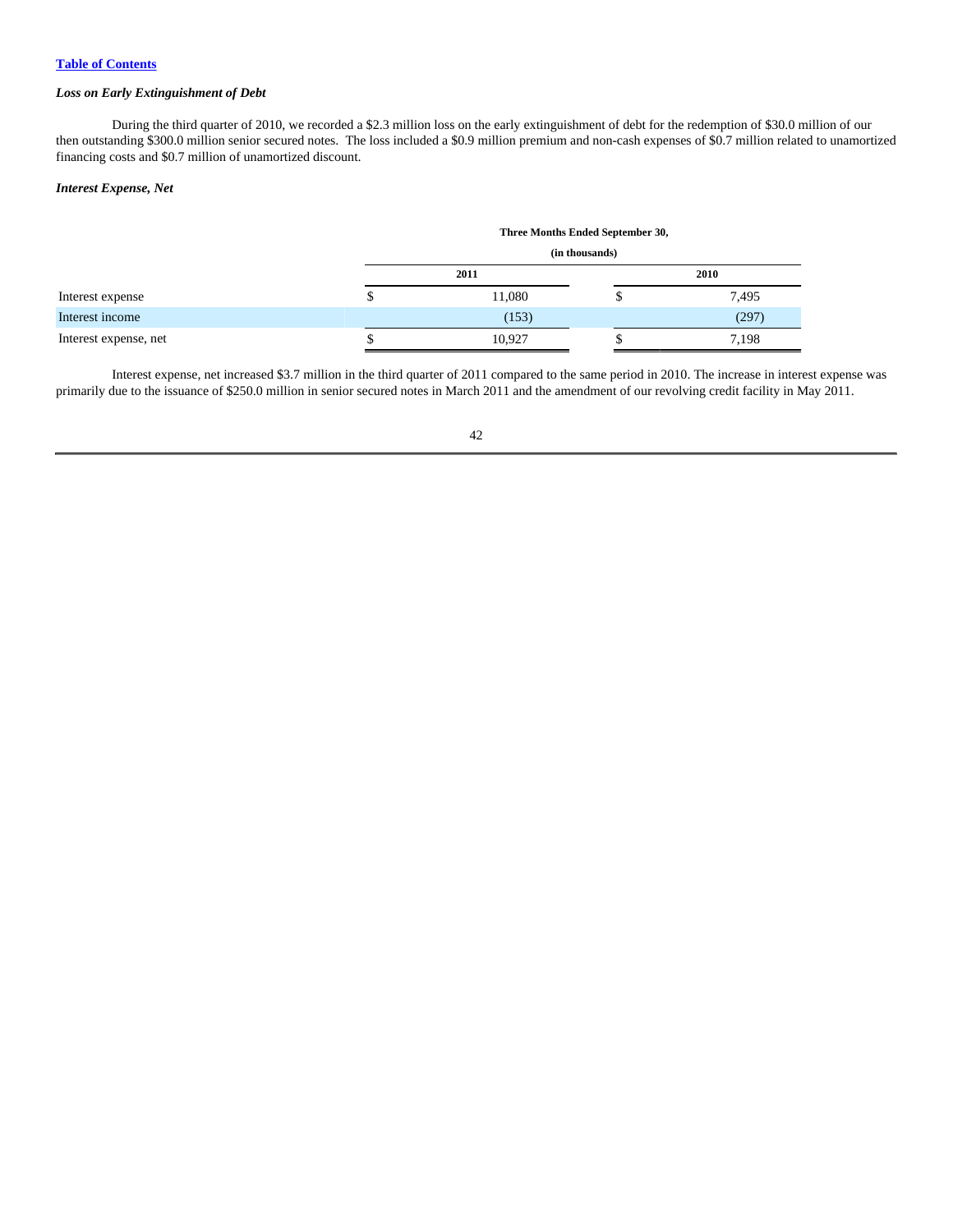*Nine months ended September 30, 2011 versus the nine months ended September 30, 2010*

|                                                             | <b>Summary of Operations (in thousands)</b> |           |              |           |              |            |                         |  |
|-------------------------------------------------------------|---------------------------------------------|-----------|--------------|-----------|--------------|------------|-------------------------|--|
|                                                             | For the Nine Months Ended September 30,     |           |              |           |              |            |                         |  |
|                                                             |                                             | 2011      | 2010         |           | \$<br>Change |            | $\frac{0}{0}$<br>Change |  |
| <b>Direct Revenues:</b>                                     |                                             |           |              |           |              |            |                         |  |
| <b>Technical Services</b>                                   | \$                                          | 610,985   | \$           | 515,855   | \$           | 95,130     | 18.4%                   |  |
| <b>Field Services</b>                                       |                                             | 236,474   |              | 374,419   |              | (137, 945) | (36.8)                  |  |
| <b>Industrial Services</b>                                  |                                             | 333,865   |              | 271,455   |              | 62,410     | 23.0                    |  |
| Oil and Gas Field Services                                  |                                             | 257,871   |              | 153,817   |              | 104,054    | 67.6                    |  |
| Corporate Items                                             |                                             | (945)     |              | (1,360)   |              | 415        | (30.5)                  |  |
| Total                                                       |                                             | 1,438,250 |              | 1,314,186 |              | 124,064    | 9.4                     |  |
| Cost of Revenues (exclusive of items shown separately) (1): |                                             |           |              |           |              |            |                         |  |
| <b>Technical Services</b>                                   |                                             | 394,628   |              | 342,580   |              | 52,048     | 15.2                    |  |
| <b>Field Services</b>                                       |                                             | 175,643   |              | 257,596   |              | (81,953)   | (31.8)                  |  |
| <b>Industrial Services</b>                                  |                                             | 238,645   |              | 193,725   |              | 44,920     | 23.2                    |  |
| Oil and Gas Field Services                                  |                                             | 189,181   |              | 121,314   |              | 67,867     | 55.9                    |  |
| Corporate Items                                             |                                             | 8,752     |              | 4,755     |              | 3,997      | 84.1                    |  |
| Total                                                       |                                             | 1,006,849 |              | 919,970   |              | 86,879     | 9.4                     |  |
| Selling, General & Administrative Expenses:                 |                                             |           |              |           |              |            |                         |  |
| <b>Technical Services</b>                                   |                                             | 52,401    |              | 49,515    |              | 2,886      | 5.8                     |  |
| <b>Field Services</b>                                       |                                             | 19,239    |              | 21,759    |              | (2,520)    | (11.6)                  |  |
| <b>Industrial Services</b>                                  |                                             | 23,338    |              | 14,801    |              | 8.537      | 57.7                    |  |
| Oil and Gas Field Services                                  |                                             | 17,182    |              | 4,568     |              | 12,614     | 276.1                   |  |
| Corporate Items                                             |                                             | 66,592    |              | 59,189    |              | 7,403      | 12.5                    |  |
| Total                                                       |                                             | 178,752   |              | 149,832   |              | 28,920     | 19.3                    |  |
| Adjusted EBITDA:                                            |                                             |           |              |           |              |            |                         |  |
| <b>Technical Services</b>                                   |                                             | 163,956   |              | 123,760   |              | 40,196     | 32.5                    |  |
| <b>Field Services</b>                                       |                                             | 41,592    |              | 95,064    |              | (53, 472)  | (56.2)                  |  |
| <b>Industrial Services</b>                                  |                                             | 71,882    |              | 62,929    |              | 8,953      | 14.2                    |  |
| Oil and Gas Field Services                                  |                                             | 51,508    |              | 27,935    |              | 23,573     | 84.4                    |  |
| Corporate Items                                             |                                             | (76, 289) |              | (65, 304) |              | (10, 985)  | 16.8                    |  |
| Total                                                       | \$                                          | 252,649   | $\mathbb{S}$ | 244,384   | \$           | 8,265      | 3.4 %                   |  |

(1) Items shown separately consist of (i) accretion of environmental liabilities and (ii) depreciation and amortization.

#### *Revenues*

Technical Services revenues increased 18.4%, or \$95.1 million, in the nine months ended September 30, 2011 from the comparable period in 2010 primarily due to changes in product mix and increases in pricing (\$31.6 million), increases in volumes being processed through our landfills, treatment, storage and disposal facilities, incinerators and waste water treatment plants (\$23.1 million), the strengthening of the Canadian dollar (\$4.4 million), a slight increase due to an acquisition in August 2011 and an increase in our base business. These increases were partially offset by reductions in volumes being processed through our solvent recycling facilities (\$1.2 million).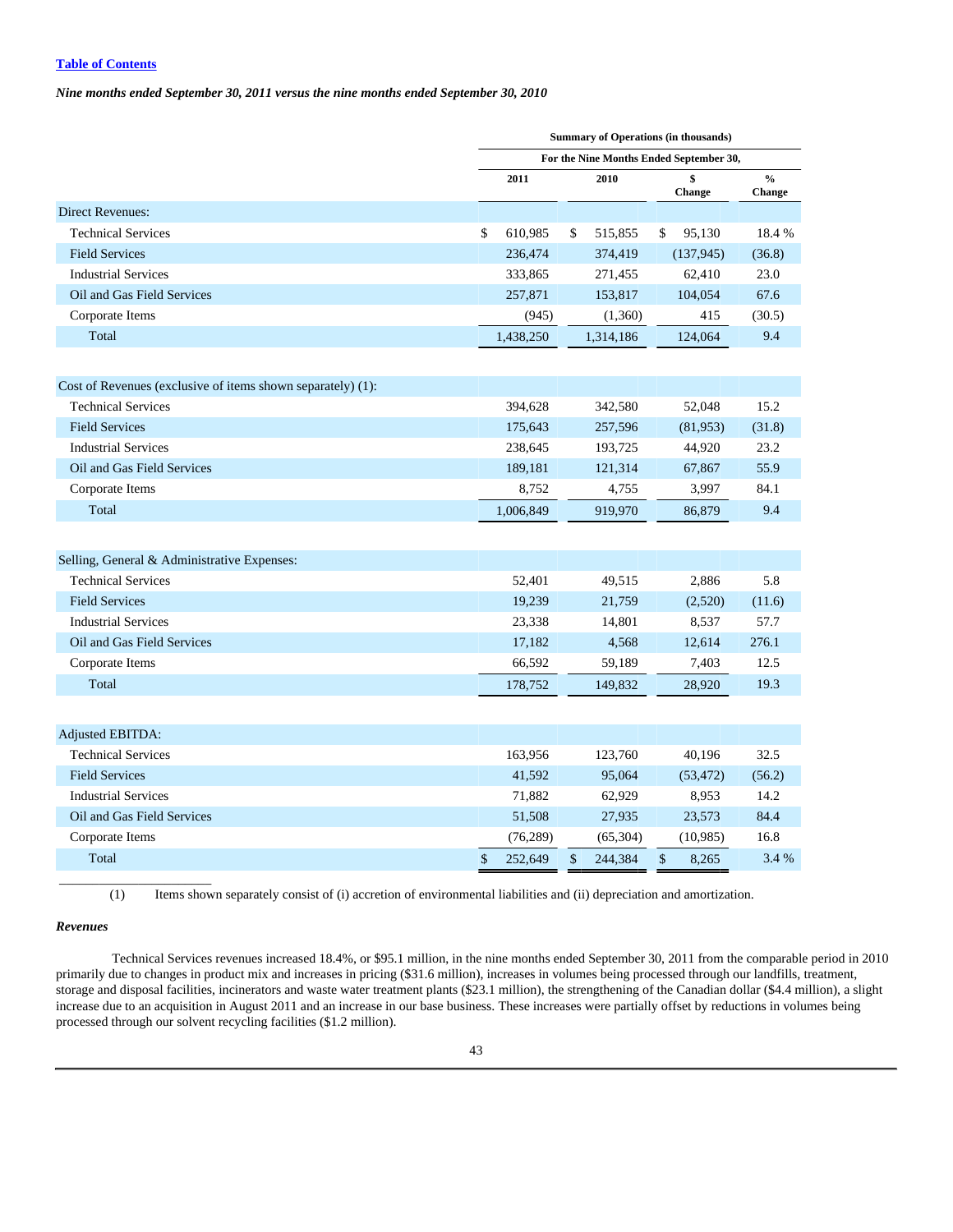Field Services revenues decreased36.8%, or \$137.9 million, in the nine months ended September 30, 2011 from the comparable period in 2010. Field Services performed emergency response work related to the Yellowstone River oil spill in Montana during the nine months ended September 30, 2011 and in the Gulf of Mexico and Michigan during the nine months ended September 30, 2010 which accounted for \$41.5 million and \$232.4 million, respectively, of our third party revenues. Excluding those oil spill project revenues, Field Services revenues increased for the nine months ended September 30, 2011 from the comparable period in 2010 primarily due to our PCB business (\$9.0 million), increases in large remedial project business (\$5.8 million), and increases in our oil recycling business due to increased pricing and volumes (\$1.7 million), and the strengthening of the Canadian dollar (\$0.4 million).

Industrial Services revenues increased23.0%, or \$62.4 million, in the nine months ended September 30, 2011 from the comparable period in 2010 primarily due to an increase in our lodging business (\$24.4 million), an increase in shutdown work performed at our refinery customers in Western Canada (\$17.0 million), the strengthening of the Canadian dollar (\$10.6 million), and growth in the oil sands region of Canada. These increases resulted partially from revenues associated with recent acquisitions including Peak in June 2011.

Oil and Gas Field Services revenues increased67.6%, or \$104.1 million, in the nine months ended September 30, 2011 from the comparable period in 2010 primarily due to fluids handling and surface rentals activity related to the acquisition of Peak in June 2011 (\$41.3 million), increased exploration activity in North Western Canada generated from the increased price of oil, from revenues associated with an acquisition in July 2011, and the prolonged and seasonably cold winter in Western Canada supporting an extended period of drilling activity (\$33.5 million), the benefit of the economic recovery for the energy services business, response to a pipeline break in the High Level, Alberta market and the strengthening of the Canadian dollar (\$8.3 million).

There are many factors which have impacted, and continue to impact, our revenues. These factors include, but are not limited to: the level of emergency response projects, the effects of unseasonable weather conditions in the first quarter, the general conditions of the oil and gas industries particularly in the Alberta oil sands and other parts of Western Canada, competitive industry pricing, and the effects of fuel prices on our fuel recovery fees.

#### *Cost of Revenues*

Technical Services cost of revenues increased15.2%, or \$52.0 million, in the nine months ended September 30, 2011 from the comparable period in 2010 primarily due to increases in salary and labor expenses (\$11.4 million), fuel expense (\$8.2 million), outside transportation costs (\$6.5 million), outside disposal and rail expenses (\$5.7 million), vehicle expenses and equipment repairs (\$4.8 million), materials and supplies costs (\$3.6 million), turnaround and downtime costs (\$3.4 million), materials for reclaim costs (\$3.2 million), chemicals and consumables costs (\$2.4 million), equipment rentals and leased equipment costs (\$2.1 million), subcontractor, temporary and owner operator fees (\$1.4 million), and the strengthening of the Canadian dollar (\$2.7 million), offset partially by a year-over-year increase in favorable changes in environmental liability estimates (\$0.8 million).

Field Services cost of revenues decreased31.8%, or \$82.0 million, in the nine months ended September 30, 2011 from the comparable period in 2010 primarily due to decreased subcontractor fees, materials and supplies costs, equipment rental costs, fuel costs, travel and other costs associated with our large event business (\$109.3 million). This decrease resulted largely from the level of work performed on the Yellowstone oil spill project during the nine months ended September 30, 2011 being significantly less than that of the oil spill project business in the Gulf of Mexico and Michigan that occurred during the comparable period of 2010. Excluding those oil spill project costs, Field Services cost of revenues increased \$27.3 million for the nine months ended September 30, 2011 from the comparable period in 2010 primarily due to increases in materials for reclaim or resale (\$4.5 million), labor and related expenses (\$4.3 million), equipment rental fees (\$3.0 million), outside disposal costs (\$3.0 million), fuel costs (\$2.5 million), subcontractor fees (\$2.3 million), materials and supplies costs (\$2.3 million), travel costs (\$1.6 million) and vehicle expenses (\$0.7 million).

Industrial Services cost of revenues increased23.2%, or \$44.9 million, in the nine months ended September 30, 2011 from the comparable period in 2010 primarily due to salary and labor expenses (\$28.4 million), vehicle expenses (\$6.1 million), catering costs associated with the increased lodging services revenues (\$5.3 million), material and supplies expenses (\$4.6 million), fuel expenses (4.1 million), travel costs related to the shutdown activity (\$2.7 million), subcontractor fees (\$2.1 million), chemicals and consumables (\$1.5 million), and utilities costs (\$1.2 million), and the strengthening of the Canadian dollar (\$7.3 million), offset partially by decreases in lease operator expenses due to buyout of leases (\$21.2 million). These increases resulted partially from costs associated with recent acquisitions including Peak in June 2011.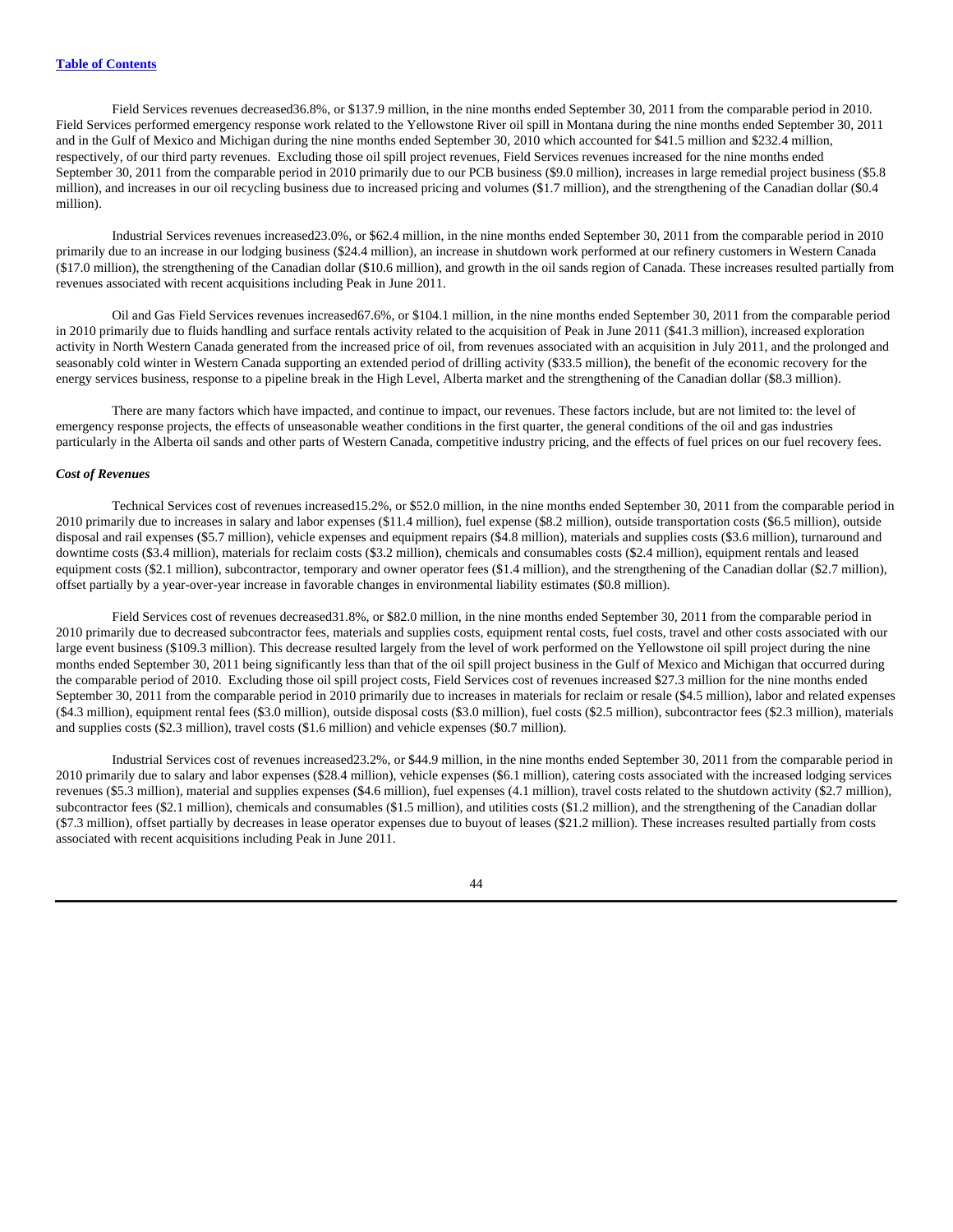Oil and Gas Field Services cost of revenues increased 55.9% , or \$67.9 million , in the nine months ended September 30, 2011 from the comparable period in 2010 primarily due to increases in salary and labor expenses (\$30.7 million), fuel expenses (\$7.1 million), vehicle expenses (\$6.5 million), subcontractor fees (\$4.9 million), materials and supplies costs (\$4.0 million), travel costs (\$3.6 million), equipment repair expenses (\$3.5 million), insurance costs (\$1.0 million), and the strengthening of the Canadian dollar (\$6.6 million), offset partially by decreases in lease operator expenses due to buyout of leases (\$2.6 million) and leased equipment costs (\$1.0 million). These increases resulted partially from costs associated with recent acquisitions including Peak in June 2011.

Corporate Items cost of revenues increased \$4.0 million for the nine months ended September 30, 2011, as compared to the same period in 2010 primarily due to increased health insurance related costs (\$2.9 million), materials and supplies costs (\$0.6 million) and fuel and vehicle expenses (\$0.6 million), offset partially by a reduction in insurance costs (\$1.0 million).

We believe that our ability to manage operating costs is important in our ability to remain price competitive. We continue to upgrade the quality and efficiency of our waste treatment services through the development of new technology and continued modifications and upgrades at our facilities, and implementation of strategic sourcing initiatives. We plan to continue to focus on achieving cost savings relating to purchased goods and services through a strategic sourcing initiative. No assurance can be given that our efforts to reduce future operating expenses will be successful.

#### *Selling, General and Administrative Expenses*

Technical Services selling, general and administrative expenses increased 5.8%, or \$2.9 million, in the nine months ended September 30, 2011 from the comparable period in 2010 primarily due to increased salaries, commissions and bonuses and a year-over-year decrease in favorable changes in environmental liability estimates.

Field Services selling, general and administrative expenses decreased 11.6%, or \$2.5 million, in the nine months ended September 30, 2011 from the comparable period in 2010 primarily due to a decrease in commissions and bonus expense.

Industrial Services selling, general and administrative expenses increased 57.7%, or \$8.5 million, in the nine months ended September 30, 2011 from the comparable period in 2010 primarily due to the recent acquisitions resulting in increases in salaries, commissions and bonus expense and travel costs.

Oil and Gas Field Services selling, general and administrative expenses increased 276.1%, or \$12.6 million, in the nine months ended September 30, 2011 from the comparable period in 2010 primarily due to the recent acquisitions resulting in increases in salaries, commissions and bonus expense, and due to the recovery in 2010 of \$2.2 million of pre-acquisition receivables for which an allowance was previously recorded.

Corporate Items selling, general and administrative expenses increased 12.5%, or \$7.4 million, for the nine months ended September 30, 2011, as compared to the same period in 2010 primarily due to increases in salaries and bonuses (\$2.6 million), professional fees primarily related to acquisition costs (\$1.6 million), rent expense (\$0.9 million), health insurance related costs (\$0.7 million), and year-over-year decrease in favorable changes in environmental liability estimates (\$3.0 million), offset partially by a reduction in marketing and branding costs (\$1.8 million) and year-over-year severance costs (\$0.5 million).

#### *Depreciation and Amortization*

|                                     | Nine Months Ended September 30, |  |        |  |  |  |
|-------------------------------------|---------------------------------|--|--------|--|--|--|
|                                     | (in thousands)                  |  |        |  |  |  |
|                                     | 2011                            |  | 2010   |  |  |  |
| Depreciation of fixed assets        | 70.410                          |  | 53,917 |  |  |  |
| Landfill and other amortization     | 16,590                          |  | 13,754 |  |  |  |
| Total depreciation and amortization | 87,000                          |  | 67,671 |  |  |  |

Depreciation and amortization increased 28.6%, or \$ 19.3 million, in the first nine months of 2011 compared to the same period in 2010. Depreciation of fixed assets increased primarily due to acquisitions and other increased capital expenditures in recent periods. Landfill and other amortization increased primarily due to the increase in other intangible assets resulting from recent acquisitions.

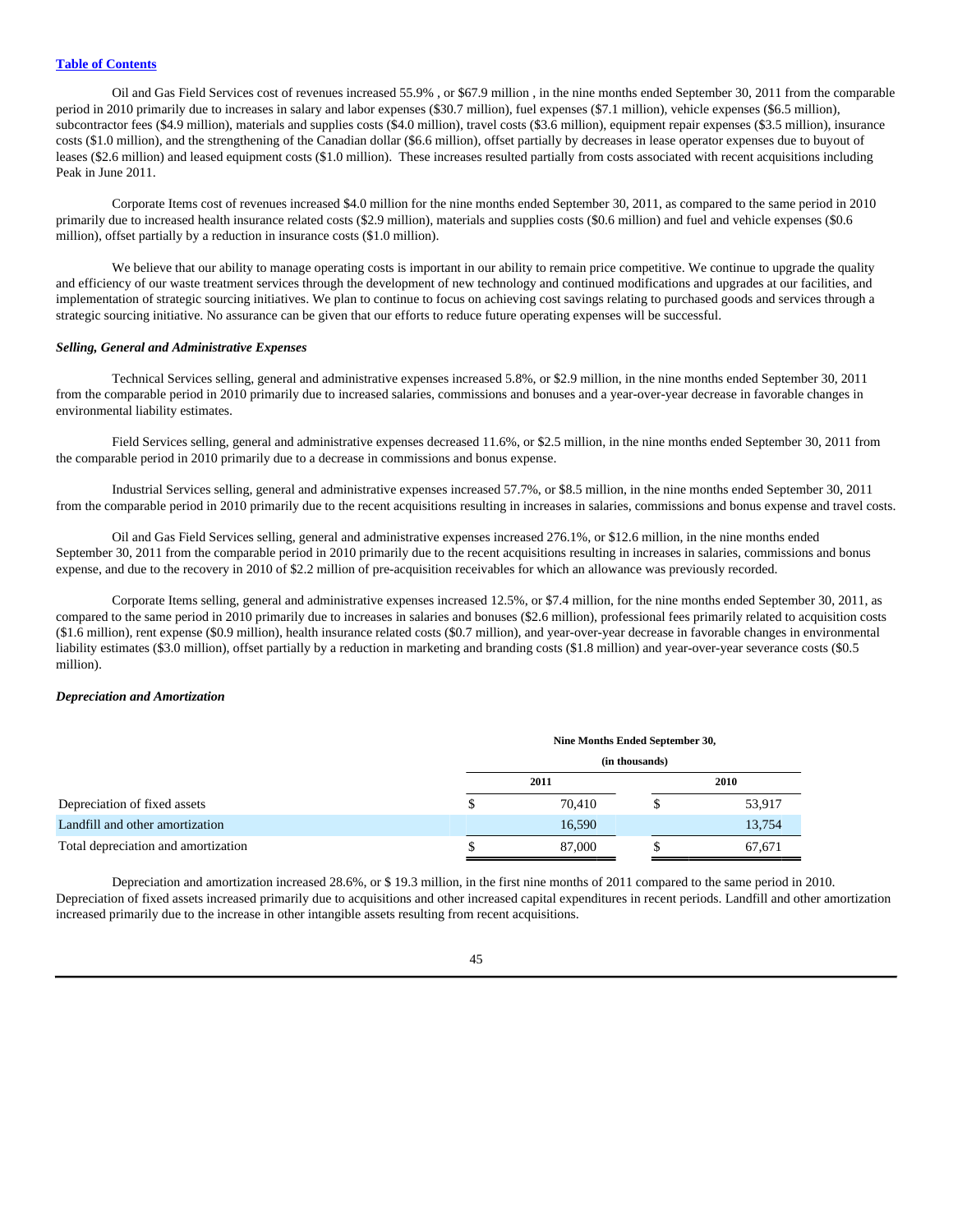#### *Other Income (Loss)*

Other income (loss) increased \$3.4 millionin the nine months ended September 30, 2011 compared to the same period in 2010. Other income in the nine months ended September 30, 2011 included compensation of \$3.4 million received from the Santa Clara Valley Transit Authority for the release by eminent domain of certain rail rights in connection with our hazardous waste facility located in San Jose, California, as well as a \$1.9 million gain on remeasurement of marketable securities as a result of the Peak acquisition. We remeasured our previously held common shares in Peak at their fair value and recognized the resulting gain in other income. Other income in the nine months ended September 30, 2010 included a gain on sale of certain other marketable securities of \$2.4 million.

#### *Loss on Early Extinguishment of Debt*

During the third quarter of 2010, we recorded a \$2.3 million loss on the early extinguishment of debt for the redemption of \$30.0 million of our then outstanding \$300.0 million senior secured notes. The loss included a \$0.9 million premium and non-cash expenses of \$0.7 million related to unamortized financing costs and \$0.7 million of unamortized discount.

#### *Interest Expense, Net*

|                       |   | Nine Months Ended September 30, |      |        |  |  |  |  |
|-----------------------|---|---------------------------------|------|--------|--|--|--|--|
|                       |   | (in thousands)                  |      |        |  |  |  |  |
|                       |   | 2011                            | 2010 |        |  |  |  |  |
| Interest expense      | Ф | 28,747                          |      | 22,336 |  |  |  |  |
| Interest income       |   | (700)                           |      | (564)  |  |  |  |  |
| Interest expense, net |   | 28,047                          |      | 21,772 |  |  |  |  |

Interest expense, net increased \$6.3 million in the first nine months of 2011 compared to the same period in 2010. The increase in interest expense was primarily due to the issuance of \$250.0 million in senior secured notes in March 2011 and the amendment of our revolving credit facility in May 2011.

#### *Income from Discontinued Operations*

In connection with our acquisition of Eveready, we agreed with the Canadian Commissioner of Competition to divest Eveready's Pembina Area Landfill, located near Drayton Valley, Alberta, due to its proximity to our existing landfill in the region. Prior to its sale in April 2010, the Pembina Area Landfill met the held for sale criteria and therefore the fair value of its assets and liabilities less estimated costs to sell were recorded as held for sale in our consolidated balance sheet. In connection with this sale, we recognized a pre-tax gain of \$1.3 million which, along with the net income through April 30, 2010 for the Pembina Area Landfill, has been recorded in income from discontinued operations on our consolidated statement of income for the nine months ended September 30, 2011. From January 1, 2010 to April 30, 2010, the Pembina Area Landfill recorded \$2.2 million of revenues which are included in income from discontinued operations.

In addition to the above, we sold the mobile industrial health business in the second quarter of 2010 and recognized a \$1.4 million pre-tax gain on sale which was recorded in income from discontinued operations.

#### *Income Taxes*

The Company's effective tax rate (including taxes on income from discontinued operations) for the three and nine months ended September 30, 2011 was 33.7%and 34.7%, compared to 38.6% and 29.1% for the same periods in 2010. The decrease in the effective tax rate for the three months ended September 30, 2011 was primarily attributable to the valuation allowance release that was recorded this quarter. The increase in the effective tax rate for the nine months ended September 30, 2011 was primarily attributable to the decrease in unrecognized tax benefits recorded in the third quarter of 2010. Excluding this discrete item, the rate decreased 3.6% as compared to the nine months ended September 30, 2010 primarily due to the increased profits attributable to Canada, which has a lower corporate income tax rate as compared to the United States, the recording of an energy investment tax credit for a solar energy project placed in service, and the partial release of a valuation allowance that is associated with the Company's foreign tax credits.

Income tax expense (including taxes on income from discontinued operations) for the three months ended September 30, 2011 decreased \$5.5 millionto \$18.9 millionfrom \$24.4 millionfor the comparable period in 2010. Income tax expense

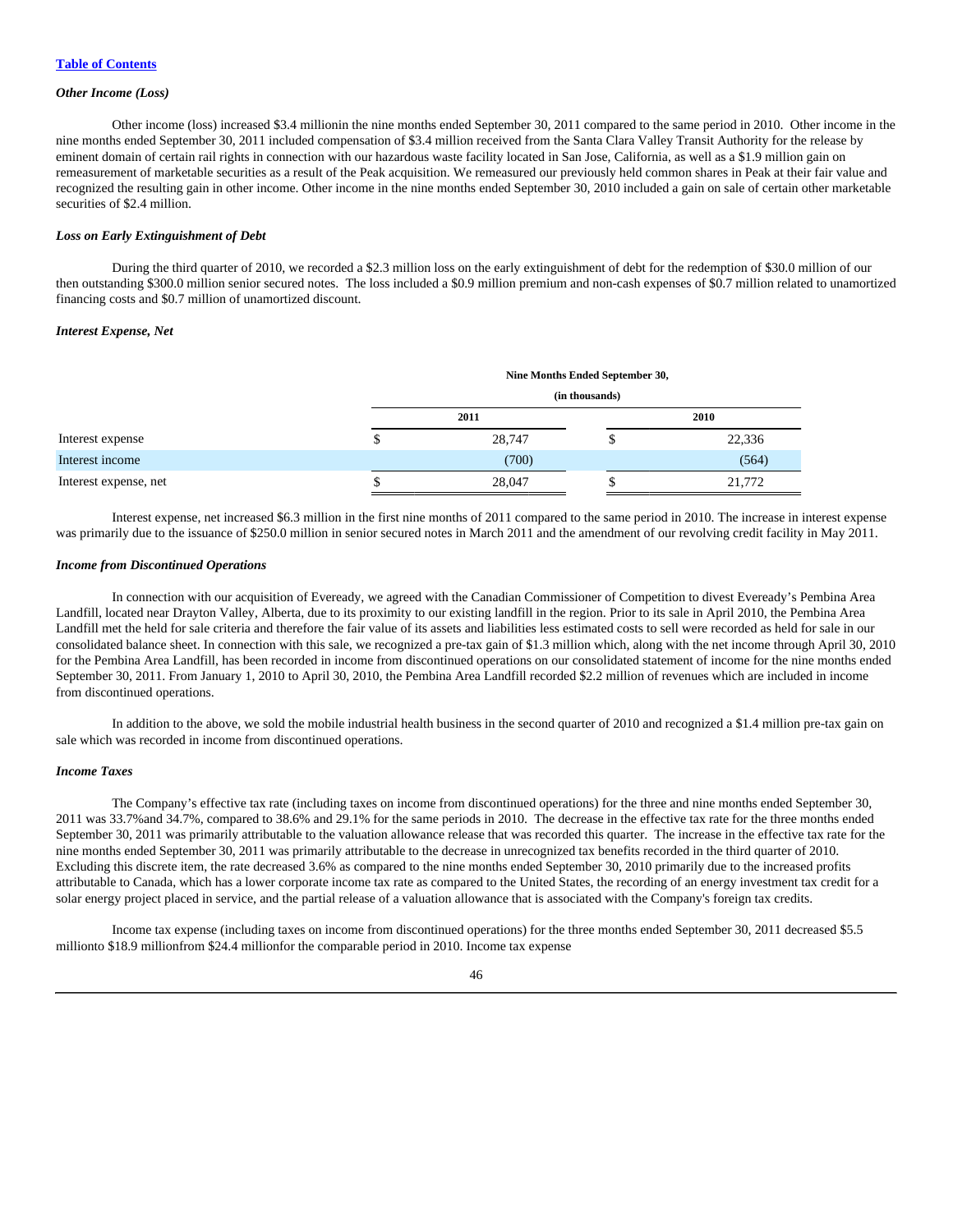(including taxes on income from discontinued operations) for the nine months ended September 30, 2011 increased \$3.3 million to \$47.3 million from \$44.0 million for the comparable period in 2010. The decreased tax expense for the three months ended September 30, 2011 was primarily attributable to a valuation allowance release that occurred this quarter. The release is associated with the Company's foreign tax credits. The increased tax expense for the nine months ended September 30, 2011 was primarily attributable to the decrease in unrecognized tax benefits recorded in the third quarter of 2010.

Management's policy is to recognize interest and penalties related to income tax matters as a component of income tax expense. The liability for unrecognized tax benefits and related reserves as of September 30, 2011 and December 31, 2010, included accrued interest and penalties of \$28.6 million and \$26.2 million, respectively. Tax expense for the each of the three months ended September 30, 2011 and 2010 included interest and penalties of \$0.9 million. Tax expense for the nine months ended September 30, 2011 and 2010 included interest and penalties of \$2.6 million and \$3.2 million, respectively.

## *Liquidity and Capital Resources*

## *Cash and Cash Equivalents*

During the nine months ended September 30, 2011, cash and cash equivalents decreased \$45.1 millionprimarily due to the following:

- On March 24, 2011, we issued \$250 million aggregate principal amount of 7.625% senior secured notes due 2016 priced for purposes of resale at 104.5% of the aggregate principal amount;
- In June 2011, we acquired Peak Energy Services Ltd. for a purchase price of approximately \$205.1 million, including the assumption of approximately \$38.4 million of Peak net debt which we paid in full on the acquisition date.
	- During the third quarter of 2011, we completed three acquisitions for a combined cash consideration of approximately \$137.6 million.

We intend to use our existing cash and cash equivalents, marketable securities and cash flow from operations to provide for our working capital needs, to fund capital expenditures and for potential acquisitions. We anticipate that our cash flow provided by operating activities will provide the necessary funds on a short- and long-term basis to meet operating cash requirements.

We had accrued environmental liabilities as of September 30, 2011 of approximately \$167.5 million, substantially all of which we assumed in connection with our acquisitions of the CSD assets in September 2002, Teris LLC in 2006, and one of the two solvent recycling facilities we purchased from Safety-Kleen Systems, Inc. in 2008. We anticipate our environmental liabilities will be payable over many years and that cash flow from operations will generally be sufficient to fund the payment of such liabilities when required.

However, events not anticipated (such as future changes in environmental laws and regulations) could require that such payments be made earlier or in greater amounts than currently anticipated, which could adversely affect our results of operations, cash flow and financial condition.

We assess our liquidity in terms of our ability to generate cash to fund our operating, investing and financing activities. Our primary ongoing cash requirements will be to fund operations, capital expenditures, interest payments and investments in line with our business strategy. We believe our future operating cash flows will be sufficient to meet our future operating and investing cash needs. Furthermore, the existing cash balances and the availability of additional borrowings under our revolving credit facility provide additional potential sources of liquidity should they be required.

#### *Cash Flows for the nine months ended September 30, 2011*

Cash from operating activities in the first nine months of 2011 was \$151.3 million, a decrease of 1.7%, or \$2.6 million, compared with cash from operating activities in the first nine months of 2010. The change was primarily the result of a net reduction in certain working capital items and a decrease in income from operations.

Cash used for investing activities in the first nine months of 2011 was \$445.6 million, an increase of 518.0% or \$373.5 million, compared with cash used for investing activities in the first nine months of 2010. The increase was due primarily from higher year-over-year costs associated with acquisitions and additions to property, plant and equipment.

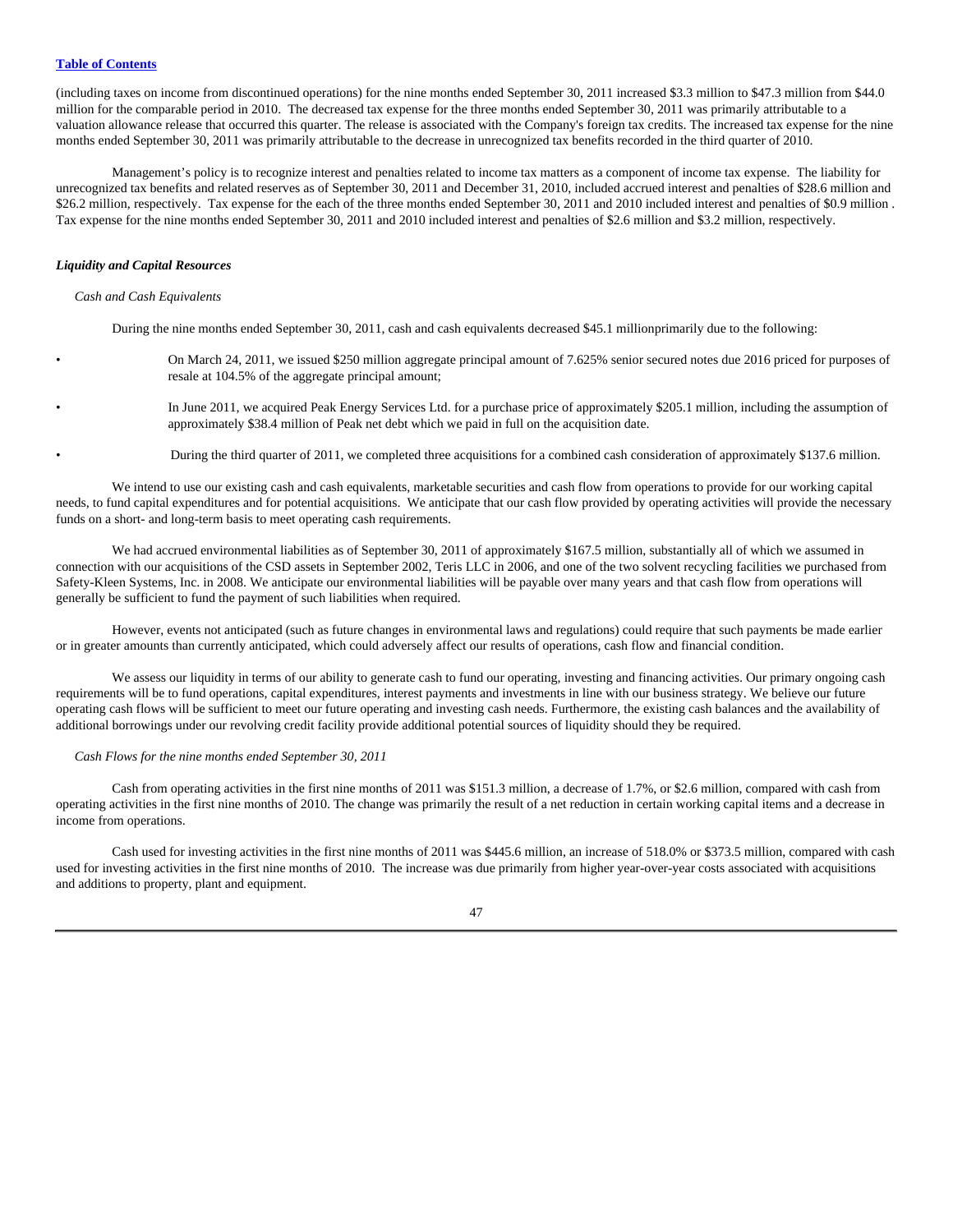Cash from financing activities in the first nine months of 2011 was \$247.9 million, compared with cash used for financing activities of \$34.9 million in the first nine months of 2010. The change was primarily the result of the issuance of \$250.0 million aggregate principal amount of 7.625% senior secured notes on March 24, 2011 and redemption of debt in the third quarter of 2010.

## *Cash Flows for the nine months ended September 30, 2010*

Cash from operating activities in the first nine months of 2010 was \$153.9 million, an increase of 131.4% or \$87.4 million, compared with cash from operating activities in the first nine months of 2009. The change was primarily related to the activity from the two oil spill projects in the Gulf of Mexico and Michigan which resulted in an increase in income from operations and an increase in accounts payable offset by a net increase in accounts receivable.

Cash used for investing activities in the first nine months of 2010 was \$72.1 million, a decrease of 28.8% or \$29.1 million, compared with cash used for investing activities in the first nine months of 2009. The decrease resulted primarily from proceeds related to the divestitures of the Pembina Area Landfill and the mobile industrial health business, offset by increased additions to property, plant and equipment.

Cash used for financing activities in the first nine months of 2010 was \$34.9 million, compared with cash from financing activities of \$2.2 million in the first nine months of 2009. The change was primarily the result of (i) net proceeds of \$292.1 million from the August 2009 issuance of senior secured notes, offset by the payment on debt acquired related to the 2009 acquisitions of EnviroSORT Inc. and Eveready and (ii) the difference between the redemption of debt amounts between years.

## *Financing Arrangements*

The financing arrangements and principal terms of our \$520.0 million principal amount of senior secured notes which were outstanding at September 30, 2011, and our amended \$250.0 million revolving credit facility are discussed further in Note 9, "Financing Arrangements," to our financial statements included in Item 1 of this report.

As of September 30, 2011, we were in compliance with the covenants of our debt agreements, and we believe it is reasonably likely that we will continue to meet such covenants.

#### *Liquidity Impacts of Uncertain Tax Positions*

As discussed in Note 10, "Income Taxes," to our financial statements included in Item 1 of this report, we have recorded as of September 30, 2011, \$68.2 millionof unrecognized tax benefits and related reserves, including \$22.0 millionof potential interest and \$6.6 millionof potential penalties. These liabilities are classified as "unrecognized tax benefits and other long-term liabilities" in our consolidated balance sheets. We are not able to reasonably estimate when we would make any cash payments to settle these liabilities. However, we believe no material cash payments will be required in the next 12 months.

#### *Auction Rate Securities*

As of September 30, 2011, our long-term investments included \$4.2 million of available for sale auction rate securities. With the liquidity issues experienced in global credit and capital markets, these auction rate securities have experienced multiple failed auctions and as a result are currently not liquid. The auction rate securities are secured by student loans substantially insured by the Federal Family Education Loan Program, maintain the highest credit rating of AAA, and continue to pay interest according to their stated terms with interest rates resetting generally every 28 days.

We believe we have sufficient liquidity to fund operations and do not plan to sell our auction rate securities in the foreseeable future at an amount below the original purchase value. In the unlikely event that we need to access the funds that are in an illiquid state, we may not be able to do so without a possible loss of principal until a future auction for these investments is successful, another secondary market evolves for these securities, they are redeemed by the issuer, or they mature. If we were unable to sell these securities in the market or they are not redeemed, we could be required to hold them to maturity. These securities are currently reflected at their fair value utilizing a discounted cash flow analysis or significant other observable inputs. During the three months ended September 30, 2011, we liquidated \$1.0 million in auction rate securities at par. As of September 30, 2011, we have recorded an unrealized pretax loss of \$0.5 million , which we assess as temporary. We will continue to monitor and evaluate these investments on an ongoing basis for other than temporary impairment and record an adjustment to earnings if and when appropriate.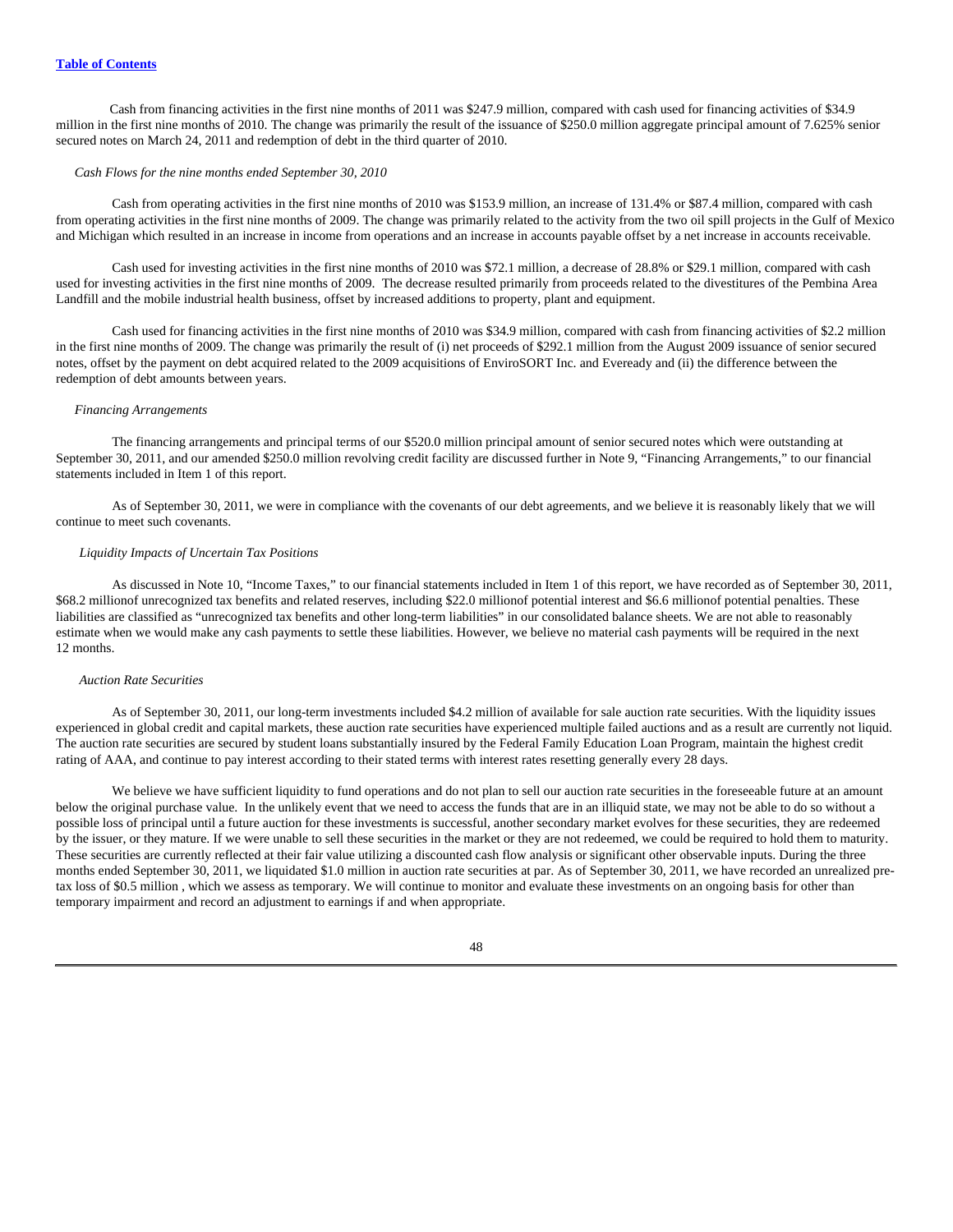## <span id="page-52-0"></span>**ITEM 3. QUANTITATIVE AND QUALITATIVE DISCLOSURES ABOUT MARKET RISK**

In the normal course of business, we are exposed to market risks, including changes in interest rates, certain commodity prices, and certain foreign currency rates, primarily the Canadian dollar. Our philosophy in managing interest rate risk is to borrow at fixed rates for longer time horizons to finance noncurrent assets and to borrow (to the extent, if any, required) at variable rates for working capital and other short-term needs. We therefore have not entered into derivative or hedging transactions, nor have we entered into transactions to finance off-balance sheet debt. The following table provides information regarding our fixed rate borrowings at September 30, 2011 (in thousands):

|                                                         | <b>Three Months</b><br>Remaining |         |         |          |        |                   |           |
|---------------------------------------------------------|----------------------------------|---------|---------|----------|--------|-------------------|-----------|
| <b>Scheduled Maturity Dates</b>                         | 2011                             | 2012    | 2013    | 2014     | 2015   | <b>Thereafter</b> | Total     |
| Senior secured notes                                    |                                  |         |         |          |        | \$520,000         | \$520,000 |
| Capital lease obligations                               | 4.869                            | 5.253   | 3.585   | 2.077    | 317    |                   | 16,101    |
|                                                         | 4.869                            | \$5.253 | \$3.585 | \$ 2,077 | \$ 317 | \$520,000         | \$536,101 |
| Weighted average interest rate on fixed rate borrowings | 7.6%                             | 1.6%    | 7.6%    | 7.6%     | 7.6%   | 7.6%              |           |

In addition to the fixed rate borrowings described in the above table, we had at September 30, 2011 variable rate instruments that included a revolving credit facility with maximum borrowings of up to \$250.0 million (with a \$110.0 million sub-limit for letters of credit).

We view our investment in our foreign subsidiaries as long-term; thus, we have not entered into any hedging transactions between any two foreign currencies or between any of the foreign currencies and the U.S. dollar. During 2011, the Canadian subsidiaries transacted approximately 3.6% of their business in U.S. dollars and at any period end have cash on deposit in U.S. dollars and outstanding U.S. dollar accounts receivable related to these transactions. These cash and receivable accounts are vulnerable to foreign currency translation gains or losses. Exchange rate movements also affect the translation of Canadian generated profits and losses into U.S. dollars. Had the Canadian dollar been 10.0% stronger or weaker against the U.S. dollar, we would have reported increased or decreased net income of \$0.4 million and \$0.8 million for the three months ended September 30, 2011 and 2010, respectively. Had the Canadian dollar been 10.0% stronger or weaker against the U.S. dollar, we would have reported increased or decreased net income of \$1.0 million and \$3.3 million for the nine months ended September 30, 2011 and 2010, respectively.

At September 30, 2011, \$4.2 millionof our noncurrent investments were auction rate securities. While we are uncertain as to when the liquidity issues relating to these investments will improve, we believe these issues will not materially impact our ability to fund our working capital needs, capital expenditures, or other business requirements.

We are subject to minimal market risk arising from purchases of commodities since no significant amount of commodities are used in the treatment of hazardous waste or providing energy and industrial services.

## **ITEM 4. CONTROLS AND PROCEDURES**

#### **Evaluation of Disclosure Controls and Procedures**

Based on an evaluation under the supervision and with the participation of our management, including our Chief Executive Officer and Chief Financial Officer, as of the end of the period covered by this Quarterly Report, our Chief Executive Officer and Chief Financial Officer have concluded that our disclosure controls and procedures (as defined in Rules 13a-15(e) and 15d-15(e) under the Securities Exchange Act of 1934, as amended (the "Exchange Act")) were effective as of September 30, 2011 to ensure that information required to be disclosed by us in reports that we file or submit under the Exchange Act is recorded, processed, summarized and reported within the time periods specified in Securities and Exchange Commission rules and forms and is accumulated and communicated to our management, including our Chief Executive Officer and Chief Financial Officer, as appropriate to allow timely decisions regarding required disclosure.

## **Changes in Internal Control over Financial Reporting**

There were no changes in the Company's internal control over financial reporting identified in connection with the evaluation required by paragraph (d) of Exchange Act Rules 13a-15e or 15d-15e that was conducted during the last fiscal quarter

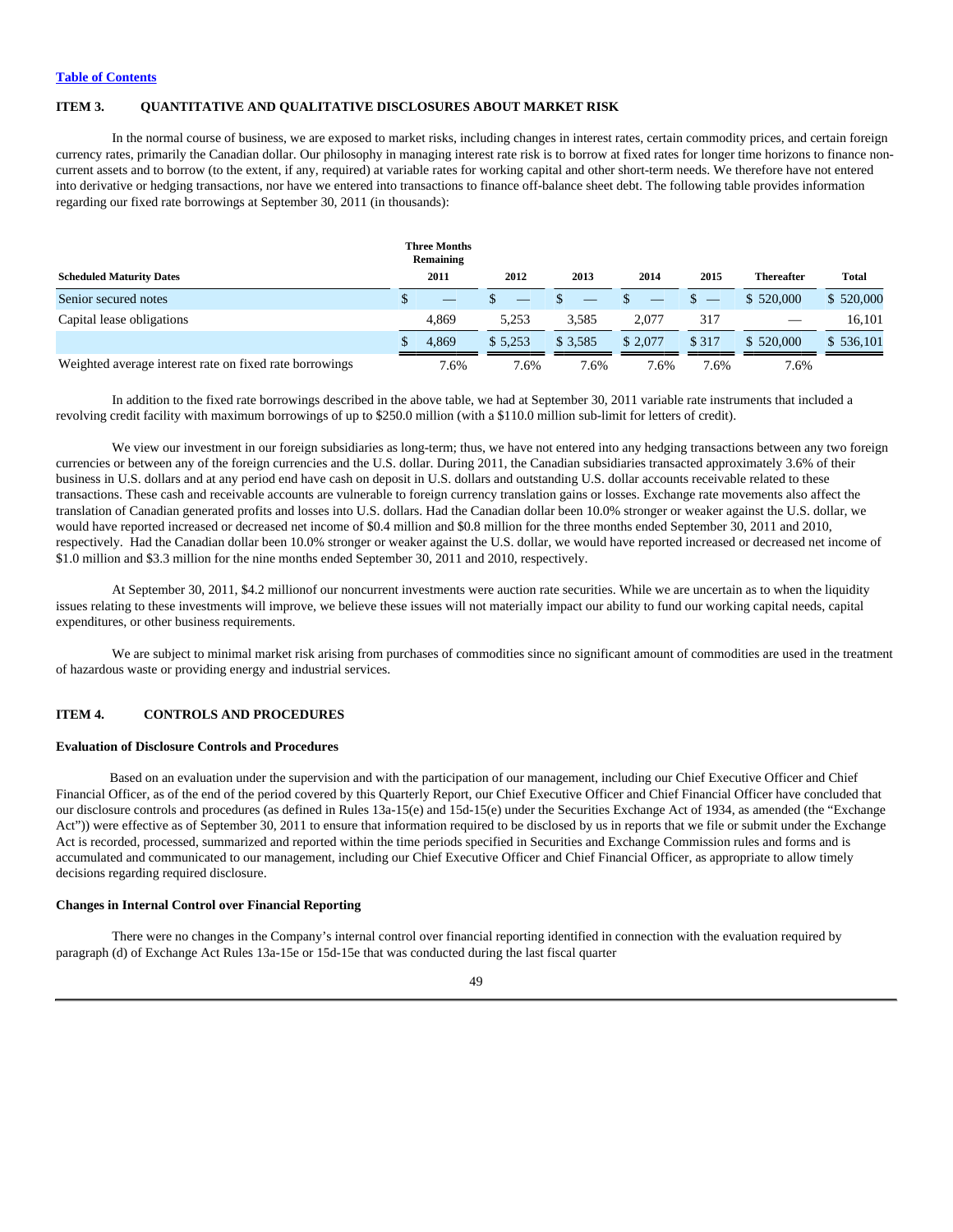that have materially affected, or are reasonably likely to materially affect, the Company's internal control over financial reporting.

However, on June 10, 2011, the Company acquired Peak and during the third quarter of 2011, the Company completed three additional acquisitions. The Company has extended its Section 404 compliance program under the Sarbanes-Oxley Act of 2002 and the applicable rules and regulations under such Act to include Peak and all other acquisitions during the year to date. The Company will report on its assessment of the effectiveness of internal control over financial reporting for the integrated operations as of December 31, 2011.

|                  | ٧                 |
|------------------|-------------------|
| ×                |                   |
| I<br>I<br>$\sim$ | ٦<br>۰.<br>$\sim$ |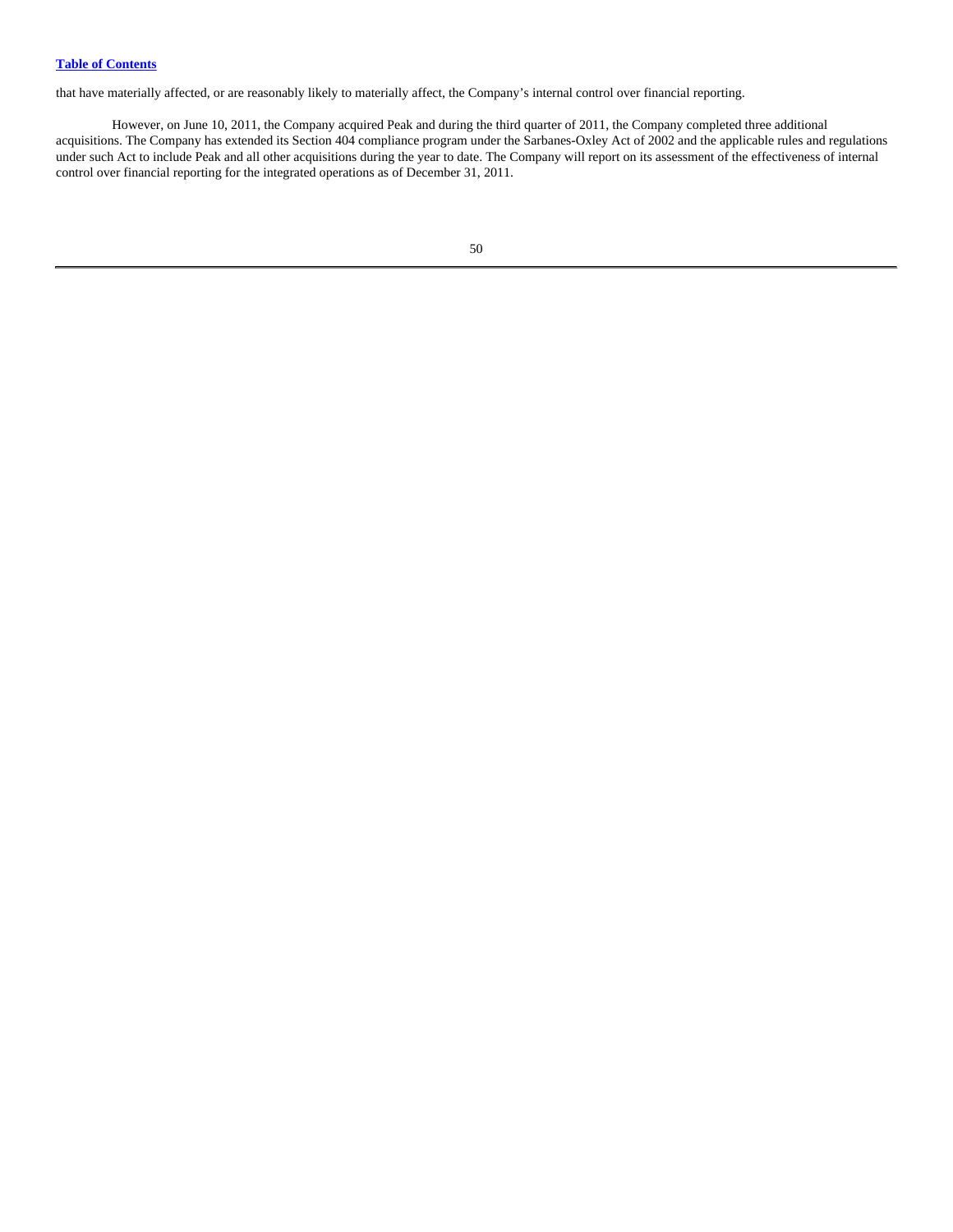## **PART II—OTHER INFORMATION**

#### <span id="page-54-0"></span>**Item 1—***Legal Proceedings*

See Note 13, "Commitments and Contingencies," to the financial statements included in Item 1 of this report, which description is incorporated herein by reference.

#### **Item 1A—** *Risk Factors*

Item 1A of our Annual Report on Form 10-K for the year ended December 31, 2010 includes a detailed discussion of risk factors which investors should carefully consider before investing in our securities. The information below updates such discussion with respect to recent changes which have occurred in such risk factors, particularly as a result of our acquisitions during the second and third quarters of 2011 including Peak Energy Services Ltd., or "Peak" acquired on June 10, 2011. In addition, we have added such risk factors related to our issuance on March 24, 2011 of \$250.0 million aggregate principal amount of 7.625% senior secured notes, or the "new notes," and the increase on May 31, 2011 in our revolving credit facility from \$120.0 million to \$250.0 million. The new notes were issued in addition to the \$270.0 million of then outstanding senior notes and are treated as a single class for all purposes including, without limitation, waivers, amendments, redemptions and other offers to purchase. This information should be read in conjunction with the risk factors and other information disclosed in our Annual Report on Form 10-K and this report on Form 10-Q.

#### **Risks Relating to our acquisitions**

*If we are unable to successfully integrate the businesses and operations of our acquisitions and realize synergies in the expected time frame, our future results would be adversely affected.*

Our integration of the businesses and operations of our acquisitions into our business and operations will require implementation of appropriate operations, management and financial reporting systems and controls. We may experience difficulties in effectively implementing these and other systems and integrating these businesses' systems and operations, and the integration process may be costly and time-consuming. The integration of these businesses will require the focused attention of both Clean Harbors' and their management teams, including a significant commitment of their time and resources. The need for both Clean Harbors' and their managements to focus on integration matters could have a material and adverse impact on the revenues and operating results of the combined company. The success of the acquisitions will depend, in part, on the combined company's ability to realize the anticipated benefits from combining the businesses of Clean Harbors and these businesses through cost reductions in overhead, greater efficiencies, increased utilization of support facilities and the adoption of mutual best practices among the companies. To realize these anticipated benefits, however, the businesses of Clean Harbors and these businesses must be successfully combined.

If the combined company is not able to achieve these objectives, the anticipated benefits to us of the acquisitions may not be realized fully or at all or may take longer to realize than expected. It is possible that the integration processes could result in the loss of key employees, as well as the disruption of each company's ongoing businesses, failure to implement the business plan for the combined businesses, unanticipated issues in integrating manufacturing, logistics, information, communications and other systems, unanticipated changes in applicable laws and regulations, operating risks inherent in our business or inconsistencies in standards, controls, procedures and policies or other unanticipated issues, expenses and liabilities, any or all of which could adversely affect our ability to maintain relationships with our and these businesses' customers and employees or to achieve the anticipated benefits of the acquisitions. These integration matters could have a material adverse effect on our business.

#### *Our acquisitions may expose us to unknown liabilities.*

Because we acquired all the outstanding common shares of Peak, and two other acquisitions, our investment in these businesses will be subject to all of their liabilities other than their respective debts which we paid at the time of the acquisition. If there are unknown obligations, including contingent liabilities, our business could be materially and adversely affected. We may learn additional information about these businesses that adversely affects us, such as unknown liabilities, issues relating to internal controls over financial reporting, issues that could affect our ability to comply with the Sarbanes-Oxley Act or issues that could affect our ability to comply with other applicable laws. As a result, our acquisition of these businesses might not be successful. Among other things, if these businesses liabilities are greater than expected, or if there are obligations of which we were not aware of the time of completion of the acquisitions, our business could be materially and adversely affected.

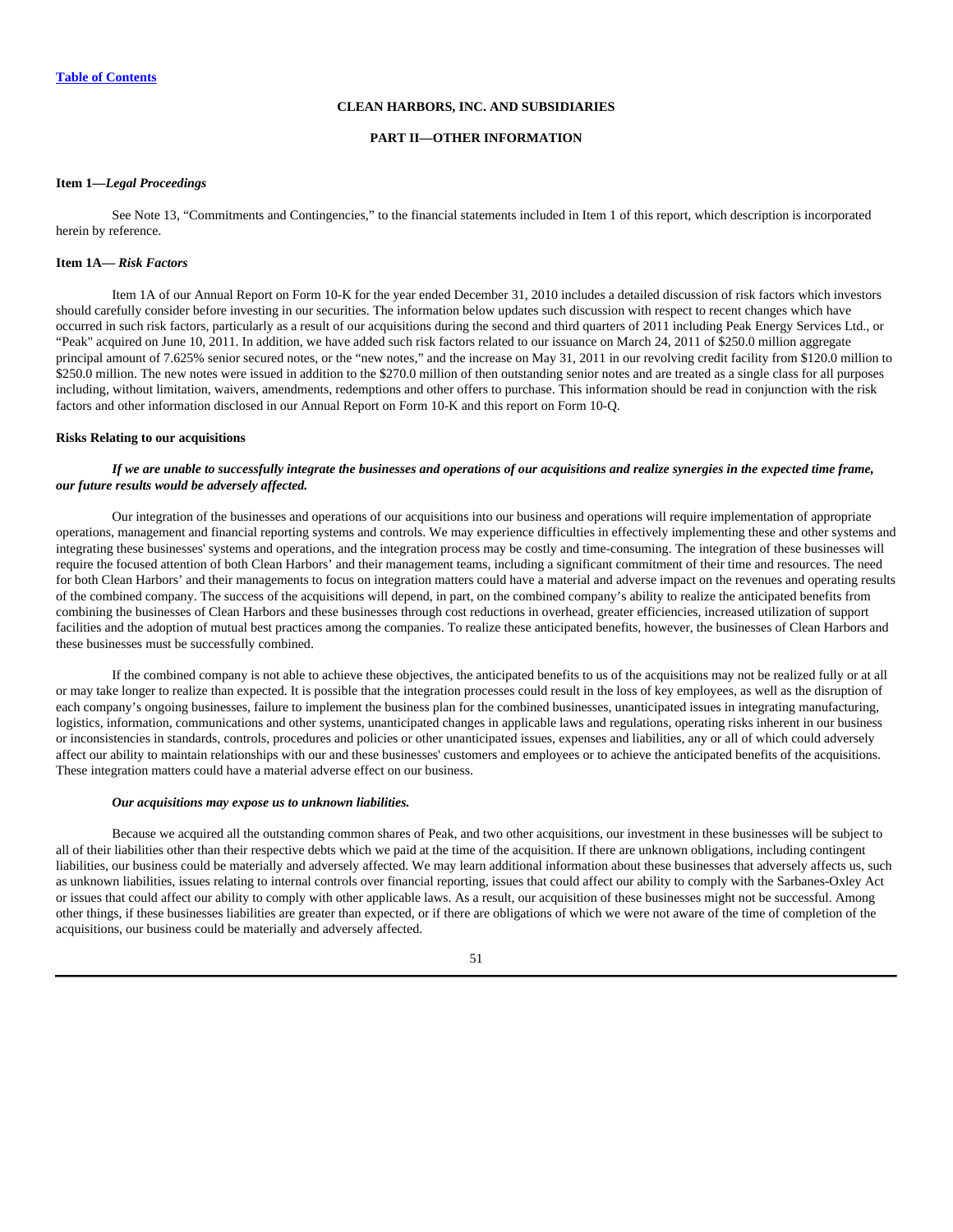## *We may make further acquisitions in the future with the goal of expanding our business. However, we may be unable to complete such transactions and, if completed, such transactions may not improve our business or may pose significant risks and could have a negative effect on our operations.*

We have in the past significantly increased the size of our Company and the types of services we offer to our customers through acquisitions. Since December 31, 2005, we have acquired two public companies (Eveready Inc. in July 2009, and Peak Energy Services Ltd. in June 2011) and 13 private companies. We may in the future make additional acquisitions.

Our ability to achieve the benefits from any potential future acquisitions, including cost savings and operating efficiencies, depends in part on our ability to successfully integrate the operations of such acquired businesses with our operations. The integration of acquired businesses and other assets may require significant management time and company resources that would otherwise be available for the ongoing management of our existing operations. While we have had success integrating our prior acquisitions described above, each acquisition presents unique objectives, circumstances and challenges.

Any properties or facilities that we acquire may also be subject to unknown liabilities, such as undisclosed environmental contamination, for which we may have no recourse, or only limited recourse, to the former owners of such properties. As a result, if a liability were asserted against us based upon ownership of an acquired property, we might be required to pay significant sums to settle it, which could adversely affect our financial results and cash flow.

## **Risks Relating to Our Level of Debt and the Notes**

## *Our substantial levels of outstanding debt and letters of credit could adversely affect our financial condition and ability to fulfill our obligations under the notes.*

As of September 30, 2011, after giving effect to our sale of the new notes on March 24, 2011 and payment of related fees and expenses, and the increase on May 31, 2011 in the revolving credit facility to \$250.0 million from \$120.0 million, we had outstanding \$520.0 million of debt and \$82.6 million of letters of credit. Our substantial levels of outstanding debt and letters of credit may:

- adversely impact our ability to obtain additional financing in the future for working capital, capital expenditures, acquisitions or other general corporate purposes or to repurchase the notes from holders upon a change of control;
- require us to dedicate a substantial portion of our cash flow to the payment of interest on our debt and fees on our letters of credit, which reduces the availability of our cash flow to fund working capital, capital expenditures, acquisitions and other general corporate purposes;
- subject us to the risk of increased sensitivity to interest rate increases based upon variable interest rates, including our borrowings (if any) under our new revolving credit facility;
- increase the possibility of an event of default under the financial and operating covenants contained in our debt instruments; and
- limit our ability to adjust to rapidly changing market conditions, reduce our ability to withstand competitive pressures and make us more vulnerable to a downturn in general economic conditions of our business than our competitors with less debt.

Our ability to make scheduled payments of principal or interest with respect to our debt, including the notes, any revolving loans and our capital leases, and to pay fee obligations with respect to our letters of credit, will depend on our ability to generate cash and on our future financial results. Our ability to generate cash depends on, among other things, the demand for our services, which is subject to market conditions in the environmental, energy and industrial services industries, the occurrence of events requiring major remedial projects, changes in government environmental regulation, general economic conditions, and financial, competitive, regulatory and other factors affecting our operations, many of which are beyond our control. Our operations may not generate sufficient cash flow, and future borrowings may not be available under our revolving credit facility or otherwise, in an amount sufficient to enable us to pay our debt and fee obligations respecting our letters of credit, or to fund our other liquidity needs. If we are

unable to generate sufficient cash flow from operations in the future to service our debt and letter of credit fee obligations, we might be required to refinance all or a portion of our existing debt and letter of credit facilities or to obtain new or additional such facilities. However, we might not be able to obtain any such new or additional facilities on favorable terms or at all.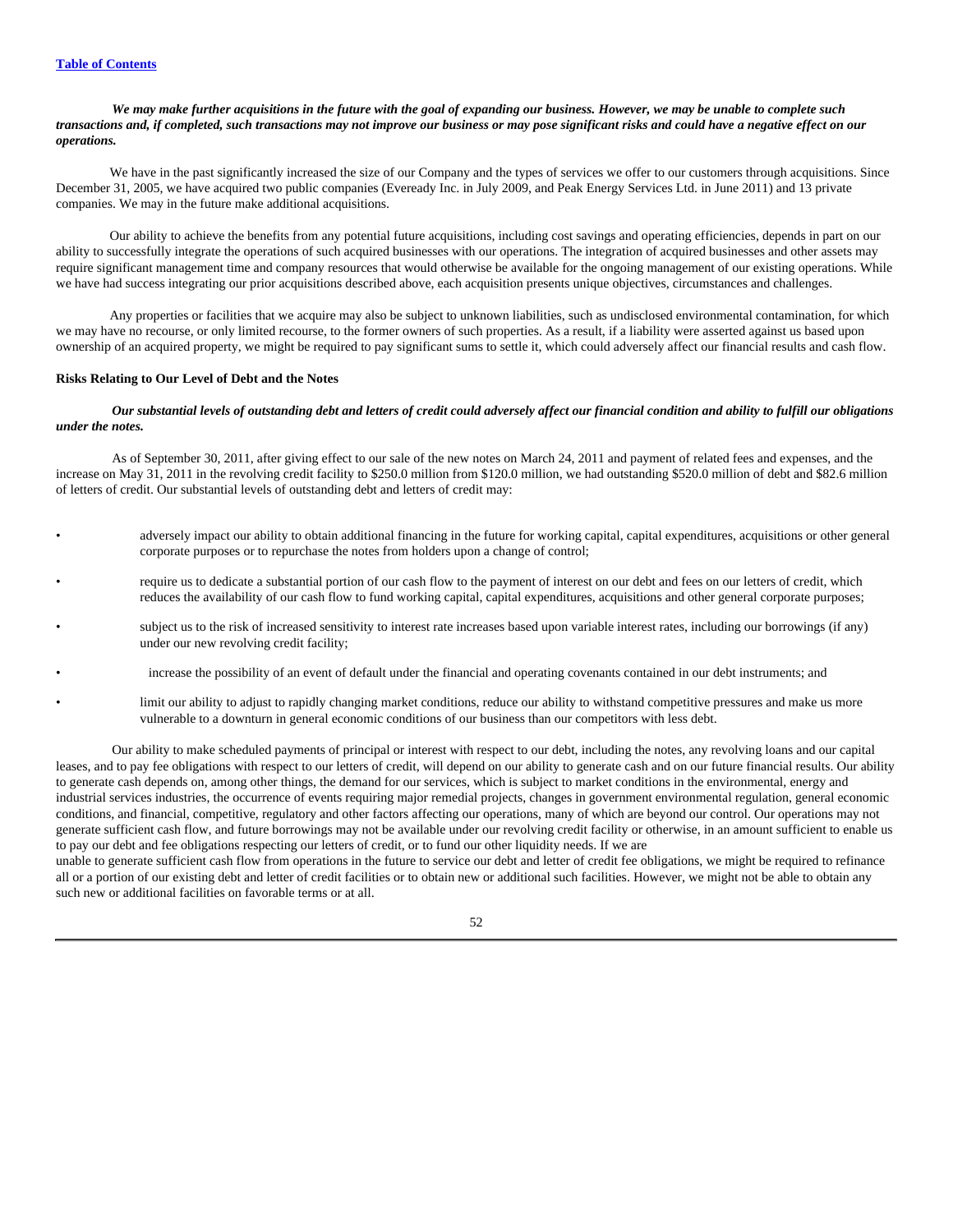## *Despite our substantial levels of outstanding debt and letters of credit, we could incur substantially more debt and letter of credit obligations in the future.*

Although our revolving credit agreement and the indenture governing the notes contain restrictions on the incurrence of additional indebtedness (including, for this purpose, reimbursement obligations under outstanding letters of credit), these restrictions are subject to a number of qualifications and exceptions and the additional amount of indebtedness which we might incur in the future in compliance with these restrictions could be substantial. In particular, we had available at September 30, 2011 up to an additional approximately \$167.4 million for purposes of additional borrowings and letters of credit. The revolving credit agreement and the indenture governing the notes also allow us to borrow significant amounts of money from other sources. These restrictions would also not prevent us from incurring obligations (such as operating leases) that do not constitute "indebtedness" as defined in the relevant agreements. To the extent we incur in the future additional debt and letter of credit obligations, the related risks will increase.

## **Item 2—***Unregistered Sale of Equity Securities and Use of Proceeds***—**None.

**Item 3—***Defaults Upon Senior Securities***—**None.

- **Item 4—***Reserved*
- **Item 5—***Other Information***—**None.

## **Item 6—***Exhibits*

| Item No. | <b>Description</b>                                                                                                                                                                                                                                                                                                                                                                                                                                                                              | Location       |
|----------|-------------------------------------------------------------------------------------------------------------------------------------------------------------------------------------------------------------------------------------------------------------------------------------------------------------------------------------------------------------------------------------------------------------------------------------------------------------------------------------------------|----------------|
| 4.35C    | Supplemental Indenture dated as of August 17, 2011 among Clean Harbors, Inc., as Issuer, DuraTherm, Inc., as the new<br>Guarantor, and U.S. Bank National Association, as Trustee and Notes Collateral Agent                                                                                                                                                                                                                                                                                    | Filed herewith |
| 31.1     | Rule 13a-14a/15d-14(a) Certification of the CEO Alan S. McKim                                                                                                                                                                                                                                                                                                                                                                                                                                   | Filed herewith |
| 31.2     | Rule 13a-14a/15d-14(a) Certification of the CFO James M. Rutledge                                                                                                                                                                                                                                                                                                                                                                                                                               |                |
| 32       | Section 1350 Certifications                                                                                                                                                                                                                                                                                                                                                                                                                                                                     | Filed herewith |
| 101      | Interactive Data Files Pursuant to Rule 405 of Regulation S-T: Financial statements from the quarterly report on Form 10-Q of<br>Clean Harbors, Inc. for the quarter ended September 30, 2011, formatted in XBRL: (i) Consolidated Balance Sheets,<br>(ii) Unaudited Consolidated Statements of Income, (iii) Unaudited Consolidated Statements of Cash Flows, (iv) Unaudited<br>Consolidated Statements of Stockholders' Equity, and (v) Notes to Unaudited Consolidated Financial Statements. | *              |

These interactive data files are furnished and deemed not filed or part of a registration statement or prospectus for purposes of Sections 11 or 12 of the Securities Act of 1933, as amended, are deemed not filed for purposes of Section 18 of the Securities Exchange Act of 1934, as amended, and otherwise are not subject to liability under those sections.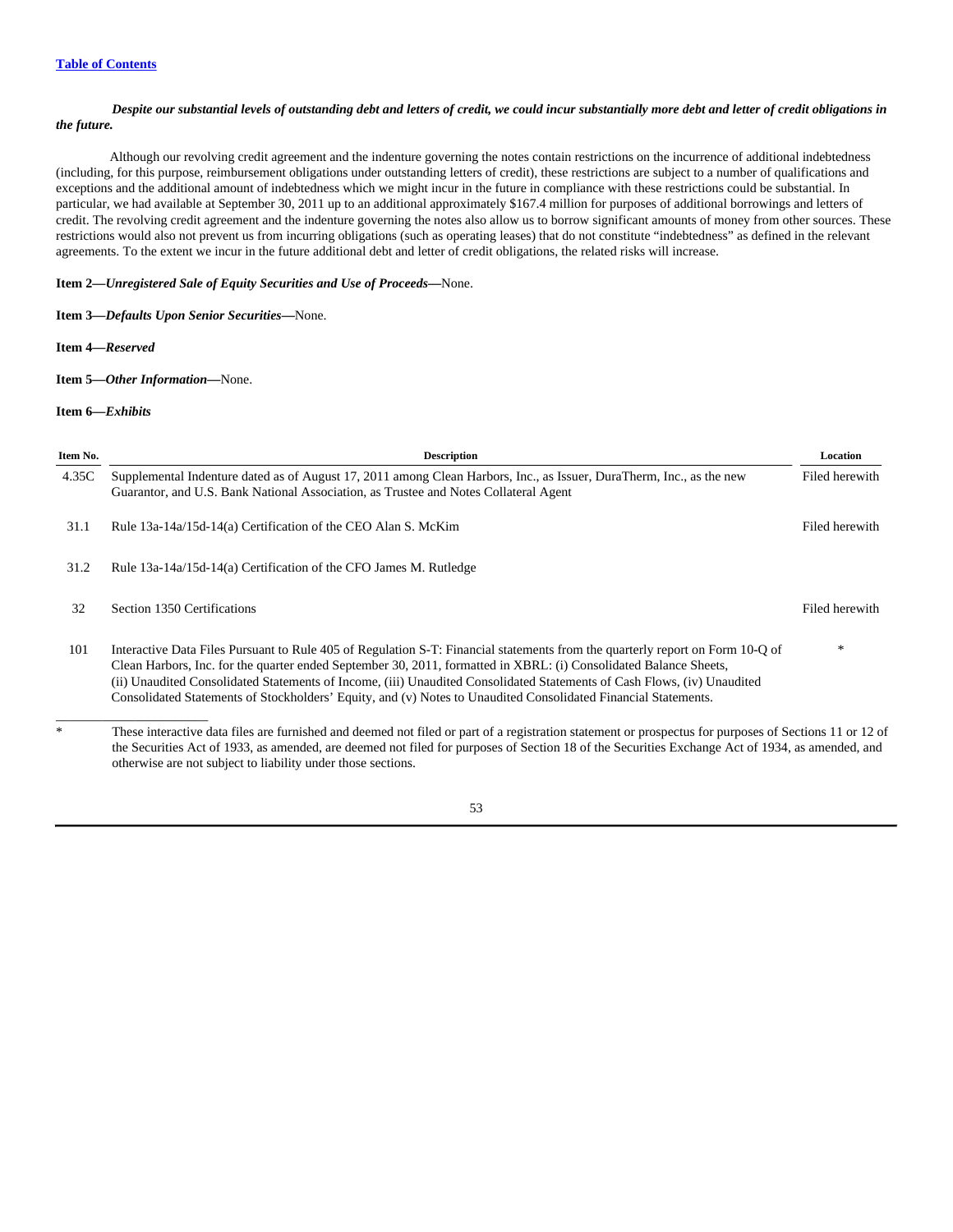## **SIGNATURES**

<span id="page-57-0"></span>Pursuant to the requirements of the Securities Exchange Act of 1934, the registrant has duly caused this report to be signed on its behalf by the undersigned thereunto duly authorized.

> CLEAN HARBORS, INC. Registrant

> > By:  $\frac{1}{s}$  ALAN S. MCKIM

**Alan S. McKim President and Chief Executive Officer**

Date: November 9, 2011

By: /s/ JAMES M. RUTLEDGE

**James M. Rutledge Vice Chairman and Chief Financial Officer**

Date: November 9, 2011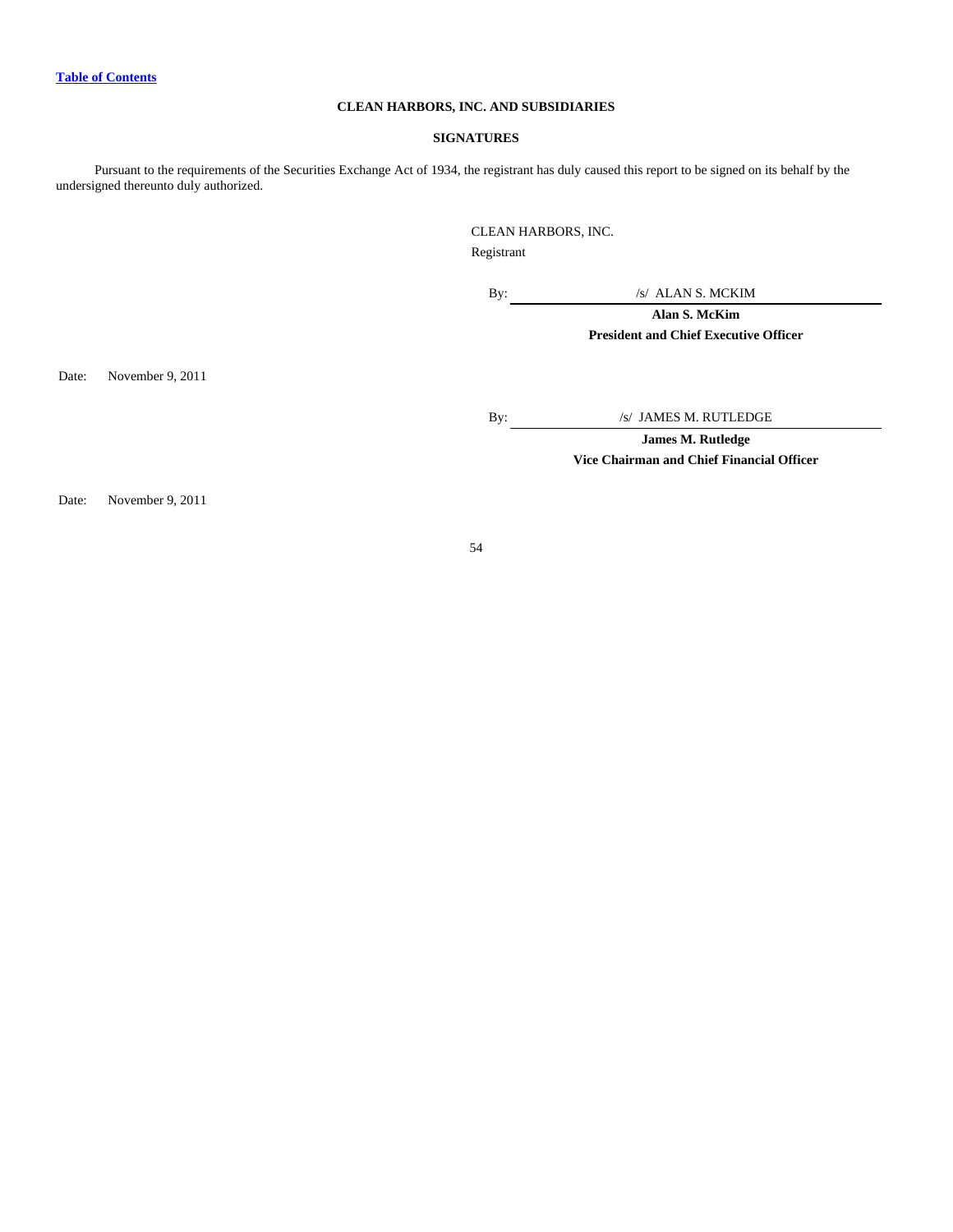## **SUPPLEMENTAL INDENTURE**

Supplemental Indenture (this "Supplemental Indenture"), dated as of August 17, 2011, among Clean Harbors, Inc., a Massachusetts corporation (the "Company"), DuraTherm, Inc., a Delaware corporation (the "New Guarantor"), and U.S. Bank National Association, as trustee (the "Trustee") and Notes Collateral Agent under the Indenture as defined below. Capitalized terms used herein without definition shall have the meanings assigned to them in the Indenture.

## **WITNESSETH**

WHEREAS, the Company has heretofore executed and delivered to the Trustee an indenture (the "Indenture"), dated as of August 14, 2009, providing for the issuance of an aggregate principal amount of \$520,000,000 of 7⅝% Senior Secured Notes due 2016 (the "Securities"), and substantially all of the Company's Domestic Restricted Subsidiaries have unconditionally guaranteed the Company's obligations under the Securities and the Indenture;

WHEREAS, Sections 4.15 and 4.20(a) of the Indenture provide that under certain circumstances the Company is required to cause any New Domestic Restricted Subsidiary to execute and deliver to the Trustee a supplemental indenture pursuant to which such New Domestic Restricted Subsidiary shall unconditionally guarantee all of the Company's obligations under the Securities and the Indenture on the terms and conditions set forth herein; and

WHEREAS, pursuant to Section 9.1 of the Indenture, the Trustee and Notes Collateral Agent are authorized to execute and deliver this Supplemental Indenture without notice to or consent of any Securityholder;

NOW, THEREFORE, in consideration of the foregoing and for other good and valuable consideration, the receipt of which is hereby acknowledged, the Company, the New Guarantor, and the Trustee and Notes Collateral Agent mutually agree for the benefit of the Holders of the Securities as follows:

1. Agreement to Guarantee. The New Guarantor hereby agrees to unconditionally guarantee all of the Company's obligations under the Securities and the Indenture and that its obligations to the Holders and the Trustee pursuant to this Supplemental Indenture shall be as expressly set forth with respect to all Guarantors in Article XII of the Indenture and in such other provisions of the Indenture as are applicable to all Guarantors, and reference is made to the Indenture for the precise terms of this Supplemental Indenture. The terms of Article XII of the Indenture and such other provisions of the Indenture as are applicable to all Guarantors are incorporated herein by reference.

# 2. Execution and Delivery of Guarantee.

(a) To evidence its Guarantee set forth in this Supplemental Indenture, the New Guarantor is, contemporaneously with its execution and delivery of this Supplemental Indenture, executing and delivering to the Trustee a Guarantee substantially in the form of Exhibit E to the Indenture. The validity and enforceability of the Guarantee set forth in this Supplemental Indenture and such Guarantee shall not be affected by the fact that it is not affixed to any particular Security.

(b) The New Guarantor hereby agrees that its Guarantee set forth in this Supplemental Indenture and such Guarantee shall remain in full force and effect notwithstanding any failure to endorse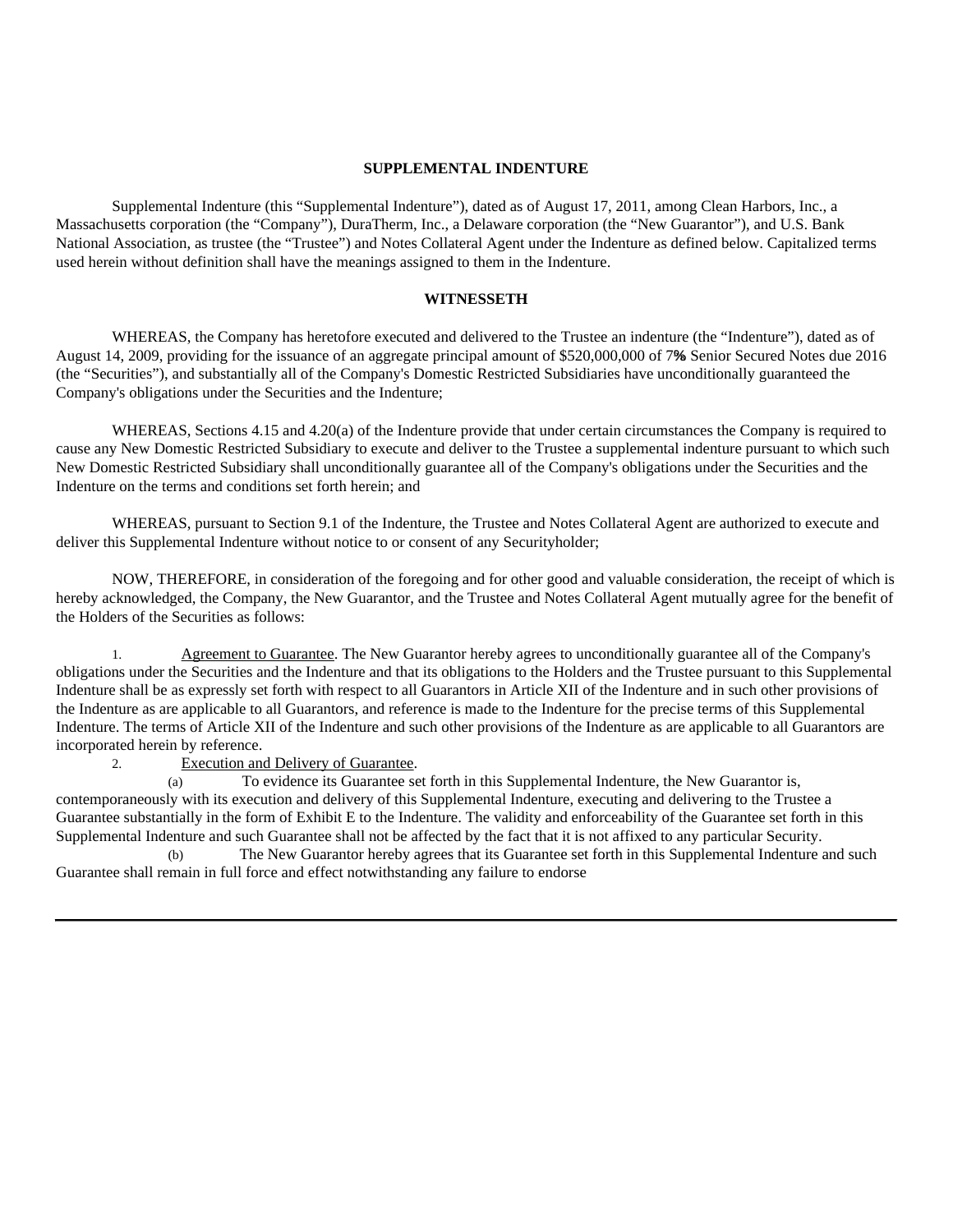on each Security a notation of such Guarantee.

(c) If an Officer of the New Guarantor whose signature is on this Supplemental Indenture or such Guarantee no longer holds that office at the time the Trustee authenticates any Security on which such Guarantee is endorsed or at any time thereafter, such Guarantor's Guarantee of such Security shall nevertheless be valid.

(d) The delivery of any Security by the Trustee, after the authentication thereof under the Indenture, shall constitute due delivery of the Guarantee set forth in this Supplemental Indenture and such Guarantee on behalf of the New Guarantor.

3. No Recourse Against Others. No Affiliate, director, officer, employee, limited liability company member or stockholder of the Company or any Subsidiary, as such, shall have any liability for any obligations of the Issuer under the Securities or any Guarantee or the Indenture or for any claim based on, in respect of, or by reason of, such obligations or their creation. Each Securityholder by accepting a Security waives and releases all such liability. Such waiver and release are part of the consideration for the issuance of the Securities.

4. New York Law to Govern. The internal law of the State of New York shall govern and be used to construe this Supplemental Indenture and the Guarantee.

5. Counterparts. The parties may sign any number of copies of this Supplemental Indenture. Each signed copy shall be an original, but all of them together represent the same agreement.

6. Effect of Headings. The Section headings herein are for convenience only and shall not affect the construction hereof.

*[remainder of page left intentionally blank]*

## **SIGNATURES**

IN WITNESS WHEREOF, the parties hereto have caused this Supplemental Indenture to be duly executed all as of the date first written above.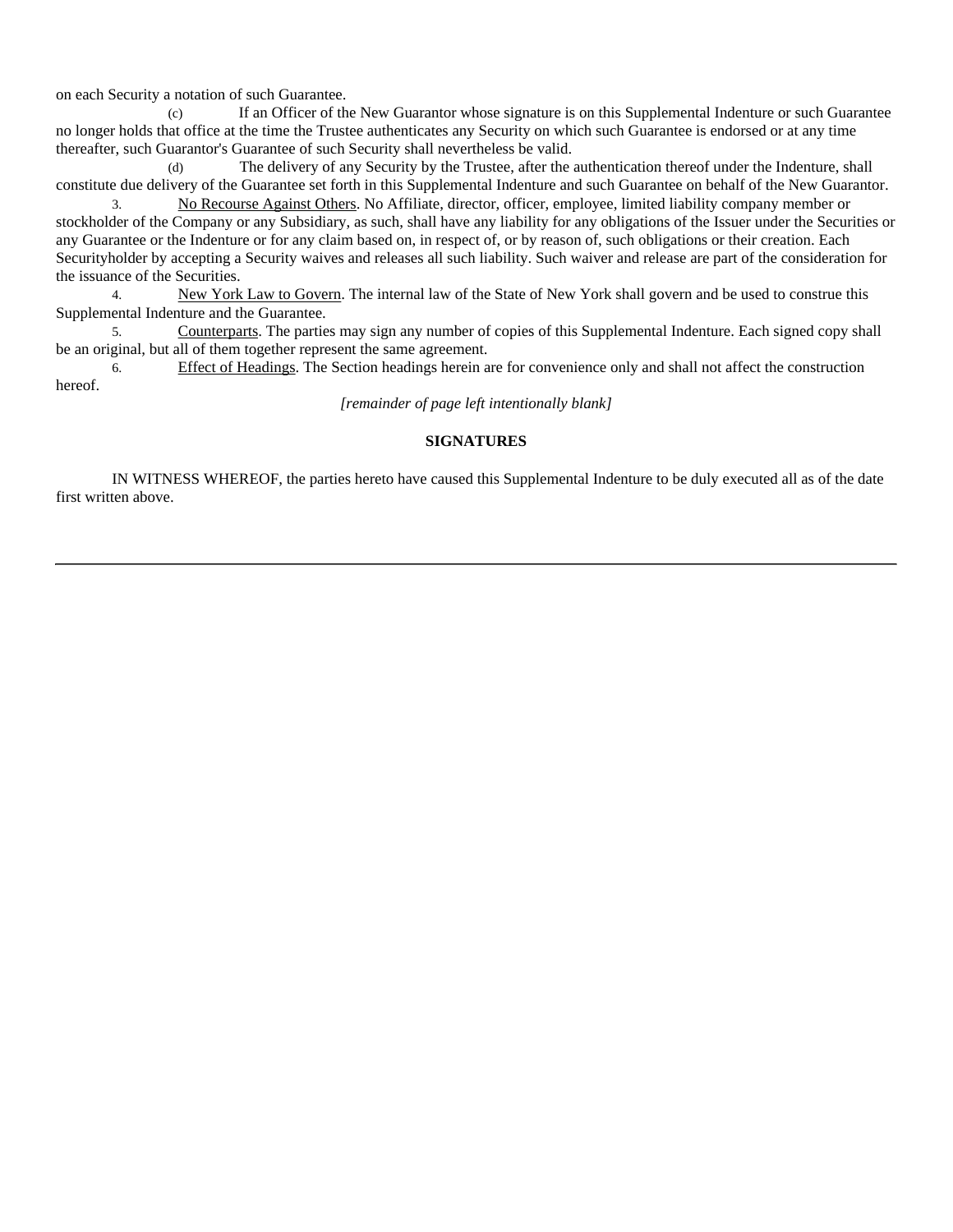## CLEAN HARBORS, INC.

By: /s/ James M. Rutledge Name: James M. Rutledge Title: Executive Vice President, Chief Financial Officer and Treasurer

NEW GUARANTOR:

DURATHERM, INC.

By: /s/ James M. Rutledge Name: James M. Rutledge Title: Executive Vice President and Treasurer

# U.S. BANK NATIONAL ASSOCIATION,

as Trustee and Notes Collateral Agent

By: /s/ Karen R. Beard Name:Karen R. Beard Title:Vice President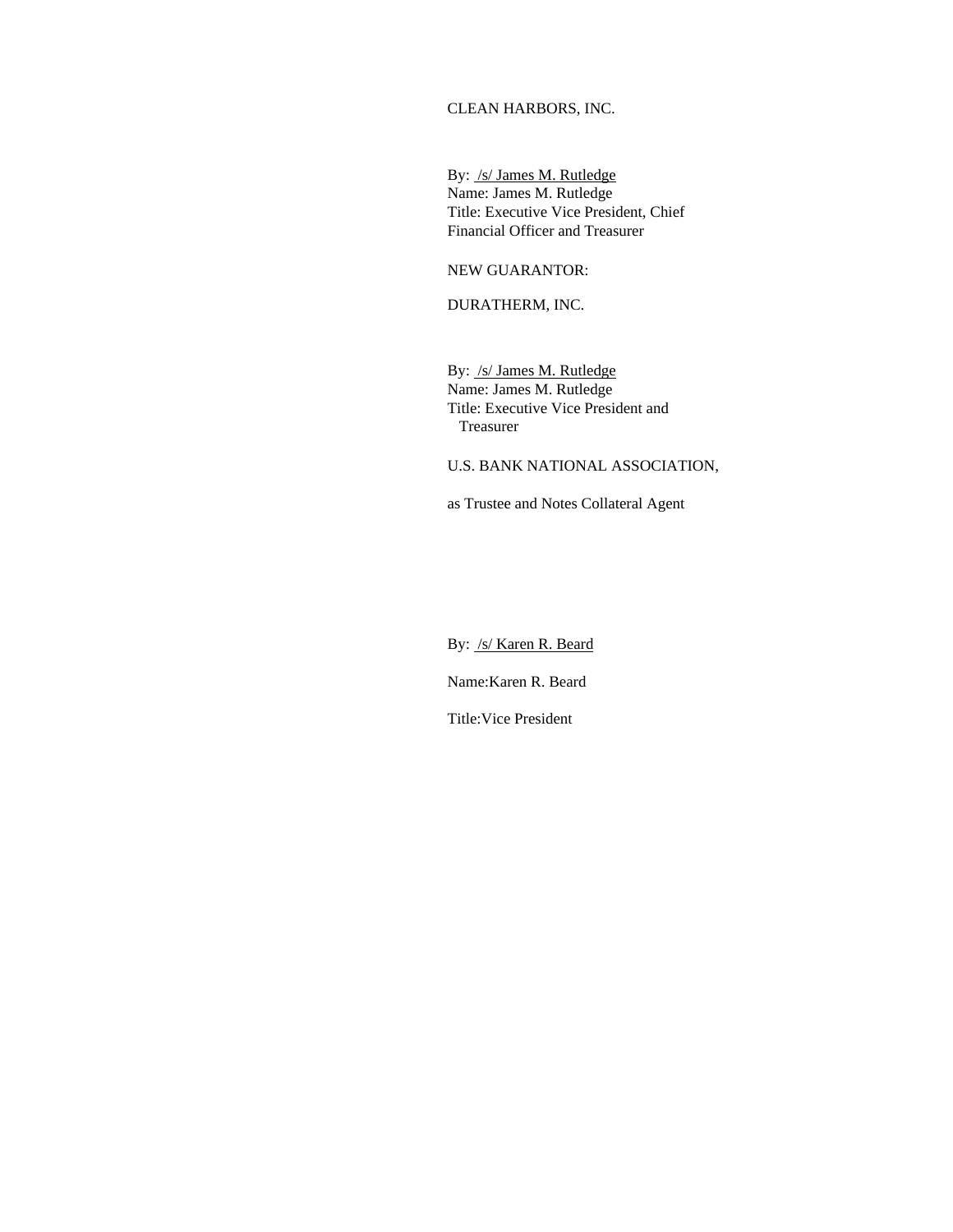## **EXHIBIT 31.1**

## **CERTIFICATION OF CHIEF EXECUTIVE OFFICER**

I, Alan S. McKim, certify that:

1. I have reviewed this Quarterly Report on Form 10-Q of Clean Harbors, Inc.;

2. Based on my knowledge, this report does not contain any untrue statement of a material fact or omit to state a material fact necessary to make the statements made, in light of the circumstances under which such statements were made, not misleading with respect to the period covered by this report;

3. Based on my knowledge, the financial statements, and other financial information included in this report, fairly present in all material respects the financial condition, results of operations and cash flows of the registrant as of, and for, the periods presented in this report;

4. The registrant's other certifying officer(s) and I are responsible for establishing and maintaining disclosure controls and procedures (as defined in Exchange Act Rules 13a-15(e) and 15d-15(e)) and internal control over financial reporting (as defined in Exchange Act Rules 13a-15(f) and 15d-15(f)) for the registrant and have:

(a) Designed such disclosure controls and procedures, or caused such disclosure controls and procedures to be designed under our supervision, to ensure that material information relating to the registrant, including its consolidated subsidiaries, is made known to us by others within those entities, particularly during the period in which this report is being prepared;

(b) Designed such internal control over financial reporting, or caused such internal control over financial reporting to be designed under our supervision, to provide reasonable assurance regarding the reliability of financial reporting and the preparation of financial statements for external purposes in accordance with generally accepted accounting principles;

(c) Evaluated the effectiveness of the registrant's disclosure controls and procedures and presented in this report our conclusions about the effectiveness of the disclosure controls and procedures, as of the end of the period covered by this report based on such evaluation; and

(d) Disclosed in this report any change in the registrant's internal control over financial reporting that occurred during the registrant's most recent fiscal quarter (the registrant's fourth fiscal quarter in the case of an annual report) that has materially affected, or is reasonably likely to materially affect, the registrant's internal control over financial reporting; and

5. The registrant's other certifying officer(s) and I have disclosed, based on our most recent evaluation of internal control over financial reporting, to the registrant's auditors and the audit committee of the registrant's board of directors (or persons performing the equivalent functions):

(a) All significant deficiencies and material weaknesses in the design or operation of internal control over financial reporting which are reasonably likely to adversely affect the registrant's ability to record, process, summarize and report financial information; and

(b) Any fraud, whether or not material, that involves management or other employees who have a significant role in the registrant's internal control over financial reporting.

/s/ Alan S. McKim

**Alan S. McKim** *President and Chief Executive Officer*

Date: November 9, 2011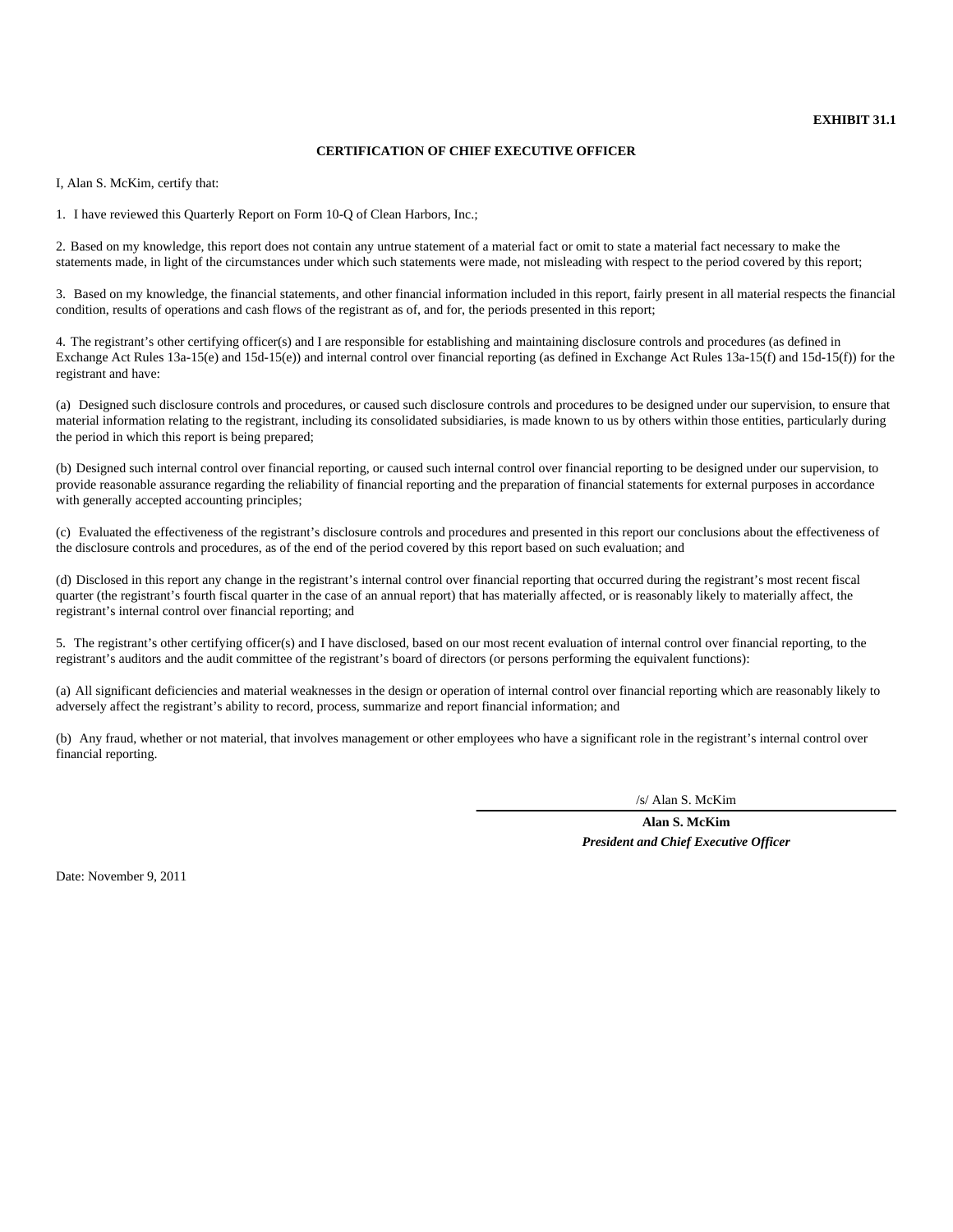## **Exhibit 31.2**

## **CERTIFICATION OF CHIEF FINANCIAL OFFICER**

I, James M. Rutledge, certify that:

1. I have reviewed this quarterly report on Form 10-Q of Clean Harbors, Inc.;

2. Based on my knowledge, this report does not contain any untrue statement of a material fact or omit to state a material fact necessary to make the statements made, in light of the circumstances under which such statements were made, not misleading with respect to the period covered by this report;

3. Based on my knowledge, the financial statements, and other financial information included in this report, fairly present in all material respects the financial condition, results of operations and cash flows of the registrant as of, and for, the periods presented in this report;

4. The registrant's other certifying officer(s) and I are responsible for establishing and maintaining disclosure controls and procedures (as defined in Exchange Act Rules 13a-15(e) and 15d-15(e)) and internal control over financial reporting (as defined in Exchange Act Rules 13a-15(f) and 15d-15(f)) for the registrant and have:

(a) Designed such disclosure controls and procedures, or caused such disclosure controls and procedures to be designed under our supervision, to ensure that material information relating to the registrant, including its consolidated subsidiaries, is made known to us by others within those entities, particularly during the period in which this report is being prepared;

(b) Designed such internal control over financial reporting, or caused such internal control over financial reporting to be designed under our supervision, to provide reasonable assurance regarding the reliability of financial reporting and the preparation of financial statements for external purposes in accordance with generally accepted accounting principles;

(c) Evaluated the effectiveness of the registrant's disclosure controls and procedures and presented in this report our conclusions about the effectiveness of the disclosure controls and procedures, as of the end of the period covered by this report based on such evaluation; and

(d) Disclosed in this report any change in the registrant's internal control over financial reporting that occurred during the registrant's most recent fiscal quarter (the registrant's fourth fiscal quarter in the case of an annual report) that has materially affected, or is reasonably likely to materially affect, the registrant's internal control over financial reporting; and

5. The registrant's other certifying officer(s) and I have disclosed, based on our most recent evaluation of internal control over financial reporting, to the registrant's auditors and the audit committee of the registrant's board of directors (or persons performing the equivalent functions):

(a) All significant deficiencies and material weaknesses in the design or operation of internal control over financial reporting which are reasonably likely to adversely affect the registrant's ability to record, process, summarize and report financial information; and

(b) Any fraud, whether or not material, that involves management or other employees who have a significant role in the registrant's internal control over financial reporting.

/s/ James M. Rutledge

**James M. Rutledge** *Vice Chairman and Chief Financial Officer*

Date: November 9, 2011